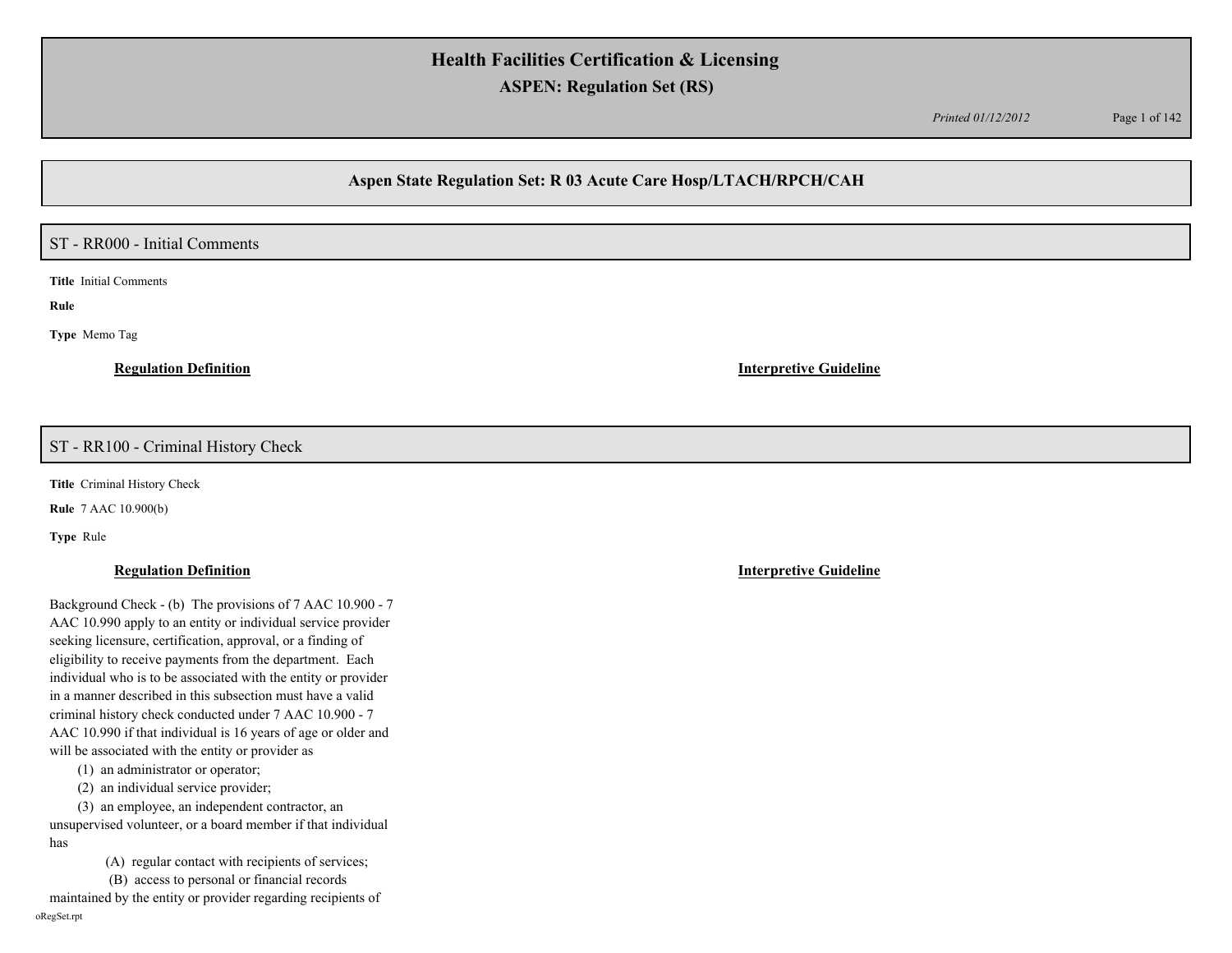*Printed 01/12/2012* Page 2 of 142

## **Aspen State Regulation Set: R 03 Acute Care Hosp/LTACH/RPCH/CAH**

services; or

 (C) control over or impact on the financial well-being of recipients of services, unless the only recipient whose financial well-being is affected is a

 (i) relative of the individual who has authorized that individual to make financial decisions for that relative;

 (ii) recipient who has executed a power of attorney for that individual to make financial decisions for that recipient; or

 (iii) recipient for whom a court has authorized that individual to make financial decisions;

(4) an officer, director, partner, member, or principal of the business organization that owns an entity, if that individual has

(A) regular contact with recipients of services;

 (B) access to personal or financial records maintained by the entity or provider regarding recipients of services; or

 (C) control over or impact on the financial well-being of recipients of services, unless the only recipient whose financial well-being is affected is a

 (i) relative of the individual who has authorized that individual to make financial decisions for that relative;

 (ii) recipient who has executed a power of attorney for that individual to make financial decisions for that recipient; or

 (iii) recipient for whom a court has authorized that individual to make financial decisions;

(5) except as provided in  $(c)$  and  $(d)(10)$  of this section, an individual who resides in a part of an entity, including a residence if services are provided in the residence, if the individual remains, or intends to remain, in the entity for 45 days or more, in total, in a 12-month period; or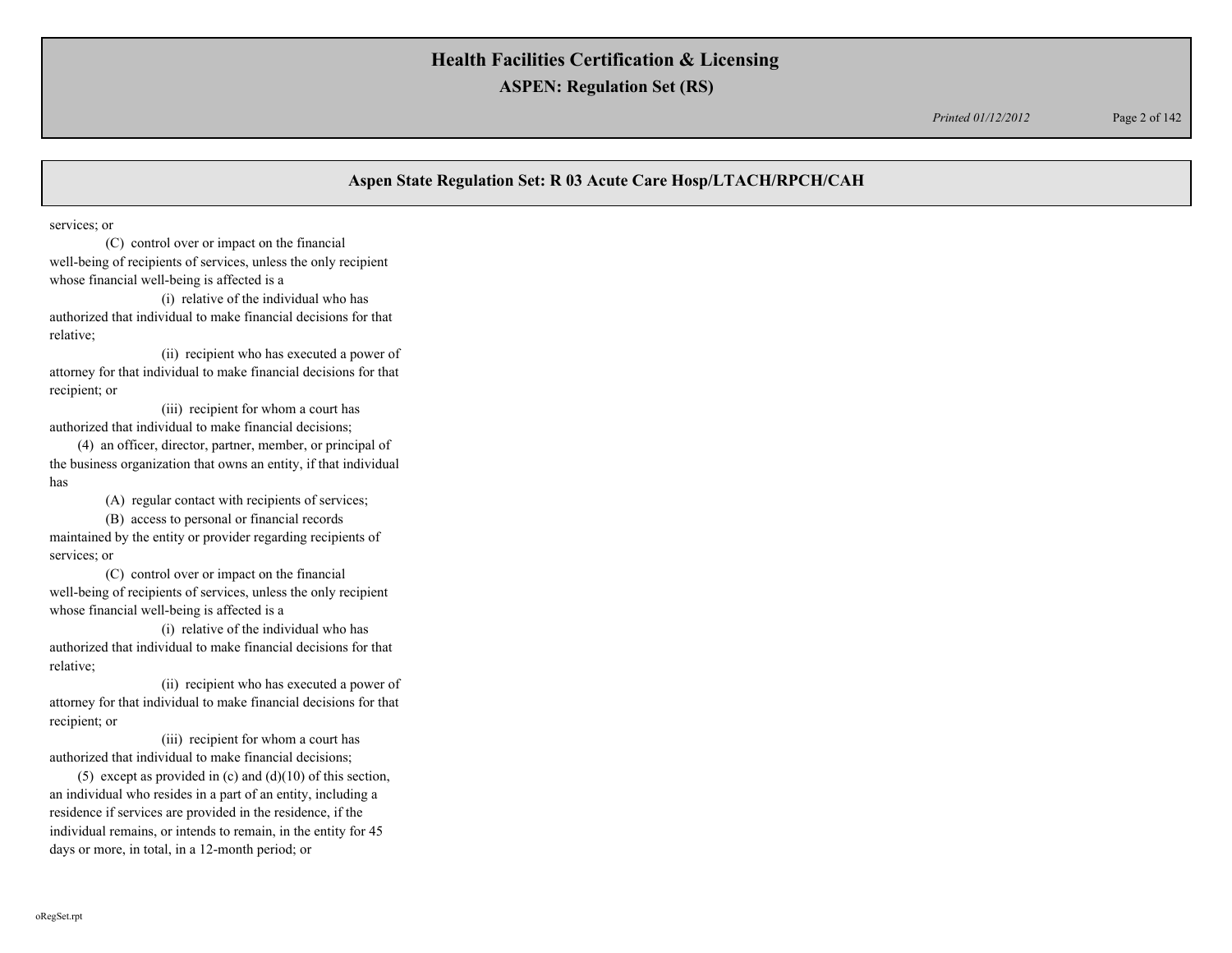*Printed 01/12/2012* Page 3 of 142

## **Aspen State Regulation Set: R 03 Acute Care Hosp/LTACH/RPCH/CAH**

(6) except as provided in (c) and (d) of this section, any other individual who is present in the entity and would have regular contact with recipients of services.

### ST - RR101 - Criminal History Check

**Title** Criminal History Check

**Rule** 7 AAC 10.900(c)

**Type** Rule

### **Regulation Definition Interpretive Guideline**

Background Check - (c) A criminal history check under 7 AAC 10.900 - 7 AAC 10.990 is not required for a recipient of services, unless that individual is also associated with the entity or individual service provider in any manner described in  $(b)(1) - (4)$  of this section.

### ST - RR102 - Criminal History Check

**Title** Criminal History Check

**Rule** 7 AAC 10.900(d)

**Type** Rule

### **Regulation Definition Interpretive Guideline**

Background Check - (d) A criminal history check under 7 AAC 10.900 - 7 AAC 10.990 is not required for the following individuals, if supervised access is provided in accordance with (e) of this section:

 (1) a relative of a recipient of services, unless that relative is also associated with the entity or provider in any manner described in  $(b)(1) - (5)$  of this section;

 (2) a visitor of a recipient of services, unless that visitor is also associated with the entity or provider in any manner described in  $(b)(1) - (4)$  of this section;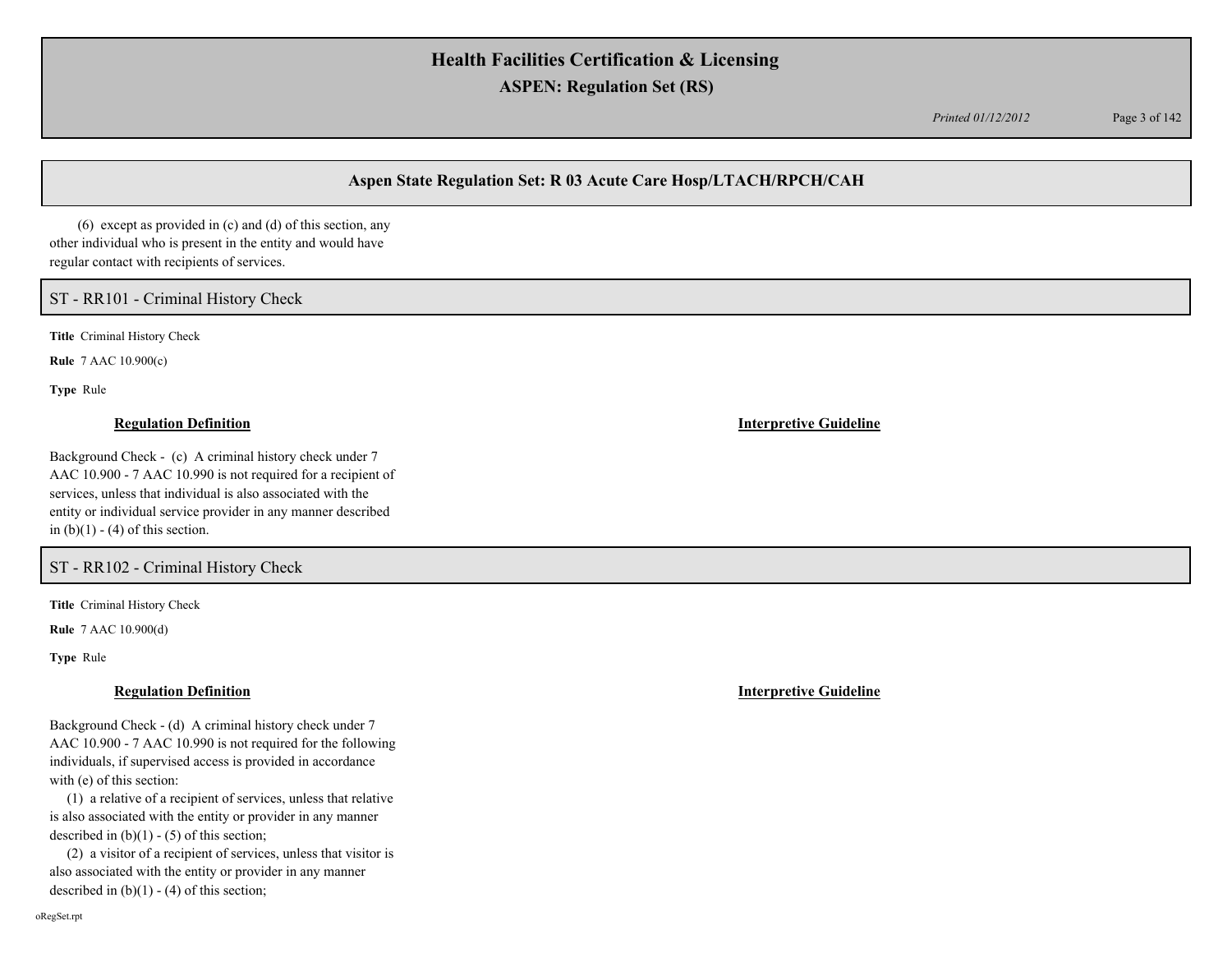*Printed 01/12/2012* Page 4 of 142

## **Aspen State Regulation Set: R 03 Acute Care Hosp/LTACH/RPCH/CAH**

 (3) an individual for whom the entity or provider submits evidence to the department of a fingerprint-based background check

 (A) conducted and implemented under a process that meets or exceeds the standards of 7 AAC 10.900 - 7 AAC 10.990; and

(B) that is required

 (i) as a condition for obtaining a professional license or certification under AS 08;

 (ii) by federal law for an entity or individual service provider described in AS 47.05.300; or

 (iii) as a condition of employment or association that is imposed by an entity or individual service provider described in AS 47.05.300;

 (4) an employee, independent contractor, unsupervised volunteer, board member, officer, director, partner, member, or principal of the business organization that owns an entity if that individual is not associated with the entity or an individual service provider in any manner described in  $(b)(1) - (4)$  of this section;

(5) an approved relative provider under 7 AAC 41.200(e);

 (6) a personal physician, an infant learning teacher, an attendant for a child with special needs as described in 7 AAC 57.940, a licensor, a fire marshal, a food services sponsor, or another similar individual who

 (A) is not associated with the entity or provider under (b) of this section; and

 (B) provides support services to the entity or provider or to a recipient of services;

 (7) an individual who is a vendor or an industry representative, or who provides delivery, installation, maintenance, or repair services;

 (8) an individual who resides in any part of an entity, including a residence if services are provided in the residence, if the individual remains in the entity or residence for less than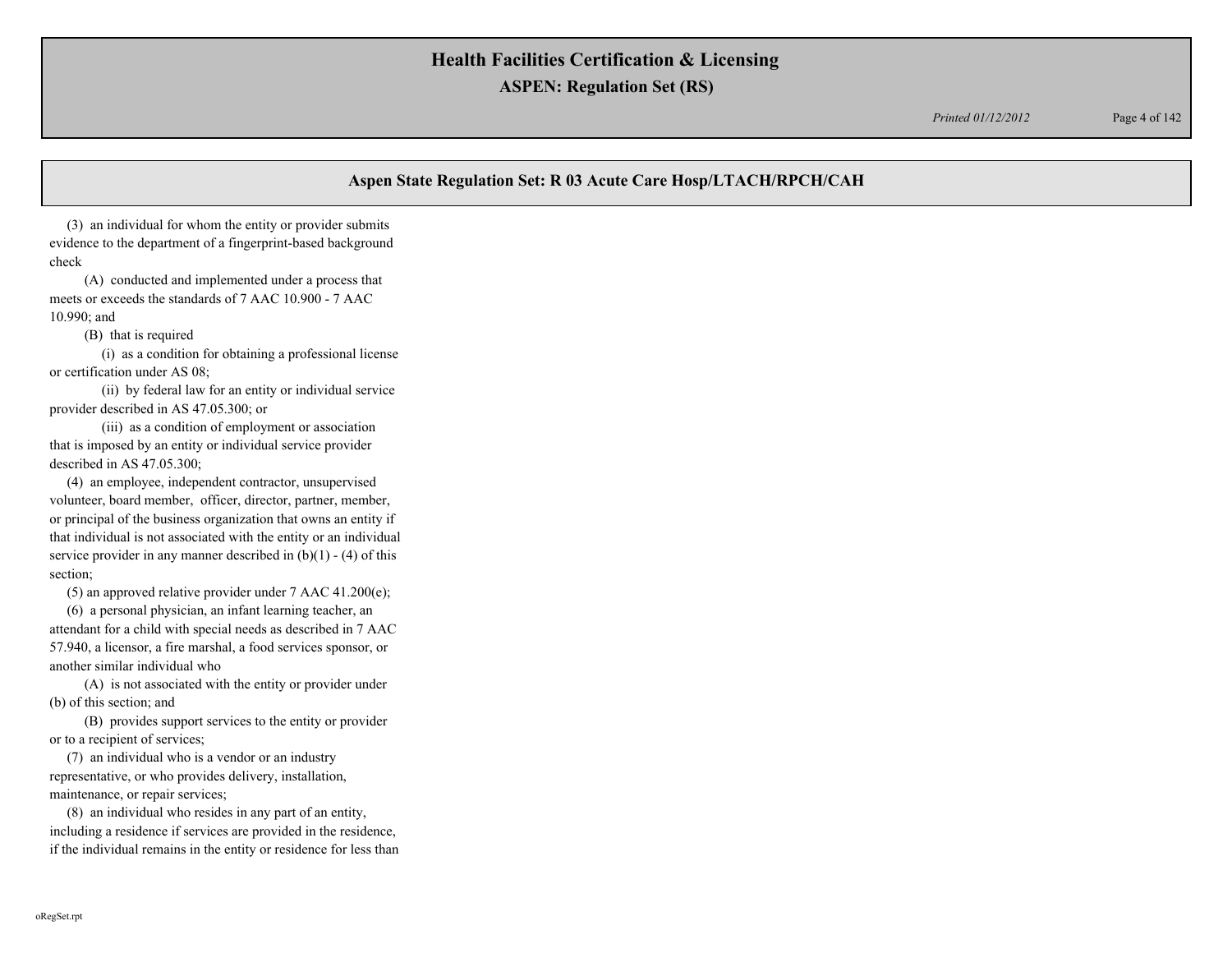*Printed 01/12/2012* Page 5 of 142

## **Aspen State Regulation Set: R 03 Acute Care Hosp/LTACH/RPCH/CAH**

45 days, in total, in a 12-month period;

 (9) a parent's designee to drop off and pick up a child in care, unless the designee is also associated in a manner described in (b) of this section with the entity providing child care;

 (10) a parent who receives money from the department for purposes of paying an approved in-home child care provider under 7 AAC 41.370, and any other individual who resides in that parent's household; however, the exemption in this paragraph does not apply to an approved in-home child care provider who resides in the household;

 (11) an occasional guest of the administrator or operator of an entity or of a provider.

ST - RR103 - Criminal History Check

**Title** Criminal History Check

**Rule** 7 AAC 10.900(e) - (f)

**Type** Rule

### **Regulation Definition Interpretive Guideline**

Background Check - (e) An entity or individual service provider must provide supervised access for an individual exempted under (d) of this section if the individual is present in the entity during hours of operation. Supervised access is not required in a residence where in-home child care is provided under 7 AAC 41.370.

(f) For purposes of  $(b)(5)$  and  $(d)(8)$  of this section, "individual who resides in any part of an entity" means an individual who dwells continuously in, or legally occupies, the premises housing the entity or provider, as evidenced by

 (1) the individual's address on the individual's permanent fund dividend received under AS 43.23, driver's license, fishing or hunting license, or other official record; or

 (2) observation by another individual of the individual occupying the premises. (Eff. 2/9/2007, Register 181) oRegSet.rpt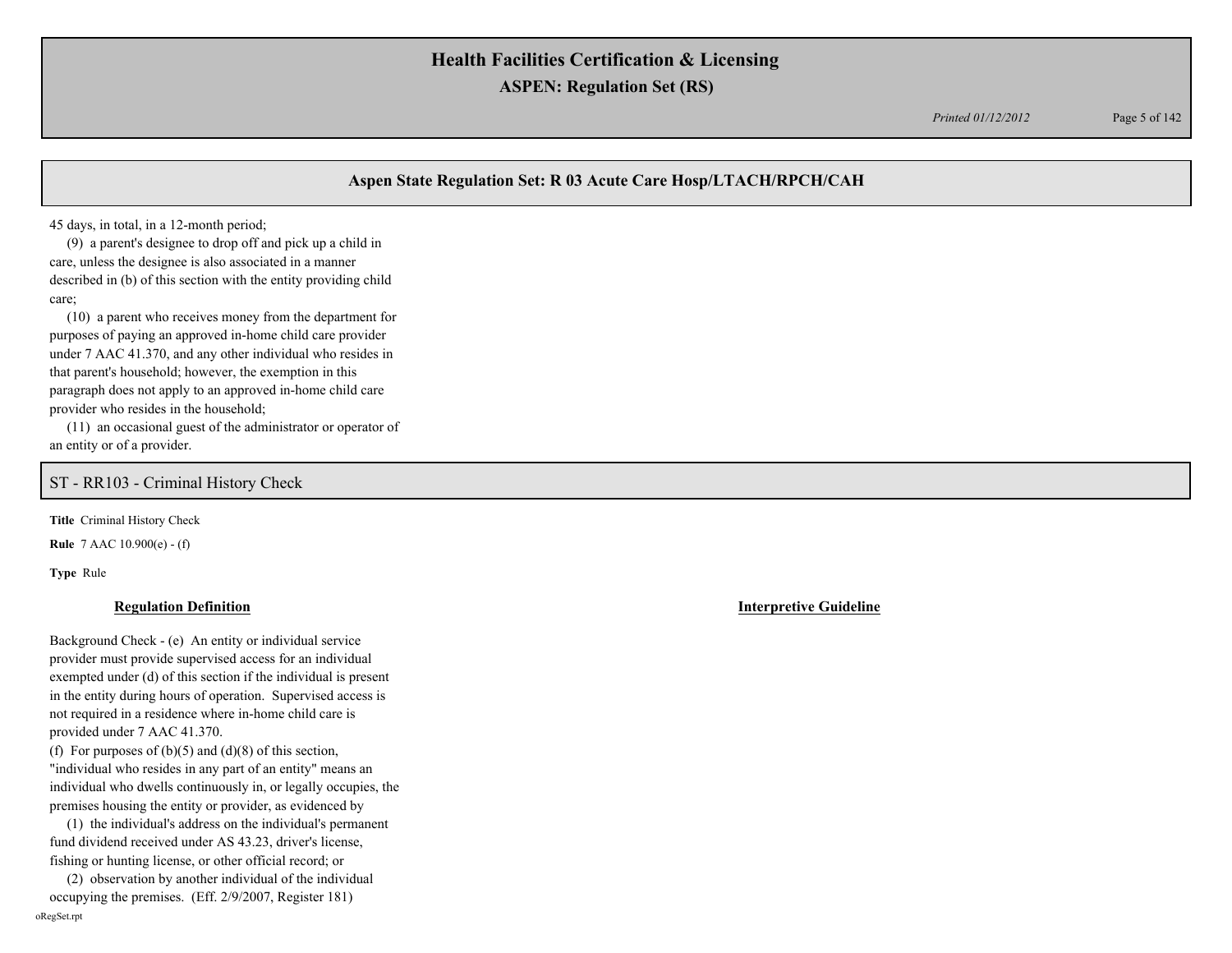*Printed 01/12/2012* Page 6 of 142

## **Aspen State Regulation Set: R 03 Acute Care Hosp/LTACH/RPCH/CAH**

### ST - RR104 - Criminal History Check

**Title** Criminal History Check

**Rule** 7 AAC 10.910(a)

**Type** Rule

Background Check - Request for criminal History Check. (a) An entity or individual service provider that is subject to AS 47.05.300 - 47.05.390 and 7 AAC 10.900 - 7 AAC 10.990 must request a criminal history check under this section, or provide proof of a valid fingerprint-based criminal history check, for each individual to be associated, or to remain associated, with the entity or provider in a manner described in 7 AAC 10.900(b). An entity or individual must request a criminal history check.

 (1) when the entity or provider submits an initial application for a license, certification, approval, or finding of eligibility to receive payments from the department;

 (2) for a new owner, officer, director, partner, member, or principal of the business organization if there is a change in ownership of the business organization, or if an officer, director, partner, member, or principal of the business organization is replaced; the criminal history check must be completed before the individual begins association unless the department issues notice of a provisional valid criminal history check under 7 AAC 10.920;

 (3) except as provided otherwise in this section, if the entity or provider wishes to hire or retain an employee, independent contractor, or unsupervised volunteer described in 7 AAC 10.900(b)(3); the criminal history check must be completed before hiring unless the department issues notice of a provisional valid criminal history check under 7 AAC 10.920;

 (4) for an individual 16 years of age or older who is not a oRegSet.rpt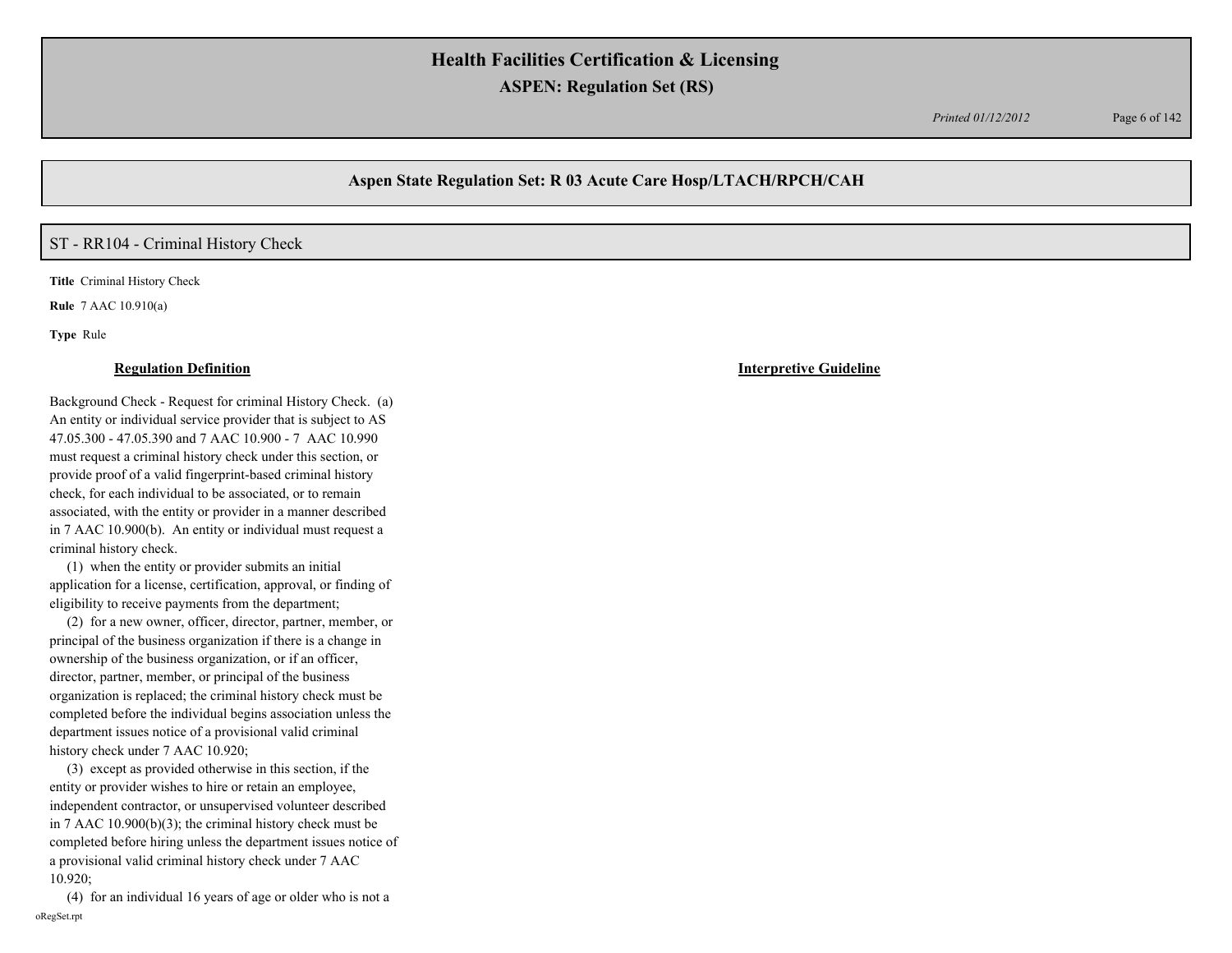*Printed 01/12/2012* Page 7 of 142

## **Aspen State Regulation Set: R 03 Acute Care Hosp/LTACH/RPCH/CAH** recipient of services, and who wishes to reside in the entity or to be present as described in 7 AAC 10.900(b)(5) or (6); the criminal history check must be completed before the individual begins association unless (A) the department issues notice of a provisional valid criminal history check under 7 AAC 10.920; or (B) the individual is residing in the entity before that individual's 16th birthday; for an individual described in this subparagraph, the entity or provider must submit the information required under (b) of this section within 30 days before the individual's 16th birthday; (5) at any time requested by the department (A) to show compliance with 7 AAC 10.900 - 7 AAC 10.990 during inspection, monitoring, or investigation; or (B) for an individual if the department has good cause to believe that the individual ' s criminal history has changed; or (6) on or before April 10, 2007, for each individual who is associated with an entity or provider operating under a current license, certification, approval, or finding of eligibility to receive payments, and who (A) does not have a valid criminal history check; or (B) passed a criminal history check conducted before February 9, 2007 that (i) was not fingerprint-based; or (ii) was fingerprint-based and conducted more than

six years before February 9, 2007.

ST - RR105 - Criminal History Check

**Title** Criminal History Check

**Rule** 7 AAC 10.910(c)

**Type** Rule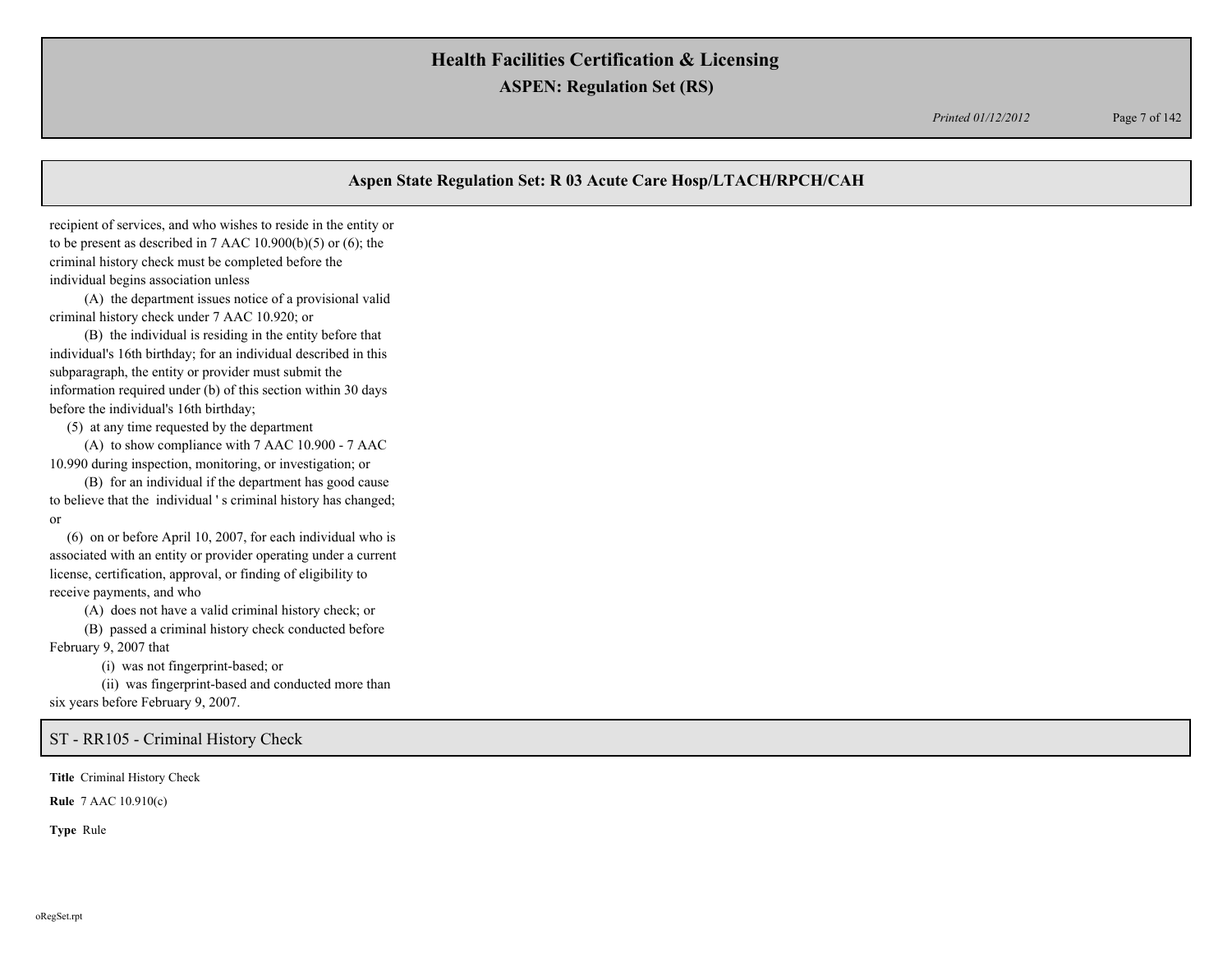*Printed 01/12/2012* Page 8 of 142

### **Aspen State Regulation Set: R 03 Acute Care Hosp/LTACH/RPCH/CAH**

### **Regulation Definition Interpretive Guideline**

Background Check - Request for criminal History Check. (c) Unless a more frequent fingerprint-based criminal history check is required under federal law, or for certain entities and providers under (f) of this section, a fingerprint-based criminal history check is valid for six years from the date the check became valid under (h) of this section for an individual who

 (1) remains associated with an entity or provider in a manner described in 7 AAC 10.900(b), subject to verification under (d) of this section;

 (2) becomes re-associated with the same entity or provider in a manner described in 7 AAC 10.900(b) within 100 days after terminating association with that entity or provider, subject to verification under (e) of this section; or

 (3) becomes associated with another entity or provider in a manner described in 7 AAC 10.900(b) within 100 days after terminating association with a previous entity or provider, subject to verification under (e) of this section.

ST - RR106 - Criminal History Check

**Title** Criminal History Check

**Rule** 7 AAC 10.910(d)

**Type** Rule

### **Regulation Definition Interpretive Guideline**

Background Check - Request for criminal History Check. (d) Upon renewal of a license, certification, or approval, or when a finding is made for continued eligibility to receive payments, an entity or individual service provider must provide to the department proof that an individual described in  $(c)(1)$  of this section has a valid criminal history check. If the department determines that the criminal history check is not valid, the department will notify the entity or provider that a request for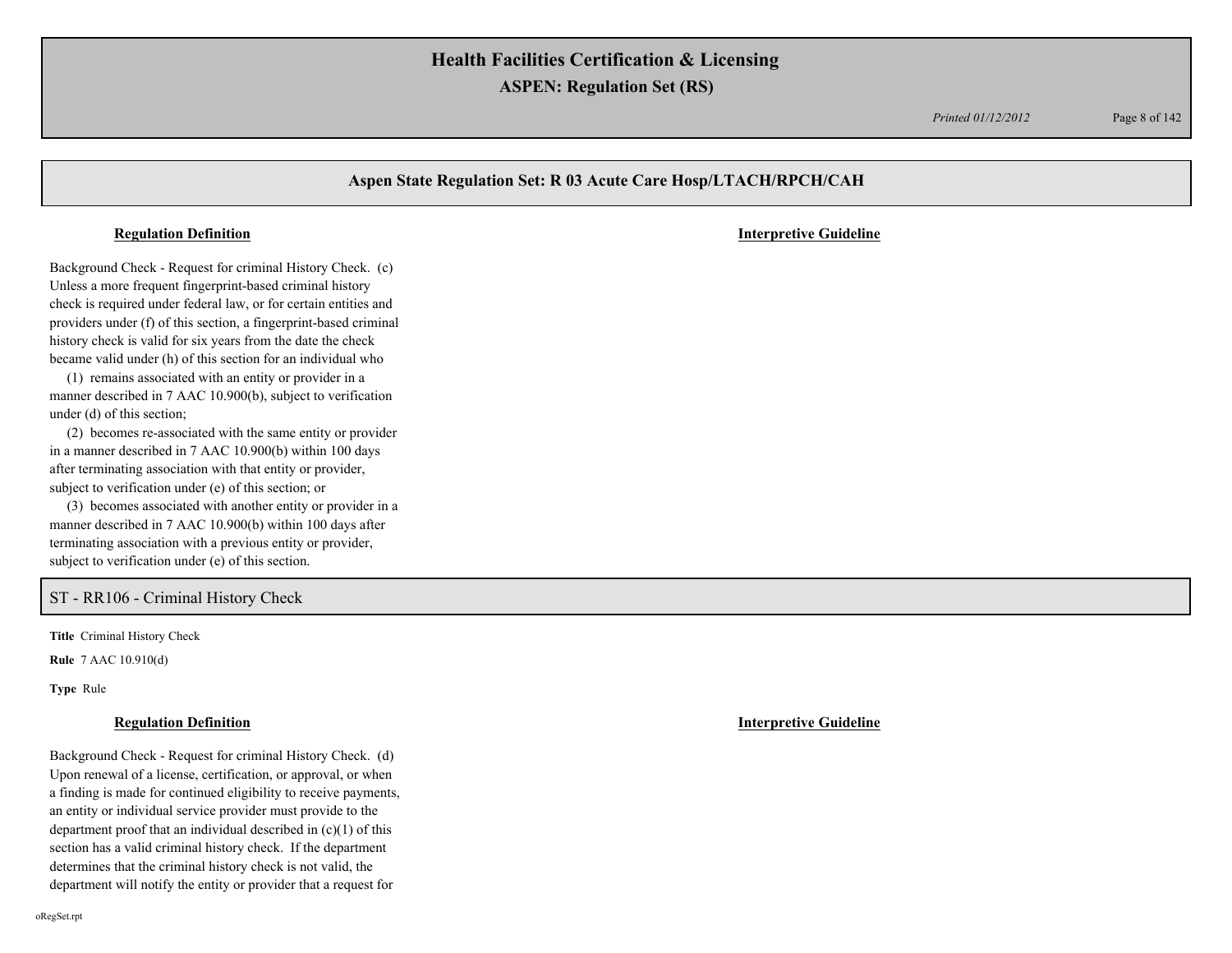*Printed 01/12/2012* Page 9 of 142

## **Aspen State Regulation Set: R 03 Acute Care Hosp/LTACH/RPCH/CAH**

a new criminal history check must be submitted under this section.

## ST - RR107 - Criminal History Check

**Title** Criminal History Check

**Rule** 7 AAC 10.910(f)

**Type** Rule

### **Regulation Definition Interpretive Guideline**

Criminal history check - (f) Except as provided otherwise in this subsection, and unless the department granted a variance under 7 AAC 10.935, a new criminal history check is not required if a person associated with an entity or provider in a manner described in 7 AAC 10.900(b) is transferred from one site operated by the entity or provider to another site operated by that entity or provider, if all sites are identified in the request for a criminal history check. Before October 1, 2007, an entity or provider must submit the items required under (b) of this section for an individual described in the following list, each time that individual changes employment, regardless of what entities or providers were listed on the request for a criminal history check:

(1) an individual associated with

(A) a nursing facility;

 (B) a hospital that provides swing-bed services or that is reimbursed under 7 AAC 43 for treatment described in the definition of "swing-bed day" set out in 7 AAC 43.709; for purposes of this subparagraph,

 (i) "hospital that provides swing-bed services" has the meaning given "swing-bed hospital" in 42 C.F.R. 413.114(b); and

 (ii) the definition of "swing-bed hospital" in 42 C.F.R. 413.114(b), as revised as of October 1, 2006, is adopted by reference;

 (C) an intermediate care facility for the mentally oRegSet.rpt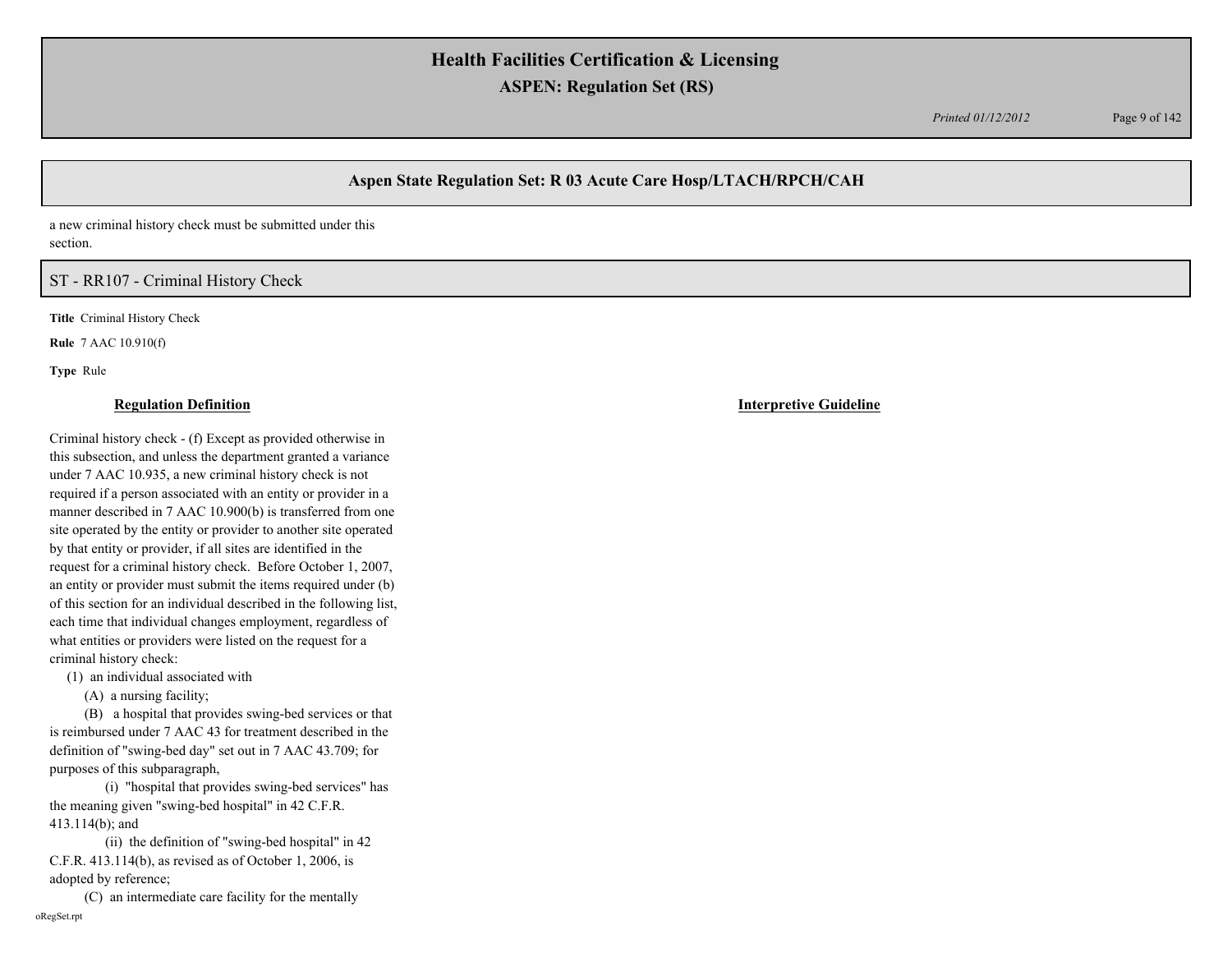*Printed 01/12/2012* Page 10 of 142

## **Aspen State Regulation Set: R 03 Acute Care Hosp/LTACH/RPCH/CAH**

retarded or persons with related conditions;

(D) an assisted living home;

(E) a hospice agency;

(F) a home and community-based services provider as

defined in 7 AAC 43.1110;

(G) a home health agency; or

(H) a personal care agency enrolled under 7 AAC

43.786 or 7 AAC 43.787;

 (2) an individual providing care coordination, case management, adult day services, or respite care services.

### ST - RR108 - Criiminal History Check

**Title** Criiminal History Check

**Rule** 7 AAC 10.915(f) - (h)

**Type** Rule

(f) Except as provided otherwise in this subsection, an entity or provider must, within 24 hours after receiving notification under (d) or (e) of this section, terminate association with the individual in accordance with 7 AAC 10.960. If the entity or provider requests a variance under 7 AAC 10.930, or if the individual requests reconsideration under 7 AAC 10.950, the individual may remain associated with the entity or provider, pending a decision on the request, if

 (1) the individual is removed from direct contact with recipients of services; and

 (2) the entity or provider ensures that the individual is provided with direct supervision if the individual is present in any area where services are provided, during hours of operation.

(g) If an individual remains out of association with an entity or provider for 100 days or longer, the department will revoke a valid criminal history check without prior notice. A new criminal history check is required if the individual wishes to oRegSet.rpt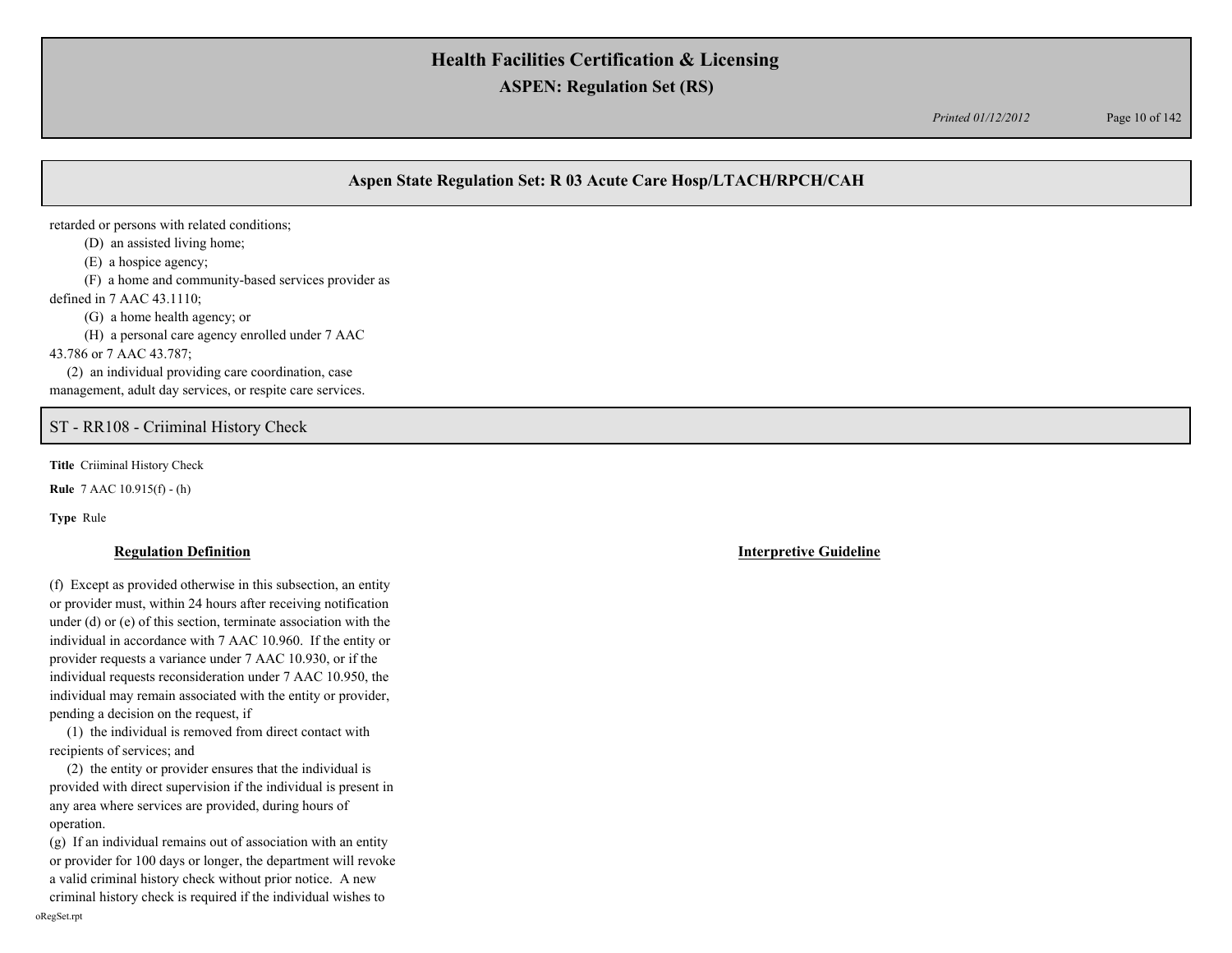*Printed 01/12/2012* Page 11 of 142

## **Aspen State Regulation Set: R 03 Acute Care Hosp/LTACH/RPCH/CAH**

become associated with any entity or provider in a manner described in 7 AAC 10.900(b).

(h) If an individual with a valid criminal history check ceases to be associated with an entity or provider, and wishes to have the individual's name unmarked in APSIN, the individual shall submit a written request to the department that the valid criminal history check be rescinded. The department will send a written acknowledgment of the rescission to the individual and to the entity or provider with whom the individual was most recently associated. (Eff. 2/9/2007, Register 181)

### ST - RR109 - Monitoring and notification

**Title** Monitoring and notification

**Rule** 7 AAC 10.925 (a) - (b)

**Type** Rule

### **Regulation Definition Interpretive Guideline**

Monitoring and notification requirements. (a) An entity or provider shall monitor to ensure that all individuals associated with the entity or provider in a manner described in 7 AAC 10.900(b) continue to meet the applicable requirements of AS 47.05.300 - 47.05.390 and 7 AAC 10.900 - 7 AAC 10.990. The entity or provider shall require each individual for whom a criminal history check is required to report to the entity or provider within 24 hours, or the next business day if the individual is

 (1) charged with, convicted of, found not guilty by reason of insanity for, or adjudicated as a delinquent for, a barrier crime listed in 7 AAC 10.905; or

 (2) is the subject of a matter that must be reported under 7 AAC 10.955(c) for the centralized registry.

(b) In addition to the reporting requirements of 7 AAC 10.955(c) for the centralized registry, the entity or provider shall notify the department by telephone, by electronic mail, by facsimile, by letter, or in person within

oRegSet.rpt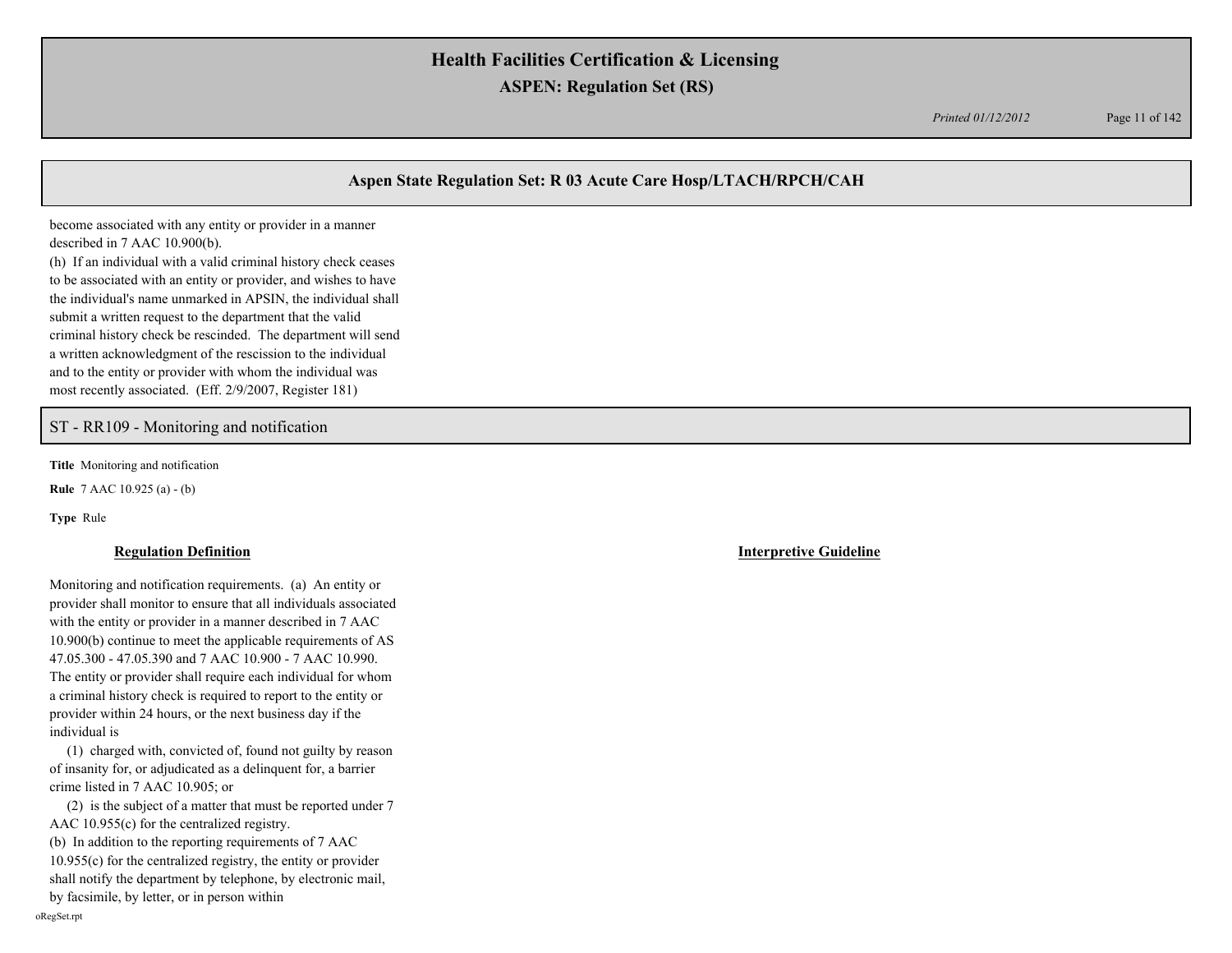*Printed 01/12/2012* Page 12 of 142

## **Aspen State Regulation Set: R 03 Acute Care Hosp/LTACH/RPCH/CAH**

 (1) 24 hours, or the next business day, after the entity or provider has knowledge that an individual associated with the entity or provider has been

 (A) arrested for, charged with, convicted of, found not guilty by reason of insanity for, or adjudicated as a delinquent for, a barrier crime listed in 7 AAC 10.905; or

 (B) is the subject of a matter that must be reported under 7 AAC 10.955(c) for the centralized registry; or

 (2) 14 days after any change in association with the entity or provider for an individual who has a valid criminal history check or is the subject of a provisional valid criminal history check, including a change that involves an individual

 (A) whose association described in 7 AAC 10.900(b) has been terminated; or

 (B) who has not been associated with the entity or provider for 61 days or more, but becomes re-associated within 100 days.

ST - RR110 - Monitoring and notification

**Title** Monitoring and notification

**Rule** 7 AAC 10.925(c)

**Type** Rule

### **Regulation Definition Interpretive Guideline**

Monitoring and notification requirements. (c) Failure to notify the department as required under this section may result in an enforcement action, including suspension or revocation of the license, certification, approval, or finding of eligibility to receive payments. (Eff. 2/9/2007, Register 181)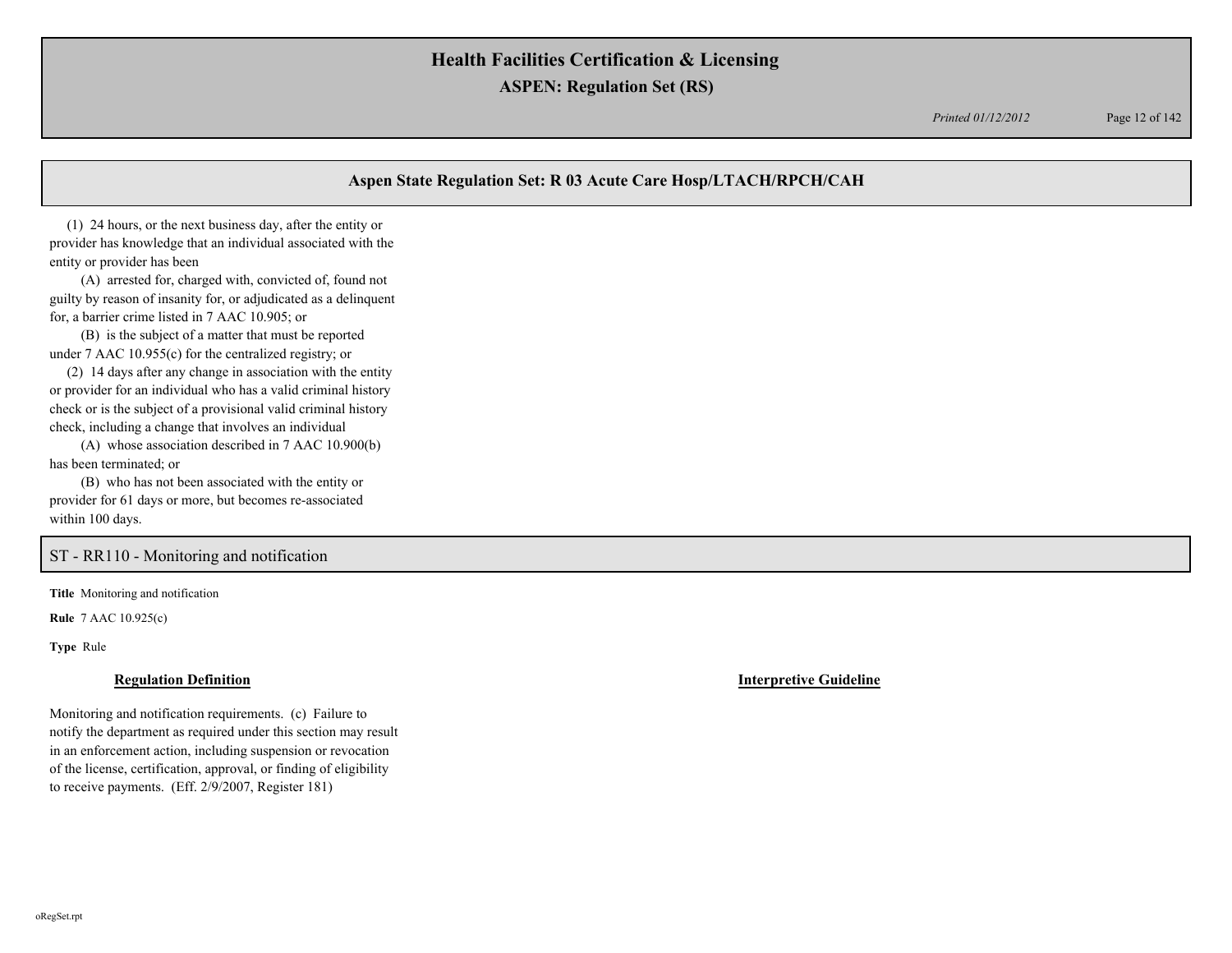*Printed 01/12/2012* Page 13 of 142

## **Aspen State Regulation Set: R 03 Acute Care Hosp/LTACH/RPCH/CAH**

## ST - RR111 - Criminal History Check new request

**Title** Criminal History Check new request

**Rule** 7 AAC 10.930(d)

**Type** Rule

Request for variance - (d) If the department granted a variance for an offense revealed in a fingerprint-based criminal history check conducted six or more years before February 9, 2007, and if the offense for which the variance was granted is not a permanent barrier under 7 AAC 10.905, the entity or provider must submit a new request for a variance, if allowed under this section, at the time of application for renewal of that entity's current license, certification, approval, or finding of eligibility to receive payments. Except as provided in (h) and (i) of this section, if the offense for which the department granted the variance is a permanent barrier under 7 AAC 10.905, the variance is void and the entity must terminate association with the individual in accordance with 7 AAC 10.960.

ST - RR112 - Criminal History Check

**Title** Criminal History Check

**Rule** 7 AAC 10.930(e)

**Type** Rule

### **Regulation Definition Interpretive Guideline**

(e) If the department granted a variance for a barrier condition described in 7 AAC 10.955 six or more years before February 9, 2007, the entity or provider must submit a new request for a variance at the time of application for renewal of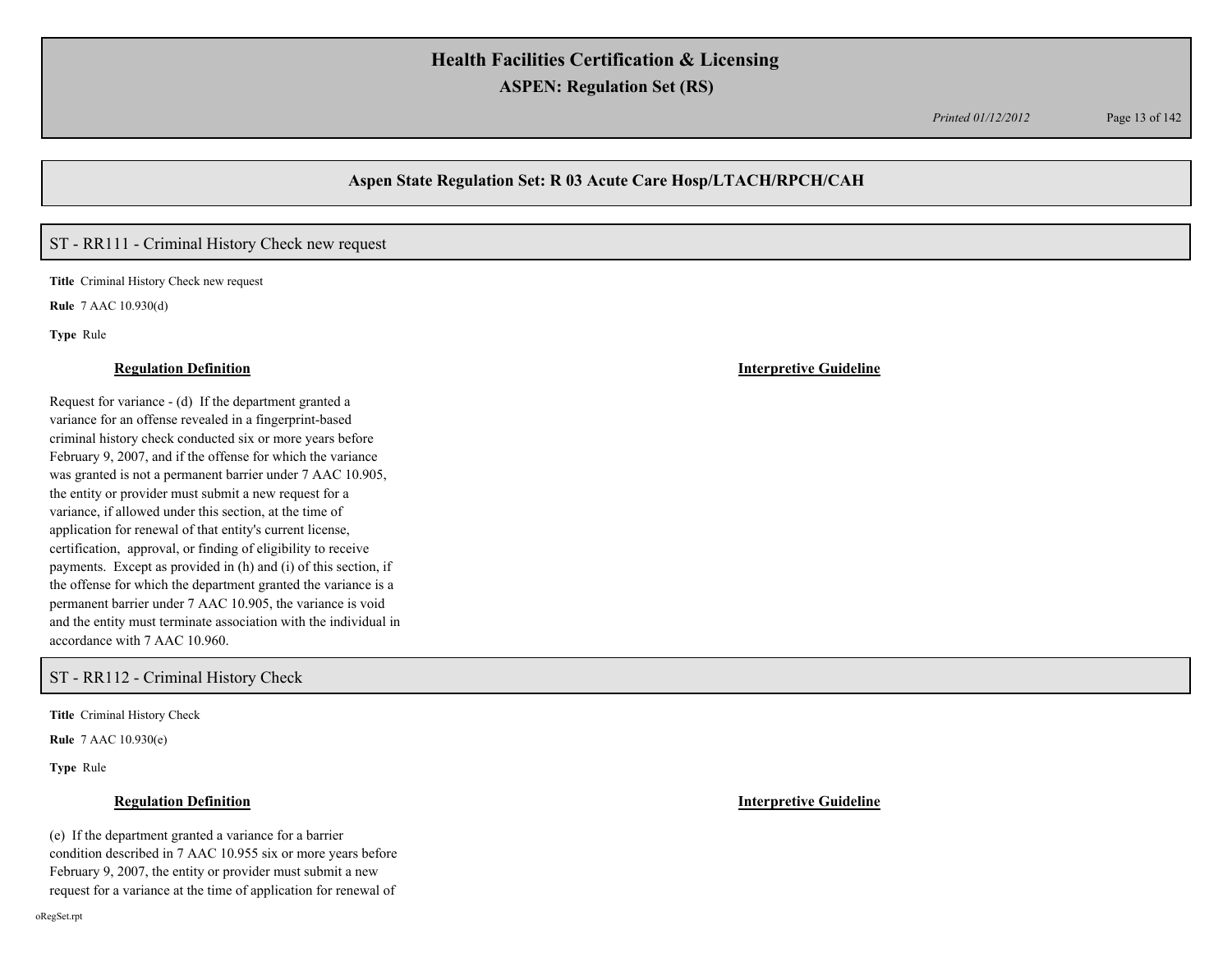*Printed 01/12/2012* Page 14 of 142

## **Aspen State Regulation Set: R 03 Acute Care Hosp/LTACH/RPCH/CAH**

that entity's current license, certification, approval, or finding of eligibility to receive payments.

## ST - RR113 - Posting of variance decision required

**Title** Posting of variance decision required

**Rule** 7 AAC 10.940

**Type** Rule

### **Regulation Definition Interpretive Guideline**

Posting of variance decision required - If the department grants a variance under 7 AAC 10.935, the entity or individual service provider shall post a copy of the variance decision with the copy of the license, certification, approval, or finding of eligibility to receive payments that was issued by the department, in a conspicuous place where the copy of the variance can be readily viewed by persons interested in obtaining the services offered by the entity or provider. (Eff. 2/9/2007, Register 181)

### ST - RR114 - Terminatioin of association

**Title** Terminatioin of association

**Rule** 7 AAC 10.960(a)

**Type** Rule

oRegSet.rpt

### **Regulation Definition Interpretive Guideline**

Termination of Association - (a) Except as provided in (b) and (c) of this section, if an entity or provider is required to terminate association with an individual, the entity or provider shall

 (1) notify the individual that the individual's employment, volunteer services, or other association with the entity or provider under 7 AAC 10.900(b) is ended, effective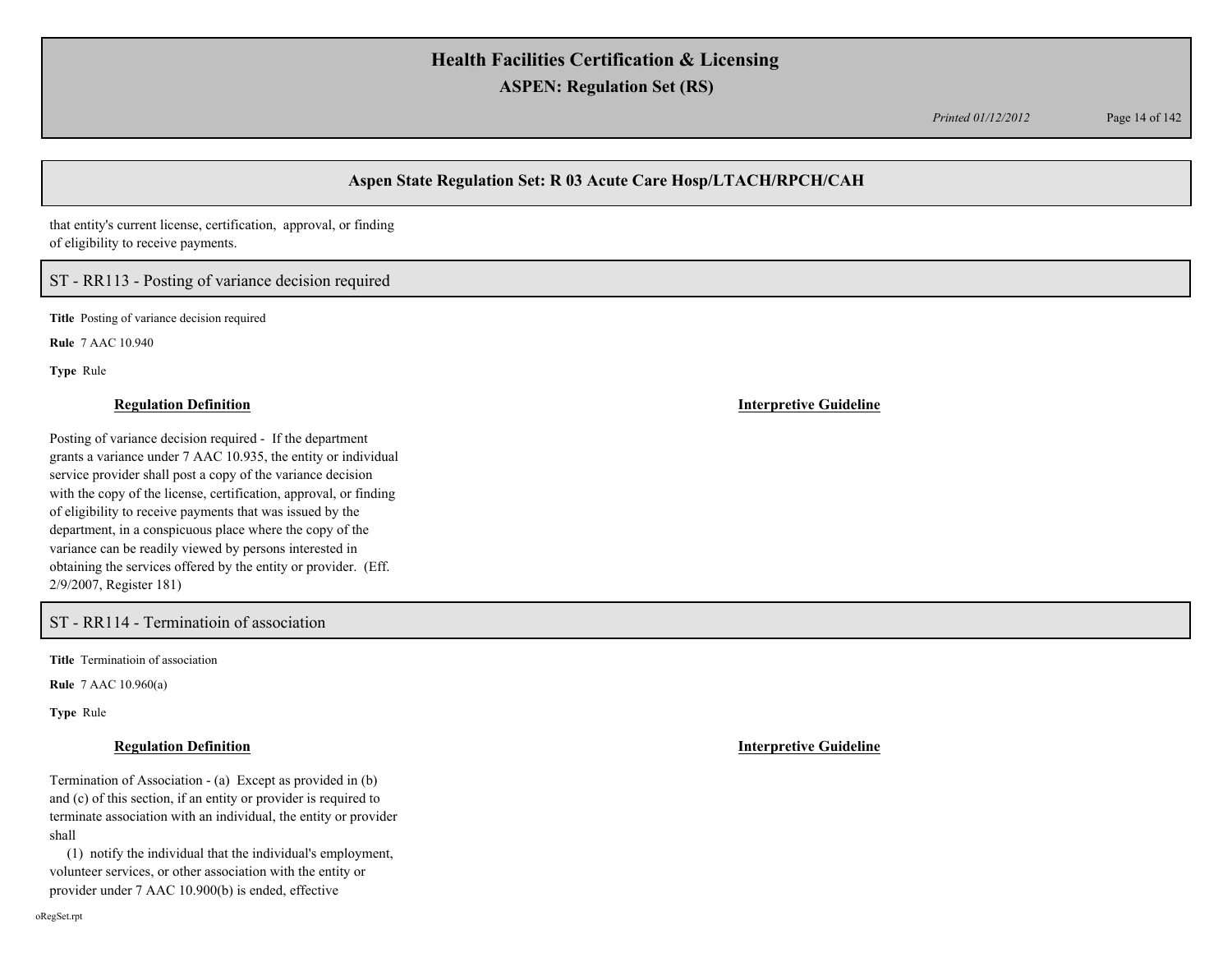*Printed 01/12/2012* Page 15 of 142

## **Aspen State Regulation Set: R 03 Acute Care Hosp/LTACH/RPCH/CAH**

immediately, unless the entity or provider takes immediate action under (2) of this subsection; the entity or provider must notify the individual under this paragraph

 (A) immediately, if the individual is present at the entity or premises where the provider is providing services; or

 (B) before or upon the individual's next arrival at the entity; or

 (2) if the entity or provider intends to request a variance under 7 AAC 10.930, immediately reassign the duties and responsibilities of that individual so that the individual

(A) does not have contact with recipients of services;

 (B) cannot access personal or financial records maintained by the entity or provider regarding recipients of services;

 (C) has no control over or impact on the financial well-being of a recipient of services, unless the only recipient whose financial well-being is affected is a

 (i) relative of the individual who has authorized that individual to make financial decisions for that relative;

 (ii) recipient who has executed a power of attorney for that individual to make financial decisions for that recipient; or

 (iii) recipient for whom a court has authorized that individual to make financial decisions; and

 (D) is provided with direct supervision if present in the entity or premises where the provider is providing services during hours of operation.

ST - RR115 - Termination of association

**Title** Termination of association

**Rule** 7 AAC 10.960(b)

**Type** Rule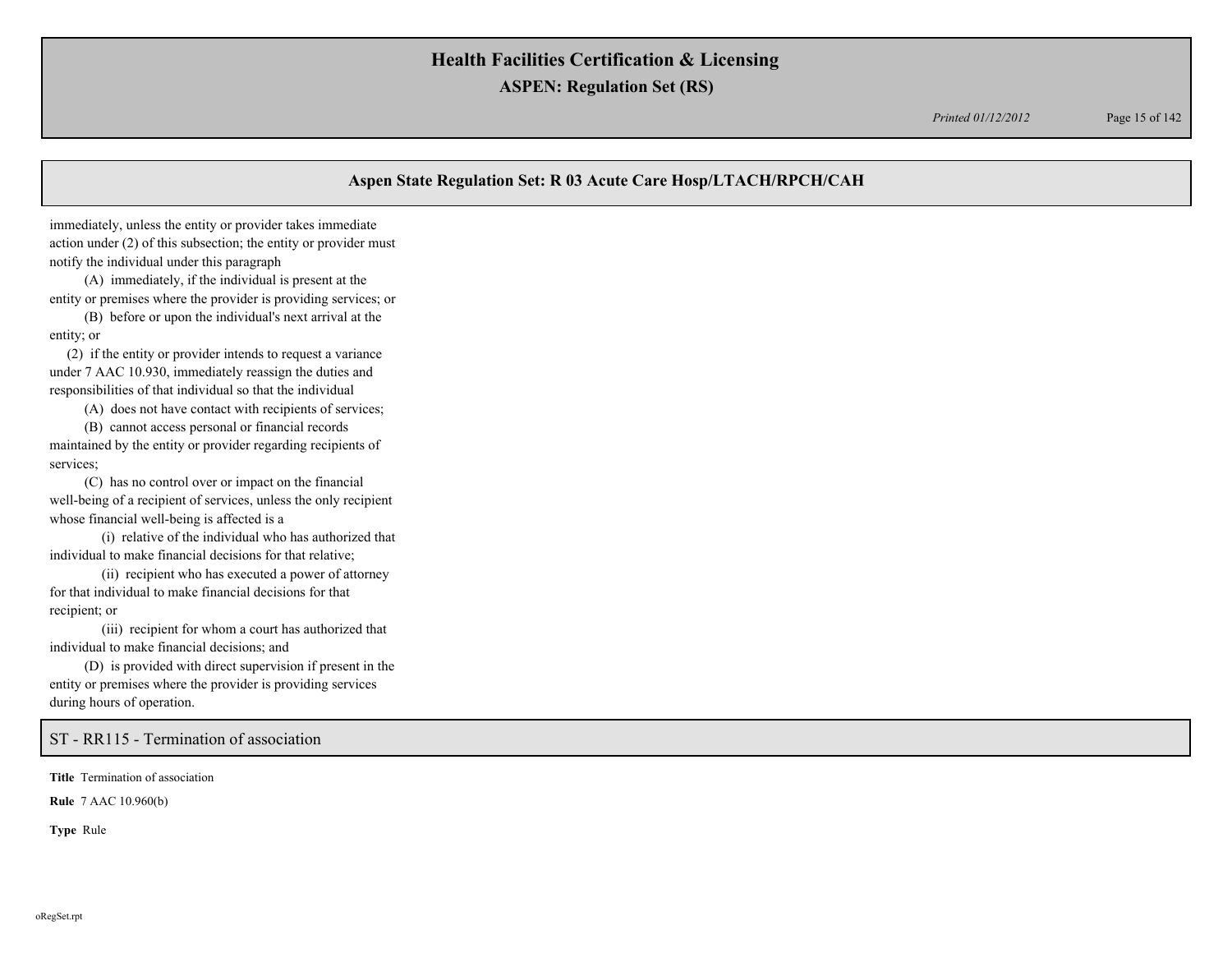*Printed 01/12/2012* Page 16 of 142

## **Aspen State Regulation Set: R 03 Acute Care Hosp/LTACH/RPCH/CAH**

### **Regulation Definition Interpretive Guideline**

Termination of Association - (b) If the entity or provider is required to terminate association with an individual who is subject to a union agreement or employment contract that requires more notice than allowed under (a) of this section, the entity or provider shall, within 24 hours after receiving notice to terminate association, deliver a copy of the relevant language of the agreement or contract to the department. The entity or provider shall cooperate with the department in developing an appropriate termination plan for the individual that includes the measures set out in  $(a)(2)(A) - (D)$  of this section during the notice period mandated by the agreement or contract.

ST - RR116 - Termination of association

**Title** Termination of association

**Rule** 7 AAC 10.960(c)

**Type** Rule

Termination of Association - (c) If the individual for whom termination of association is required is a relative of the operator, administrator, or provider, and resides in the entity or premises where services are provided, termination of association must occur within 24 hours, and the entity or provider shall ensure that the individual

(1) does not have contact with recipients of services; and

 (2) is provided with direct supervision if, during that 24-hour period, the individual is present in the entity or premises where the provider is providing services during hours of operation. (Eff. 2/9/2007, Register 181)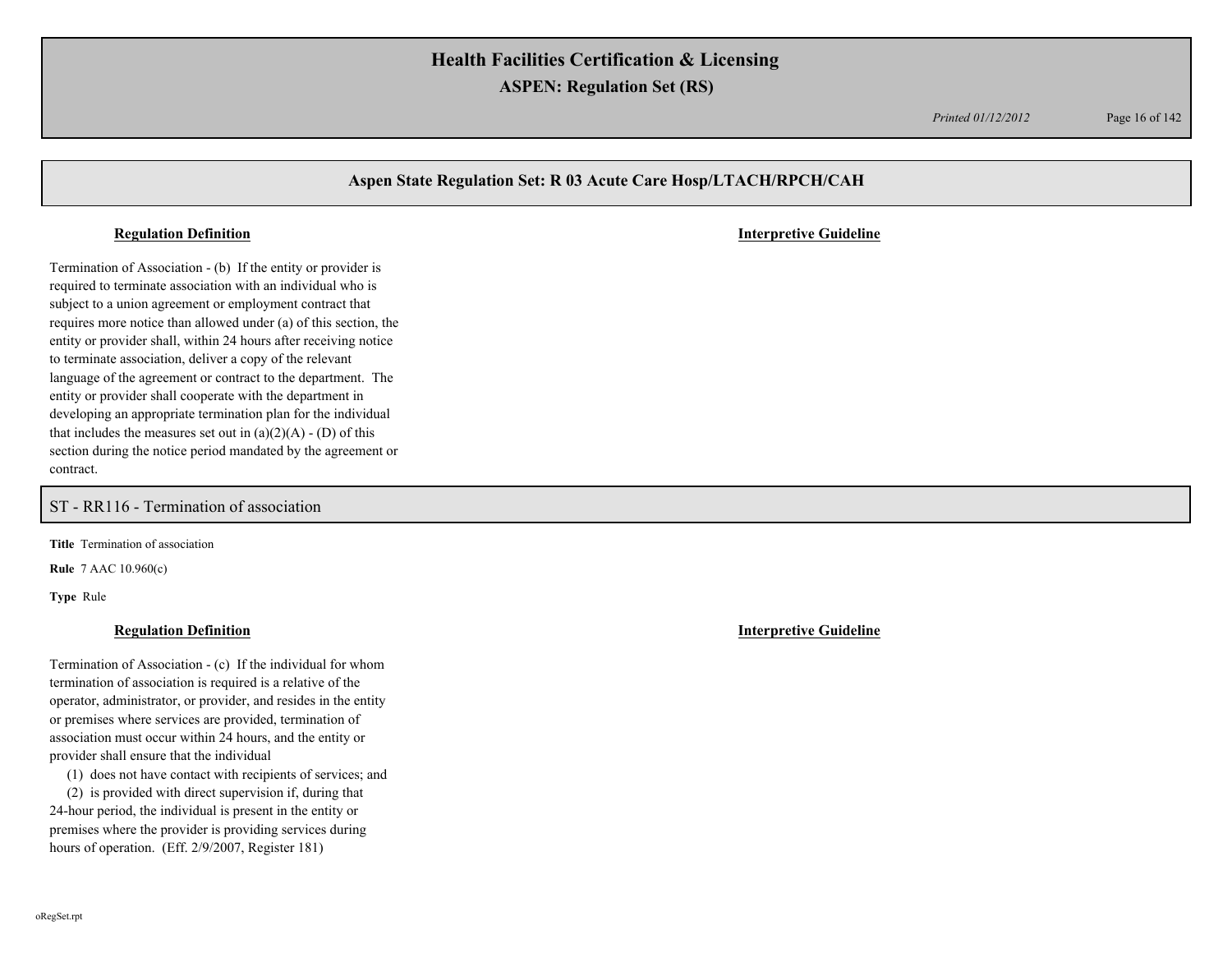*Printed 01/12/2012* Page 17 of 142

## **Aspen State Regulation Set: R 03 Acute Care Hosp/LTACH/RPCH/CAH**

## ST - RR117 - Grant or denial of general variance

**Title** Grant or denial of general variance

**Rule** 7 AAC 10.9525(b)

**Type** Rule

### **Regulation Definition Interpretive Guideline**

Variance Review - (b) Grant or denial of a general variance Subject to (c) of this section, the department may grant a general variance, for a period that does not exceed one year, if the department determines that the entity

 (1) is unable to comply with the requirement from which the variance is sought;

 (2) has an effective plan for achieving compliance during the term of the variance; and

 (3) is able to adequately provide for the health, safety, and welfare of recipients of services during the term of the variance.

### ST - RR118 - Grant or denial of general variance

**Title** Grant or denial of general variance

**Rule** 7 AAC 10.9525(c)

**Type** Rule

### **Regulation Definition Interpretive Guideline**

Variance Review - (c) The department may grant a general variance for a longer period than allowed under (b) of this section if the department determines

(1) that

 (A) strict compliance with the requirement from which the variance is sought cannot be accomplished without a substantial economic, technological, programmatic, legal, or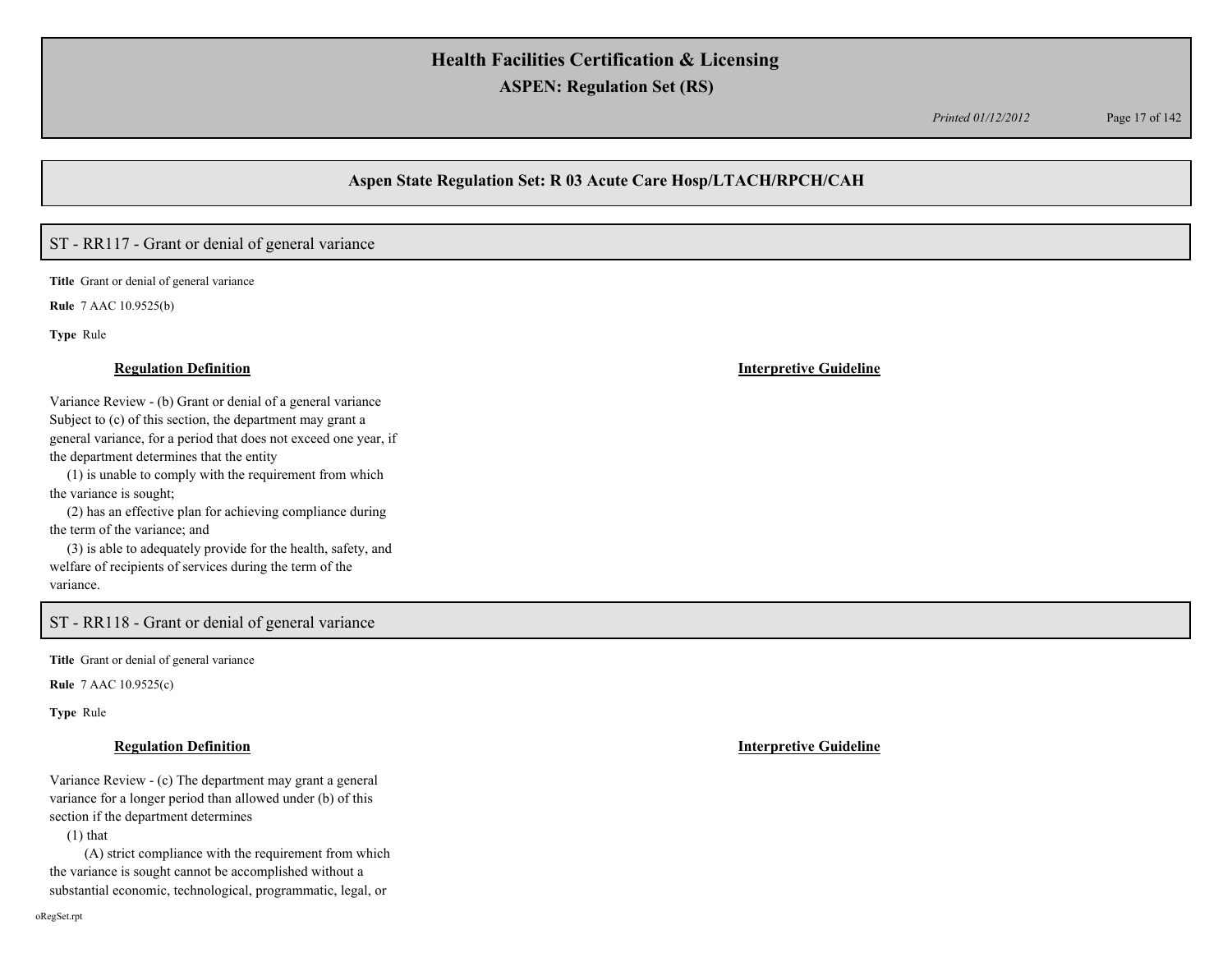*Printed 01/12/2012* Page 18 of 142

## **Aspen State Regulation Set: R 03 Acute Care Hosp/LTACH/RPCH/CAH**

medical hardship; or

 (B) the variance will maintain or improve the quality of services for recipients of services; and

 (2) that the entity has an effective plan for meeting the goal of the requirement from which the variance is sought, and that the plan adequately protects the health, safety, and welfare of recipients of services and otherwise meets all applicable statutory or regulatory standards.

ST - RR119 - Posting of a general variance

**Title** Posting of a general variance

**Rule** 7 AAC 10.9530(a)

**Type** Rule

### **Regulation Definition Interpretive Guideline**

Posting of a general variance. (a) If the department grants a request for a general variance, the entity shall post a copy of the general variance decision in a conspicuous place, with the entity's license as required by AS 47.32.080 , during the period the variance is in effect, and shall make it available to any person who wishes to review it. A general variance remains in effect for the duration stated, unless the department revokes the variance under (b) of this section.

ST - RR120 - General Variance

**Title** General Variance

**Rule** 7 AAC 10.9530(b)

**Type** Rule

### **Regulation Definition Interpretive Guideline**

(b) The department will revoke a general variance if the department finds that the entity is not following its plan for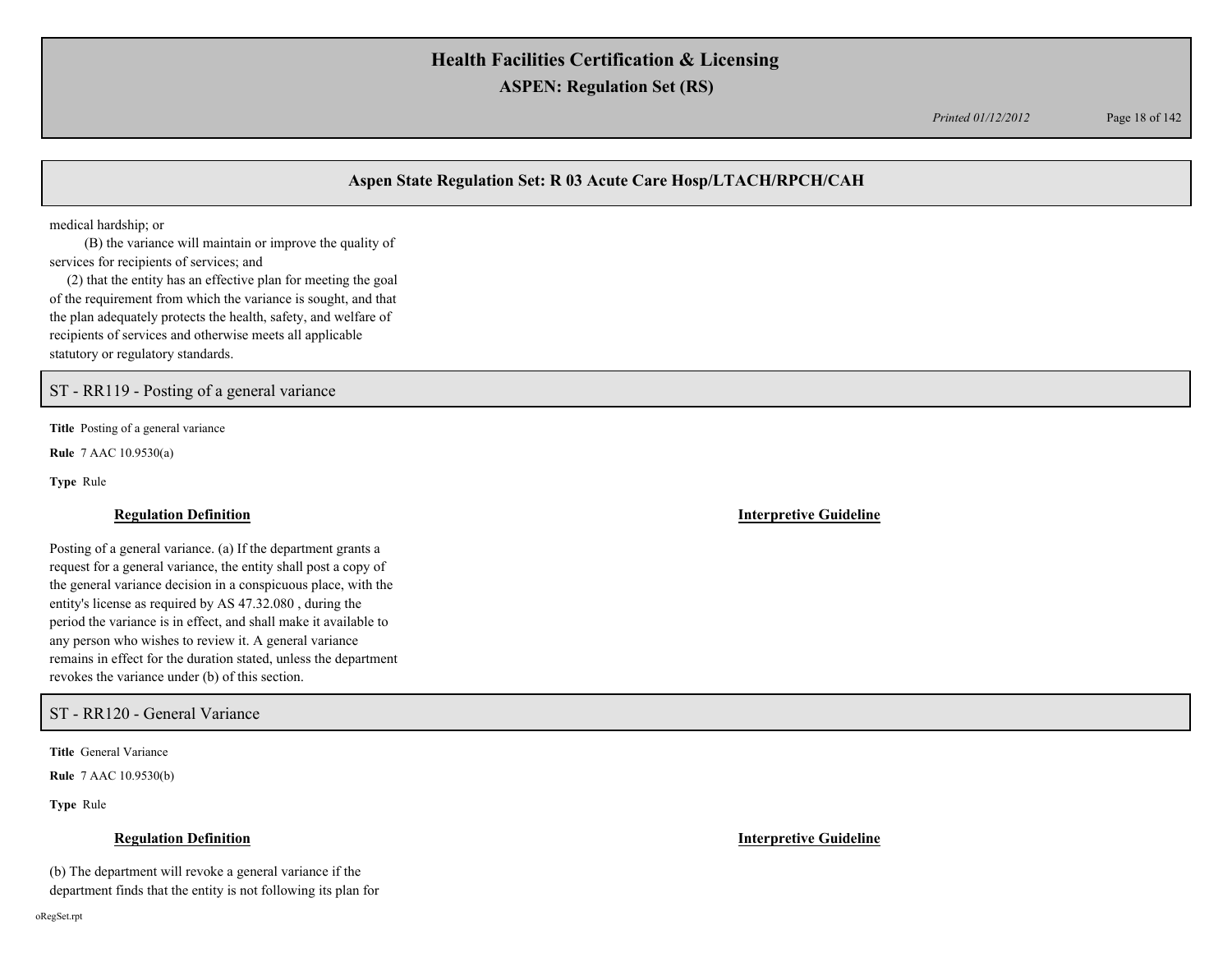*Printed 01/12/2012* Page 19 of 142

## **Aspen State Regulation Set: R 03 Acute Care Hosp/LTACH/RPCH/CAH**

achieving compliance, or is no longer able to adequately provide for the health, safety, and welfare of recipients of services during the term of the variance. If the department decides to revoke a variance, it will provide written notice of revocation to the entity, setting out the reasons for the department's decision. The department will advise the entity of its right to request reconsideration under 7 AAC 10.9535. A notice of revocation issued under this subsection is effective 30 days after it is received by the entity unless a request for reconsideration is submitted. Nothing in this subsection precludes the department from issuing a notice of immediate revocation if the department finds that the life, health, safety, or welfare of recipients of services is threatened.

## ST - RR121 - Plan of Correction

**Title** Plan of Correction

**Rule** 7 AAC 10.9610(a)(1) - (4)

**Type** Rule

Plan of correction - (a) The plan of correction required under AS 47.32.140 (b) must contain the following information for each violation identified in the report issued under AS 47.32.120 (a):

(1) each action that will be taken to correct the violation

 (2) each measure that will be taken or change that will made to ensure the violation does not recur;

 (3) how the entity will monitor each corrective action to ensure the violation is cured and will not recur;

(4) the date on or before which the violation will be cured.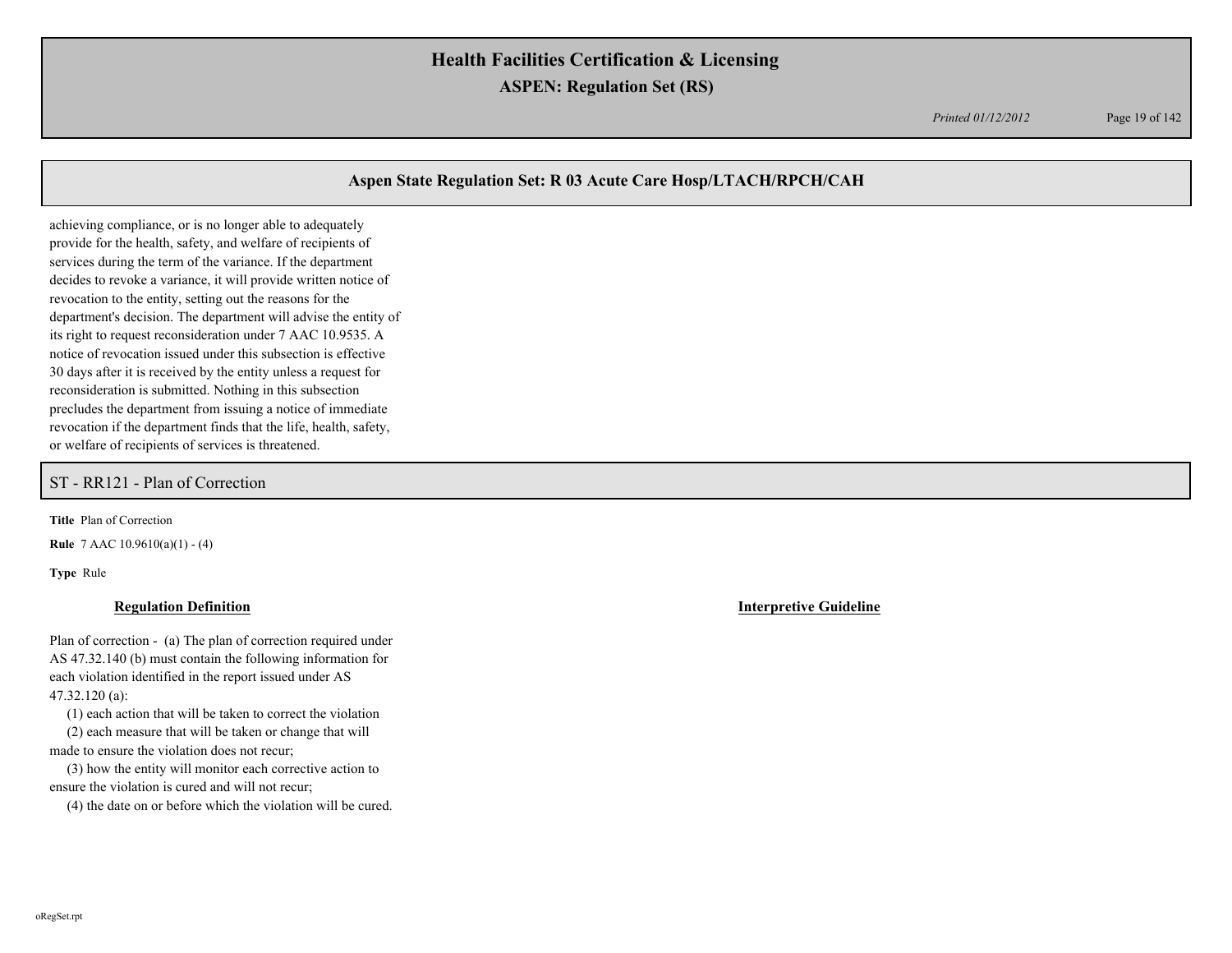*Printed 01/12/2012* Page 20 of 142

## **Aspen State Regulation Set: R 03 Acute Care Hosp/LTACH/RPCH/CAH**

## ST - RR122 - Plan of Correction

**Title** Plan of Correction

**Rule** 7 AAC 10.9610(b)

**Type** Rule

### **Regulation Definition Interpretive Guideline**

Plan of correction - (b) The plan of correction must be signed by the administrator or another person responsible for operation of the entity.

ST - RR123 - Plan of Correction

**Title** Plan of Correction

**Rule** 7 AAC 10.9610(c)

**Type** Rule

Plan of correction - (c) If the department determines that any recipients of services were affected by a violation, the department may also require the entity to describe

 (1) each corrective action that will be taken with regard to those recipients; and

 (2) how the entity will identify other recipients of services who might be affected by the violation, and what corrective action will be taken.

ST - RR124 - Plan of Correction

**Title** Plan of Correction

**Rule** 7 AAC 10.9610(d)

**Type** Rule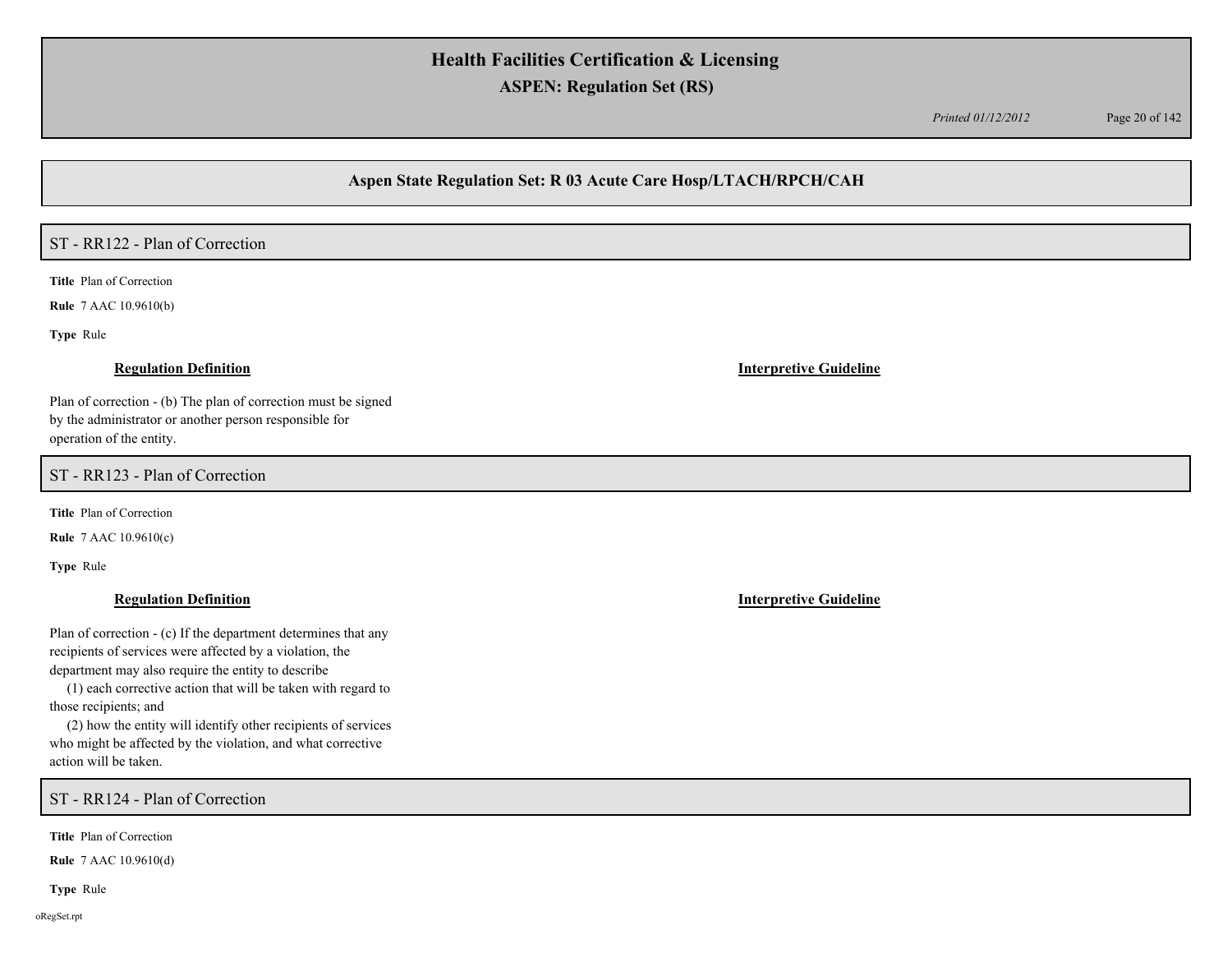*Printed 01/12/2012* Page 21 of 142

## **Aspen State Regulation Set: R 03 Acute Care Hosp/LTACH/RPCH/CAH**

### **Regulation Definition Interpretive Guideline**

Plan of correction - (d) The entity may request that the plan of correction also act as the allegation of compliance required under 7 AAC 10.9615 if each violation listed in the report has been corrected before submission of the plan of correction.

ST - RR125 - Plan of Correction

**Title** Plan of Correction

**Rule** 7 AAC 10.9610(e)

**Type** Rule

Plan of correction - (e) The department will review a plan of correction submitted under (a) - (d) of this section to determine whether the plan is acceptable. If the department determines that the plan is unacceptable, the department may

 (1) request additional information regarding one or more corrective actions described in the plan;

 (2) require the entity to amend the plan as directed by the department;

 (3) require the entity to comply with a plan of correction developed by the department under (g) of this section.

ST - RR126 - Plan of Correction

**Title** Plan of Correction

**Rule** 7 AAC 10.9610(f)

**Type** Rule

Plan of Correction - (f) If the department finds that an entity has failed to correct a violation of an applicable statute or

oRegSet.rpt

**Regulation Definition Interpretive Guideline**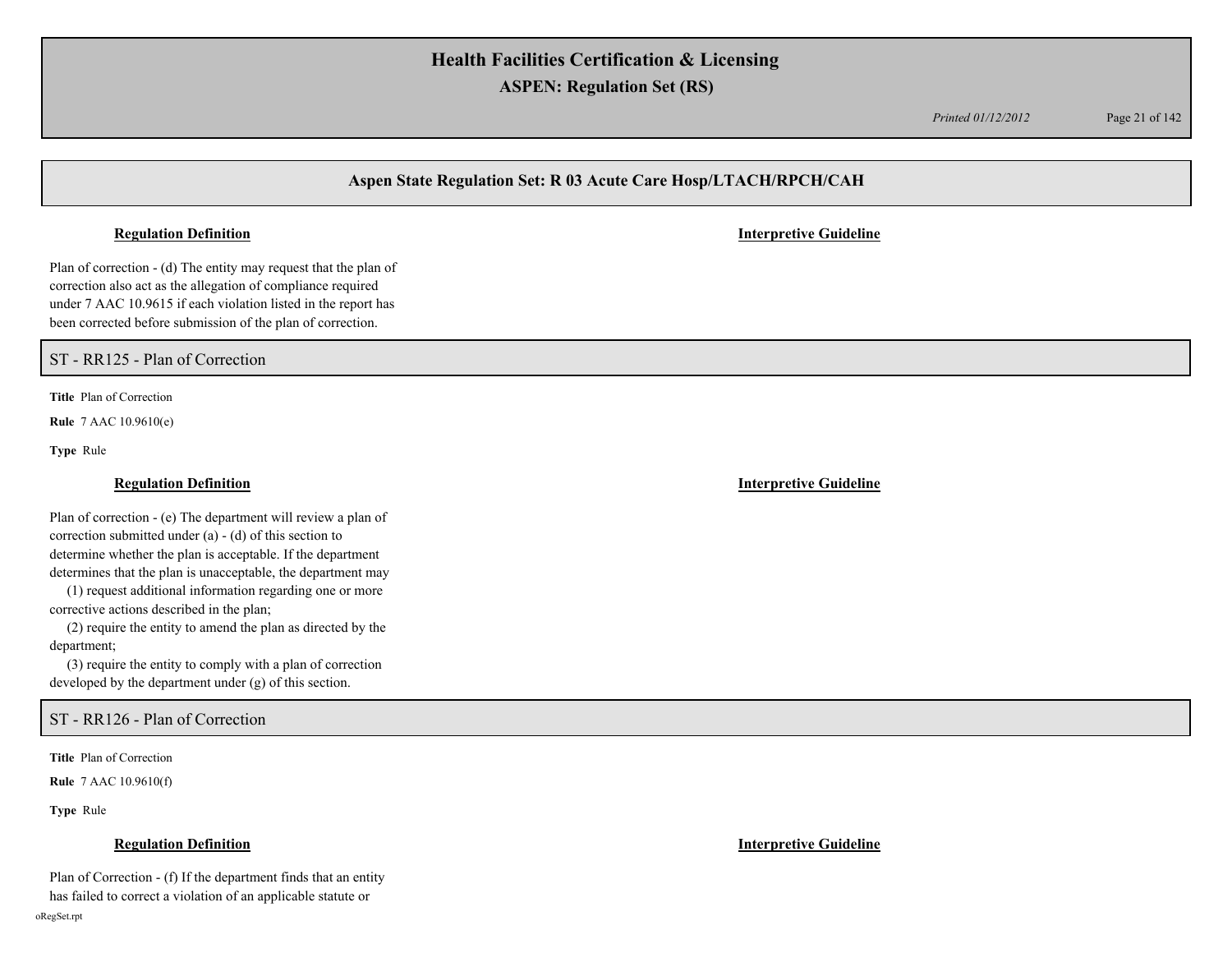*Printed 01/12/2012* Page 22 of 142

## **Aspen State Regulation Set: R 03 Acute Care Hosp/LTACH/RPCH/CAH**

regulation within the time specified by the department under AS 47.32.140 (a), has failed to submit a plan of correction for department approval under AS 47.32.140 (b), or has submitted an unacceptable plan, the department may require the entity to participate in a plan of correction developed by the department under (g) of this section.

ST - RR127 - Plan of Correction

**Title** Plan of Correction

**Rule** 7 AAC 10.9610(i)

**Type** Rule

Plan of Correction - (i) The entity shall keep on the premises a copy of each inspection document described in AS 47.32.180 (b) for at least three years from the date of inspection and shall make each document available to any interested person upon request.

### ST - RR128 - Allegation of compliance

**Title** Allegation of compliance

**Rule** 7 AAC 10.9615

**Type** Rule

Allegation of compliance. An allegation of compliance required under AS 47.32.140 (c) must describe each action that was taken by the entity to correct each violation, and must include the date the violation was corrected. The allegation must be signed by the administrator or another person responsible for operation of the entity. The department will review the allegation to determine whether it provides enough

**Regulation Definition Interpretive Guideline**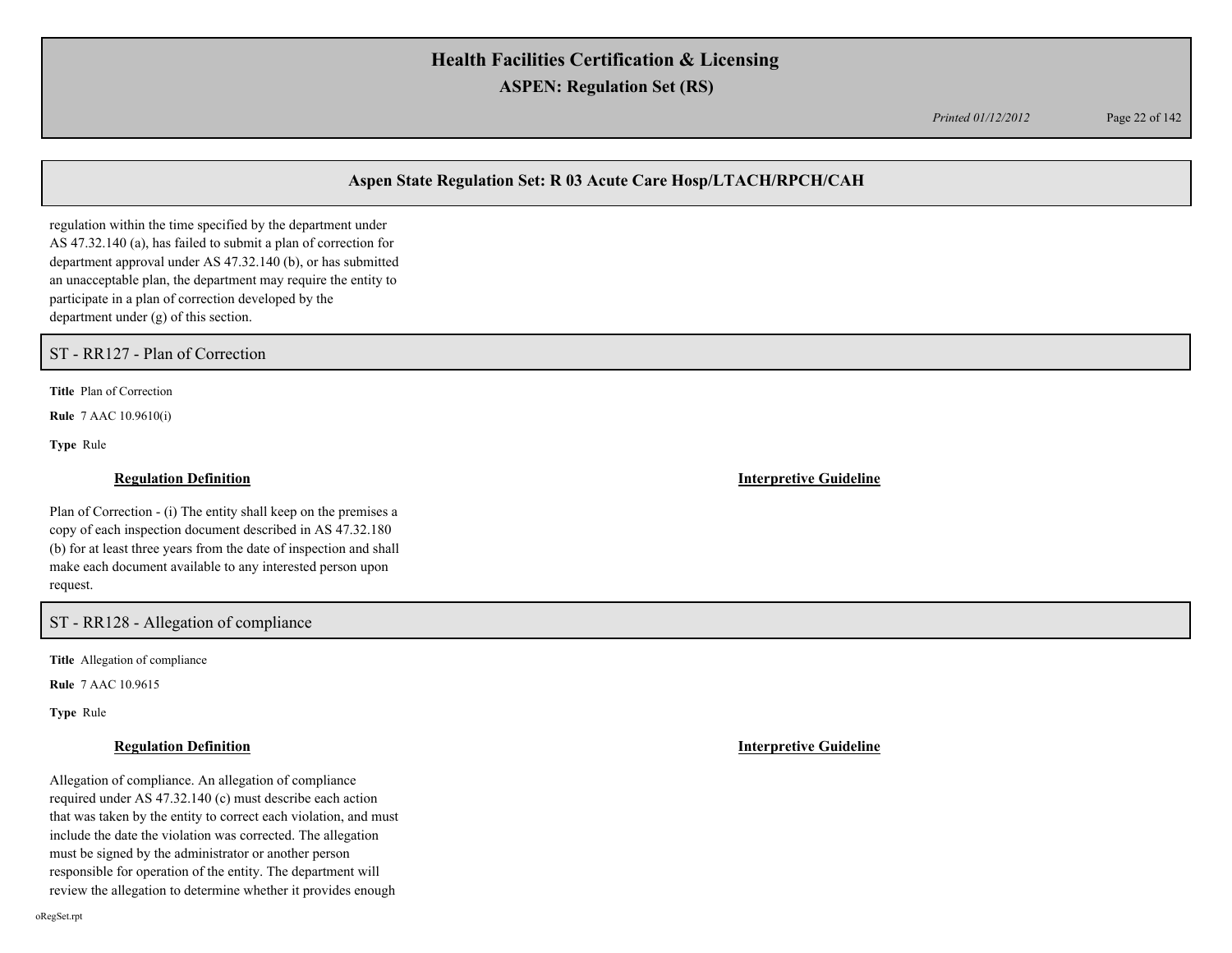*Printed 01/12/2012* Page 23 of 142

## **Aspen State Regulation Set: R 03 Acute Care Hosp/LTACH/RPCH/CAH**

detail to establish that each violation was corrected by any applicable deadline. The department may also conduct a follow-up inspection to validate the allegation of compliance.

### ST - RR140 - Determination of RPCH

**Title** Determination of RPCH

**Rule** 7 AAC 12.102

**Type** Rule

### **Regulation Definition Interpretive Guideline**

Determination of rural primary care hospital. (a) The department will consider a facility as a rural primary care hospital if the department finds that the facility (1) provides inpatient hospitalization for medical care of acute illness or injury; (2) has no more than 25 acute care beds; (3) is located in a rural area of no more than 15,000 residents, based on the most recent calculations of the United States Bureau of Census; and (4) does not provide all of the following services: (A) surgical service; (B) anesthesia service; (C) perinatal care; (D) one or more of the following therapies: (i) speech therapy; (ii) occupational therapy; (iii) physical therapy. (b) If the facility provides all of the services described in 7 AAC 12.105(a) , the department will consider the facility as a general acute care hospital even though it otherwise might qualify as a rural primary care hospital under this section.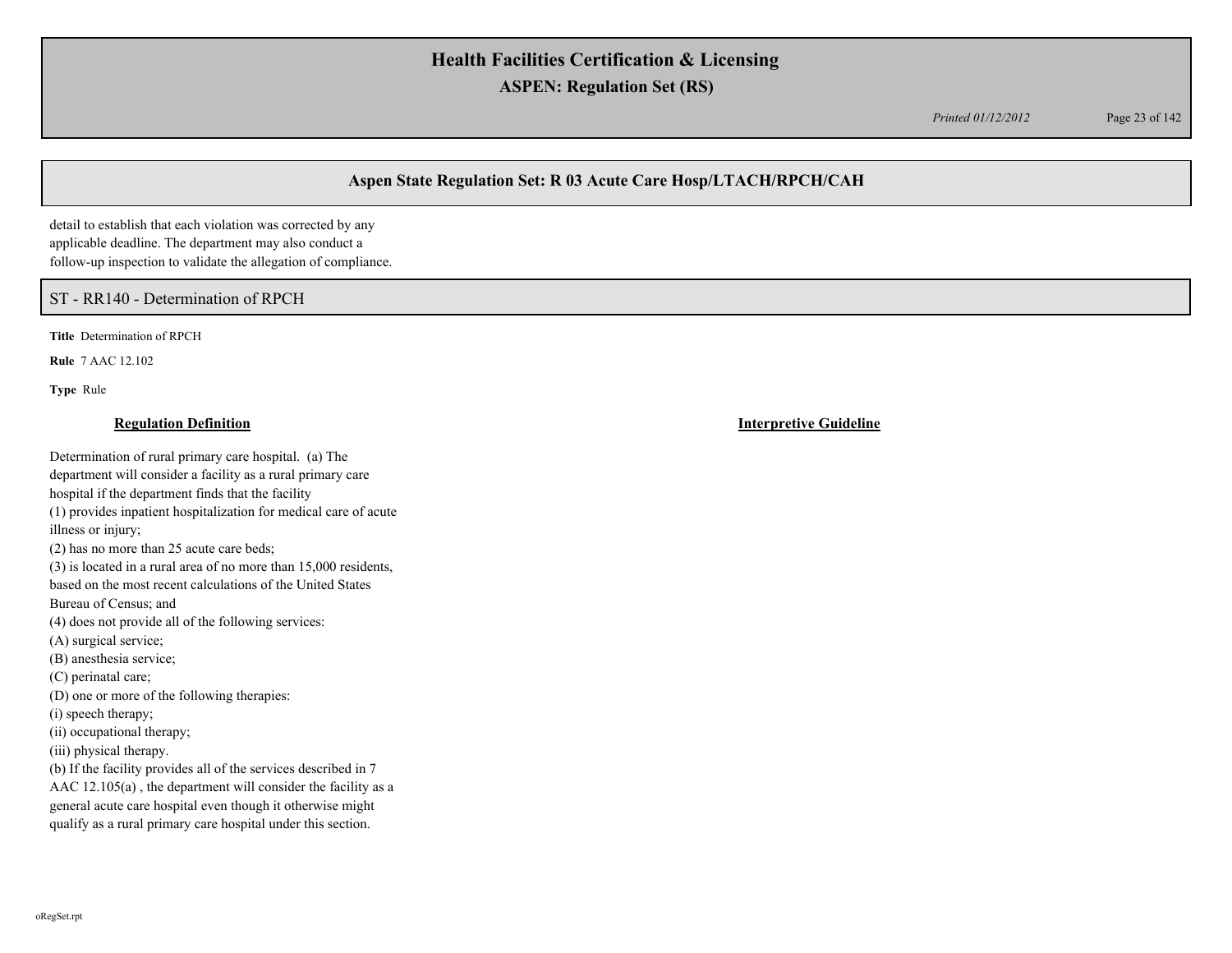*Printed 01/12/2012* Page 24 of 142

## **Aspen State Regulation Set: R 03 Acute Care Hosp/LTACH/RPCH/CAH**

### ST - RR141 - Determination of LTACH

**Title** Determination of LTACH

**Rule** 7 AAC 12.103

**Type** Rule

### **Regulation Definition Interpretive Guideline**

Determination of long-term acute care hospital. The department will consider a facility as a long-term acute care hospital if the department finds that the facility (1) provides inpatient hospitalization for medical care of acute illness or injury for patients who have complex medical conditions and require long-term acute care; (2) is located in close proximity to a general acute care hospital; (3) meets the applicable requirements of 7 AAC 12.100 - 7 AAC 12.190 and 7 AAC 12.600 - 7 AAC 12.990; (4) provides all of the services described in 7 AAC 12.105(c); and (5) does not provide any of the following services: (A) surgical service; (B) anesthesia service; (C) outpatient services; (D) perinatal care; (E) emergency services.

ST - RR142 - Determination of CAH

**Title** Determination of CAH

**Rule** 7 AAC 12.104

**Type** Rule

### **Regulation Definition Interpretive Guideline**

Determination of critical access hospital. (a) The department

oRegSet.rpt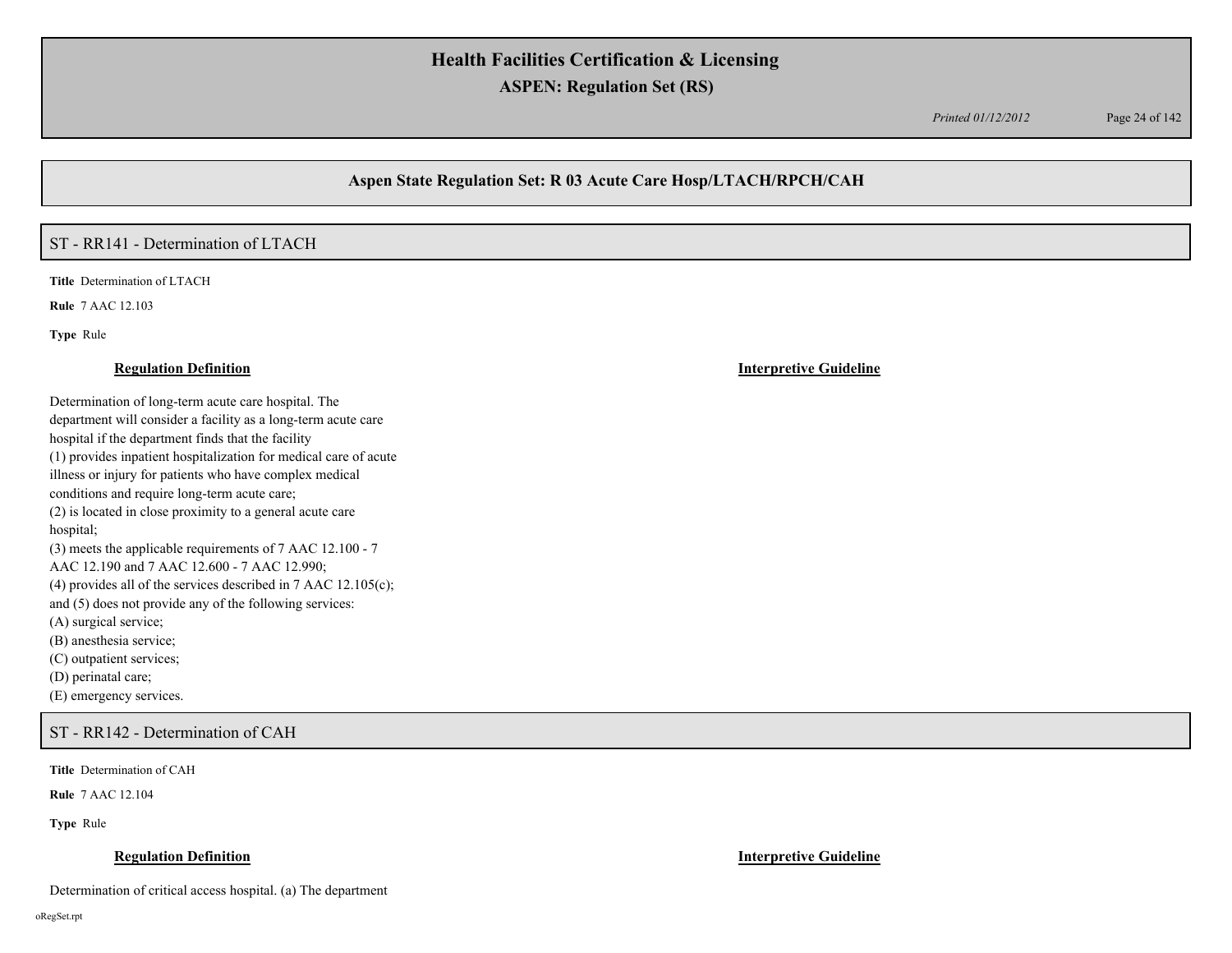*Printed 01/12/2012* Page 25 of 142

## **Aspen State Regulation Set: R 03 Acute Care Hosp/LTACH/RPCH/CAH** will consider a facility as a critical access hospital if the department finds that the facility (1) provides inpatient short-term hospitalization for medical care of acute illness or injury; (2) has no more than 25 inpatient beds; (3) is located in a rural area of no more than 15,000 residents, based on the most recent calculations of the United States Bureau of Census; and (4) meets the applicable requirements of 7 AAC 12.100 - 7 AAC 12.190 and 7 AAC 12.600 - 7 AAC 12.990. (b) If a facility provides all of the services described in 7 AAC 12.105(a) , the facility may elect to be licensed as either a general acute care hospital or a critical access hospital.

(c) If a facility qualifies both as a rural primary care hospital under 7 AAC 12.102 and as a critical access hospital under this section, the facility may elect to be licensed as either a rural primary care hospital or a critical access hospital.

ST - RR143 - Services required

**Title** Services required

**Rule** 7 AAC 12.105

**Type** Rule

Services required. (a) A general acute care hospital must provide surgical, anesthesia, perinatal, medical, nursing, pharmaceutical, dietetic, laundry, medical records, radiological, laboratory, and emergency care services. A general acute care hospital must also provide speech, occupational, or physical therapy services.

(b) A rural primary care hospital or a critical access hospital must provide the services described in (a) of this section, except that the provision of surgical, anesthesia, perinatal, speech, occupational therapy, or physical therapy services is oRegSet.rpt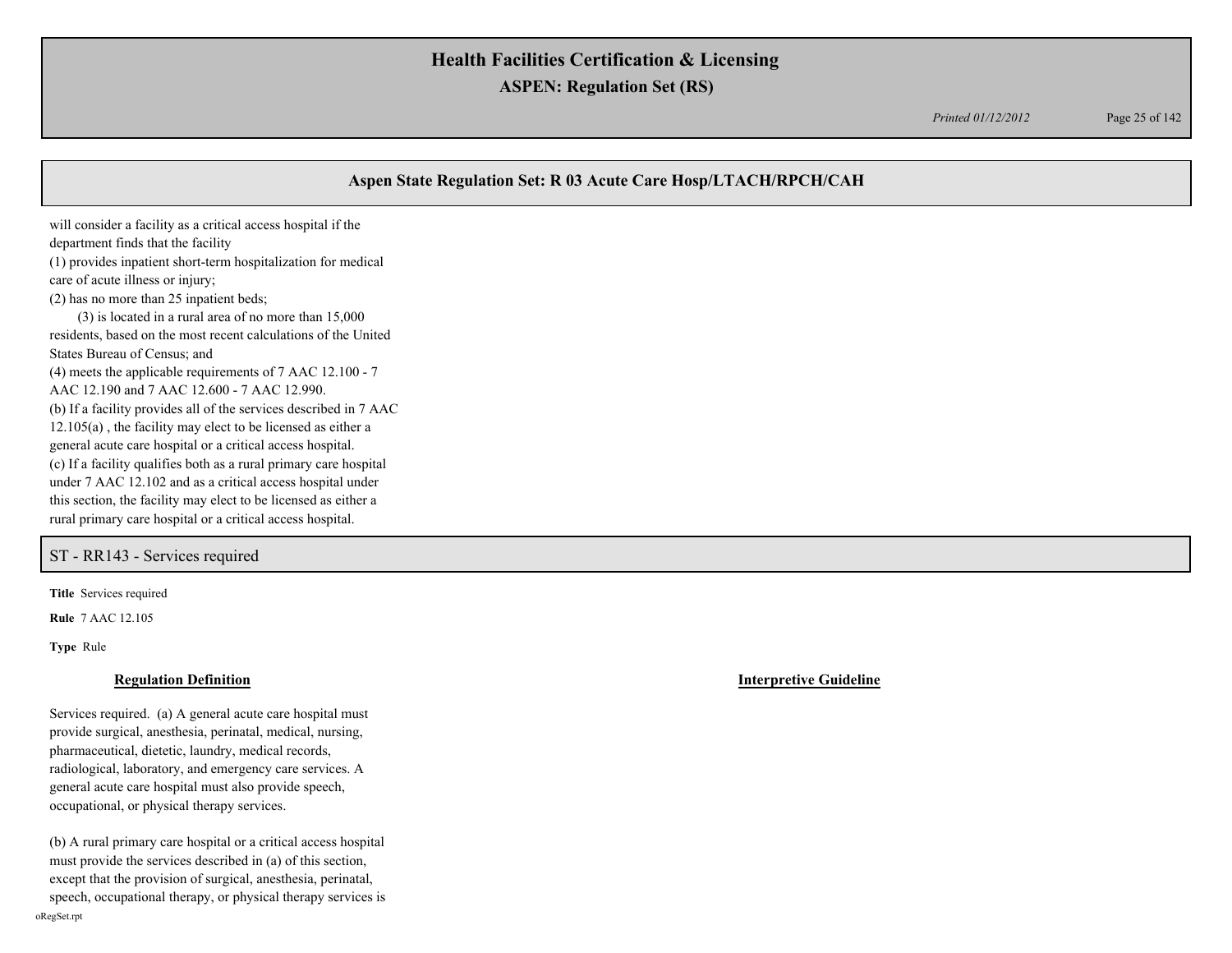*Printed 01/12/2012* Page 26 of 142

## **Aspen State Regulation Set: R 03 Acute Care Hosp/LTACH/RPCH/CAH**

optional.

(c) A long-term acute care hospital must provide medical, nursing, pharmaceutical, dietetic, occupational therapy, physical therapy, laundry, medical records, radiological, social work, respiratory, and laboratory services.

ST - RR150 - Medical Staff

**Title** Medical Staff

**Rule** 7 AAC 12.110(a)

**Type** Rule

Medical staff. (a) A general acute care hospital, a rural primary care hospital, a long-term acute care hospital, or a critical access hospital shall have a medical staff.

ST - RR151 - Medical Staff

**Title** Medical Staff

**Rule** 7 AAC 12.110(b)

**Type** Rule

(b) The medical staff shall organize and adopt, with the approval of the facility's governing body, bylaws and rules that provide for

(1) eligibility for medical staff membership, and recommending appointments to the governing body;

(2) appointment of committees, including executive, credentials, medical records, tissue and transfusion, infection

**Regulation Definition Interpretive Guideline**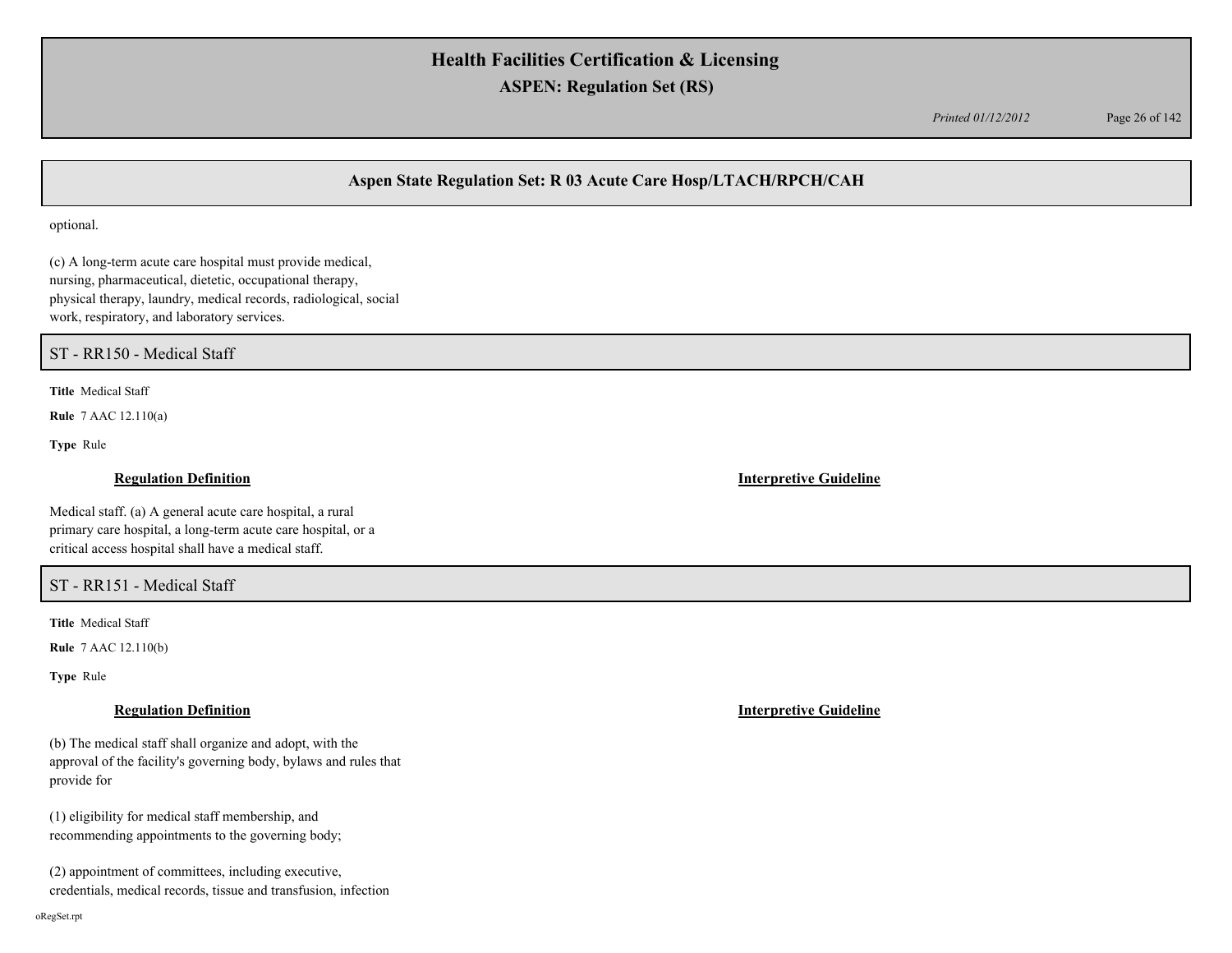*Printed 01/12/2012* Page 27 of 142

## **Aspen State Regulation Set: R 03 Acute Care Hosp/LTACH/RPCH/CAH**

control, pharmacy and therapeutics, and utilization review committees, that shall keep written minutes of each committee meeting, including committee activities and recommendations;

(3) election of officers, including a chief of staff; and

(4) quarterly meetings, with minutes and records of attendance to be maintained for at least five years.

ST - RR152 - Medical Staff

**Title** Medical Staff

**Rule** 7 AAC 12.110(c)(1)

**Type** Rule

### **Regulation Definition Interpretive Guideline**

(c) The medical staff shall

(1) recommend to the governing body the appointment of and the medical and surgical privileges for each member of the medical staff annually, or if approved by the governing body, biennially;

ST - RR153 - Medical Staff

**Title** Medical Staff

**Rule** 7 AAC 12.110(c)(2)

**Type** Rule

(c) The medical staff shall

(2) ensure that

(A) a physician is available at all times to respond to an

oRegSet.rpt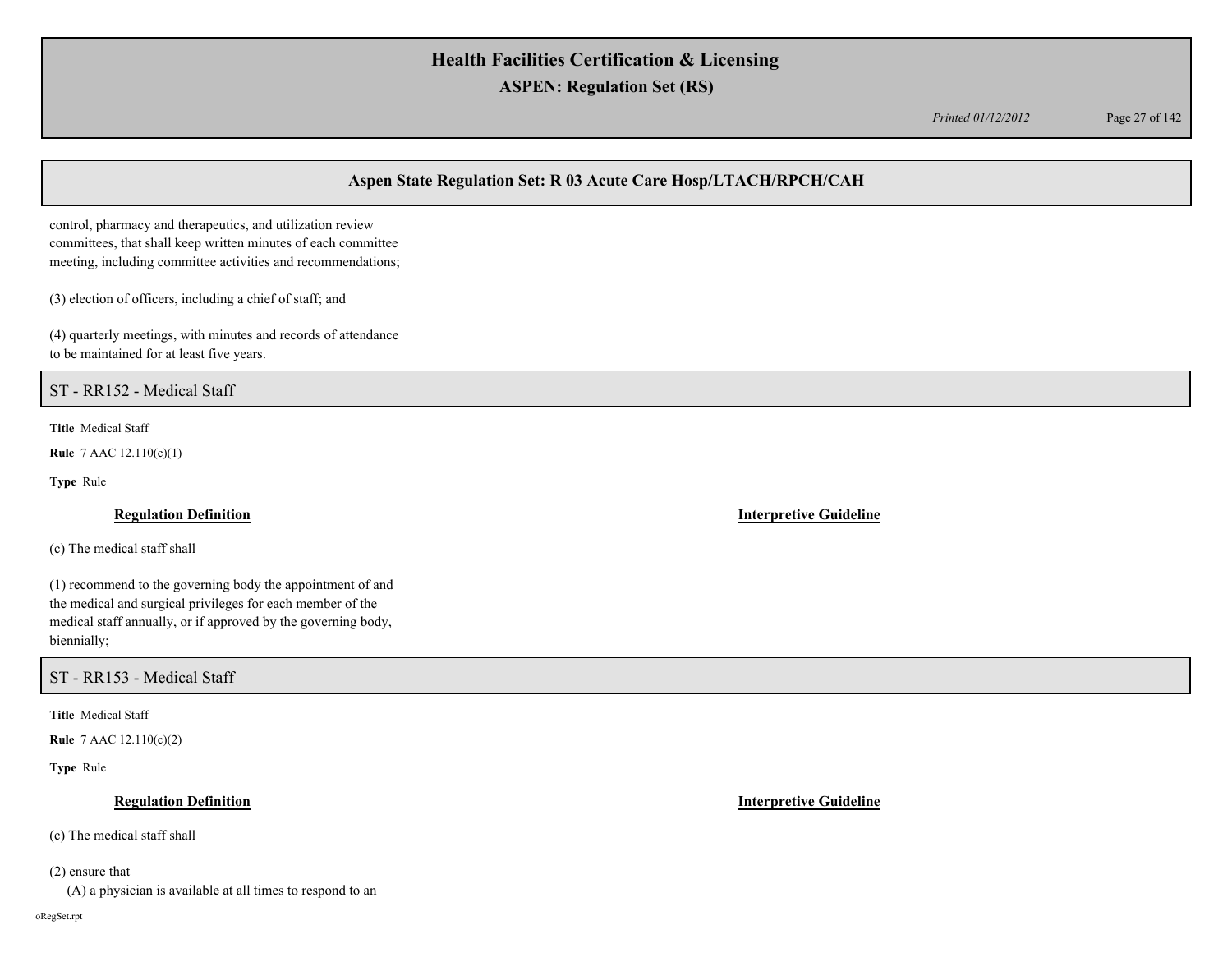*Printed 01/12/2012* Page 28 of 142

## **Aspen State Regulation Set: R 03 Acute Care Hosp/LTACH/RPCH/CAH**

emergency in a general acute care hospital or a rural primary care hospital; and

 (B) a physician or a mid-level practitioner with training or experience in emergency care is on call and immediately available by telephone or radio contact and available on site within 30 minutes on a 24-hours-per-day basis in a critical access hospital or a long-term acute care hospital;

ST - RR154 - Medical Staff

**Title** Medical Staff

**Rule** 7 AAC 12.110(c)(3)

**Type** Rule

(c) The medical staff shall

(3) place each patient under the care of a member of the medical staff;

### ST - RR155 - Medical Staff

**Title** Medical Staff

**Rule** 7 AAC 12.110(c)(4)

**Type** Rule

(c) The medical staff shall

(4) require that an order of a practitioner, including a telephonic or other oral order, be reduced to writing and, within three days after the order is given, be dated, timed, and either initialed or signed by that practitioner or by another practitioner responsible for the care of the patient, even if the

**Regulation Definition Interpretive Guideline**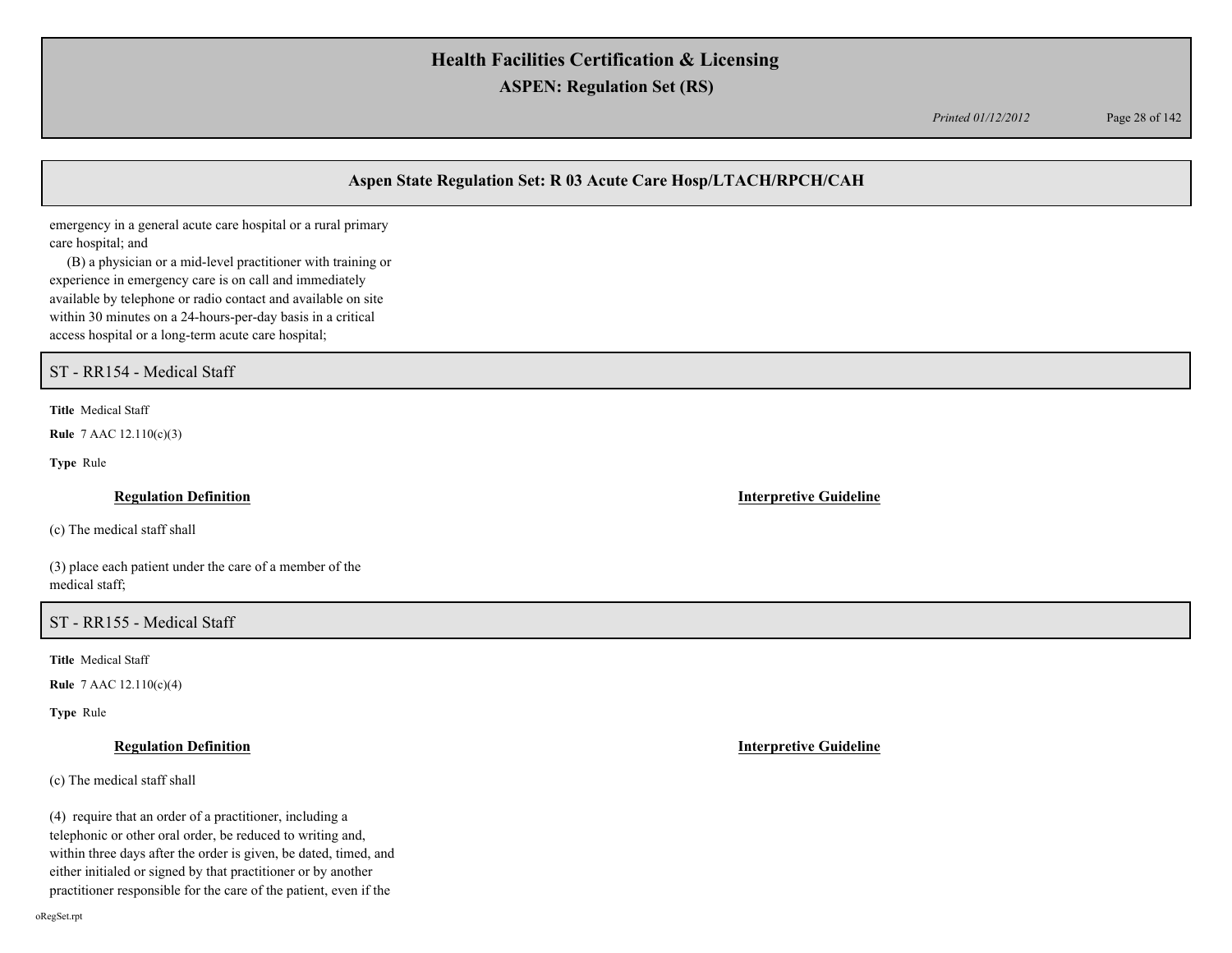*Printed 01/12/2012* Page 29 of 142

## **Aspen State Regulation Set: R 03 Acute Care Hosp/LTACH/RPCH/CAH**

order did not originate with the other practitioner;

## ST - RR156 - Medical Staff

**Title** Medical Staff

**Rule** 7 AAC 12.110(c)(5)

**Type** Rule

### **Regulation Definition Interpretive Guideline**

(c) The medical staff shall

(5) ensure that the use of an investigational drug is properly supervised by a member of the medical staff, that an informed consent form provided by the sponsoring company or agency is used, and that complete records on the drug, including protocol and side effects, are maintained;

ST - RR157 - Medical Staff

**Title** Medical Staff

**Rule** 7 AAC 12.110(c)(6)

**Type** Rule

### **Regulation Definition Interpretive Guideline**

(c) The medical staff shall

(6) establish procedures for circumstances in which consultation is required;

oRegSet.rpt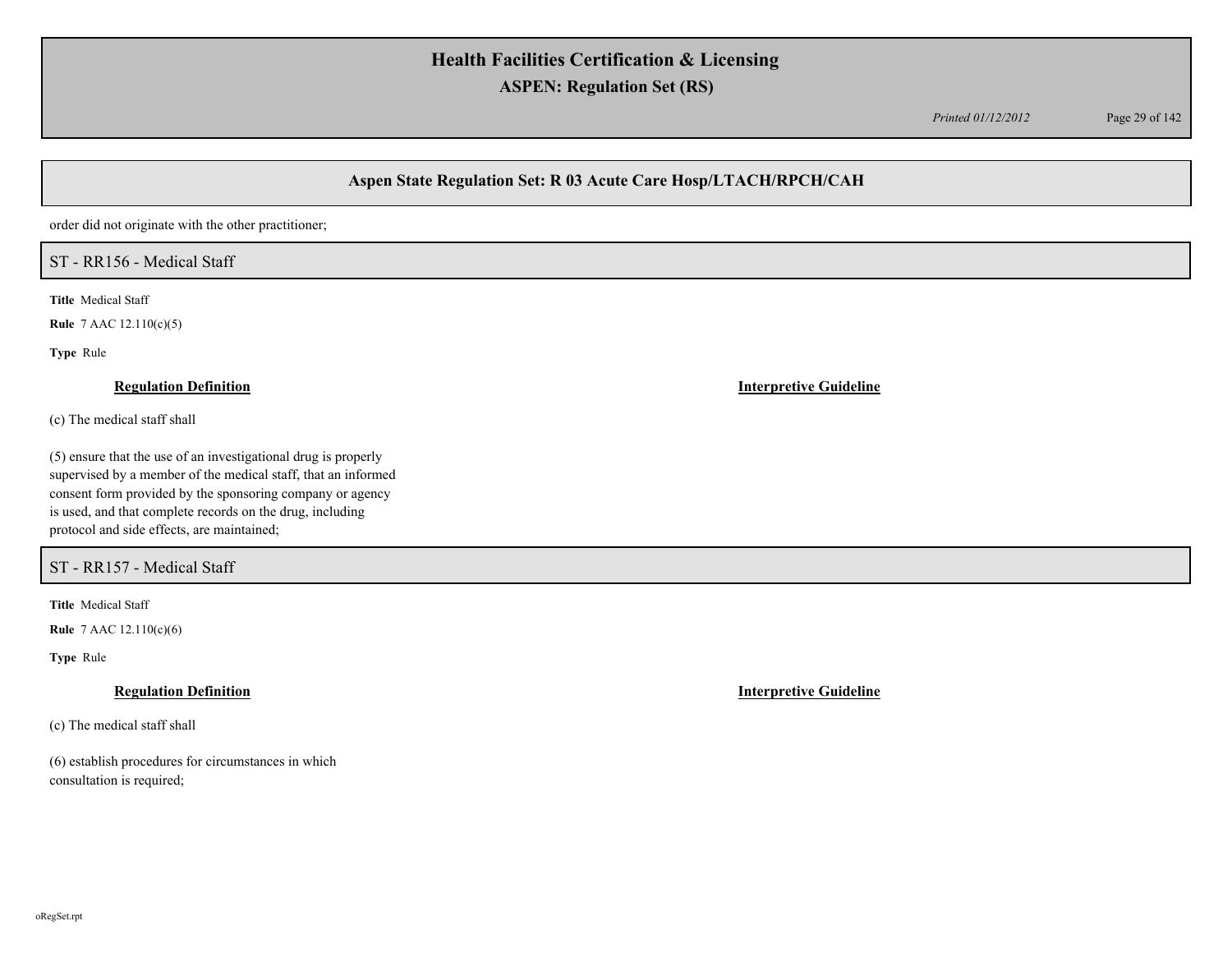*Printed 01/12/2012* Page 30 of 142

## **Aspen State Regulation Set: R 03 Acute Care Hosp/LTACH/RPCH/CAH**

## ST - RR158 - Medical Staff

**Title** Medical Staff

**Rule** 7 AAC 12.110(c)(7)

**Type** Rule

### **Regulation Definition Interpretive Guideline**

(c) The medical staff shall

(7) establish standards for care by residents, interns, and medical students in accordance with a residency training program approved by the Council on Medical Education of the American Medical Association, the American Dental Association, or an applicable specialty board;

ST - RR159 - Medical Staff

**Title** Medical Staff

**Rule** 7 AAC 12.110(c)(8)

**Type** Rule

(c) The medical staff shall

(8) review at regular intervals clinical and scientific work, medical services, and maintenance of accurate medical records;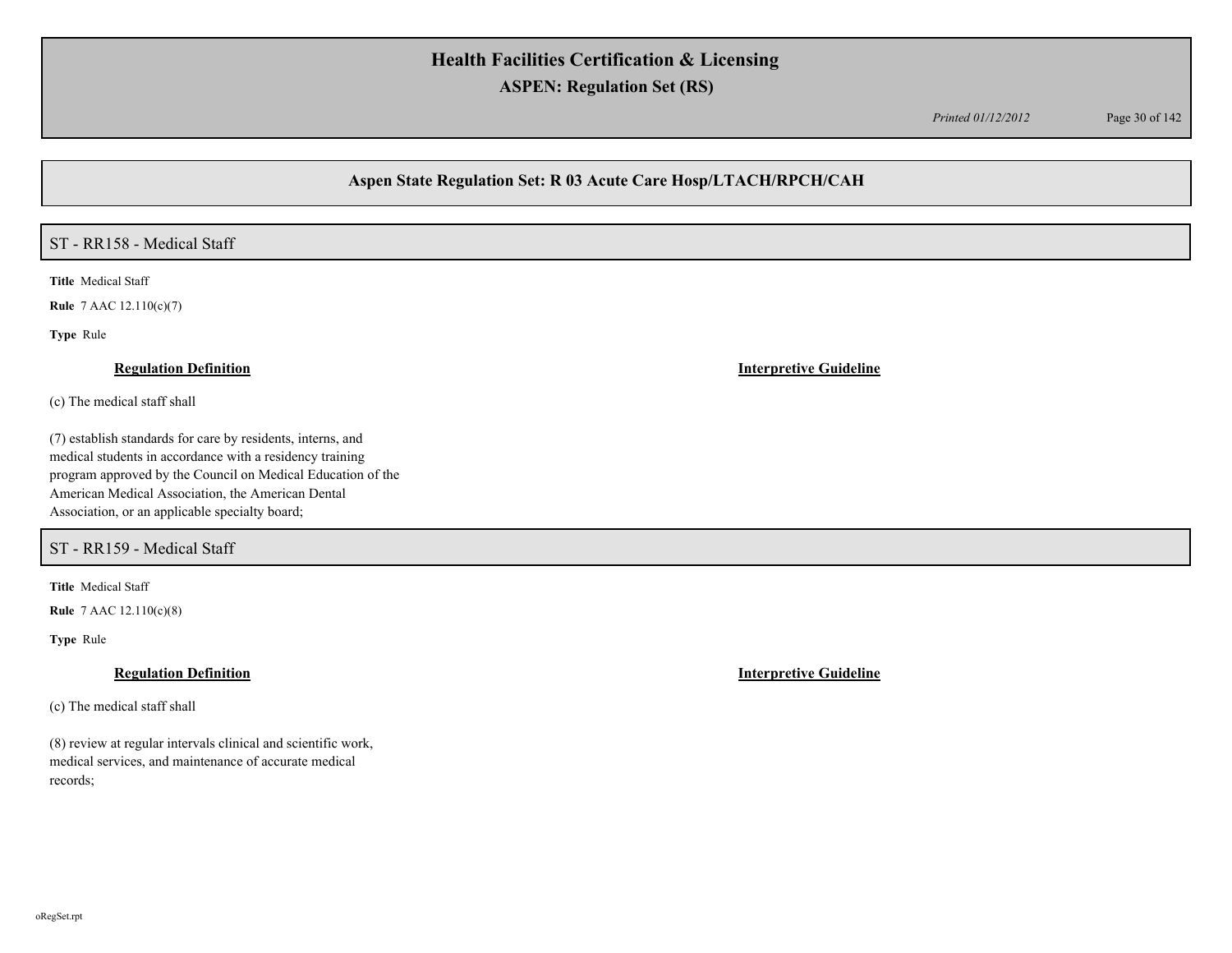*Printed 01/12/2012* Page 31 of 142

## **Aspen State Regulation Set: R 03 Acute Care Hosp/LTACH/RPCH/CAH**

## ST - RR160 - Medical Staff

**Title** Medical Staff

**Rule** 7 AAC 12.110(c)(9)

**Type** Rule

(c) The medical staff shall

(9) establish guidelines for referral to a pathologist of anatomical parts, foreign objects, and tissues removed by surgery;

ST - RR161 - Medical Staff

**Title** Medical Staff

**Rule** 7 AAC 12.110(c)(10)

**Type** Rule

(c) The medical staff shall

(10) establish procedures for selection and supervision of advanced nurse practitioners and physician assistants;

ST - RR162 - Medical Staff

**Title** Medical Staff

**Rule** 7 AAC 12.110(c)(11)

**Type** Rule

### **Regulation Definition Interpretive Guideline**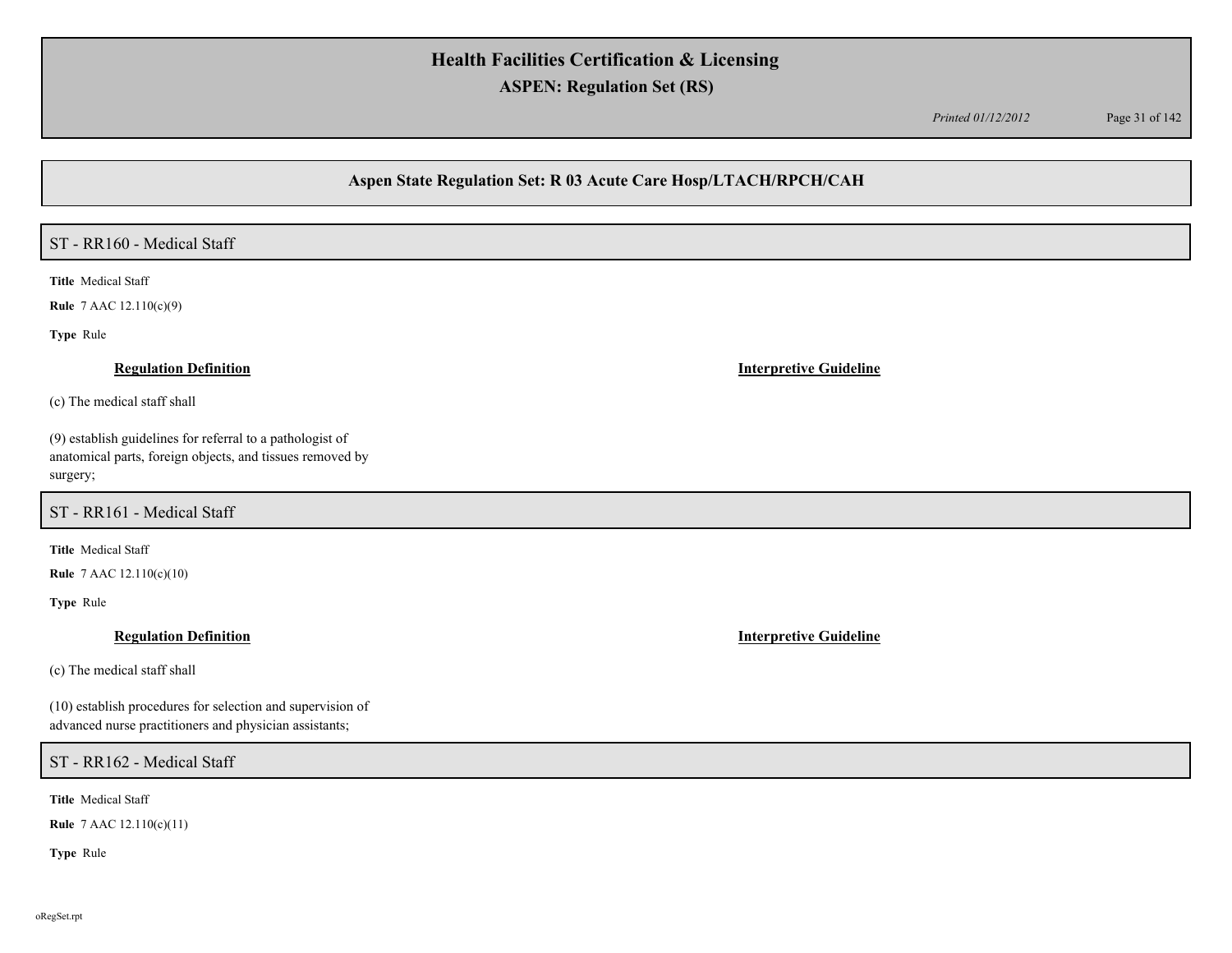*Printed 01/12/2012* Page 32 of 142

## **Aspen State Regulation Set: R 03 Acute Care Hosp/LTACH/RPCH/CAH**

(c) The medical staff shall

(11) ensure that the medical history and physical examination for each patient are completed no more than 30 days before, or 24 hours after, admission; if completed within 30 days before admission, the medical staff must ensure that within 24 hours after admission.

 (A) an updated history and examination are completed to determine any change in the patient's condition; and

 (B) the updated history and examination required under (A) of this paragraph are documented in the patient's medical record, with any change noted.

## ST - RR170 - Medical Staff CAH

**Title** Medical Staff CAH

**Rule** 7 AAC 12.110(d)

**Type** Rule

### **Regulation Definition Interpretive Guideline**

Medical Staff CAH -

(d) The onsite medical staff of a critical access hospital may consist exclusively of mid-level practitioners if (1) the hospital is a member of a rural health network as described in 42 C.F.R. 485.603, as amended through July 1, 1999 and adopted by reference; (2) the mid-level practitioners are subject to the oversight of a physician who is also a member of the medical staff of the critical access hospital, even though the physician might not be present in the facility, if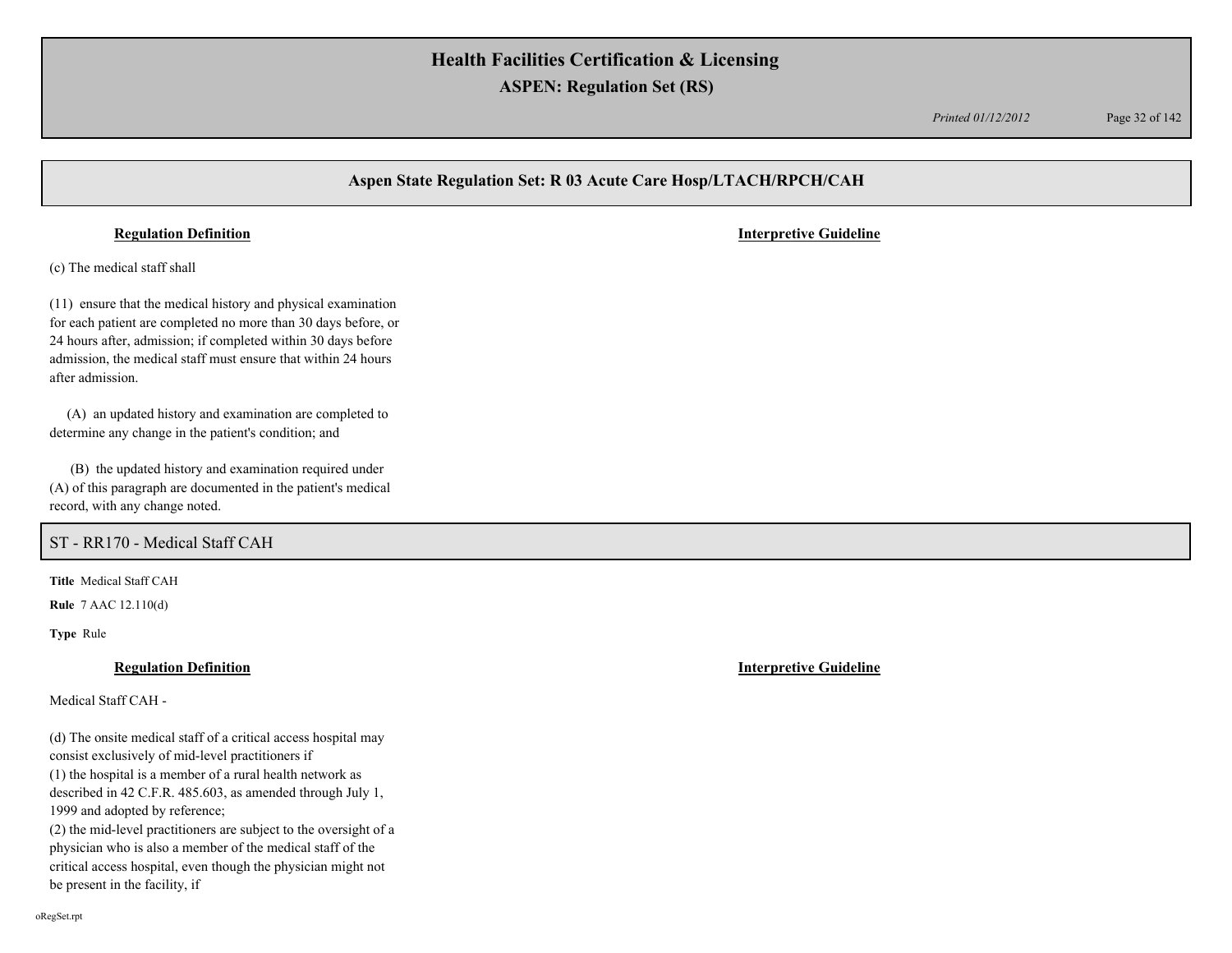*Printed 01/12/2012* Page 33 of 142

## **Aspen State Regulation Set: R 03 Acute Care Hosp/LTACH/RPCH/CAH** (A) a physician who is member of the medical staff of the critical access hospital is notified whenever a patient is admitted to the hospital by a mid-level practitioner; (B) a physician is available through direct radio or telephone communication for consultation, assistance with medical emergencies, or patient referral; (C) except in extraordinary circumstances, a physician is present in the facility for sufficient periods of time, at least once every two week period, to provide appropriate medical direction, medical care services, consultation, and supervision; however, a site visit by a physician is not required if no patients have been treated since the latest site visit by a physician; and (D) any extraordinary circumstances that prevent a site visit by a physician when required under (C) of this paragraph are documented in the records of the hospital; (3) the mid-level practitioners participate (A) in the development, execution, and periodic review of the written policies governing the services provided by the hospital; and (B) in a periodic review of the health records of patients with a physician; and (4) the mid-level practitioners perform the following functions when the functions are not performed by a physician: (A) provide services in accordance with the hospital's policies; (B) arrange for, or refer patients to, needed services that cannot be furnished at the hospital; (C) assure that adequate patient health records are maintained and transferred as required if patients are referred or services are arranged under (B) of this paragraph.

ST - RR175 - Surgical Services

**Title** Surgical Services

**Rule** 7 AAC 12.120(a)

**Type** Rule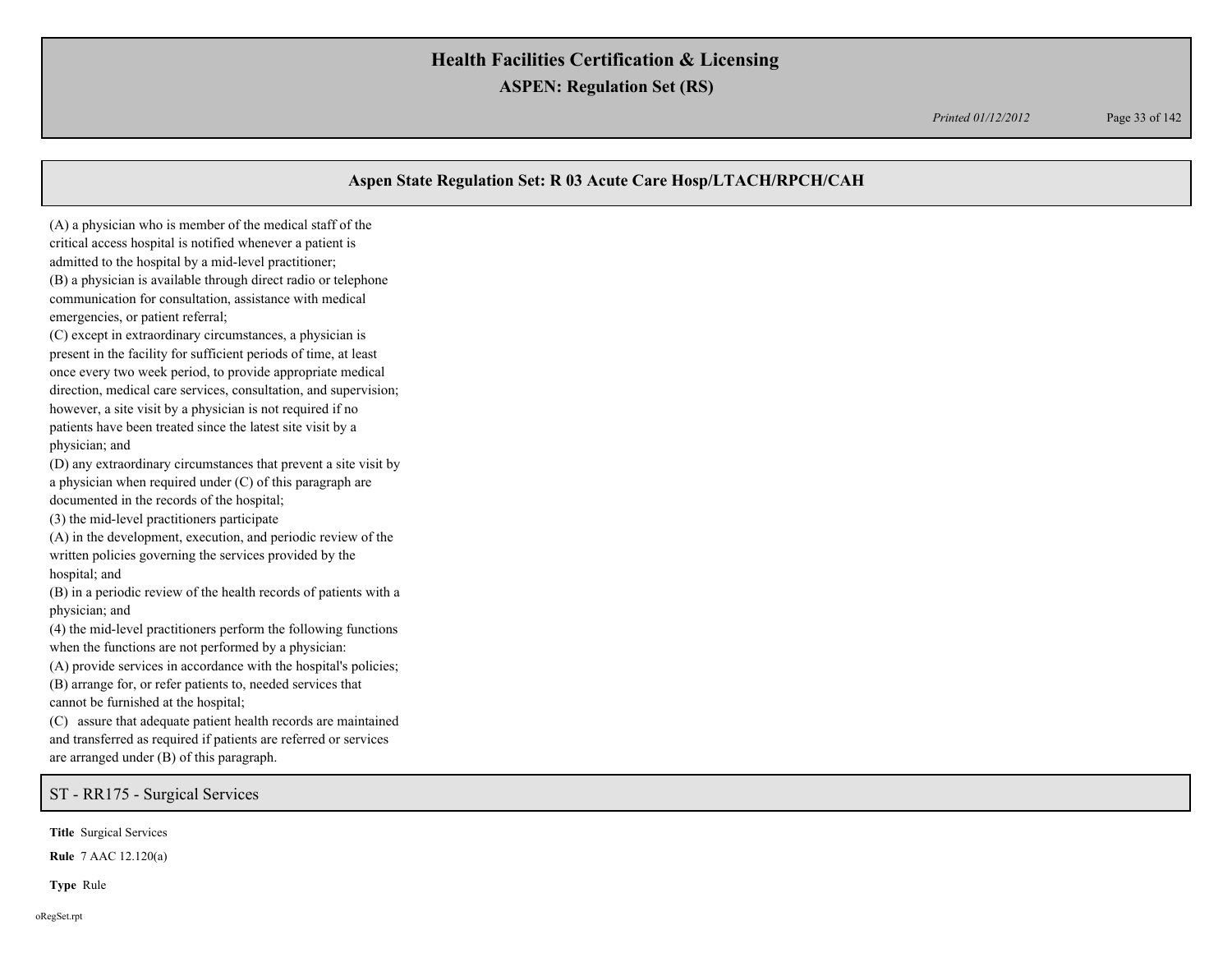*Printed 01/12/2012* Page 34 of 142

## **Aspen State Regulation Set: R 03 Acute Care Hosp/LTACH/RPCH/CAH**

### **Regulation Definition Interpretive Guideline**

Surgical Service

(a) A registered nurse with knowledge and experience in surgical techniques and procedures must have supervisory responsibility for the surgical suite and, in cooperation with the surgical committee of the medical staff, if the hospital has one, and the infection control committee, establish policies and procedures for the surgical service.

## ST - RR176 - Surgical Services

**Title** Surgical Services

**Rule** 7 AAC 12.120(b)

**Type** Rule

### **Regulation Definition Interpretive Guideline**

Surgical Service

(b) A list of which surgical privileges are held by individual members of the medical staff must be available in the surgical suite for reference by the supervisor.

## ST - RR177 - Surgical Services

**Title** Surgical Services

**Rule** 7 AAC 12.120(c)

**Type** Rule

Surgical Service

(c) Before a surgical procedure begins, either the surgeon or oRegSet.rpt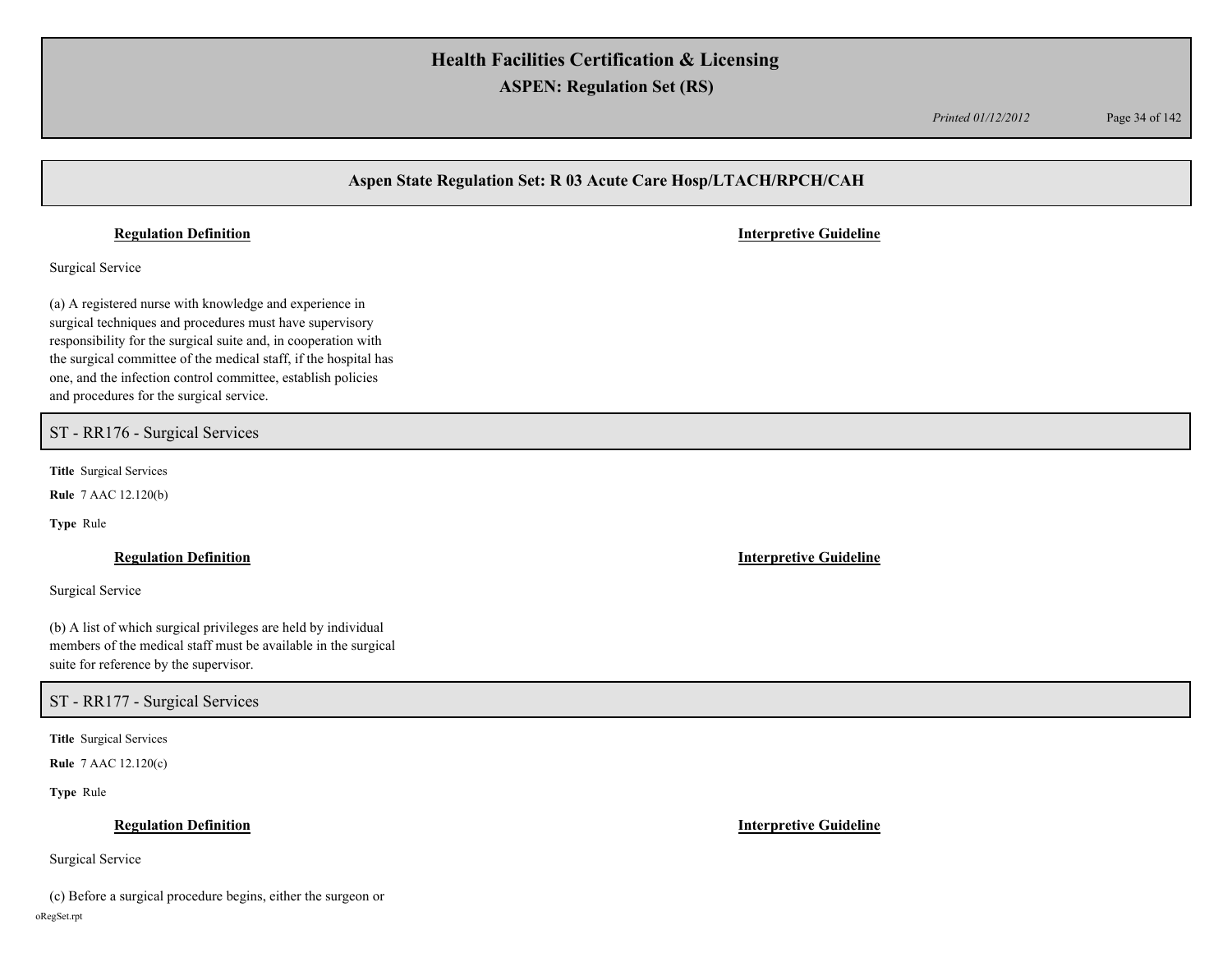*Printed 01/12/2012* Page 35 of 142

## **Aspen State Regulation Set: R 03 Acute Care Hosp/LTACH/RPCH/CAH**

the person responsible for administering anesthesia, and the surgical supervisor or his designee shall confirm the patient's identity and the site and side of the body to be operated upon, and ascertain that the patient's medical record contains a complete history and physical examination for the current admission, appropriate current screening tests based on the needs of the patient, and signed informed consent for the surgery. In the case of an emergency, the history and physical examination requirements are waived.

## ST - RR178 - Surgical Services

**Title** Surgical Services

**Rule** 7 AAC 12.120(d)

**Type** Rule

Surgical Service

(d) A daily register of operations must be maintained.

### ST - RR179 - Surgical Services

**Title** Surgical Services

**Rule** 7 AAC 12.120(e)

**Type** Rule

Surgical Service

(e) Emergency equipment, including thoracotomy and tracheotomy sets and a defibrillator, must be available in the surgical suite area when surgery is being performed.

**Regulation Definition Interpretive Guideline**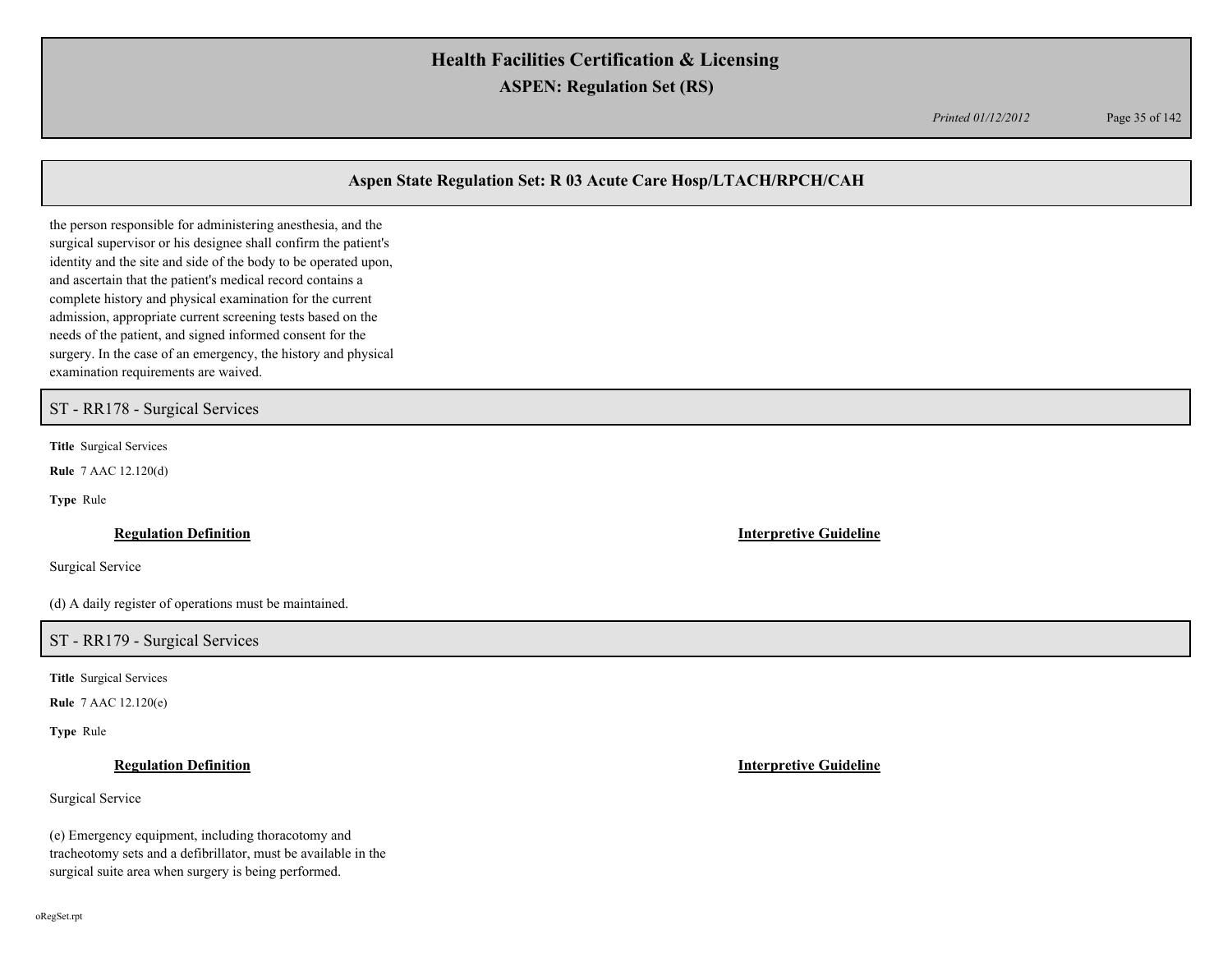*Printed 01/12/2012* Page 36 of 142

## **Aspen State Regulation Set: R 03 Acute Care Hosp/LTACH/RPCH/CAH**

## ST - RR180 - Surgical Services

**Title** Surgical Services

**Rule** 7 AAC 12.120(f)

**Type** Rule

Surgical services

(f) As determined by medical staff under 7 AAC 12.110(c) (9), anatomical parts, tissues, and foreign objects which have been removed by operation, must be referred to a pathologist designated by the hospital. A report of the pathologist's findings must be filed in the patient's medical record.

ST - RR181 - Surgical Services

**Title** Surgical Services

**Rule** 7 AAC 12.120(g)

**Type** Rule

Surgical services

(g) A registered nurse must be present to circulate for each surgical procedure.

ST - RR182 - Surgical Services - RPCH/CAH

**Title** Surgical Services - RPCH/CAH

**Rule** 7 AAC 12.120(h)

**Type** Rule

oRegSet.rpt

### **Regulation Definition Interpretive Guideline**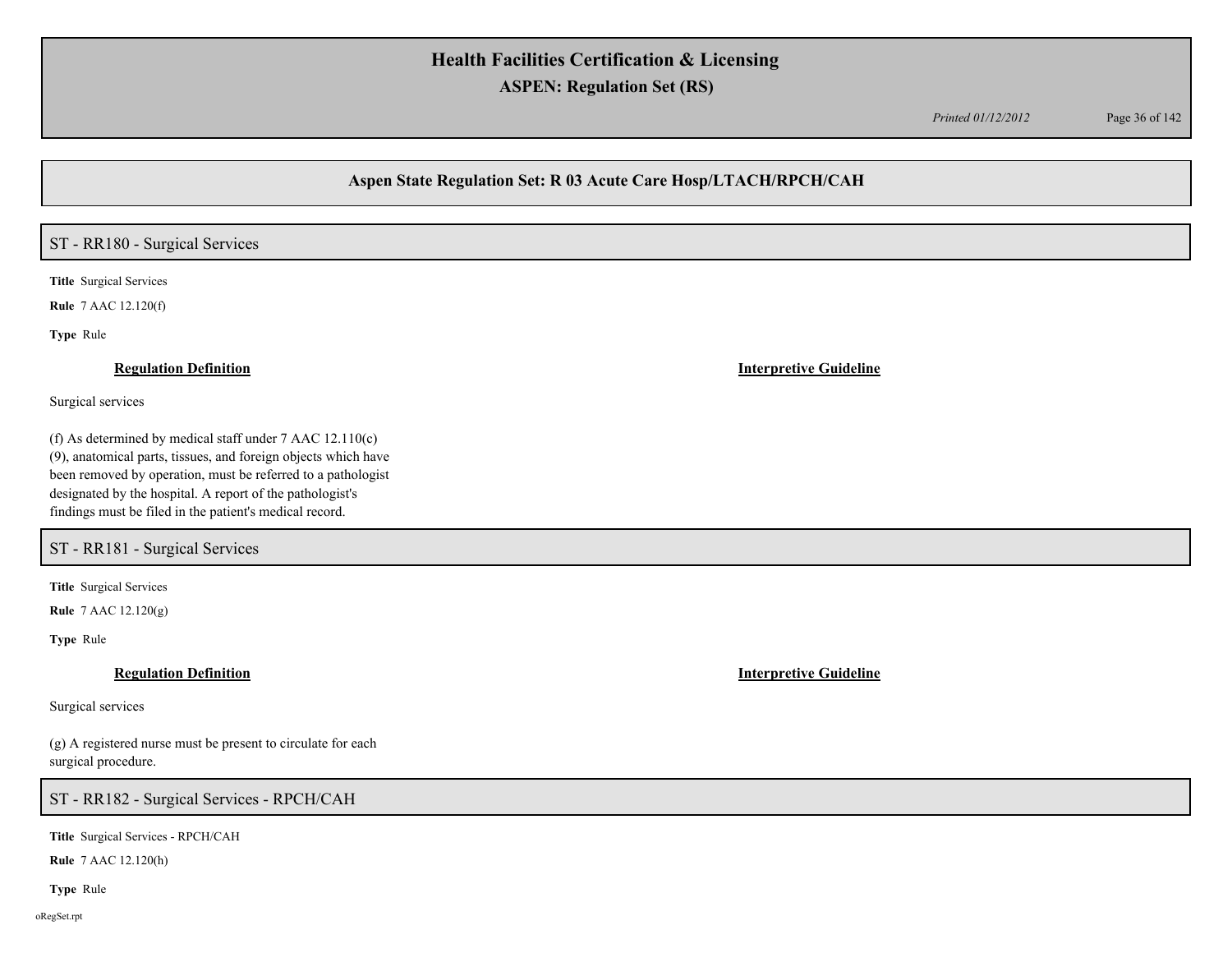*Printed 01/12/2012* Page 37 of 142

## **Aspen State Regulation Set: R 03 Acute Care Hosp/LTACH/RPCH/CAH**

### **Regulation Definition Interpretive Guideline**

Surgical Services RPCH/CAH

(h) A rural primary care hospital or a critical access hospital must meet the standards set out in 7 AAC 12.130 if its governing body elects to offer surgical service.

ST - RR190 - Anesthesia Service

**Title** Anesthesia Service

**Rule** 7 AAC 12.130(a)

**Type** Rule

Anesthesia service - (a) A general acute care hospital must have an anesthesia service. A physician must have overall responsibility for supervision of the anesthesia service.

ST - RR191 - Anesthesia Service

**Title** Anesthesia Service

**Rule** 7 AAC 12.130(b)

**Type** Rule

Anesthesia service - (b) Anesthesia care may be provided only by a physician or dentist with anesthesia privileges, a registered nurse anesthetist, or an appropriately supervised trainee in an educational program approved by the department.

**Regulation Definition Interpretive Guideline**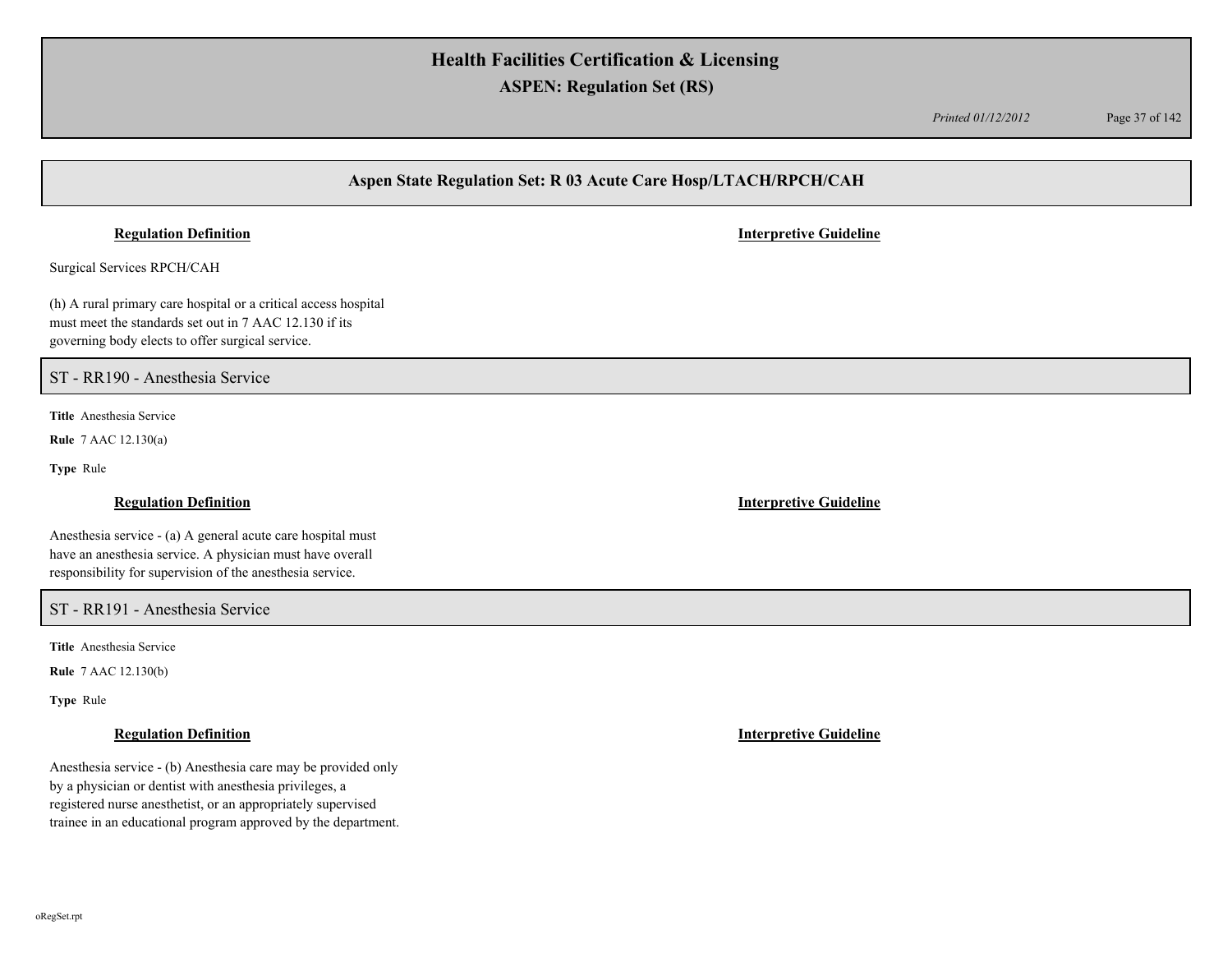*Printed 01/12/2012* Page 38 of 142

### **Aspen State Regulation Set: R 03 Acute Care Hosp/LTACH/RPCH/CAH**

## ST - RR192 - Anesthesia Service

**Title** Anesthesia Service

**Rule** 7 AAC 12.130(c)

**Type** Rule

#### **Regulation Definition Interpretive Guideline**

Anesthesia service - (c) An anesthesia staff member shall be available or on call at all times.

ST - RR193 - Anesthesia Service

**Title** Anesthesia Service

**Rule** 7 AAC 12.130(d)

**Type** Rule

(d) Anesthesia procedures developed by an anesthetist or anesthesiologist must provide for written documentation of the following:

(1) visits to a patient by an anesthetist or anesthesiologist before and after the patient has been administered an anesthesia; the post-anesthesia evaluation of a patient may be completed and documented by any individual described in (b) of this section and qualified to administer anesthesia;

(2) the choice of anesthesia;

(3) the surgical procedure and presence or absence of complications;

(4) a record of events during the induction, maintenance and emergence from anesthesia; and

(5) the amount and duration of anesthetic agents, other drugs, intravenous fluids and blood or blood products administered.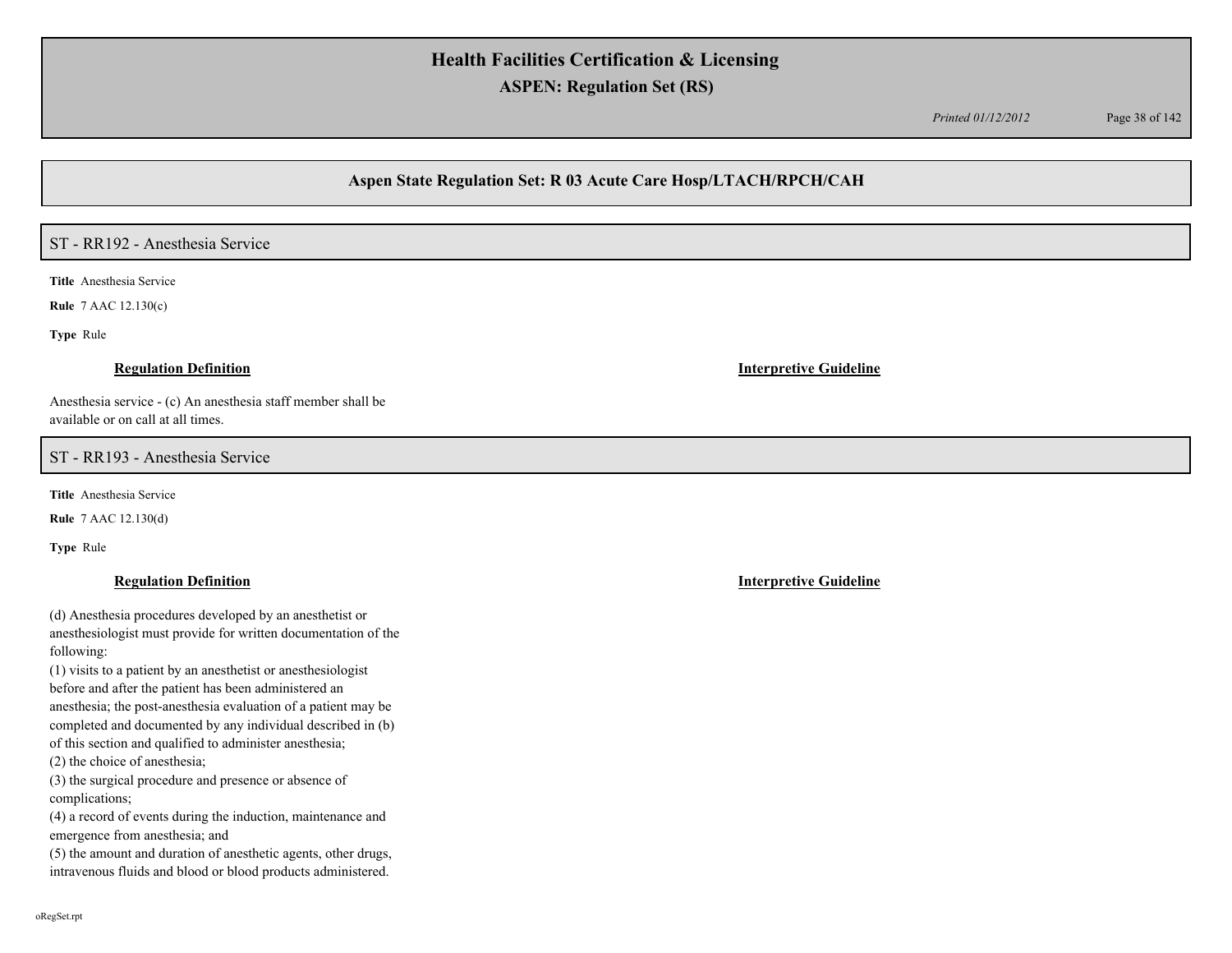*Printed 01/12/2012* Page 39 of 142

## **Aspen State Regulation Set: R 03 Acute Care Hosp/LTACH/RPCH/CAH**

## ST - RR194 - Anesthesia Service

**Title** Anesthesia Service

**Rule** 7 AAC 12.130(e)

**Type** Rule

#### **Regulation Definition Interpretive Guideline**

Anesthesia service - (e) Rules for the safe use of flammable anesthetic agents must conform to the National Fire Protection Association (NFPA) standards set out in NFPA 99: Standard for Health Care Facilities, 2005 edition, adopted by reference.

ST - RR200 - Critical Care Service

**Title** Critical Care Service

**Rule** 7 AAC 12.140(a)

**Type** Rule

Critical care service - (a) If a hospital has a critical care service, a physician must have overall responsibility for the medical supervision of it.

ST - RR201 - Critical Care Service

**Title** Critical Care Service

**Rule** 7 AAC 12.140(b)

**Type** Rule

### **Regulation Definition Interpretive Guideline**

Critical care service - (b) A registered nurse with education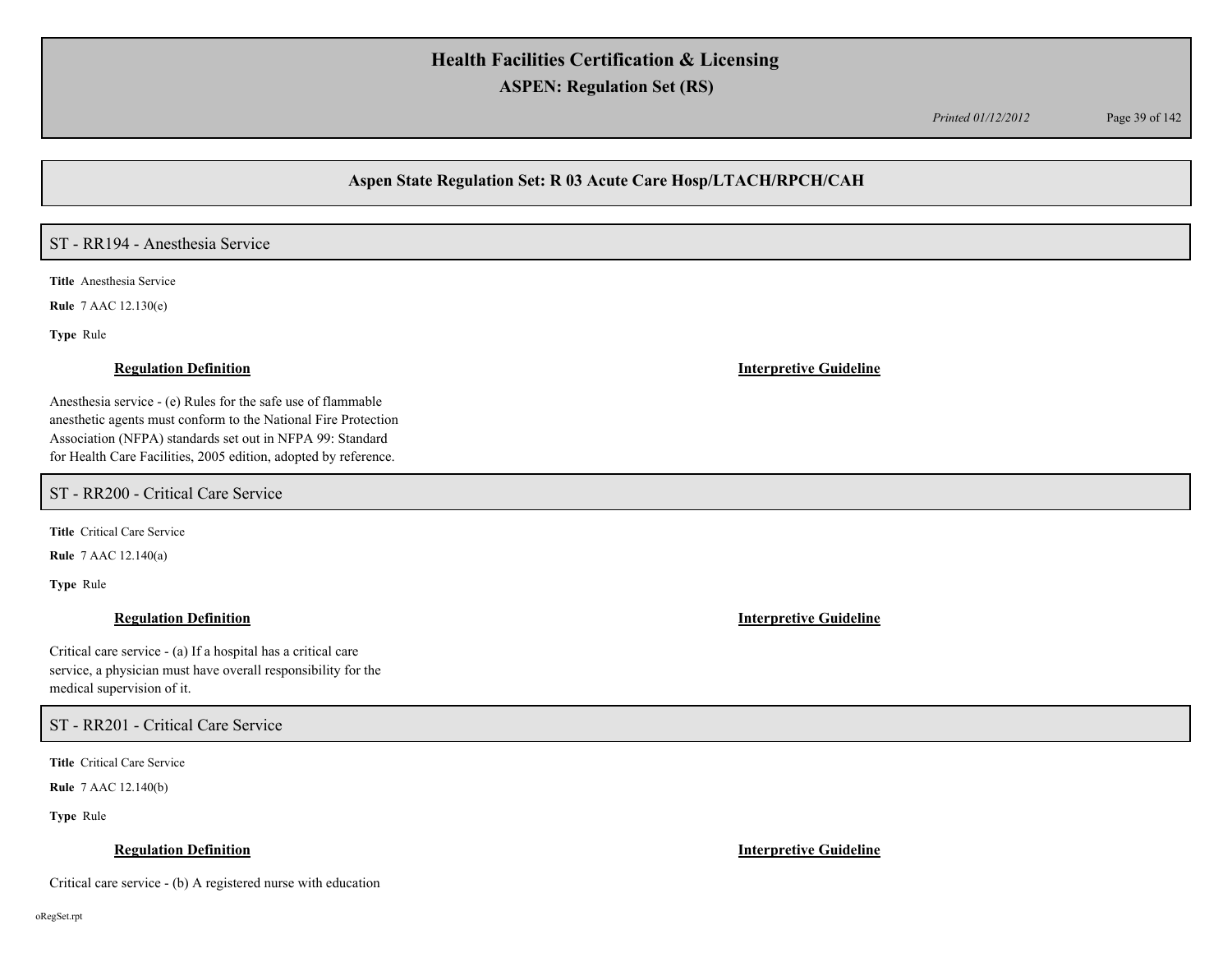*Printed 01/12/2012* Page 40 of 142

### **Aspen State Regulation Set: R 03 Acute Care Hosp/LTACH/RPCH/CAH**

and experience in critical care nursing must also be responsible for supervision and operation of the service.

## ST - RR202 - Critical Care Service

**Title** Critical Care Service

**Rule** 7 AAC 12.140(c)

**Type** Rule

Critical care service - (c) Written criteria for determining patient admissions and discharge must be approved by the medical staff or, if the hospital has one, the critical care service committee.

ST - RR203 - Critical Care Service

**Title** Critical Care Service

**Rule** 7 AAC 12.140(d)

**Type** Rule

### **Regulation Definition Interpretive Guideline**

Critical care service - (d) Emergency equipment and supplies, as determined by the medical staff or critical care service committee if the hospital has one, must be readily available.

ST - RR210 - Perinatal Service

**Title** Perinatal Service

**Rule** 7 AAC 12.150(a)

**Type** Rule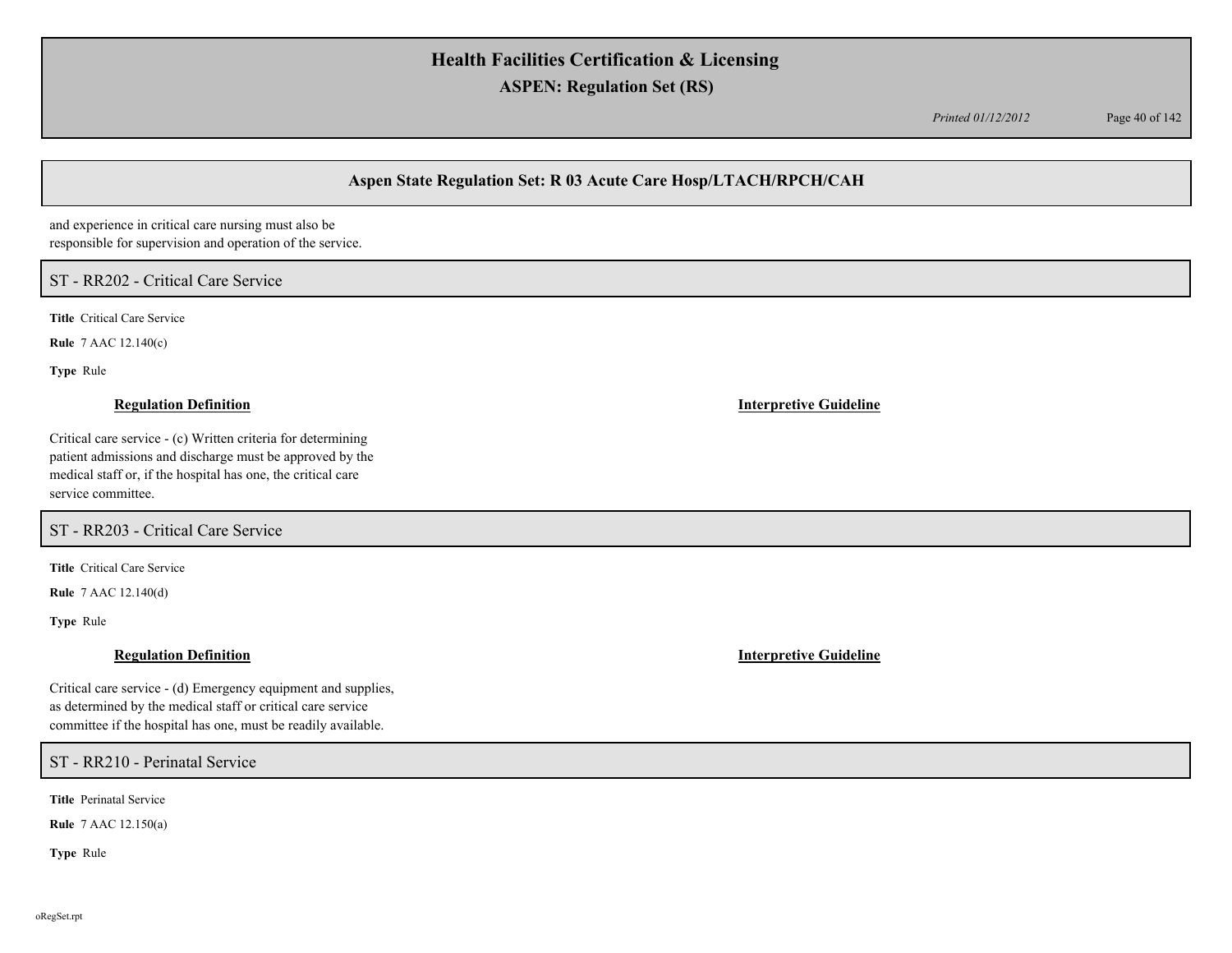*Printed 01/12/2012* Page 41 of 142

# **Aspen State Regulation Set: R 03 Acute Care Hosp/LTACH/RPCH/CAH** Perinatal service - (a) A general acute care hospital must offer perinatal services that include either (1) an intensive care newborn nursery and other hospital facilities capable of treating the mother if problems arise that are beyond the normal capability of the perinatal service unit; or (2) arrangements for consultation with a perinatal service unit at another hospital that has the capabilities described in  $(a)(1)$ of this section and the transfer of an infant or mother to that unit when necessary; the arrangements must include, at a minimum, the ability to immediately contact the other hospital by telephone or radio, and the ability to immediately obtain transportation for the mother or infant by the fastest method available. **Regulation Definition Interpretive Guideline** ST - RR211 - Perinatal Service

**Title** Perinatal Service

**Rule** 7 AAC 12.150(b)

**Type** Rule

#### **Regulation Definition Interpretive Guideline**

Perinatal service - (b) A hospital must provide individualized care for each infant patient.

ST - RR212 - Perinatal Service

**Title** Perinatal Service

**Rule** 7 AAC 12.150(c)

**Type** Rule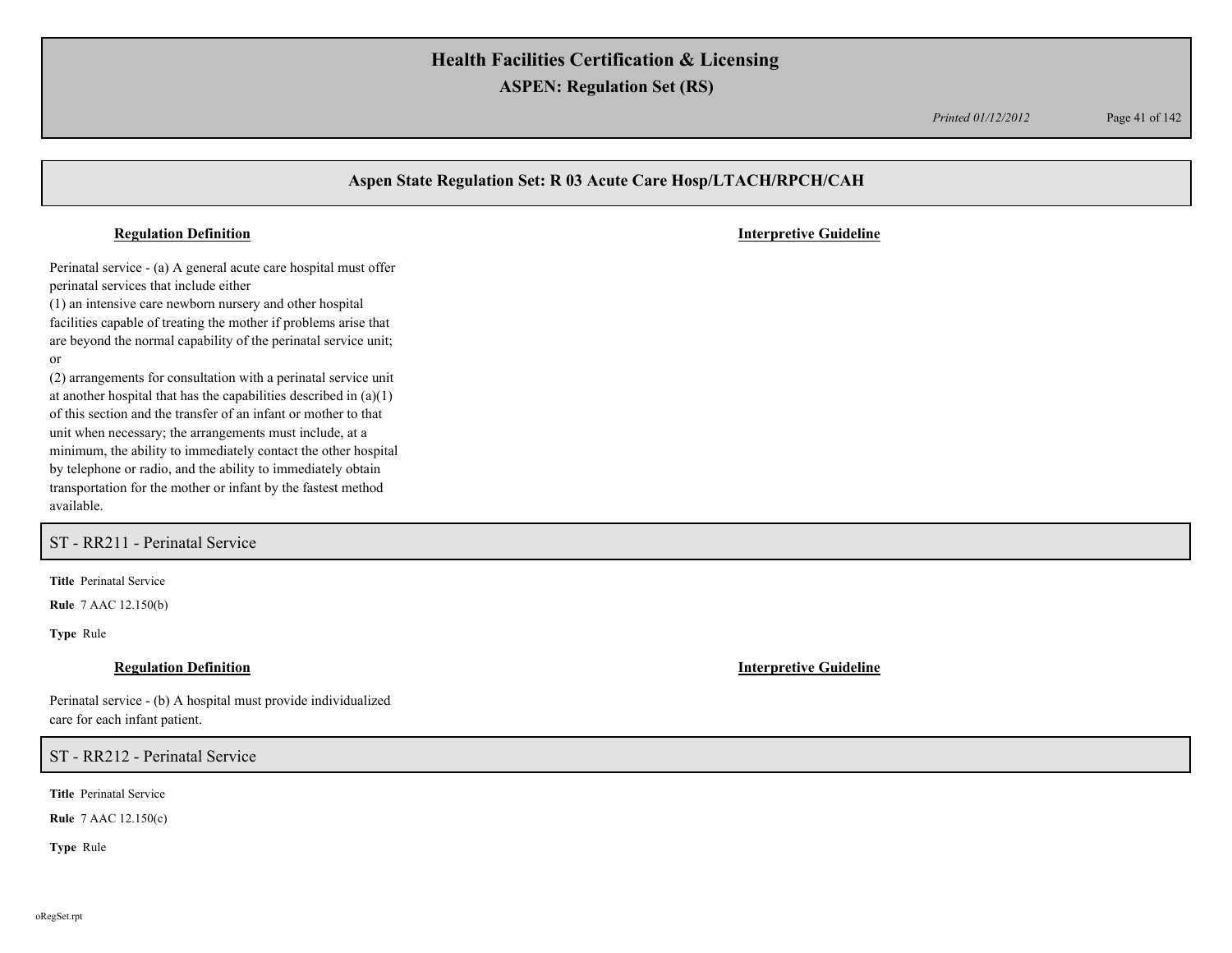*Printed 01/12/2012* Page 42 of 142

## **Aspen State Regulation Set: R 03 Acute Care Hosp/LTACH/RPCH/CAH**

### **Regulation Definition Interpretive Guideline**

Perinatal service - (c) Every infant, whether a new patient or one transferred from another location, must be evaluated for evidence of infection before admission to a hospital.

ST - RR213 - Perinatal Service

**Title** Perinatal Service

**Rule** 7 AAC 12.150(d)

**Type** Rule

### **Regulation Definition Interpretive Guideline**

Perinatal service - (d) An infant who develops symptoms of an infection must be isolated from other infants immediately.

## ST - RR214 - Perinatal Service

**Title** Perinatal Service

**Rule** 7 AAC 12.150(e)

**Type** Rule

Perinatal service - (e) Newborn infants must be marked for identification in the delivery room. The method of identification must positively identify an infant with the name of its mother, except when the infant is being placed for adoption.

oRegSet.rpt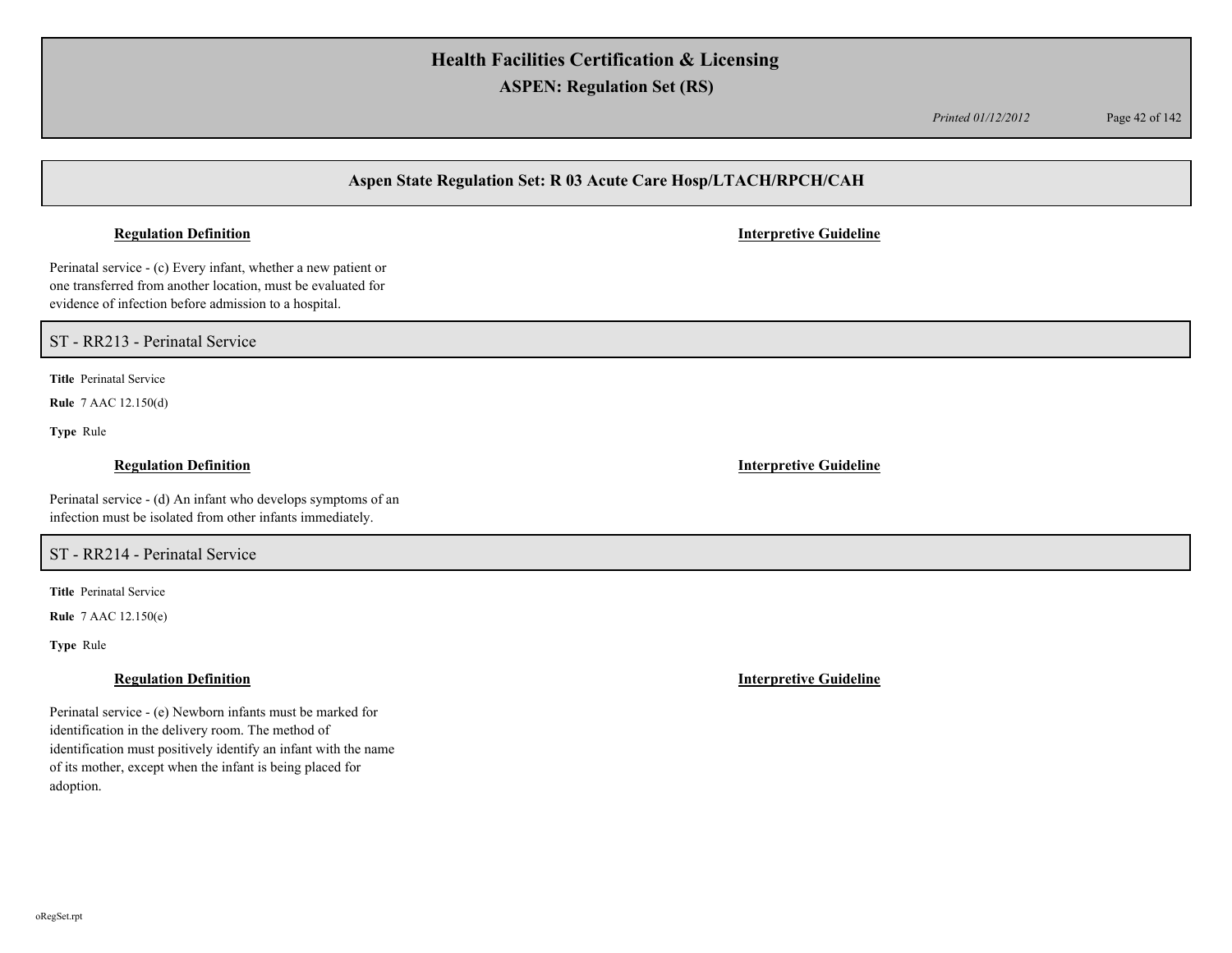*Printed 01/12/2012* Page 43 of 142

## **Aspen State Regulation Set: R 03 Acute Care Hosp/LTACH/RPCH/CAH**

## ST - RR215 - Perinatal Service

**Title** Perinatal Service

**Rule** 7 AAC 12.150(f)

**Type** Rule

### **Regulation Definition Interpretive Guideline**

Perinatal service - (f) A hospital must have the capability for operative delivery at all times.

ST - RR216 - Perinatal Service

**Title** Perinatal Service

**Rule** 7 AAC 12.150(g)

**Type** Rule

### **Regulation Definition Interpretive Guideline**

Perinatal service - (g) Smoking must be prohibited in delivery rooms and nurseries.

### ST - RR217 - Perinatal Service

**Title** Perinatal Service

**Rule** 7 AAC 12.150(h)

**Type** Rule

### **Regulation Definition Interpretive Guideline**

Perinatal service - (h) A general acute care hospital may obtain a waiver under 7 AAC 12.900(h) for its perinatal service only if

(1) the hospital has 25 or fewer acute care beds and 200 or

oRegSet.rpt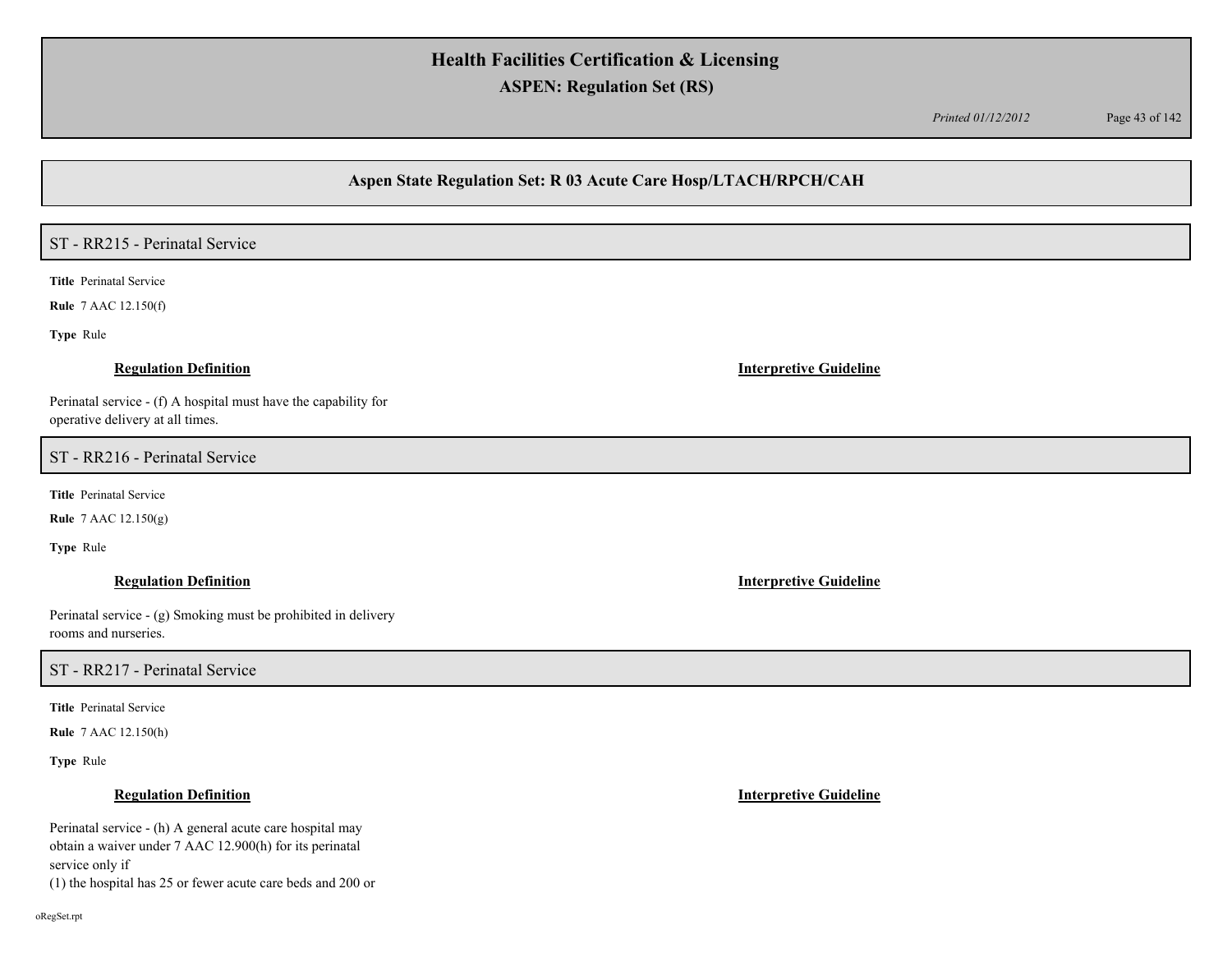*Printed 01/12/2012* Page 44 of 142

## **Aspen State Regulation Set: R 03 Acute Care Hosp/LTACH/RPCH/CAH**

fewer obstetrical deliveries per year;

(2) the hospital establishes a policy governing the use of a combined obstetrical delivery and surgical suite which ensures that a patient who presents an obstetrical emergency which requires immediate medical intervention to preserve the health and life of a mother or her infant is given first priority, and an obstetrical patient for whom delivery is imminent is given second priority, over other obstetrical and nonemergency surgical patients;

(3) the hospital's infection control committee established under 7 AAC 12.760 defines policies and procedures designed to prevent the transmission of infection through the use of combined surgical and obstetrical delivery suite facilities, and maintains a system for discovery, reporting, and investigation of all infections occurring in surgical patients, postpartum patients and neonates;

(4) a record of reports and investigations of all infections described in (3) of this subsection is kept on file for two years; (5) the hospital excludes from the combined obstetrical

delivery surgical room

(i) surgery on persons who have a known or suspected acute or chronic infection;

(ii) surgery on persons who are known carriers of a communicable disease before the maximum incubation period of the disease has expired;

(iii) change or removal of a cast;

(iv) mouth, nose, or throat surgery; and

(v) intestinal, rectal, anal, or perianal surgery other than an incidental or emergency appendectomy; and

(6) the hospital establishes policies and procedures and maintains appropriate equipment and supplies for rapid

conversion of a labor room to an emergency delivery room if

an obstetrical delivery becomes imminent at a time when all

obstetrical delivery rooms or operating rooms are in use.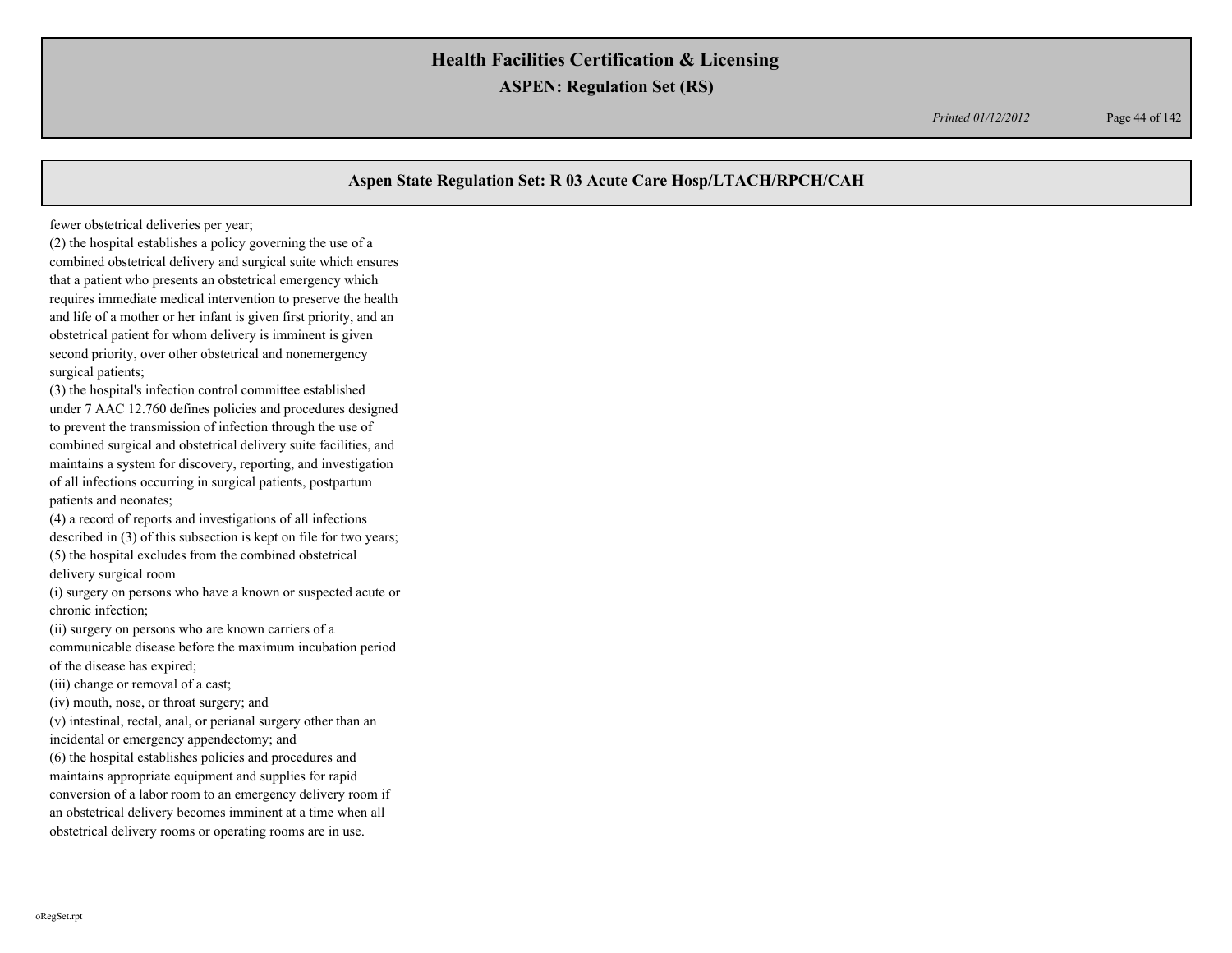*Printed 01/12/2012* Page 45 of 142

## **Aspen State Regulation Set: R 03 Acute Care Hosp/LTACH/RPCH/CAH**

## ST - RR218 - Perinatal Service - RPCH/CAH

**Title** Perinatal Service - RPCH/CAH

**Rule** 7 AAC 12.150(i)

**Type** Rule

Perinatal service - (i) A rural primary care hospital or a critical access hospital must meet the standards in this section if the governing body elects to offer perinatal service.

ST - RR230 - Psychiatric Service

**Title** Psychiatric Service

**Rule** 7 AAC 12.160(a)

**Type** Rule

Psychiatrric service - (a) If a hospital has a psychiatric service, the psychiatric service must adopt a policy which provides for regular in-service training of the staff in methods of care for persons who are mentally ill.

ST - RR231 - Psychiatric Service

**Title** Psychiatric Service

**Rule** 7 AAC 12.160(b)

**Type** Rule

### **Regulation Definition Interpretive Guideline**

Psychiatric service - (b) Standards for the care of persons who

#### **Regulation Definition Interpretive Guideline**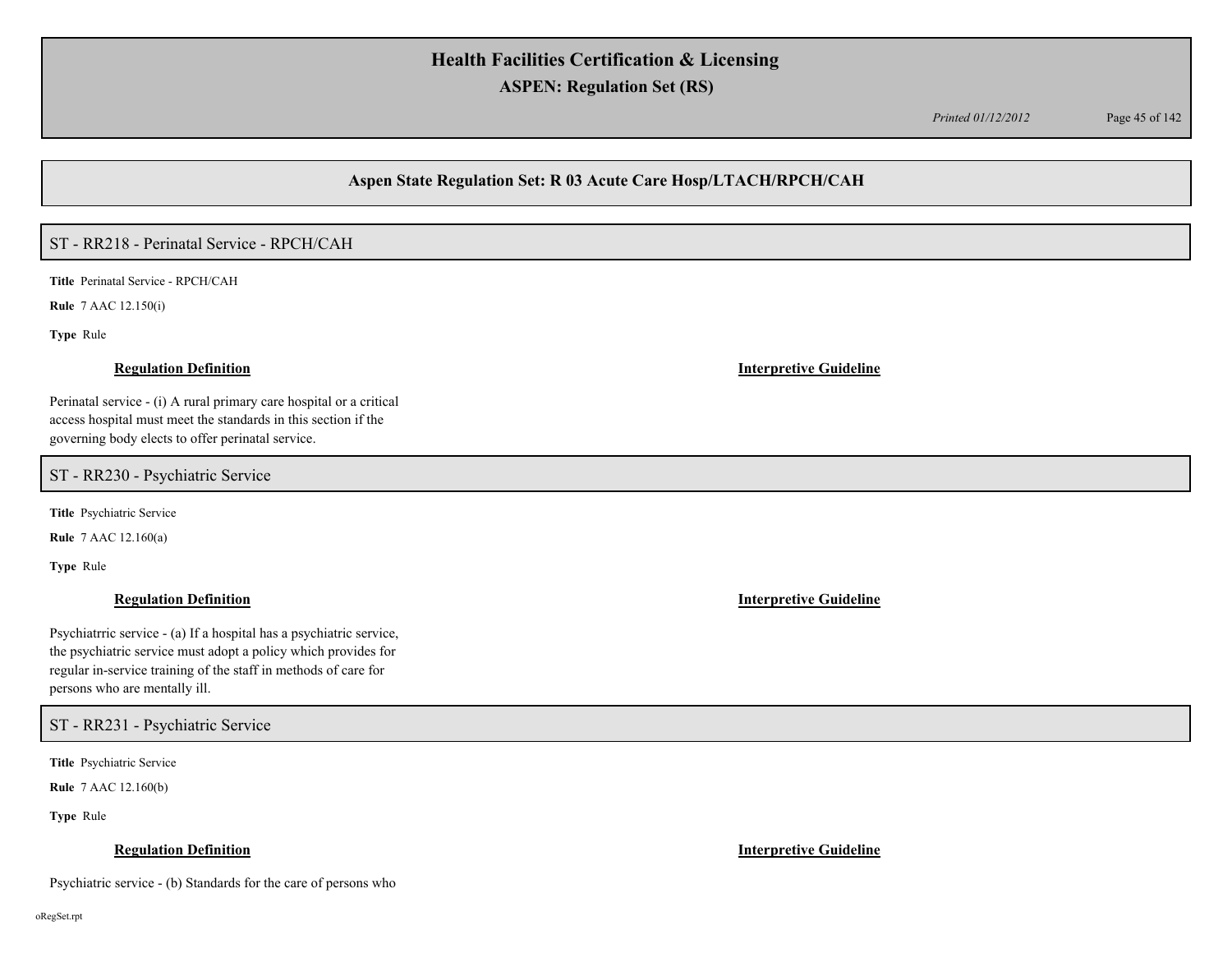*Printed 01/12/2012* Page 46 of 142

## **Aspen State Regulation Set: R 03 Acute Care Hosp/LTACH/RPCH/CAH**

are mentally ill must be developed by mental health professionals, approved by the medical staff, and be made readily available to patient care personnel.

### ST - RR232 - Psychiatric Service

**Title** Psychiatric Service

**Rule** 7 AAC 12.160(c)

**Type** Rule

### **Regulation Definition Interpretive Guideline**

Psychiatric service - (c) Beginning January 1, 1995, a hospital that is not a specialized hospital as described in 7 AAC 12.200 must meet the requirements of 7 AAC 12.215(b) - (g) if it offers inpatient psychiatric services in addition to those needed to provide a 72 evaluation under AS 47.30.700 - 47.30.915.

### ST - RR233 - Psychiatric Service

**Title** Psychiatric Service

**Rule** 7 AAC 12.215(b)

**Type** Rule

Psychiatric service - (b) A psychiatric hospital must have the following minimum staff and on-site services, in addition to those required by <http://www.legis.state.ak.us/cgi-bin/folioisa.dll/aac/query=% 5bJUMP:'t!2E+7'%5d/doc/%7b@1%7d?firsthit> AAC 12.205:

(1) a medical service, supervised by a physician;

(2) a psychiatric service, supervised by a psychiatrist;

(3) a psychological service, which includes one or more

oRegSet.rpt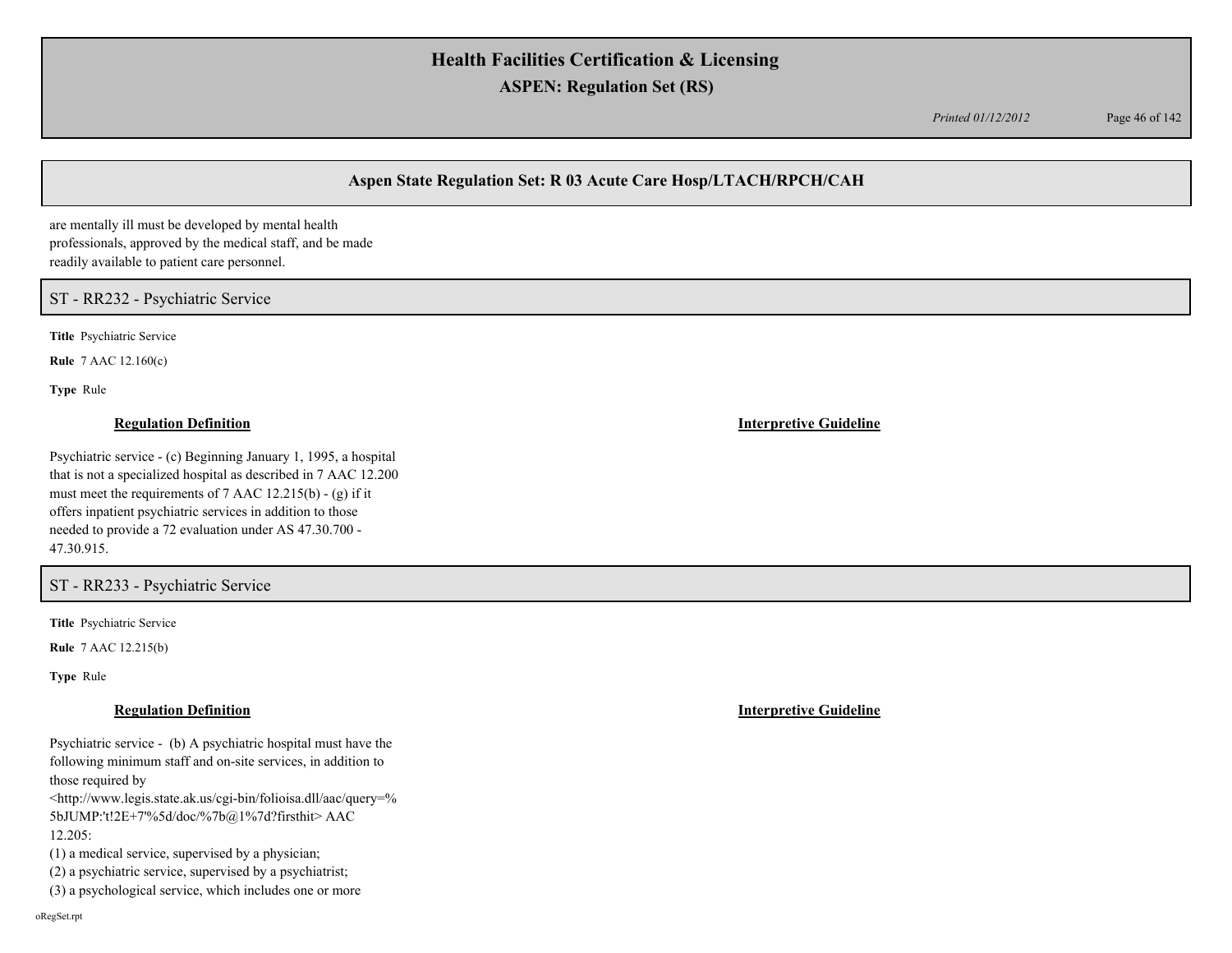*Printed 01/12/2012* Page 47 of 142

| Aspen State Regulation Set: R 03 Acute Care Hosp/LTACH/RPCH/CAH  |
|------------------------------------------------------------------|
| psychologists employed on a full-time, regular part-time, or     |
| consulting basis;                                                |
| (4) a social work service which includes one or more social      |
| workers employed on a full-time, part-time or consulting         |
| basis, under the direction of the medical staff;                 |
| (5) a nursing service, under the direction of a registered nurse |
| who has the following qualifications:                            |
| (A) a master's degree in psychiatric nursing or a related field  |
| with one year of experience in nursing administration; or        |
| (B) a baccalaureate degree in nursing with 2 years of            |
| experience in psychiatric nursing and two years of experience    |
| in nursing administration; and                                   |
| (6) sufficient registered nursing personnel to give direct       |
| nursing care, and to plan, supervise, and coordinate care given  |
| by other mental health workers.                                  |

# ST - RR234 - Psychiatric Service

**Title** Psychiatric Service

**Rule** 7 AAC 12.215(c)

**Type** Rule

Psychiatric service - (c) In addition to the services listed in (b) of this section, a psychiatric hospital must provide the following services, either directly or through a contract with outside providers: (1) psychological testing and counseling; (2) assessment, screening and diagnostic services; (3) individual psychotherapy; (4) group therapy; (5) family therapy; and (6) therapeutic occupational and activity programs.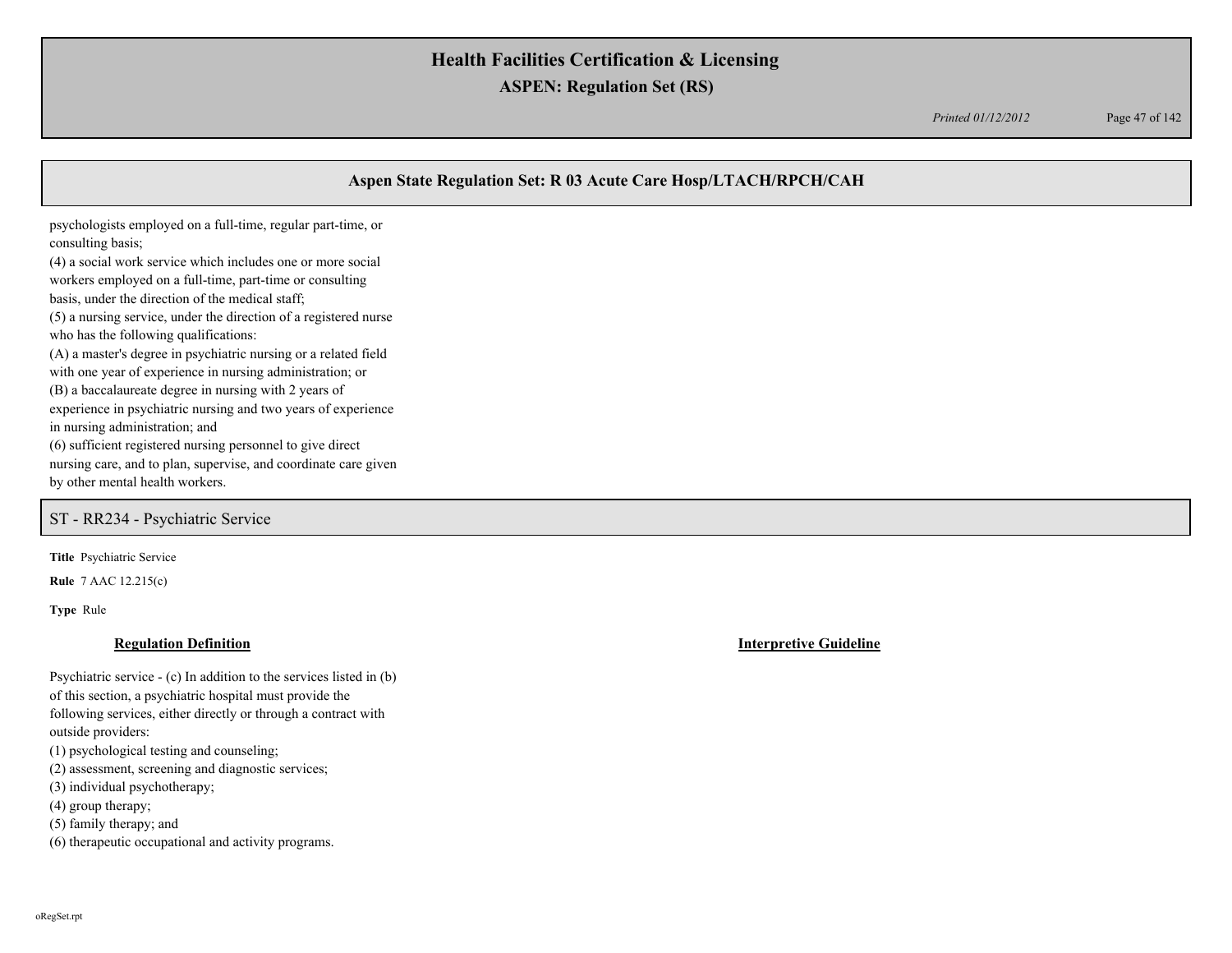*Printed 01/12/2012* Page 48 of 142

## **Aspen State Regulation Set: R 03 Acute Care Hosp/LTACH/RPCH/CAH**

## ST - RR235 - Psychiatric Service

**Title** Psychiatric Service

**Rule** 7 AAC 12.215(d)

**Type** Rule

#### **Regulation Definition Interpretive Guideline**

Psychiatric service - (d) A psychiatric hospital must have policies and procedures which require that it (1) have a transfer agreement with a general acute care hospital which includes provision for transfer of a patient's records upon transfer of the patient; (2) admit and discharge patients in accordance with AS 47.30; (3) provide for each patient a written treatment plan, developed with the patient's participation as far as practicable, which incorporates a comprehensive interdisciplinary approach based on the patient's medical, social, and psychiatric or psychological evaluations; (4) include as part of each patient's evaluation (A) a medical history; (B) a history of the current onset of illness, including the circumstances leading to admission; (C) a description of the patient's current mental status, including attitudes, behavior, intellectual and memory functioning, and orientation; (D) a descriptive inventory of the patient's assets; and (E) if the patient is a child or adolescent, a report on the patient's developmental as well as chronological age; (5) provide organized therapeutic activities with consideration for the interests and needs of the patients; (6) document in each patient's medical record the patient's attitude and response to treatment; (7) establish and implement guidelines for use of physical restraints and seclusion rooms which include the following requirements: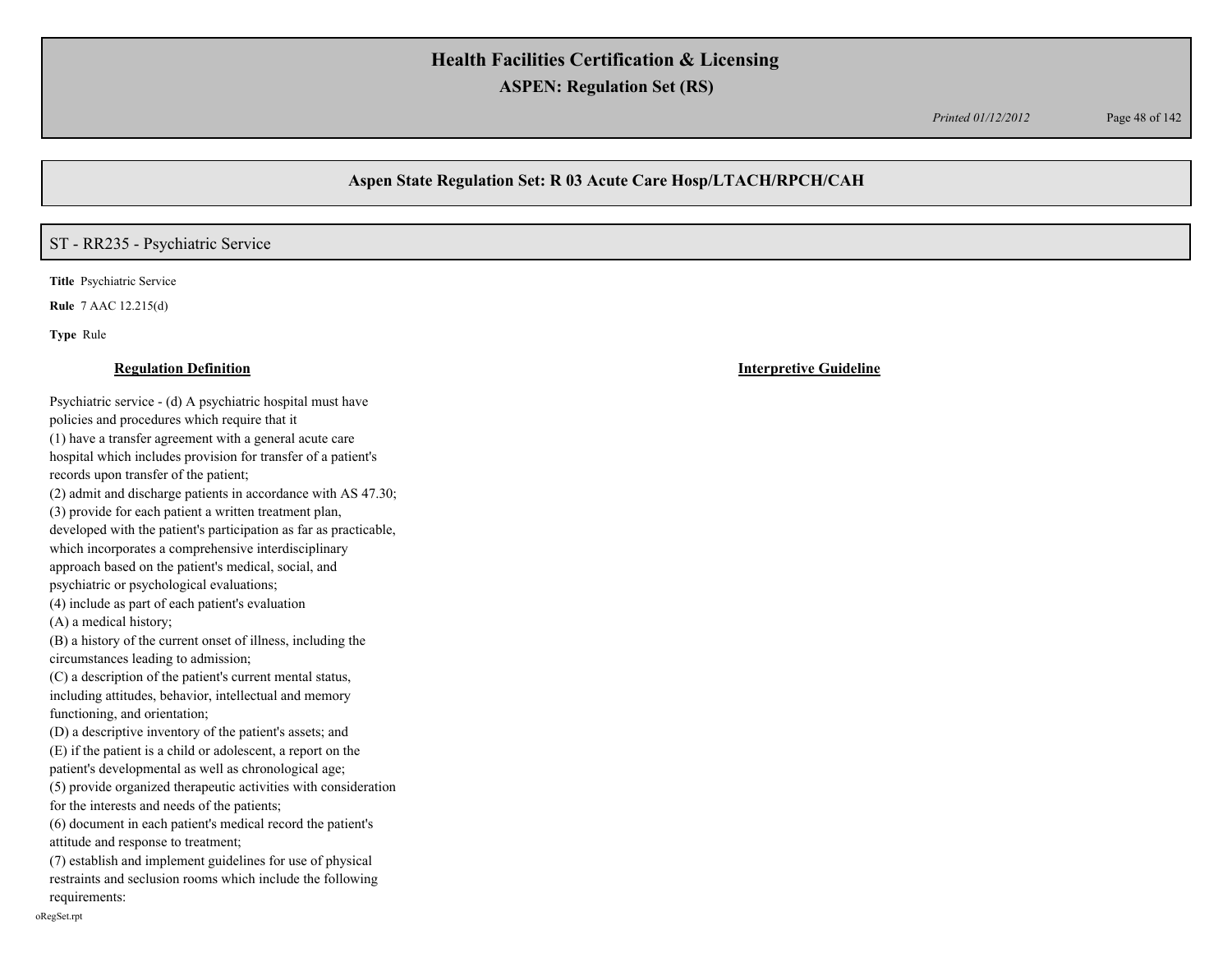*Printed 01/12/2012* Page 49 of 142

## **Aspen State Regulation Set: R 03 Acute Care Hosp/LTACH/RPCH/CAH** (A) the location of a seclusion room which allows for direct supervision and observation by staff; (B) construction of a seclusion room which minimizes opportunity for concealment, escape, injury, or suicide, including locks and doors which open outwards; (C) recording in a patient's medical record the time the patient spent in seclusion or restraints; (D) visiting a patient who is in restraints or seclusion at least hourly, and providing the patient with adequate opportunity for exercise, access to bathroom facilities, and time out of restraints or seclusion; (E) limiting the use of restraints or seclusion to situations in which alternative means will not protect the patient or others from injury; and (F) when practicable, consultation with the patient regarding the patient's preference among available forms of adequate, medically advisable restraints, including medication; (8) establish and implement guidelines for administration of a drug when given in an unusually high dose or when given for a purpose other than that for which the drug is customarily used, and for circumstances under which electroconvulsive shock therapy may be administered; (9) provide that each treatment unit within the hospital keeps a confidential log of all referrals it initiates or receives; (10) provide an area in which a patient can meet with an outside community service provider and other hospital personnel who assist in fulfilling the goals and objectives of the treatment plan; (11) have a committee of the medical staff periodically evaluate the services provided and make appropriate recommendations to the medical staff and administration; and (12) establish and implement (A) controls for contraband; (B) security controls and management for potentially dangerous individuals, and for patients committed before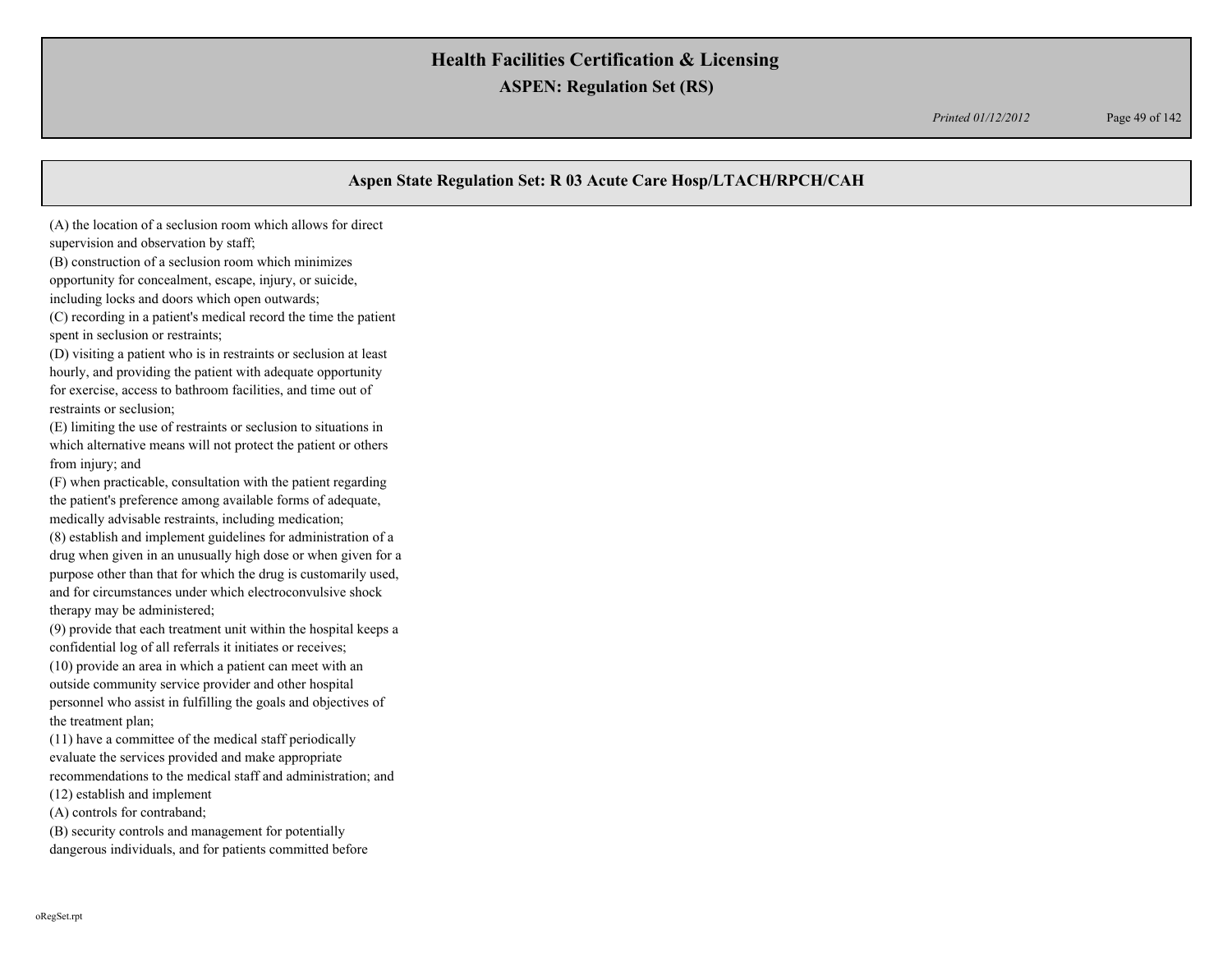*Printed 01/12/2012* Page 50 of 142

## **Aspen State Regulation Set: R 03 Acute Care Hosp/LTACH/RPCH/CAH**

October 1, 1982 under AS 12.45 and after September 30, 1982 under AS 12.47;

(C) preventive measures for suicide or self-harm;

(D) admission criteria for a psychiatric security unit; and

(E) controls for storage and handling of police officers'

weapons.

ST - RR236 - Psychiatric Service

**Title** Psychiatric Service

**Rule** 7 AAC 12.215(e)

**Type** Rule

Psychiatric service - (e) If a psychiatric hospital permits human subject research, it must

(1) have written policies which describe the purpose and conduct of all research using the hospital's staff, patients, or services, and which require that

(A) written agreements entered into by subjects do not include exculpatory language through which the subject waives any legal rights or which releases the hospital or its staff from liability for negligence;

(B) when research findings are made public, the anonymity of individual patients is assured; and

(C) when bodily integrity is violated, including by the use of electroconvulsive shock therapy and chemotherapy,

supervision be provided by a physician; and

(2) establish an interdisciplinary review committee comprised

of both hospital staff members and other knowledgeable persons, for the purpose of reviewing research activities within the facility.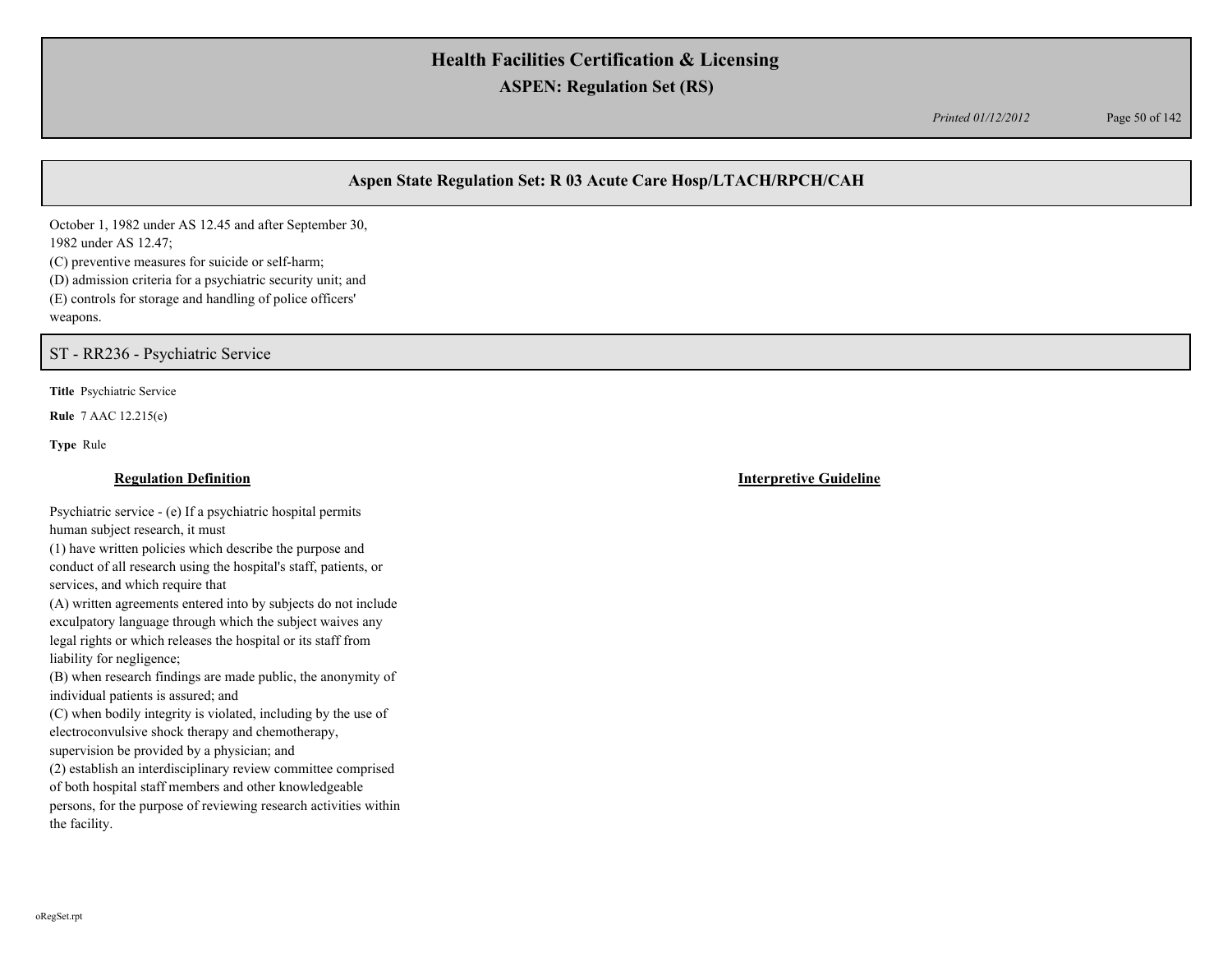*Printed 01/12/2012* Page 51 of 142

## **Aspen State Regulation Set: R 03 Acute Care Hosp/LTACH/RPCH/CAH**

## ST - RR237 - Psychiatric Service

**Title** Psychiatric Service

**Rule** 7 AAC 12.215(f)

**Type** Rule

#### **Regulation Definition Interpretive Guideline**

Psychiatric service - (f) If a psychiatric hospital provides aftercare service, that service must include a written individualized treatment plan designed to establish continuing contact for the care of each patient and explain the risks, benefits, and side effects of medication programs to the patient.

ST - RR238 - Psychiatric Service

**Title** Psychiatric Service

**Rule** 7 AAC 12.215(g)

**Type** Rule

Psychiatric service - (g) A psychiatric hospital must provide for educational or training programs for all children of school age who are educable or trainable and who are expected to be patients for longer than one month. The programs must (1) conform to educational requirements established by law and be under direction of teachers certified to teach in Alaska; and

(2) if provided by a public school system, include provisions for transportation of the patients to and from school and supervision of them during the transportation.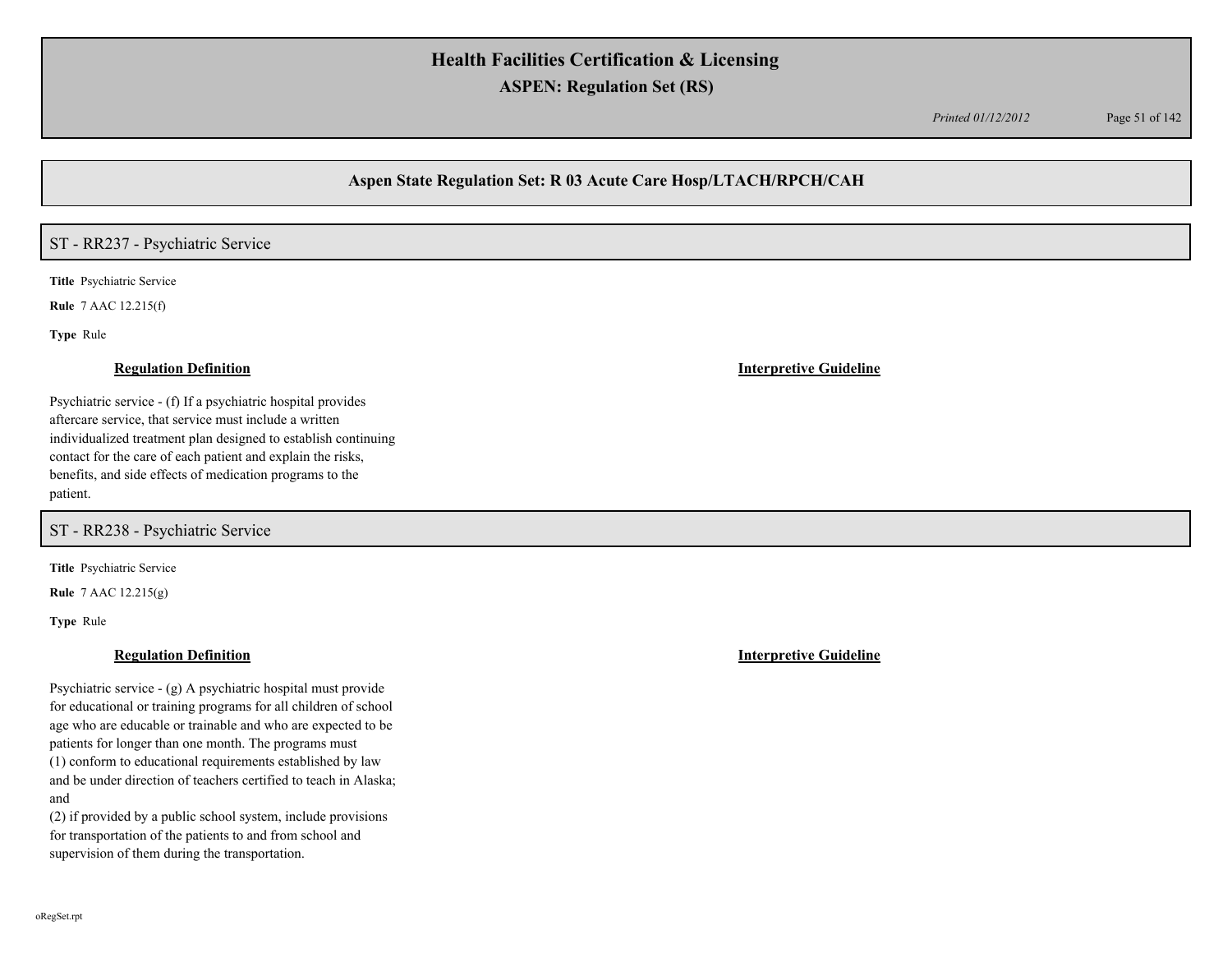*Printed 01/12/2012* Page 52 of 142

### **Aspen State Regulation Set: R 03 Acute Care Hosp/LTACH/RPCH/CAH**

## ST - RR250 - Respiratory Therapy Service

**Title** Respiratory Therapy Service

**Rule** 7 AAC 12.170(a) - (b)

**Type** Rule

Respiratory therapy service - (a) If a hospital has a respiratory therapy service, the respiratory therapy service must apply central service standards established in 7 AAC 12.730 in decontamination and processing of supplies and equipment. (b) A physician must have overall responsibility for the medical supervision of the respiratory therapy service.

ST - RR260 - Long-Term Care Service

**Title** Long-Term Care Service

**Rule** 7 AAC 12.180

**Type** Rule

Long-term care service - If a hospital provides long-term care service, the service must also comply with 7 AAC 12.250 - 7 AAC 12.290. The requirements of this section do not apply to a long-term acute care hospital.

ST - RR261 - Long-Term Care Service - Services Required

**Title** Long-Term Care Service - Services Required

**Rule** 7 AAC 12.255

**Type** Rule

**Regulation Definition Interpretive Guideline**

**Regulation Definition Interpretive Guideline**

oRegSet.rpt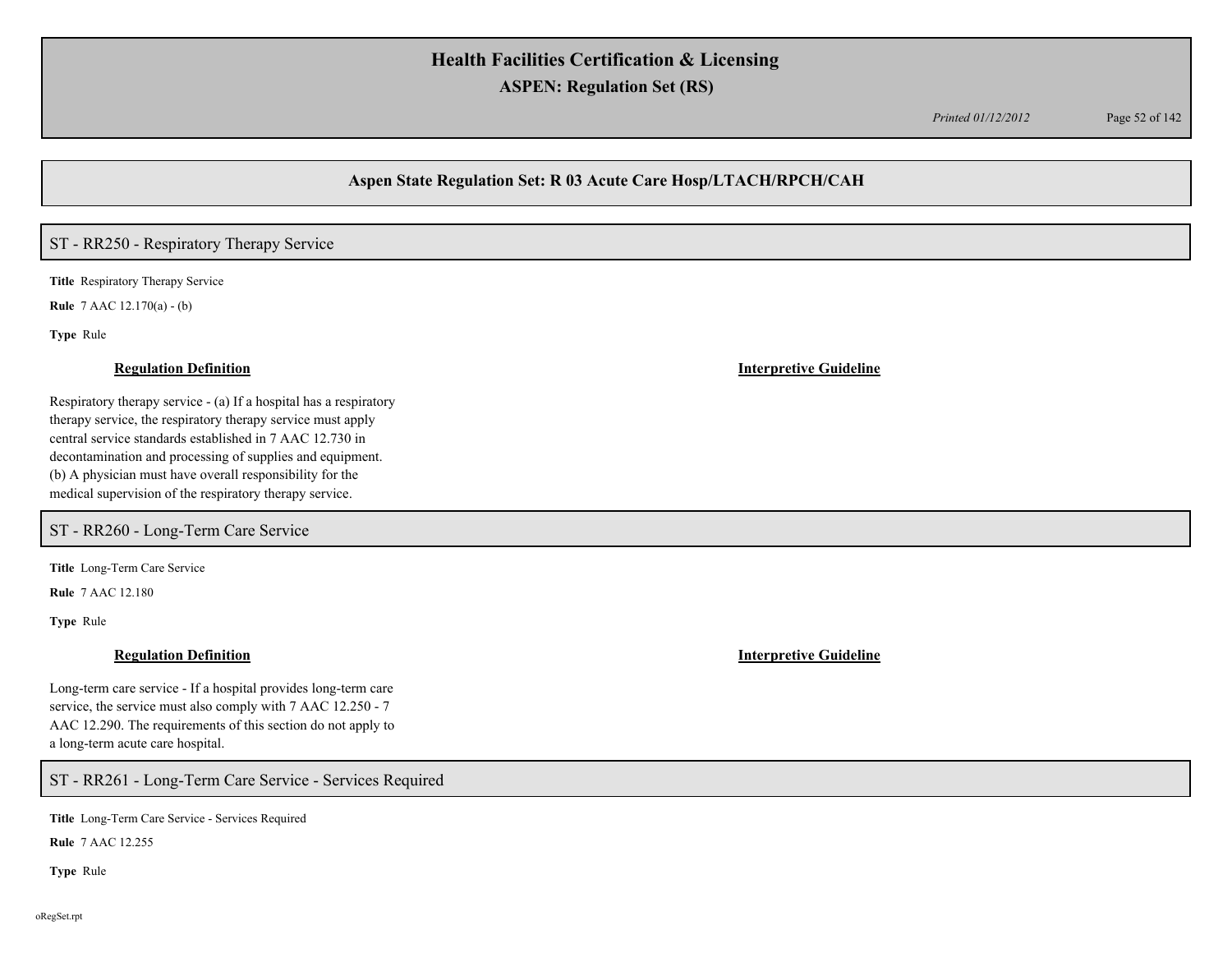*Printed 01/12/2012* Page 53 of 142

## **Aspen State Regulation Set: R 03 Acute Care Hosp/LTACH/RPCH/CAH**

#### **Regulation Definition Interpretive Guideline**

Long-term care service - Services required - A nursing facility must provide nursing, pharmaceutical, either physical or occupational therapy, social work services, therapeutic recreational activities, dietetic, central supply, laundry, housekeeping, laboratory and radiological services.

ST - RR262 - Long-Term Care Service - Admissions

**Title** Long-Term Care Service - Admissions

**Rule** 7 AAC 12.256

**Type** Rule

Long-term care service - Admissions - The nursing facility must have written policies and procedures to ensure admissions of only those individuals whose needs can be met by the nursing facility directly or in cooperation with community resources.

ST - RR263 - Long-Term Care Service - Use of Restraints

**Title** Long-Term Care Service - Use of Restraints

**Rule** 7 AAC 12.258(a)

**Type** Rule

Long-term care service - Use of restraints or psychoactive drugs - (a) In addition to the rights of patients specified in 7 AAC 12.890, residents of nursing facilities have the right to be free from physical restraints imposed or psychoactive drugs administered for purposes of discipline or convenience and that are not required to treat the resident's medical symptoms.

**Regulation Definition Interpretive Guideline**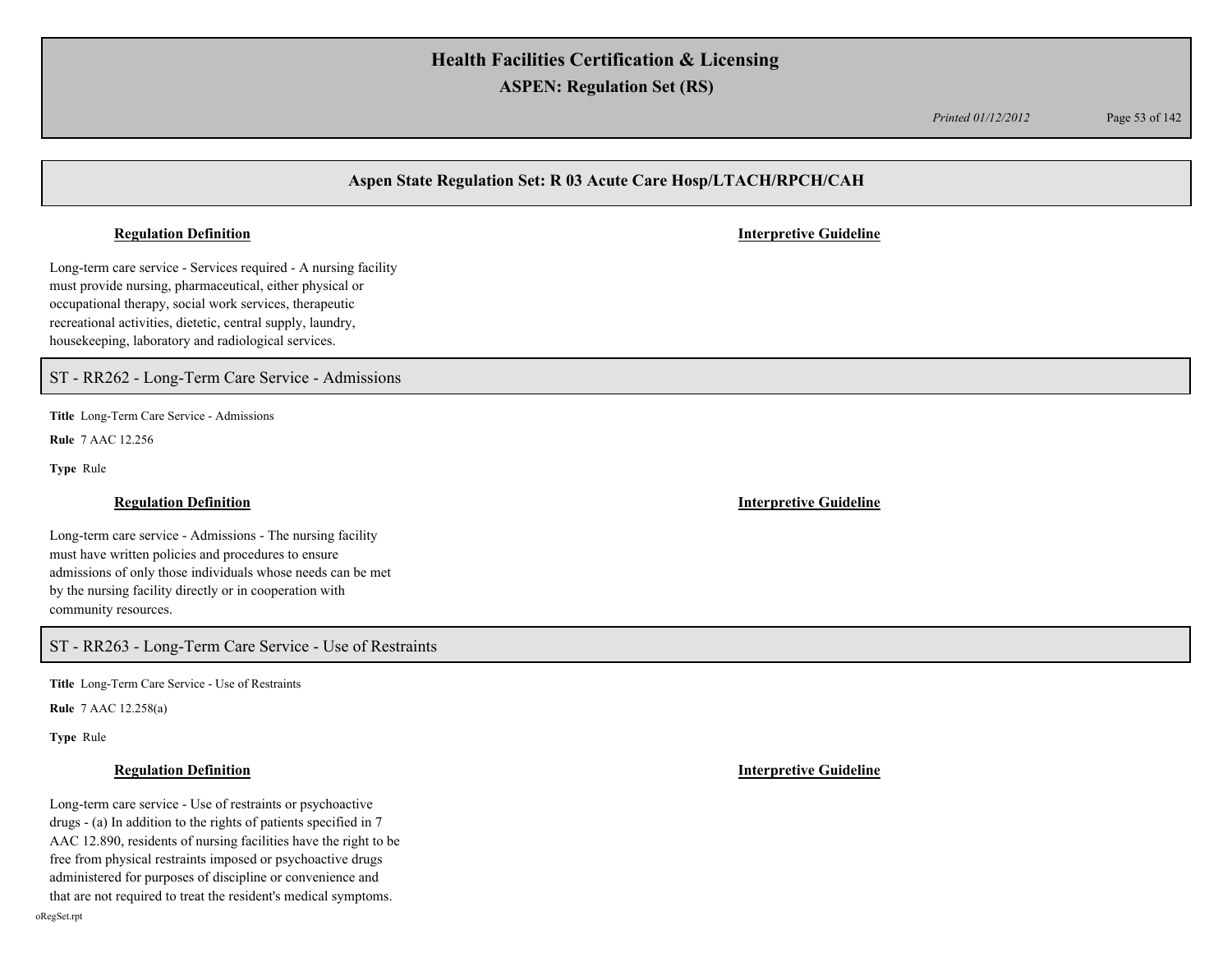*Printed 01/12/2012* Page 54 of 142

## **Aspen State Regulation Set: R 03 Acute Care Hosp/LTACH/RPCH/CAH**

## ST - RR264 - Long-Term Care Service - Use of Restraints

**Title** Long-Term Care Service - Use of Restraints

**Rule** 7 AAC 12.258(b)

**Type** Rule

Long-term care service - Use of restraints or psychoactive drugs - (b) A resident's medical records must contain evidence of consultation with appropriate health professionals, such as occupational or physical therapists, in the use of less restrictive supportive devices before using physical restraints. The record must also contain evidence of an interdisciplinary team's identification of less restrictive approaches to be used before or in conjunction with the use of psychoactive drugs.

### ST - RR265 - Long-Term Care Service - Use of Restraints

**Title** Long-Term Care Service - Use of Restraints

**Rule** 7 AAC 12.258(c)

**Type** Rule

### **Regulation Definition Interpretive Guideline**

Long-term care service - Use of restraints or psychoactive drugs - (c) If, after a trial period of less restrictive measures, a nursing facility decides that a physical restraint or psychoactive drug would enable and promote greater functional or social independence, the nursing facility must explain the use of the restraint or psychoactive drug to the resident, before its use. If the resident has a legal representative, the explanation must also be given to the resident's legal representative, before its use. The explanation must include a description of the risks and benefits of the use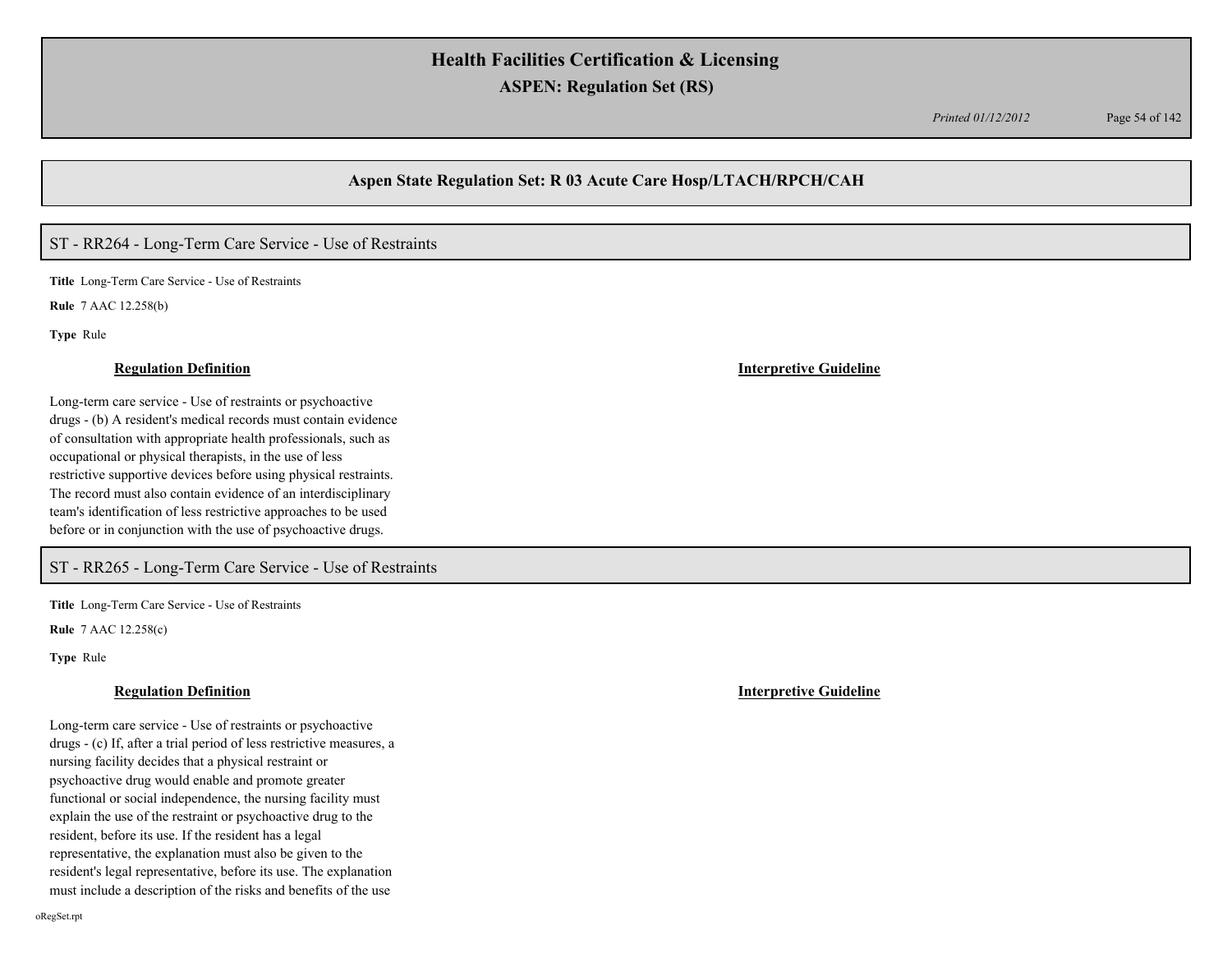*Printed 01/12/2012* Page 55 of 142

## **Aspen State Regulation Set: R 03 Acute Care Hosp/LTACH/RPCH/CAH**

of the restraint or drug.

## ST - RR266 - Long-Term Care Service - Use of Restraints

**Title** Long-Term Care Service - Use of Restraints **Rule** 7 AAC 12.258(d)

**Type** Rule

### **Regulation Definition Interpretive Guideline**

Long-term care service - Use of restraints or psychoactive drugs - (d) Approval of the use of a restraint or psychoactive drug by a resident, or legal representative must precede its use, except in the case of a medical emergency in which there is a risk of harm to the resident or others. The approval, or the circumstances of the emergency, must be documented in the resident's medical records at the nursing facility.

ST - RR267 - Long-Term Care Service - Use of Restraints

**Title** Long-Term Care Service - Use of Restraints

**Rule** 7 AAC 12.258(e)

**Type** Rule

Long-term care service - Use of restraints or psychoactive drugs - (e) A resident's medical records must contain evidence of an interdisciplinary team's periodic reassessment of the restraint or psychoactive drug to determine its effectiveness and appropriateness for continued use.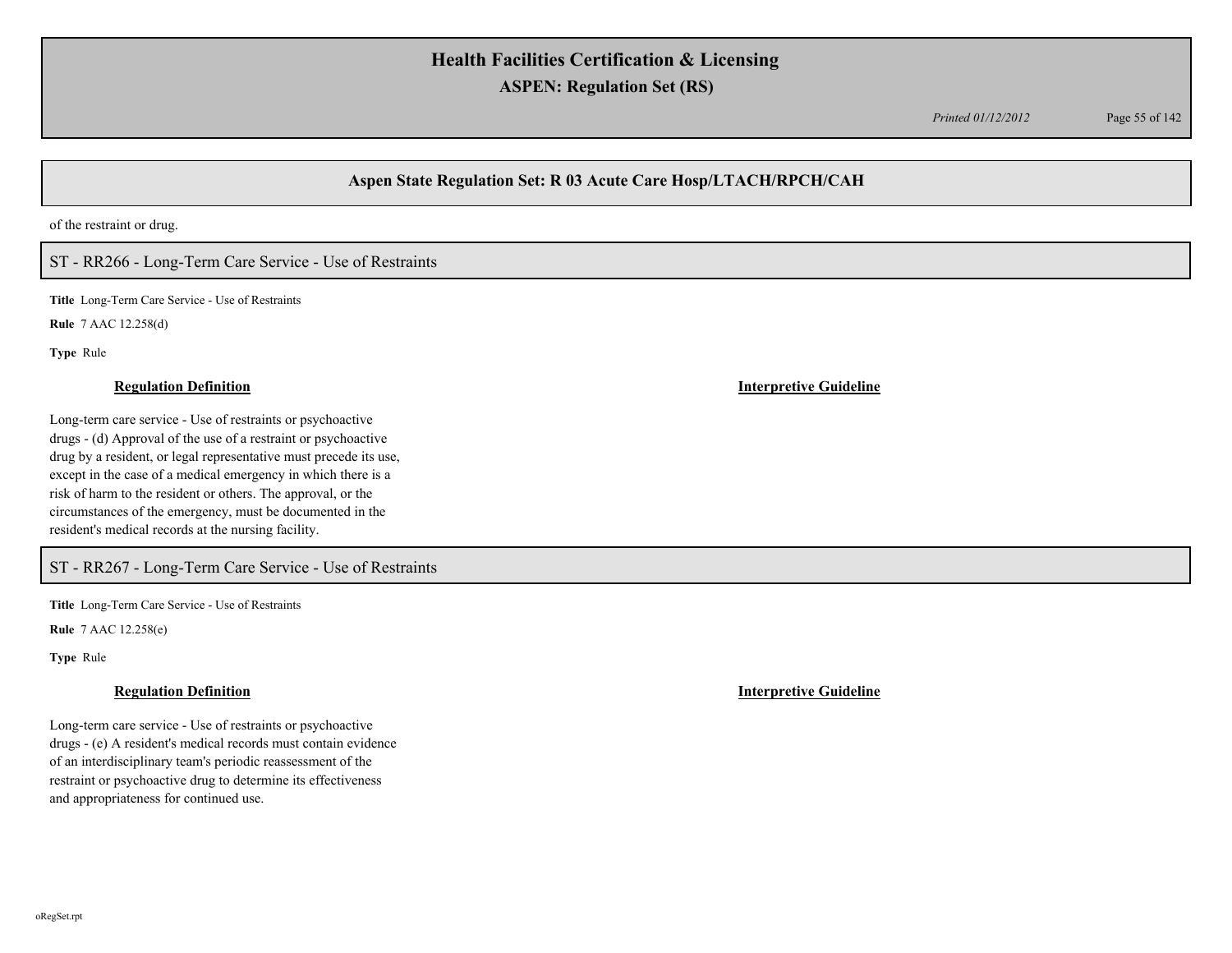*Printed 01/12/2012* Page 56 of 142

### **Aspen State Regulation Set: R 03 Acute Care Hosp/LTACH/RPCH/CAH**

## ST - RR268 - Long-Term Care Service - Use of Restraints

**Title** Long-Term Care Service - Use of Restraints

**Rule** 7 AAC 12.258(f)

**Type** Rule

Long-term care service - Use of restraints or psychoactive drugs - (f) A nursing home must also meet the requirements at 42 C.F.R. 483.10, 483.12, 483.13, and 483.15, as amended July 1, 1991, regardless of whether the nursing home is certified to receive medicaid payments under 7 AAC 43.170.

ST - RR269 - Long-Term Care Service - Medical Director

**Title** Long-Term Care Service - Medical Director

**Rule** 7 AAC 12.260

**Type** Rule

Long-term care service - Medical director - A medical director who is employed by or is a consultant to the nursing facility shall

(1) place a resident under the care of a physician;

(2) ensure that the use of an investigational drug is properly supervised by a member of the medical staff, that an informed consent form provided by the sponsoring company or agency is used, and that complete records on the drug, including protocol and side effects, are maintained; and (3) supervise the infection control and employee health programs.

**Regulation Definition Interpretive Guideline**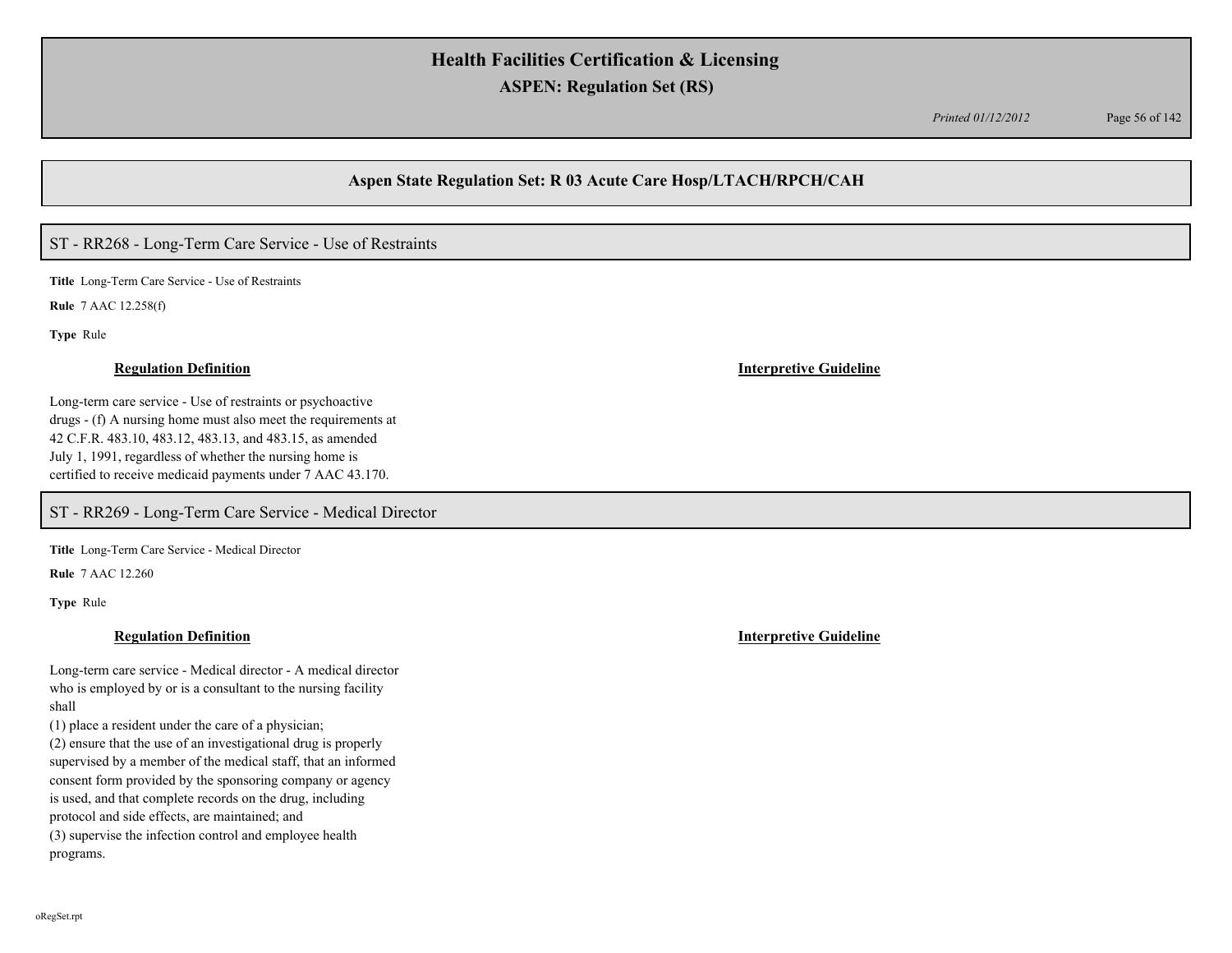*Printed 01/12/2012* Page 57 of 142

### **Aspen State Regulation Set: R 03 Acute Care Hosp/LTACH/RPCH/CAH**

## ST - RR270 - Long-Term Care Service - Physician Services

**Title** Long-Term Care Service - Physician Services

**Rule** 7 AAC 12.265

**Type** Rule

#### **Regulation Definition Interpretive Guideline**

Long-term care service - Physician services - (a) Physicians shall review, recap, and sign orders for nursing facility residents at least once every 60 days. (b) Physicians shall visit nursing facility residents and make a notation in each resident's medical record of the resident's status every 30 days for the first 90 days, and after that, every 60 days for skilled care residents, and every 90 days for intermediate care residents. If the condition of a resident warrants more frequent visits, a physician shall visit a resident as often as necessary.

### ST - RR271 - Long-Term Care Service - Staff Duties

**Title** Long-Term Care Service - Staff Duties

**Rule** 7 AAC 12.270(a)

**Type** Rule

### **Regulation Definition Interpretive Guideline**

Long-term care service - Staff duties - (a) The nursing facility staff shall encourage and assist residents to achieve and maintain their highest level of self-care and independence. A registered nurse, in conjunction with an interdisciplinary team, shall, within 14 days of admission of a resident, ensure completion of the comprehensive resident assessment instrument approved by the department. The assessment shall be reviewed by the nurse and interdisciplinary team no less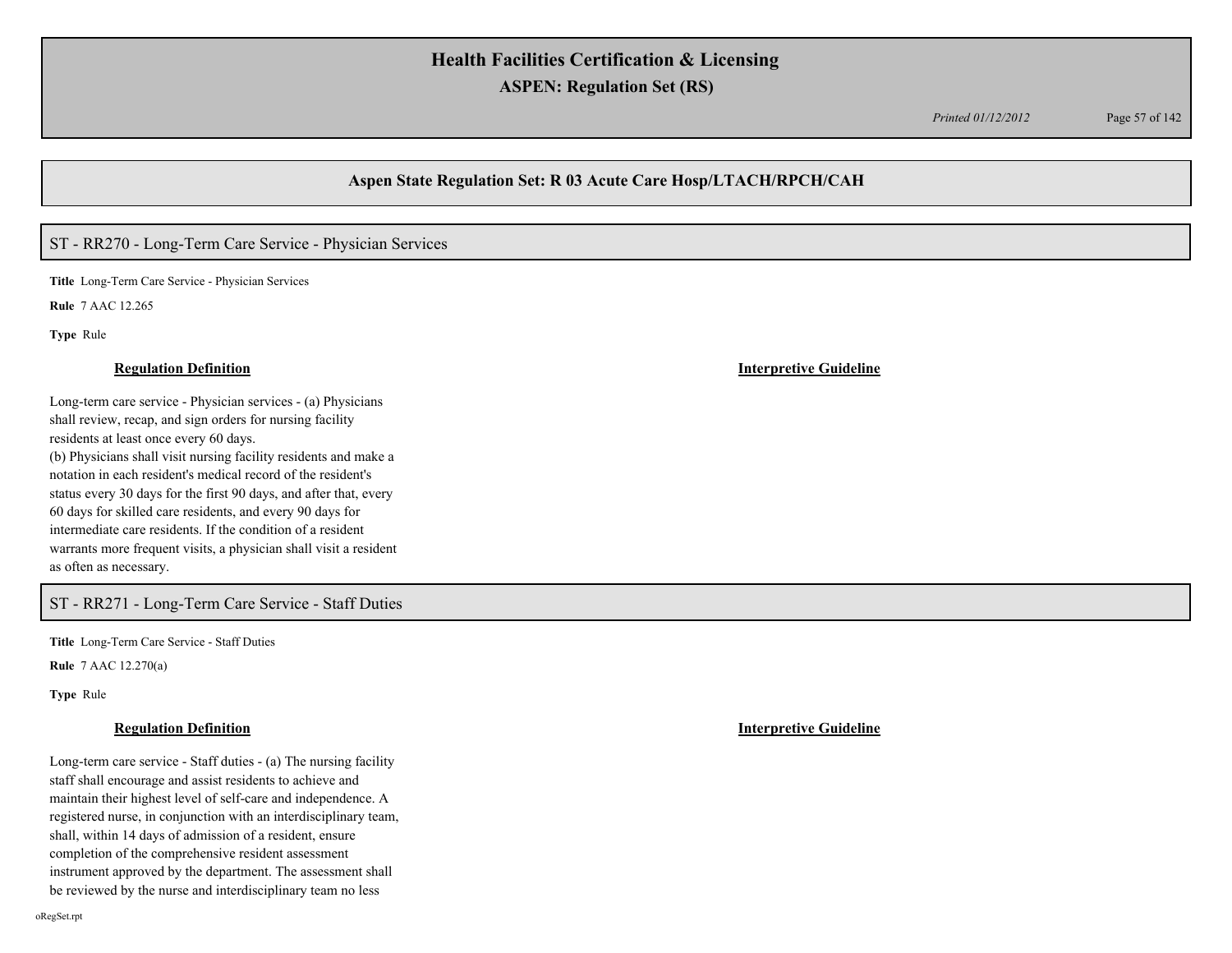*Printed 01/12/2012* Page 58 of 142

## **Aspen State Regulation Set: R 03 Acute Care Hosp/LTACH/RPCH/CAH**

frequently than quarterly and the plan of care revised as necessary. A reassessment shall be completed, by the nurse and interdisciplinary team, after any major permanent change in condition of the resident, but no less frequently than annually.

ST - RR272 - Long-Term Care Service - Staff Duties

**Title** Long-Term Care Service - Staff Duties

**Rule** 7 AAC 12.270(b)

**Type** Rule

Long-term care service - Staff duties - (b) The nursing facility staff shall give residents the necessary care to prevent pressure ulcers, contractures, and deformities.

### ST - RR273 - Long-Term Care Service - Staff Duties

**Title** Long-Term Care Service - Staff Duties

**Rule** 7 AAC 12.270(c)

**Type** Rule

### **Regulation Definition Interpretive Guideline**

Long-term care service - Staff duties - (c) The nursing facility staff shall implement procedures to prevent and reduce incontinence of residents. These procedures must include (1) a written assessment by a registered nurse within two weeks after admission of an incontinent resident's ability to participate in a bowel or bladder training program; (2) an individualized bowel or bladder training plan for each resident, as appropriate; and (3) a monthly written summary of a resident's performance in the training program.

oRegSet.rpt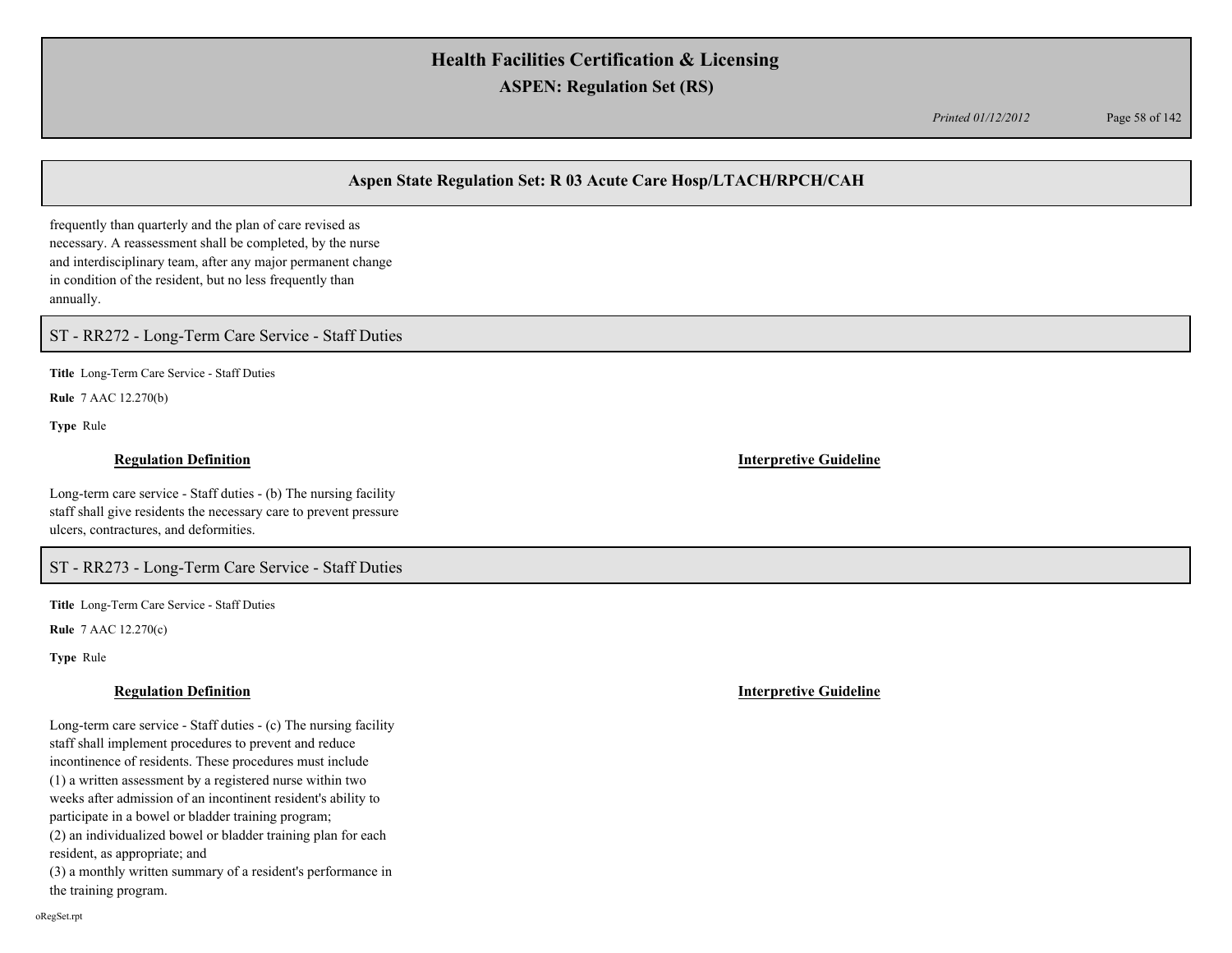*Printed 01/12/2012* Page 59 of 142

### **Aspen State Regulation Set: R 03 Acute Care Hosp/LTACH/RPCH/CAH**

## ST - RR274 - Long-Term Care Service - Staff Duties

**Title** Long-Term Care Service - Staff Duties

**Rule** 7 AAC 12.270(d)

**Type** Rule

Long-term care service - Staff duties - (d) The nursing facility staff shall observe the hydration status of residents, and shall record deviations from the normal status and report the deviations to the charge nurse.

ST - RR275 - Long-Term Care Service - Nursing and Medical

**Title** Long-Term Care Service - Nursing and Medical

**Rule** 7 AAC 12.275(a)

**Type** Rule

Long-term care service - Nursing and medical services - (a) Except as otherwise specified in this section, a nursing facility must have a registered nurse on duty seven days a week on the day shift and five days a week on the evening shift. A licensed practical nurse must be on duty during all shifts when a registered nurse is not present. A nursing facility must have telephone access to at least one registered nurse at all times and must post the names and phone numbers of those registered nurses at each nurse's station.

**Regulation Definition Interpretive Guideline**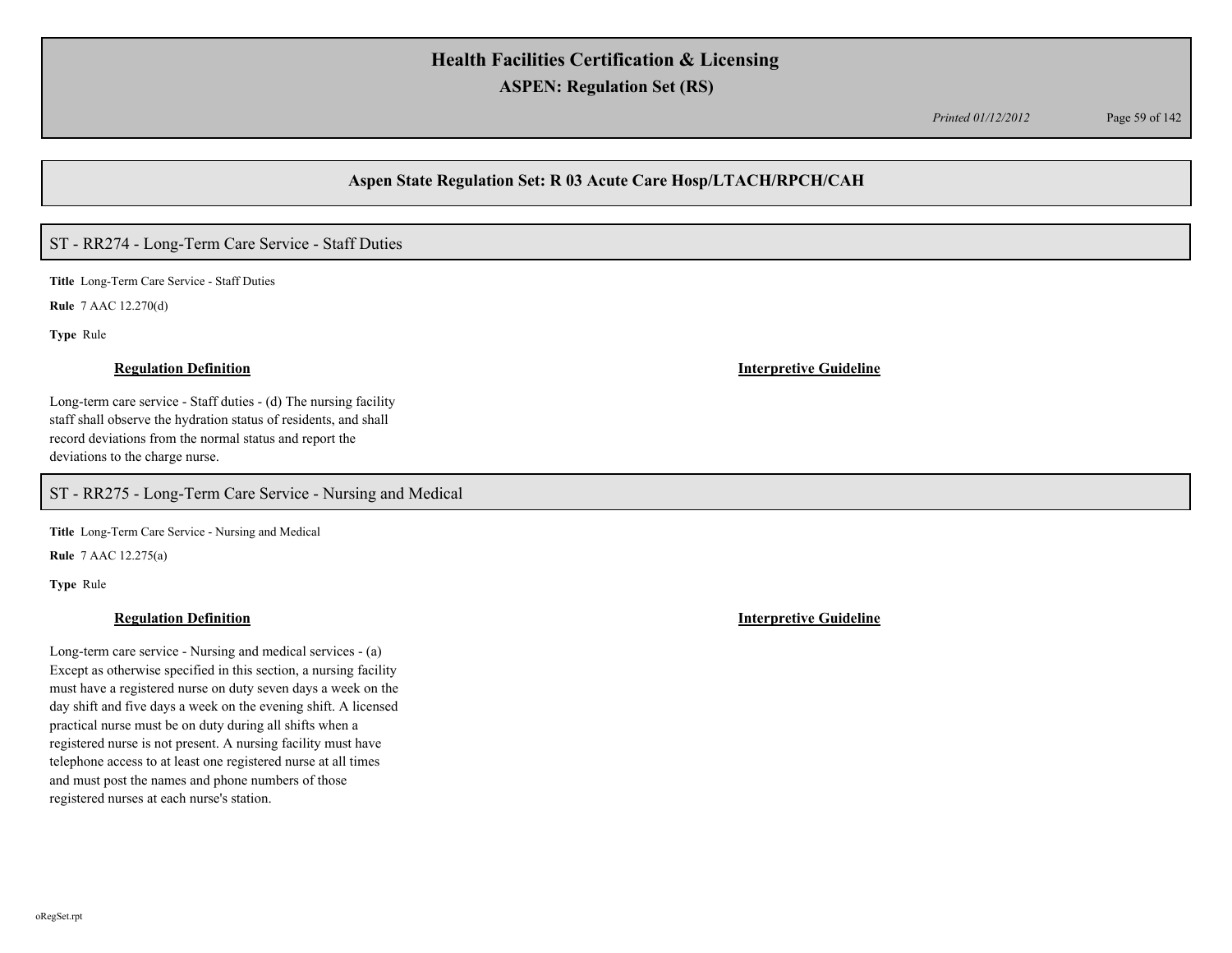*Printed 01/12/2012* Page 60 of 142

### **Aspen State Regulation Set: R 03 Acute Care Hosp/LTACH/RPCH/CAH**

## ST - RR276 - Long-Term Care Service - Nursing and Medical

**Title** Long-Term Care Service - Nursing and Medical

**Rule** 7 AAC 12.275(b)

**Type** Rule

Long-term care service - Nursing and medical services - (b) A nursing facility with more than 60 occupied beds must have two registered nurses on duty during the day shift and one registered nurse on duty during other shifts.

ST - RR277 - Long-Term Care Service - Nursing and Medical

**Title** Long-Term Care Service - Nursing and Medical

**Rule** 7 AAC 12.270(c)

**Type** Rule

Long-term care service - Nursing and medical services - (c) A nursing facility that shares the same building as a hospital must have a registered nurse on duty in the nursing facility seven days a week on the day shift. On the evening and night shift, a licensed practical nurse may serve as charge nurse. However, an on-duty registered nurse from the hospital must be available to make rounds at the nursing facility and to be otherwise available as needed during the evening and night shifts when a licensed practical nurse is serving as charge nurse. A nursing facility with 14 or fewer occupied beds may use an on-duty registered nurse from the hospital to meet the night shift nursing requirement set out in this subsection.

#### **Regulation Definition Interpretive Guideline**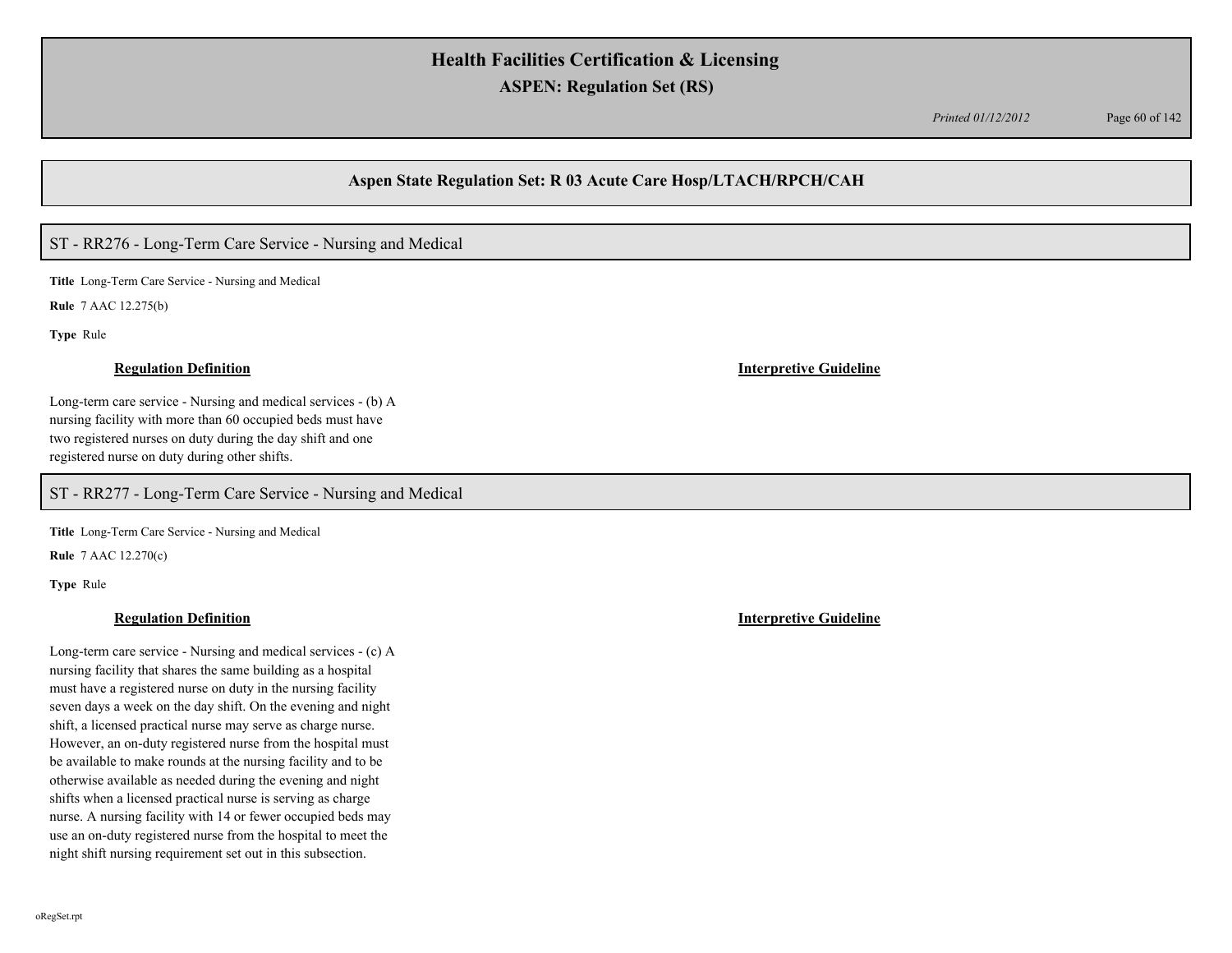*Printed 01/12/2012* Page 61 of 142

### **Aspen State Regulation Set: R 03 Acute Care Hosp/LTACH/RPCH/CAH**

## ST - RR278 - Long-Term Care Service - Nursing and Medical

**Title** Long-Term Care Service - Nursing and Medical

**Rule** 7 AAC 12.275(d)

**Type** Rule

Long-term care service - Nursing and medical services - (d) A nursing facility must have a contract for diagnostic services with a laboratory and x-ray provider approved by the department.

ST - RR279 - Long-Term Care Service - Nursing and Medical

**Title** Long-Term Care Service - Nursing and Medical

**Rule** 7 AAC 12.275(e)

**Type** Rule

### **Regulation Definition Interpretive Guideline**

Long-term care service - Nursing and medical services - (e) A nursing facility must have a contract with a licensed dentist to provide consultation and necessary dental services to residents.

ST - RR280 - Long-Term Care Service - Nursing and Medical

**Title** Long-Term Care Service - Nursing and Medical

**Rule** 7 AAC 12.275(f)

**Type** Rule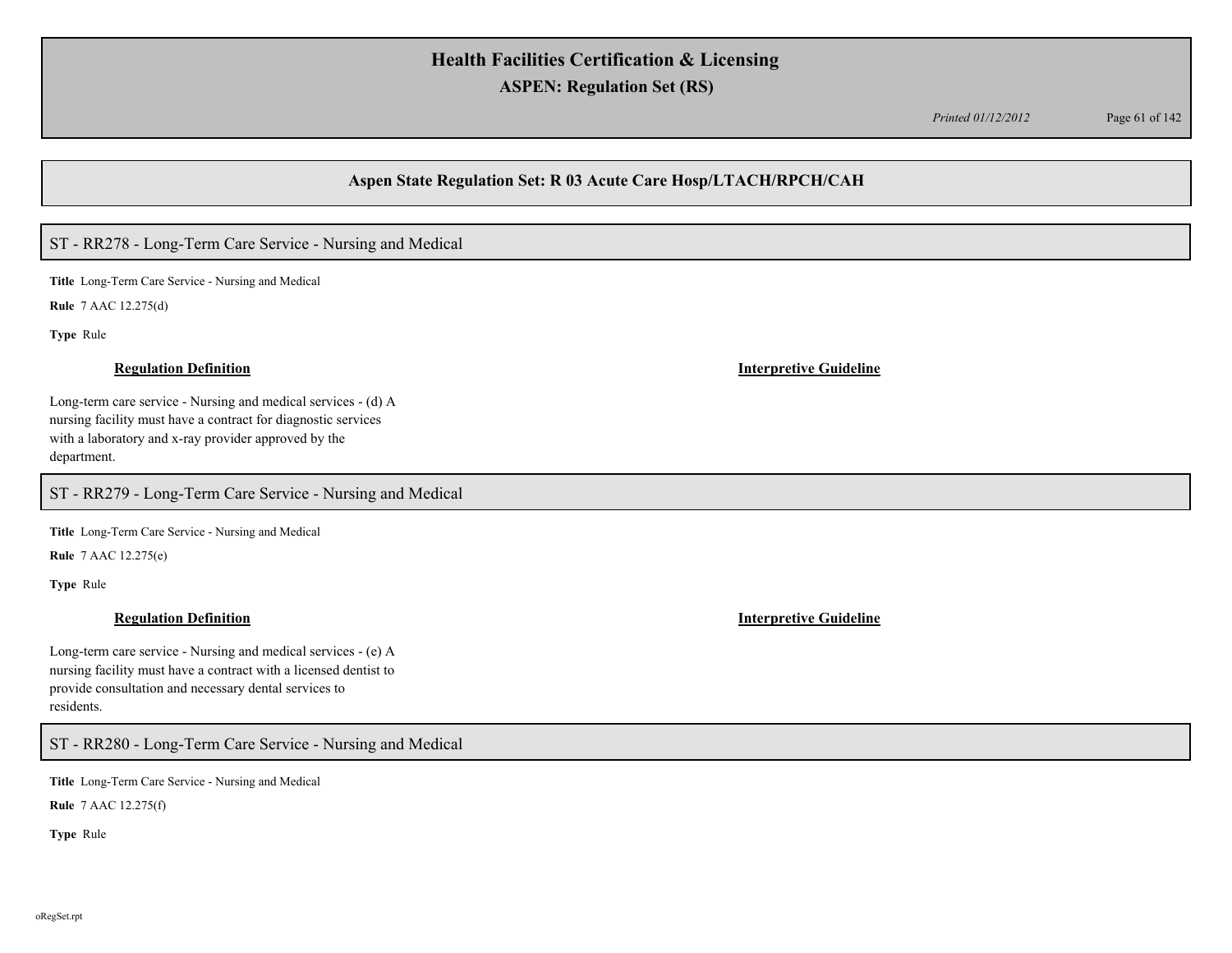*Printed 01/12/2012* Page 62 of 142

## **Aspen State Regulation Set: R 03 Acute Care Hosp/LTACH/RPCH/CAH**

#### **Regulation Definition Interpretive Guideline**

Long-term care service - Nursing and medical services - (f) In addition to the requirements of this section, a governing body of a facility must provide resources and personnel as necessary to meet resident needs under 7 AAC 12.630(b) (6).

ST - RR281 - Long-Term Care Service - Rehabilitation

**Title** Long-Term Care Service - Rehabilitation

**Rule** 7 AAC 12.280(a)

**Type** Rule

Long-term care service - Rehabilitation services - (a) A nursing facility must provide a program of rehabilitative nursing care that assists each resident to achieve and maintain an optimal level of self-care and independence, as an integral part of the nursing service.

ST - RR282 - Long-Term Care Service - Rehabilitation

**Title** Long-Term Care Service - Rehabilitation

**Rule** 7 AAC 12.280(b)

**Type** Rule

Long-term care service - Rehabilitation services - (b) A nursing facility must provide physical, occupational, or speech rehabilitative services for a resident on a full-time, part-time, or consultant basis in accordance with the needs of the resident.

**Regulation Definition Interpretive Guideline**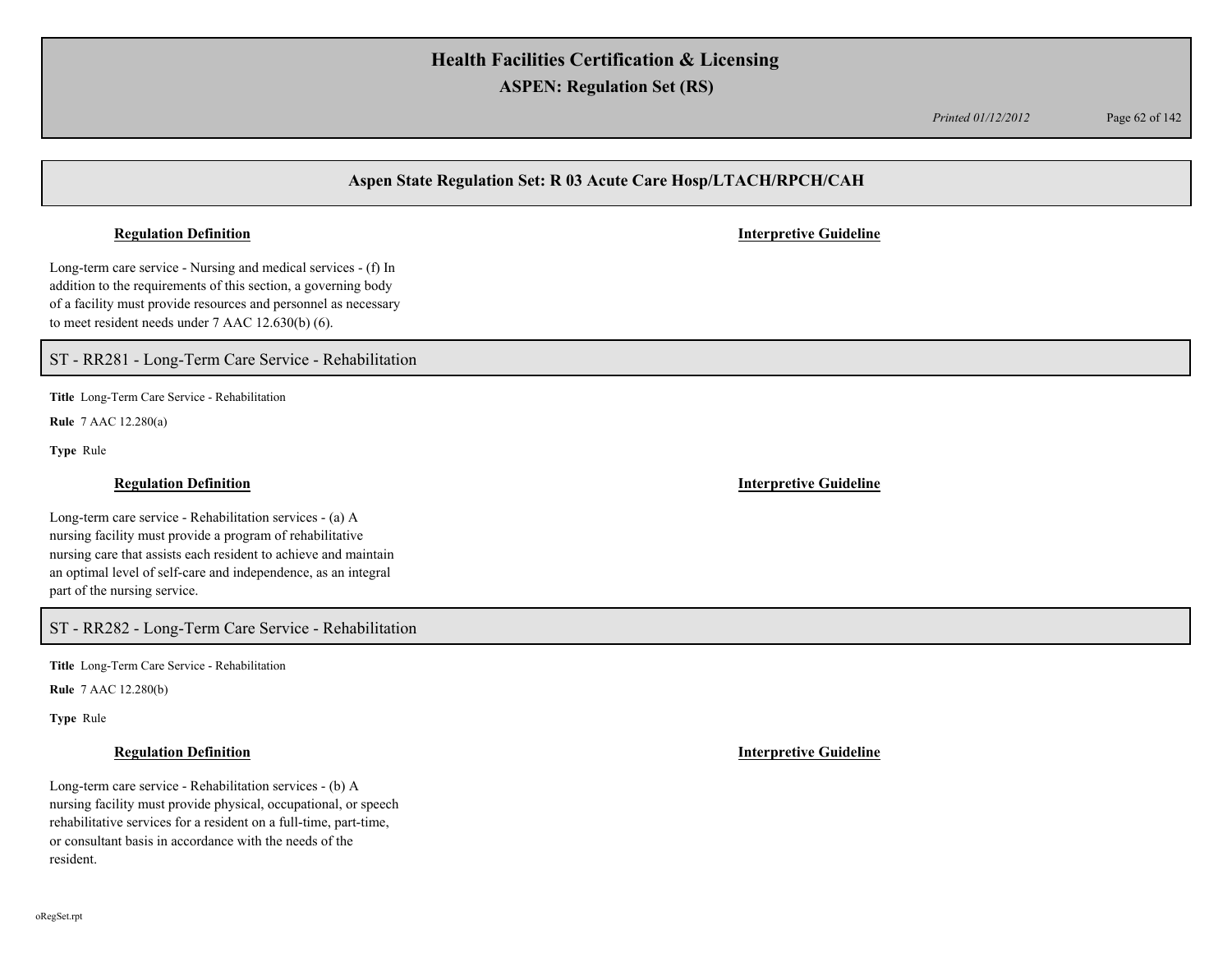*Printed 01/12/2012* Page 63 of 142

## **Aspen State Regulation Set: R 03 Acute Care Hosp/LTACH/RPCH/CAH**

## ST - RR283 - Long-Term Care Service - Rehabilitation

**Title** Long-Term Care Service - Rehabilitation

**Rule** 7 AAC 12.280(c)

**Type** Rule

Long-term care service - Rehabilitation services - (c) A therapist shall evaluate a resident in accordance with a physician's order. The therapist shall then establish an appropriate treatment program in coordination with medical, nursing, and other rehabilitative personnel.

ST - RR284 - Long-Term Care Service - Rehabilitation

**Title** Long-Term Care Service - Rehabilitation

**Rule** 7 AAC 12.280(d)

**Type** Rule

### **Regulation Definition Interpretive Guideline**

Long-term care service - Rehabilitation services - (d) The therapist shall report on the resident's progress to the attending physician within two weeks after initiation of rehabilitative services. After that report, the therapist shall reevaluate and note in the resident's medical record the resident's status and treatment plan every 30 days in the case of a resident receiving active rehabilitation and at least every 90 days for other residents.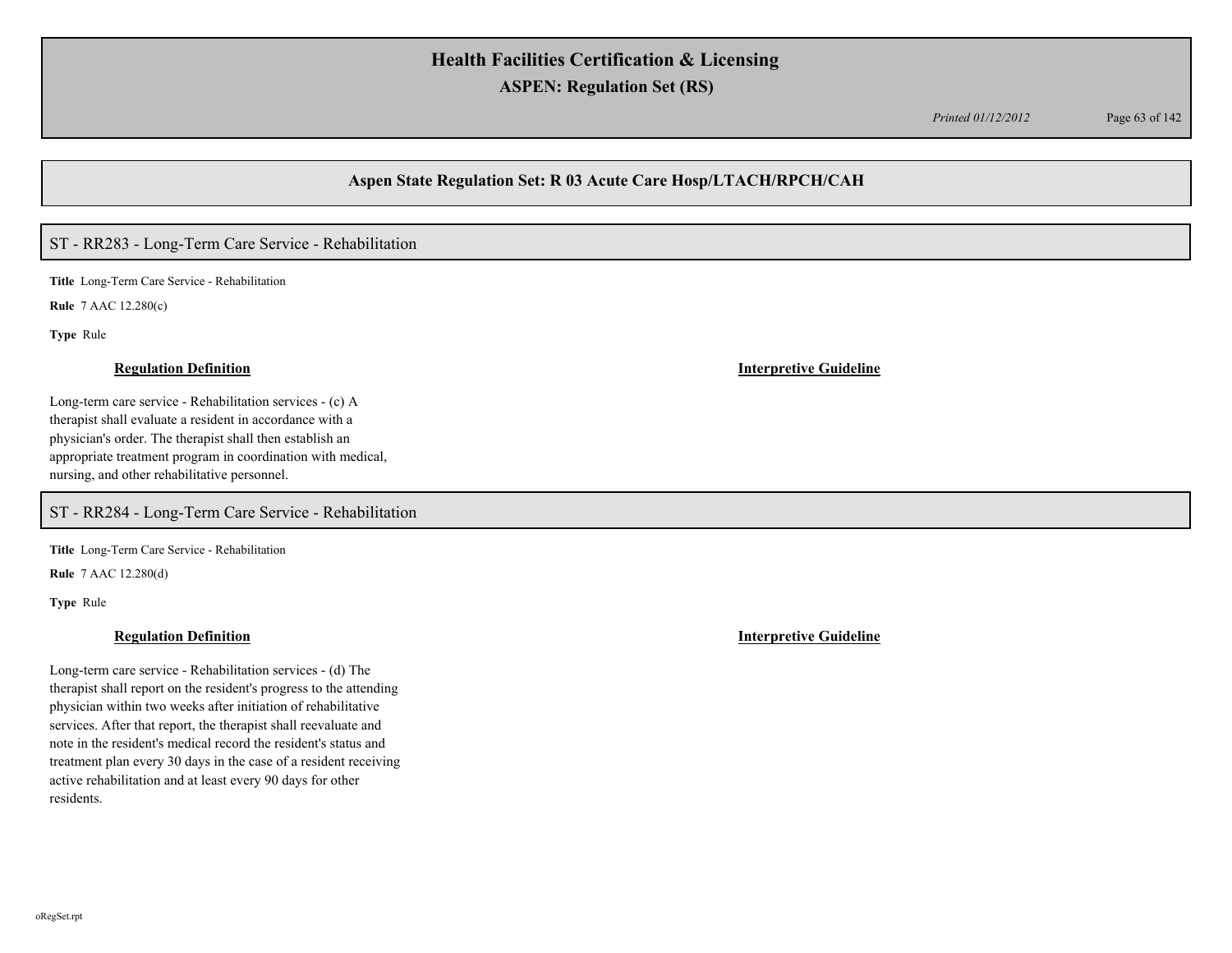*Printed 01/12/2012* Page 64 of 142

## **Aspen State Regulation Set: R 03 Acute Care Hosp/LTACH/RPCH/CAH**

## ST - RR285 - Long-Term Care Service - Activity Program

**Title** Long-Term Care Service - Activity Program

**Rule** 7 AAC 12.285

**Type** Rule

#### **Regulation Definition Interpretive Guideline**

Long-term care service - Activity program - A nursing facility must provide an activity program that is available to all residents and encourages each resident to attain and maintain function at the highest practicable level. The program must address the intellectual, social, spiritual, creative, cultural, and physical needs, capabilities, and interests of each resident. Also, the program must encourage self-determination and well-being of the residents. If a physician finds a resident as medically able to participate in an activity program, that finding and any conditions of the resident's participation or contra-indications to that participation must be noted in the resident's record at the nursing facility. The activity program coordinator, with an interdisciplinary team, shall develop the resident's individual activity program. The activity program coordinator shall consult as necessary with an occupational or recreational therapist, unless the activity program coordinator meets the requirements of 42 C.F.R. 483.15(f)(2), revised as of October 1, 1991.

ST - RR286 - Long-Term Care Service - Drug Regimen Review

**Title** Long-Term Care Service - Drug Regimen Review

**Rule** 7 AAC 12.290

**Type** Rule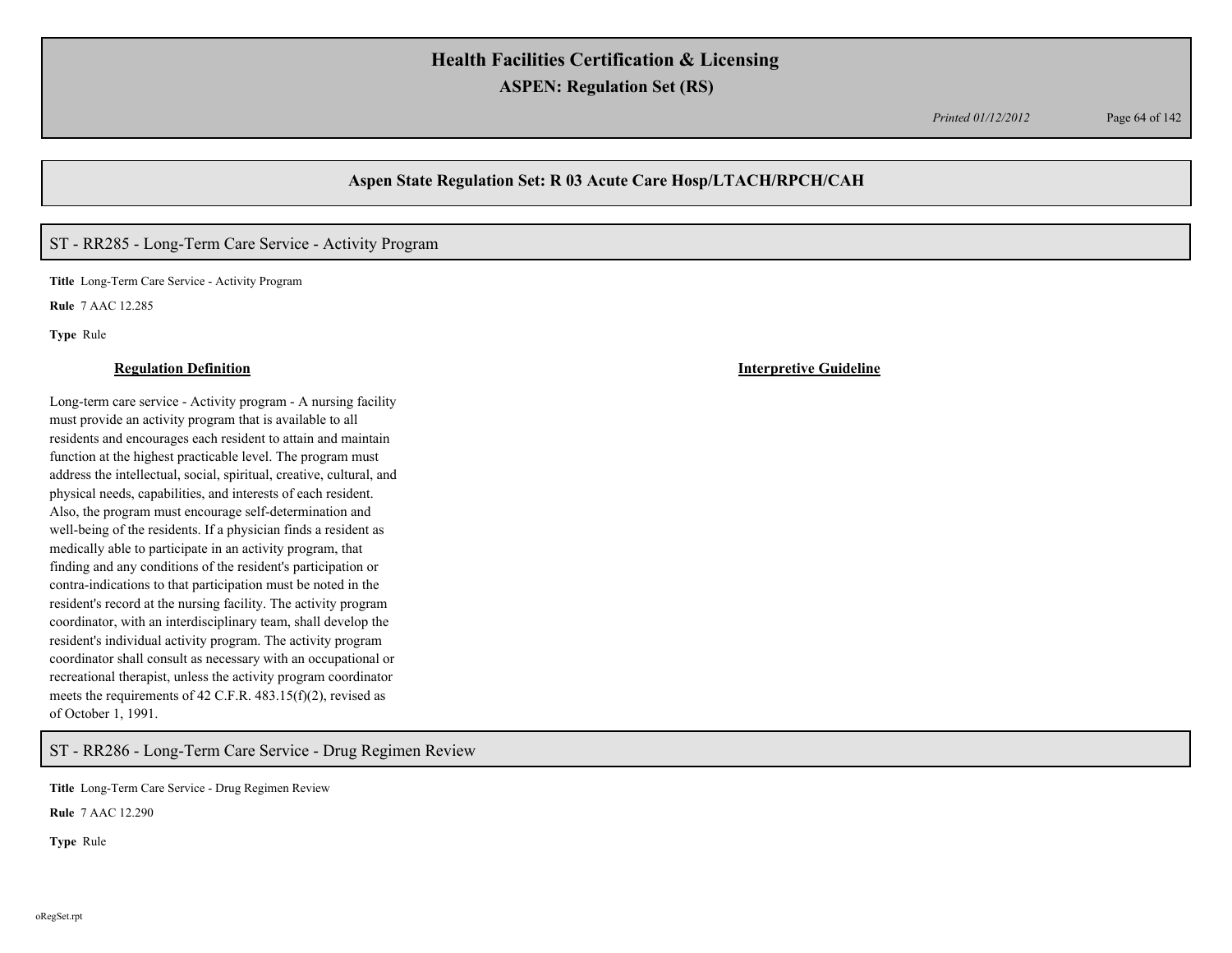*Printed 01/12/2012* Page 65 of 142

## **Aspen State Regulation Set: R 03 Acute Care Hosp/LTACH/RPCH/CAH**

#### **Regulation Definition Interpretive Guideline**

Long-term care service - Drug regimen review - A pharmacist must review each resident's prescribed drug regimen every 30 days for skilled nursing care residents and every 90 days for intermediate care residents, make recommendations, note the possibilities or absence of problems with the prescribed drug regimen and report potential problems and concerns to the physician.

ST - RR300 - Scope

**Title** Scope

**Rule** 7 AAC 12.600(a), (b) and (g)

**Type** Rule

Scope - (a) Unless indicated otherwise in this chapter, a facility required to be licensed under AS 47.32 and this chapter must comply with the provisions of 7 AAC 10.9500 - 7 AAC 10.9535 (General Variance Procedures), 7 AAC 10.9600 - 7 AAC 10.9620 (Inspections and Investigations), 7 AAC 12.600, 7 AAC 12.605, 7 AAC 12.610, 7 AAC 12.620, and 7 AAC 12.920, and with the applicable provisions of this section for each type of facility. A critical access hospital must also comply with 7 AAC 12.612.

(b) A general acute care hospital, rural primary care hospital, long-term acute care hospital, critical access hospital, specialized hospital, and nursing facility must comply with 7 AAC 12.630 - 7 AAC 12.660, 7 AAC 12.730 - 7 AAC 12.770, 7 AAC 12.860, and 7 AAC 12.890 - 7 AAC 12.910.

(g) A facility licensed under this chapter, with the exception of a home health agency, that provides a service described in 7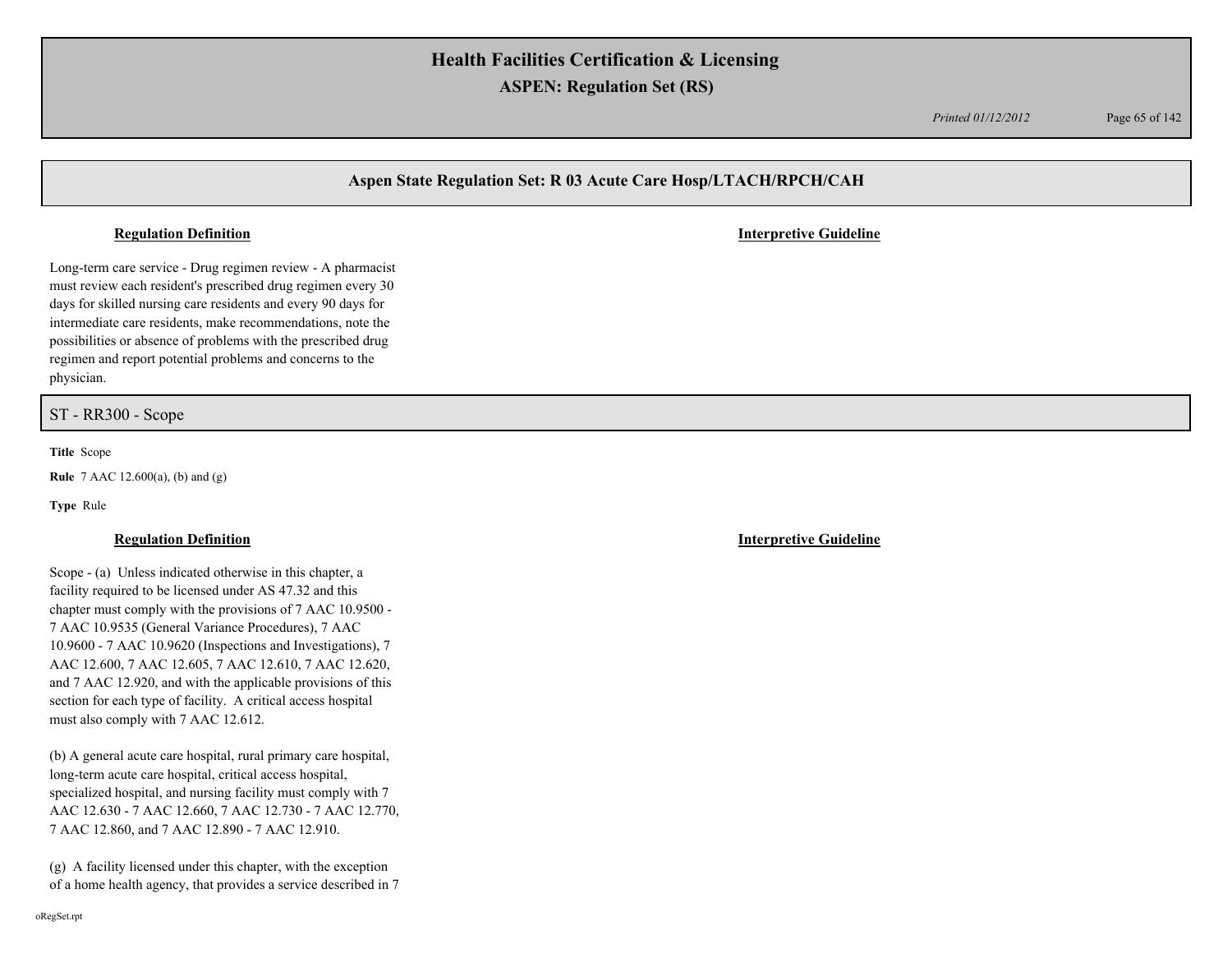*Printed 01/12/2012* Page 66 of 142

## **Aspen State Regulation Set: R 03 Acute Care Hosp/LTACH/RPCH/CAH**

AAC 12.670 - 7 AAC 12.720, 7 AAC 12.780, 7 AAC 12.790 - 7 AAC 12.850, 7 AAC 12.870, or 7 AAC 12.880 must comply with the section of this chapter governing the provision of that service, unless otherwise indicated.

ST - RR301 - Criminal History Check Requirements

**Title** Criminal History Check Requirements

**Rule** 7 AAC 12.605

**Type** Rule

Criminal History Check Requirements - An entity listed in AS 47.32.010(b) that is required to be licensed under AS 47.32 and this chapter must also comply with the applicable requirements of AS 47.05.300 - 47.05.390 and 7 AAC 10.900 - 7 AAC 10.990 (Barrier Crimes, Criminal History Checks, and Centralized Registry).

ST - RR302 - Licensure

**Title** Licensure

**Rule** 7 AAC 12.610

**Type** Rule

Licensure - (a) Unless exempt under 7 AAC 12.611, before an individual or entity may operate a facility subject to AS 47.32 and this chapter, the individual or entity must obtain a license from the department under AS 47.32 and this section. The department may bring an action to enjoin the operation of a facility that has failed to obtain a license as required under AS 47.32 and this chapter.

(b) An application for an initial license must be submitted on

**Regulation Definition Interpretive Guideline**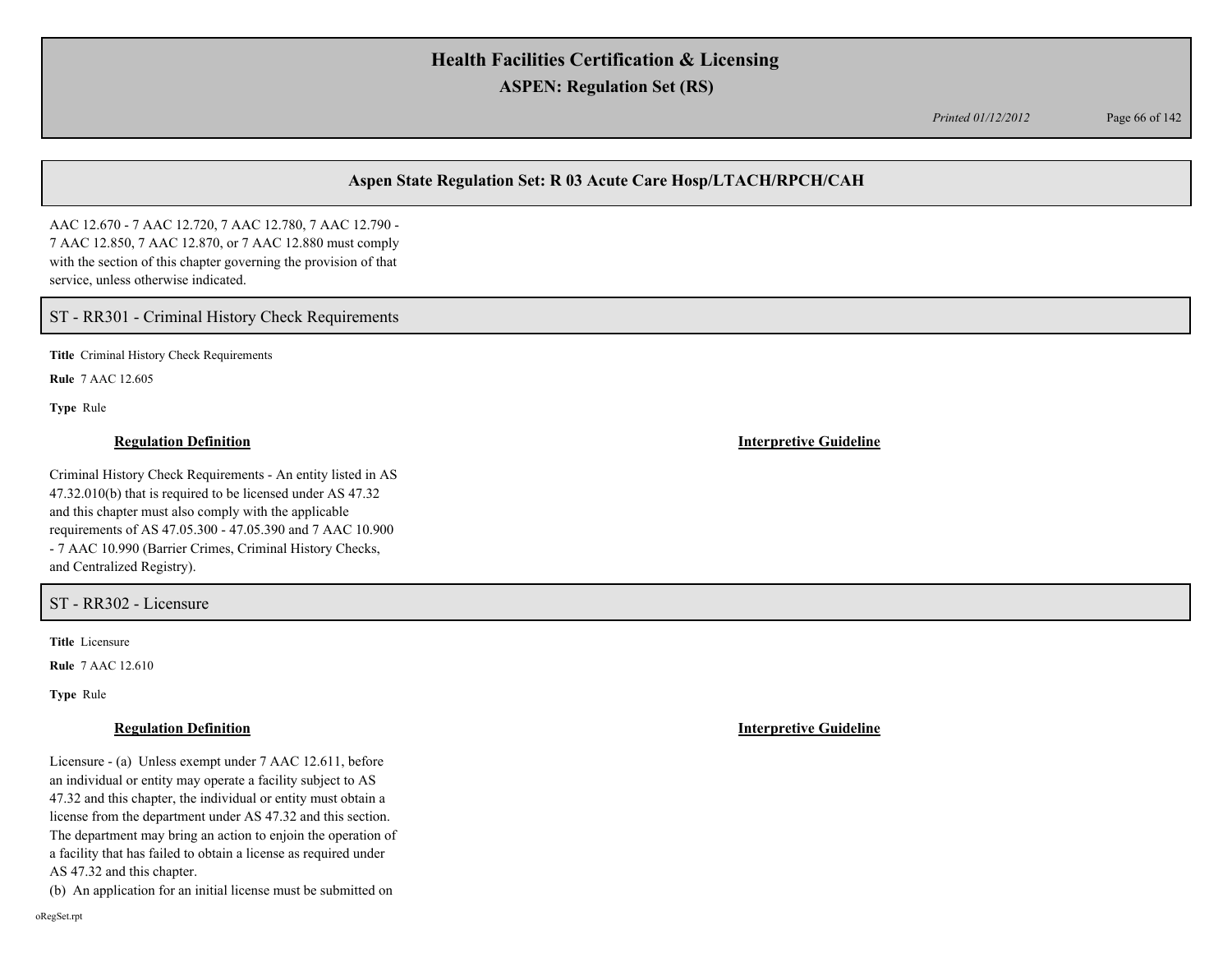*Printed 01/12/2012* Page 67 of 142

## **Aspen State Regulation Set: R 03 Acute Care Hosp/LTACH/RPCH/CAH**

a form supplied by the department. The applicant must submit a complete application, providing all applicable documents and information required under this chapter, including the names and addresses of all owners, officers, directors, partners, members, and principals of the business organization that owns the entity for which licensure is sought. Within 30 days after receipt of an application, the department will review the application for completeness. If the application is incomplete, the department will return it to the applicant for additional information. If the application is complete, the department will conduct an onsite review and inspection of the facility. If, after the onsite review and inspection, and review of the application, the department determines that the applicant meets the applicable requirements of AS 47.32 and this chapter, the department will issue a provisional license in accordance with AS 47.32.050(a). If the department determines that the applicant does not meet the applicable requirements of AS 47.32 and this chapter, the department will deny the application and issue the notice as required under AS 47.32.070.

(c) If the department determines that the applicant is temporarily unable to comply with one or more applicable requirements and is taking appropriate steps to achieve compliance, the department will extend the application review period under (b) of this section for an additional 90 days. (d) An application for renewal of a biennial license must be submitted, and will be reviewed, in accordance with AS 47.32.060. In addition to any noncompliance with the applicable provisions of AS 47.32 and this chapter, grounds for nonrenewal include

(1) submission of false or fraudulent information to the department;

(2) failure or refusal to provide required information to the department;

(3) noncompliance that threatens the health, welfare, or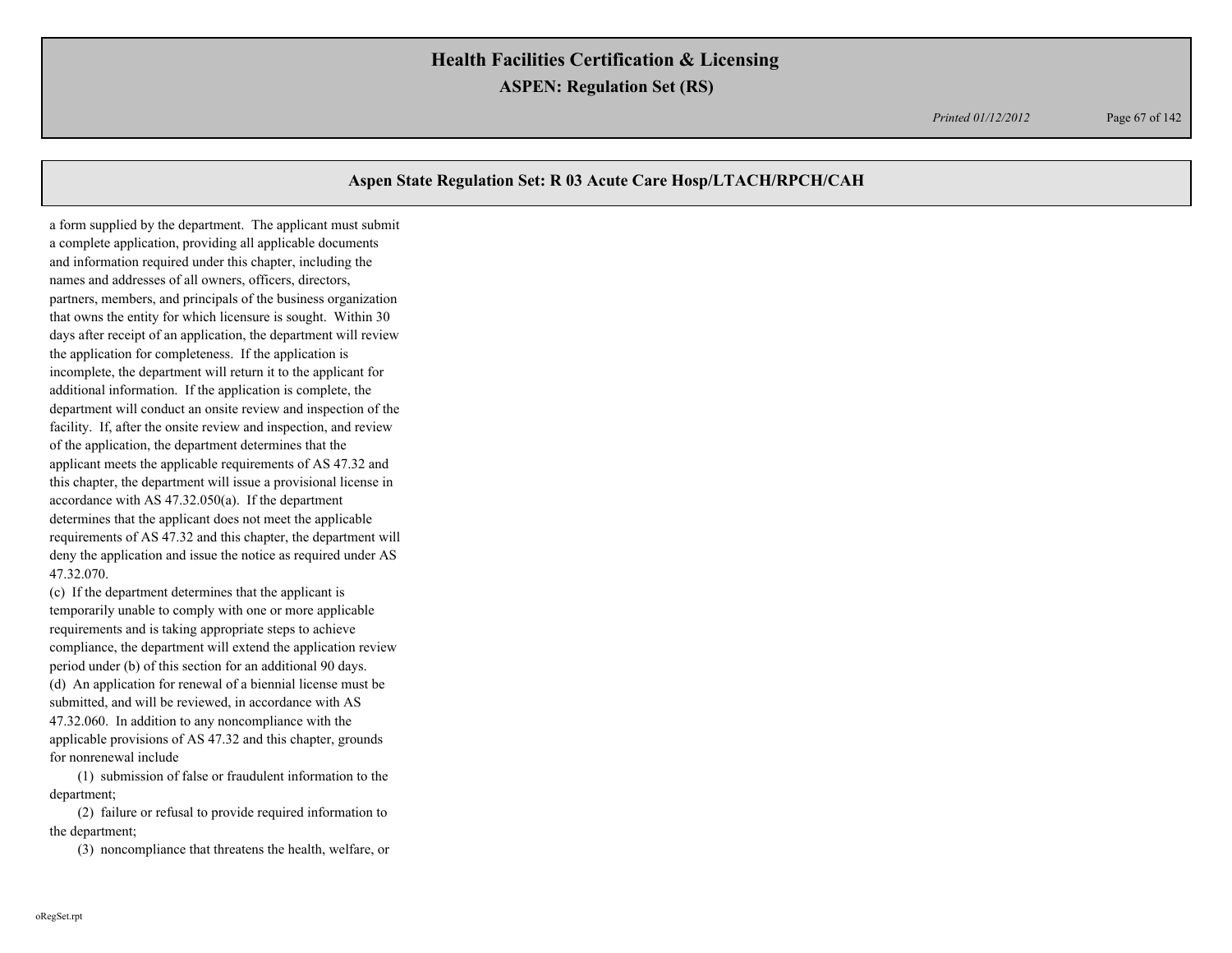*Printed 01/12/2012* Page 68 of 142

## **Aspen State Regulation Set: R 03 Acute Care Hosp/LTACH/RPCH/CAH**

safety of patients;

(4) the facility or individual, or an employee of the facility or individual,

(A) permitting, aiding, or abetting the commission of a criminal act under AS 11, AS 21, AS 28, or AS 47 related to facility operations covered by the license;

(B) engaging in conduct or practices detrimental to the health, welfare, or safety of patients, clients, or employees; or

(C) participating in, offering to participate, or implying an offer to participate in rebate, kickback, or fee-splitting arrangements or substantially similar arrangements; and

(5) an insufficient number of staff at the facility with the training, experience, or judgment to provide adequate care.

## ST - RR310 - Licensure of CAH - Less Than 24 Hours

**Title** Licensure of CAH - Less Than 24 Hours

**Rule** 7 AAC 12.612(e)

**Type** Rule

Licensure of critical access hospitals - Change of service to less than 24 hours operation - (e) In addition to the requirement of reapplication for licensure under (d) of this section, if a critical access hospital proposes to change its hours of operation to less than 24 hours per day, each day of the year, the hospital must

(1) revise the emergency medical services plan submitted under (c)(6) of this section to ensure that, at a minimum, a registered nurse will be available at the hospital's emergency room to receive patients delivered by emergency medical services personnel; and

(2) obtain a waiver under 7 AAC 12.670(i) from the requirement of 7 AAC  $12.670(g)$  that the hospital have a oRegSet.rpt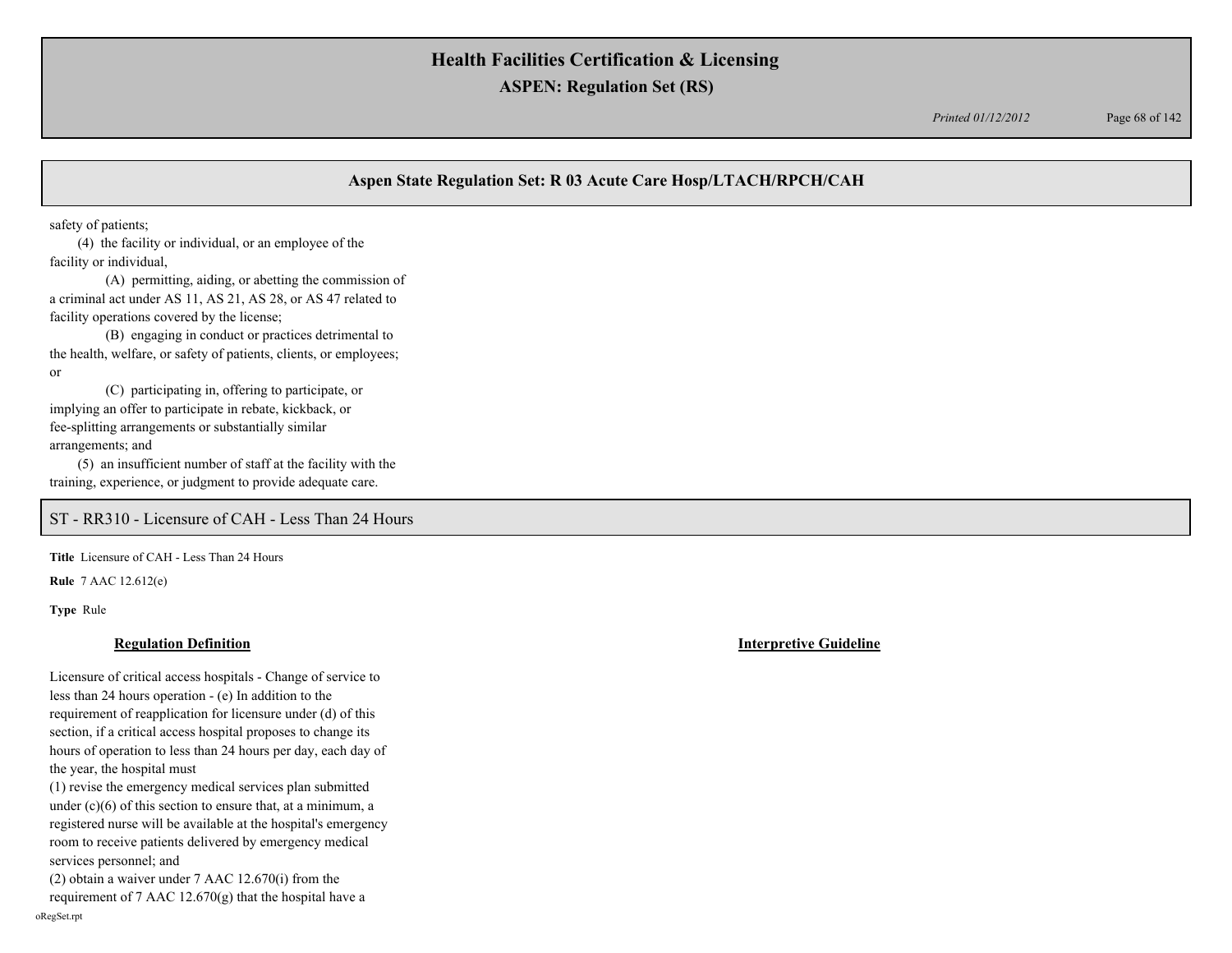*Printed 01/12/2012* Page 69 of 142

## **Aspen State Regulation Set: R 03 Acute Care Hosp/LTACH/RPCH/CAH**

registered nurse on duty at all times. 7 AAC 12.620. Enforcement actions; informal reconsideration of findings. (a) The department will inspect each facility and conduct investigations as provided in AS 47.32, 7 AAC 10.9600 - 7 AAC 10.9620, and this chapter.

ST - RR320 - Governing Body

**Title** Governing Body

**Rule** 7 AAC 12.630(a)

**Type** Rule

Governing body - (a) Each facility, with the exception of birth centers, hospice agencies that do not provide inpatient care on agency premises, and intermediate care facilities for the mentally retarded, must have a governing body that assumes responsibility for implementing and monitoring policies that govern the facility ' s operation and for ensuring that those policies are administered in a manner that provides quality health care in a safe environment. The facility must provide to the department the name, title, and mailing address for

(1) each owner of the facility;

(2) each person who is principally responsible for directing facility operations; and

(3) the person responsible for medical direction.

ST - RR321 - Governing Body

**Title** Governing Body

**Rule** 7 AAC 12.630(b)

**Type** Rule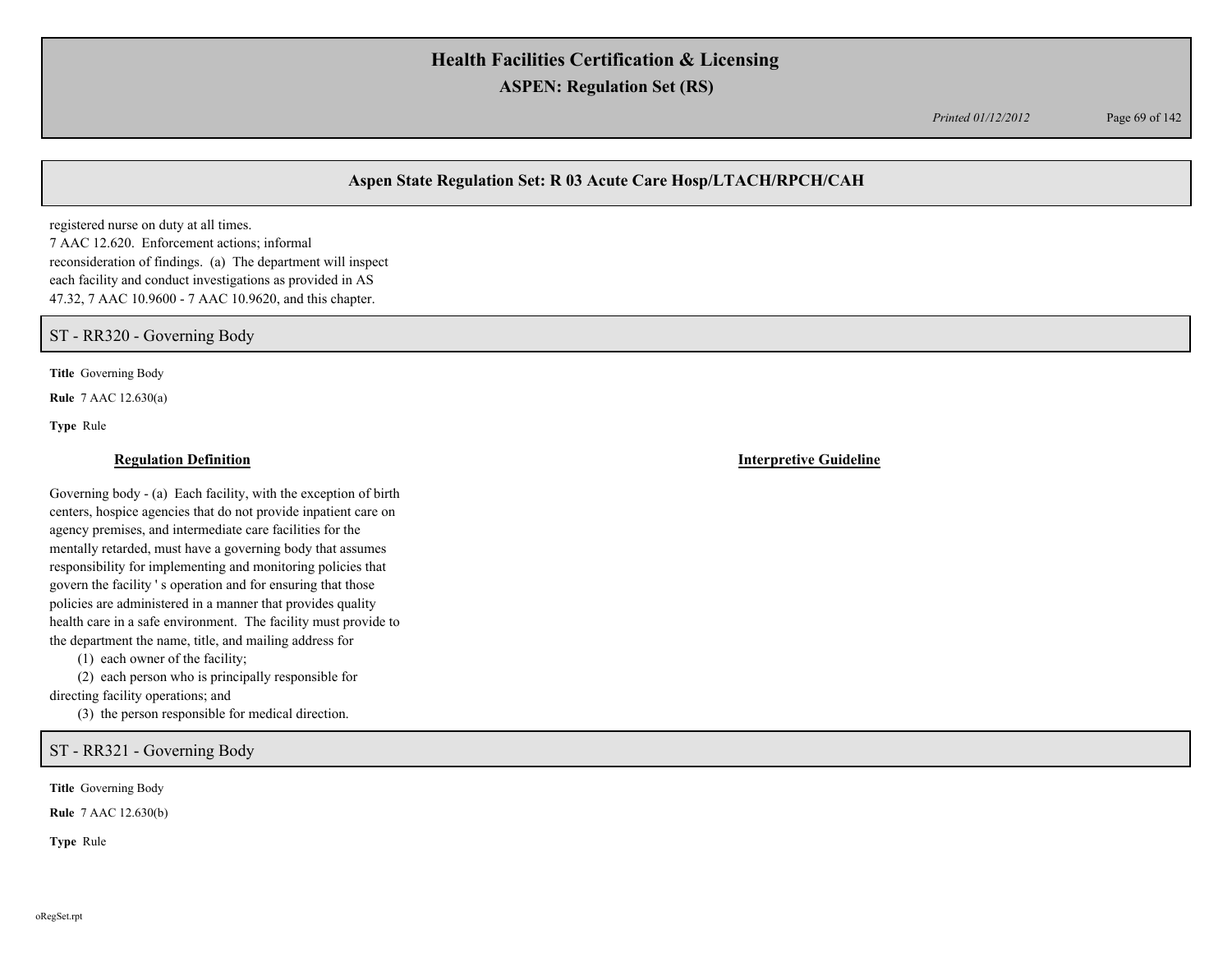*Printed 01/12/2012* Page 70 of 142

# **Aspen State Regulation Set: R 03 Acute Care Hosp/LTACH/RPCH/CAH** Governing body - (b) The governing body shall (1) adopt, and revise when necessary, written bylaws providing for (A) election or appointment of officers and committees; (B) appointment of a local advisory board if the governing body is outside the state; and (C) frequency of meetings; (2) appoint an administrator, in accordance with written criteria; (3) maintain written records on the appointment of members to the medical staff, and the granting of privileges based on the recommendations of the medical staff; (4) require medical staff to sign an agreement to follow the bylaws of the medical staff; (5) establish appeal procedures for applicants for and members of the medical staff; (6) provide resources and personnel as necessary to meet patient needs; and (7) provide adequate equipment and supplies for the facility. **Regulation Definition Interpretive Guideline** ST - RR322 - Governing Body

**Title** Governing Body

**Rule** 7 AAC 12.630(c)

**Type** Rule

Governing body - (c) In addition to meeting the responsibilities of a governing body set out at (b) of this section, the governing body of a critical access hospital shall

(1) make agreements with one or more appropriate

oRegSet.rpt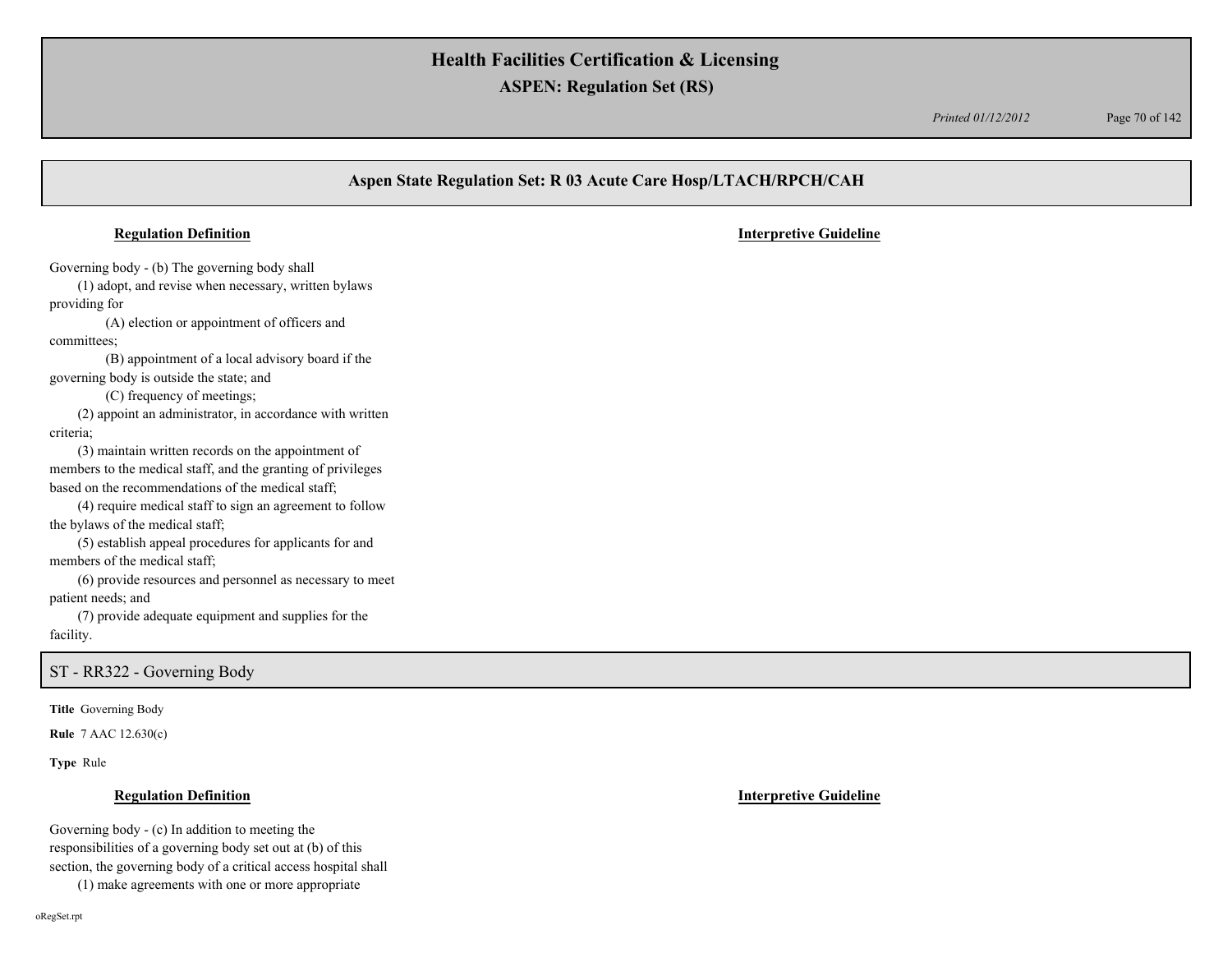*Printed 01/12/2012* Page 71 of 142

## **Aspen State Regulation Set: R 03 Acute Care Hosp/LTACH/RPCH/CAH**

entities identified in 42 C.F.R. 485.603(c), as amended through July 1, 1999 and adopted by reference, for credentialing of medical staff and for review of the quality and effectiveness of the diagnosis and treatment furnished by medical staff at the hospital; and

(2) if the hospital provides inpatient care through mid-level practitioners under the offsite supervision of a physician, participate in a rural health network as described in 42 C.F.R. 485.603(a), as amended through July 1, 1999 and adopted by reference, and enter agreements with other members of the network addressing the subjects described in 42 C.F.R. 485.603(b), as amended through July 1, 1999 and adopted by reference.

ST - RR330 - Administration

**Title** Administration

**Rule** 7 AAC 12.640(a)

**Type** Rule

Administration - (a) Each facility, with the exception of birth centers, intermediate care facilities for the mentally retarded, home health agencies, hospice agencies that do not provide inpatient care on agency premises, and ambulatory surgical facilities must comply with the provisions of this section.

ST - RR331 - Administration

**Title** Administration

**Rule** 7 AAC 12.640(b)

**Type** Rule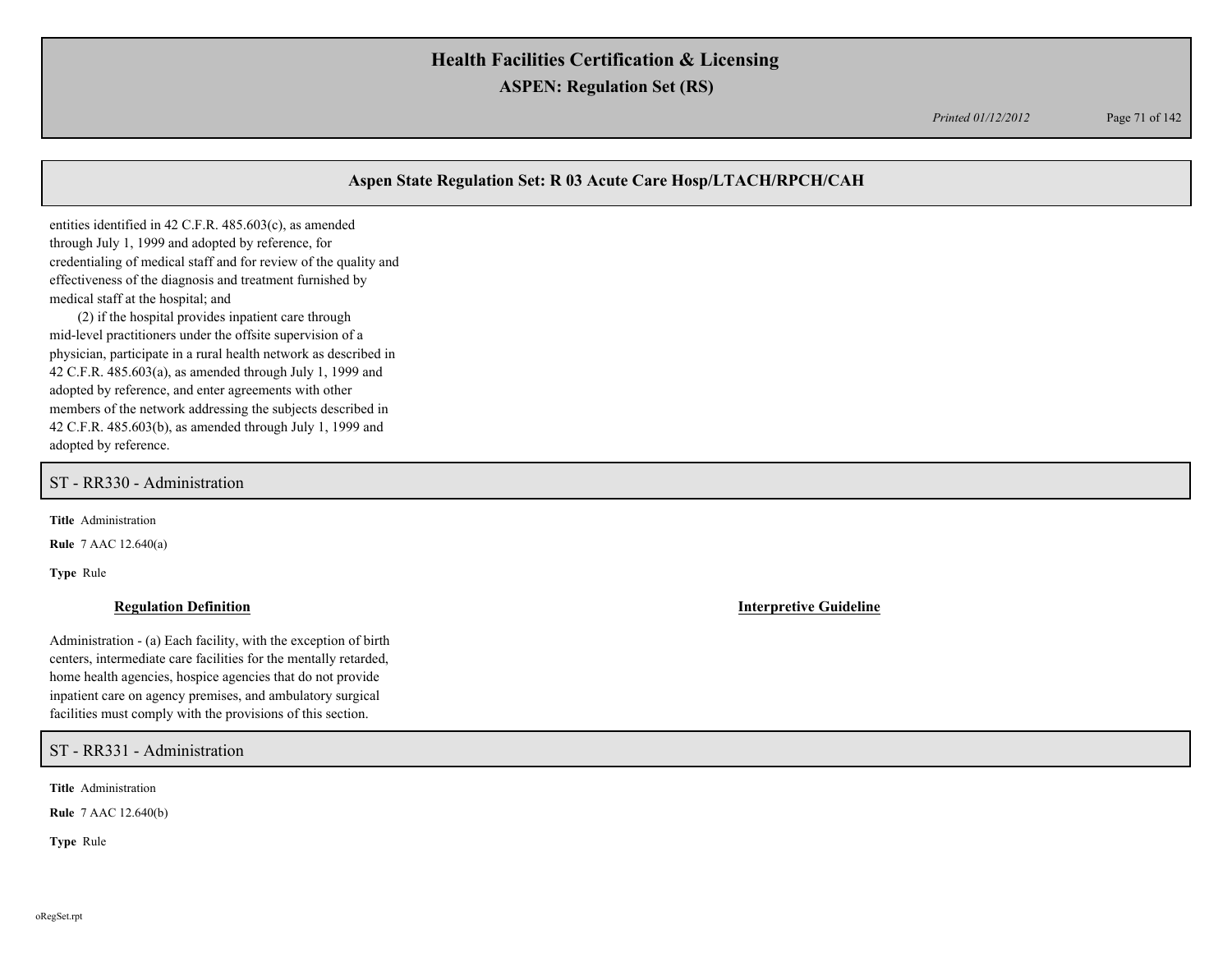*Printed 01/12/2012* Page 72 of 142

# **Aspen State Regulation Set: R 03 Acute Care Hosp/LTACH/RPCH/CAH** Administration - (b) A facility must have an administrator, who is directly responsible to the governing body. The administrator shall (1) coordinate staff services; (2) provide liaison between the governing body and facility staff; (3) report to the governing body regularly and at least annually on facility operations; (4) provide written notice to medical staff of initial and annual or, if approved by the governing body, biennial appointments; (5) evaluate for implementation recommendations of the facility's committees and consultants; (6) ensure that the facility complies with program standards; and (7) delineate responsibility and accountability of each service component of the facility to the administration. **Regulation Definition Interpretive Guideline**

ST - RR332 - Administration

**Title** Administration

**Rule** 7 AAC 12.640(c)

**Type** Rule

Administration - (c) Each facility must have an institutional budget plan which includes an annual operating budget and a capital expenditure plan for a projected three-year period. A committee comprised of representatives of the governing body and administrative staff shall prepare the plan.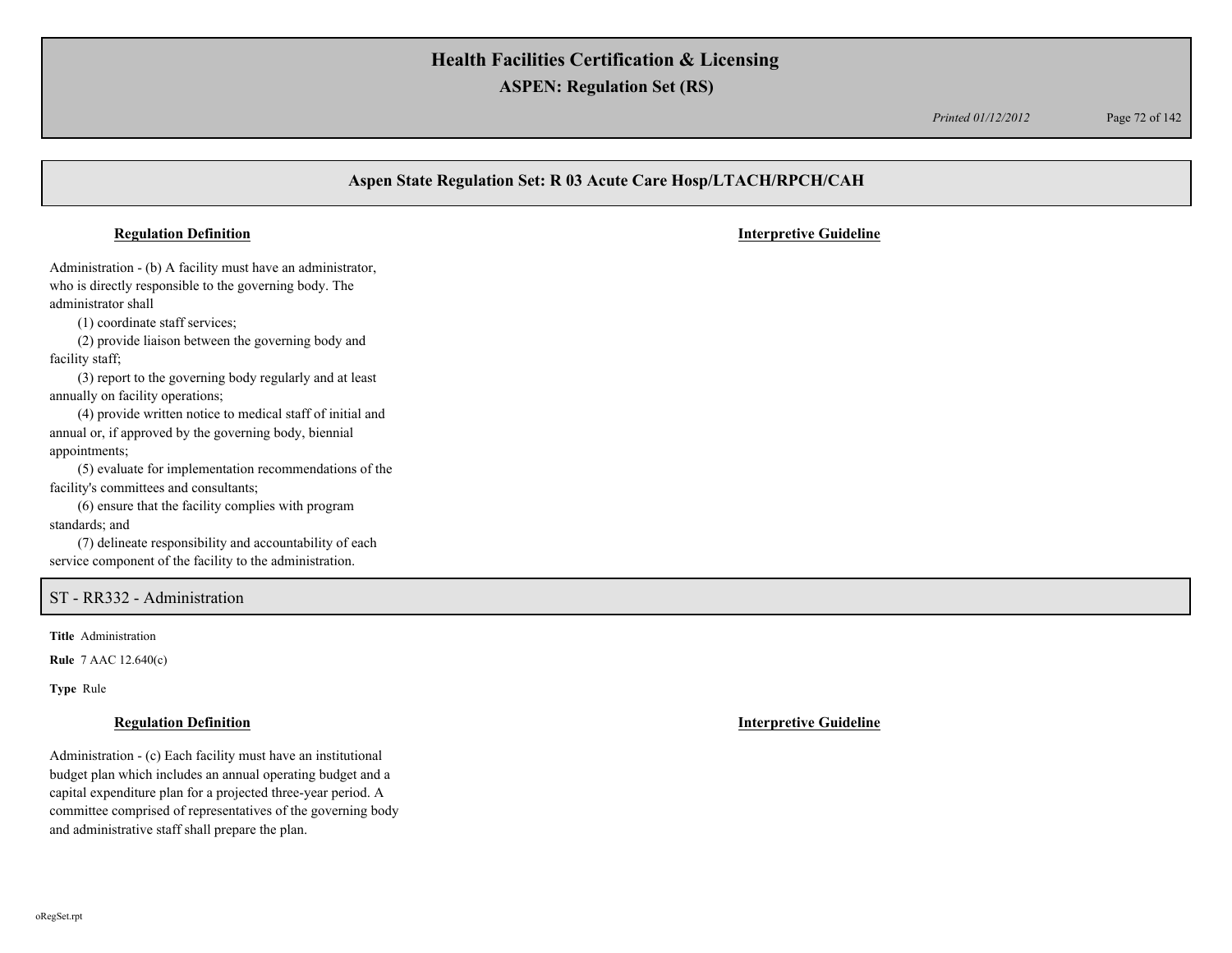*Printed 01/12/2012* Page 73 of 142

## **Aspen State Regulation Set: R 03 Acute Care Hosp/LTACH/RPCH/CAH**

## ST - RR340 - Employee Health Program

**Title** Employee Health Program

**Rule** 7 AAC 12.650

**Type** Rule

### **Regulation Definition Interpretive Guideline**

Employee health program - (a) Each facility must have an employee health program that

(1) requires each employee to be evaluated within the first two weeks of employment and, except as provided otherwise in this paragraph, annually after that, to detect active cases of pulmonary tuberculosis, as follows:

(A) an employee who has never had a positive tuberculin skin test result shall obtain a tuberculin Mantoux skin test; if the tuberculin skin test result is negative, the employee does not need to have further annual tuberculosis evaluation under this paragraph if the employee's duties never require him or her to be in a room where patients or residents might enter, and if the employee does not handle clinical specimens or other material from patients or from their rooms; an example of such an employee is an administrative person or research worker whose place of work is remote from patient or residential care areas and who does not come in contact with clinical specimens;

(B) an employee who has previously had a positive tuberculin skin test result, or an employee whose tuberculin skin test obtained under (A) of this paragraph has a positive result,

(i) shall have a health evaluation by a health care provider to identify symptoms suggesting that tuberculosis disease is present; the health evaluation must also include evaluation for the presence of any of the following risk factors: evidence of inadequately treated past tuberculosis disease, history of close exposure to a case of communicable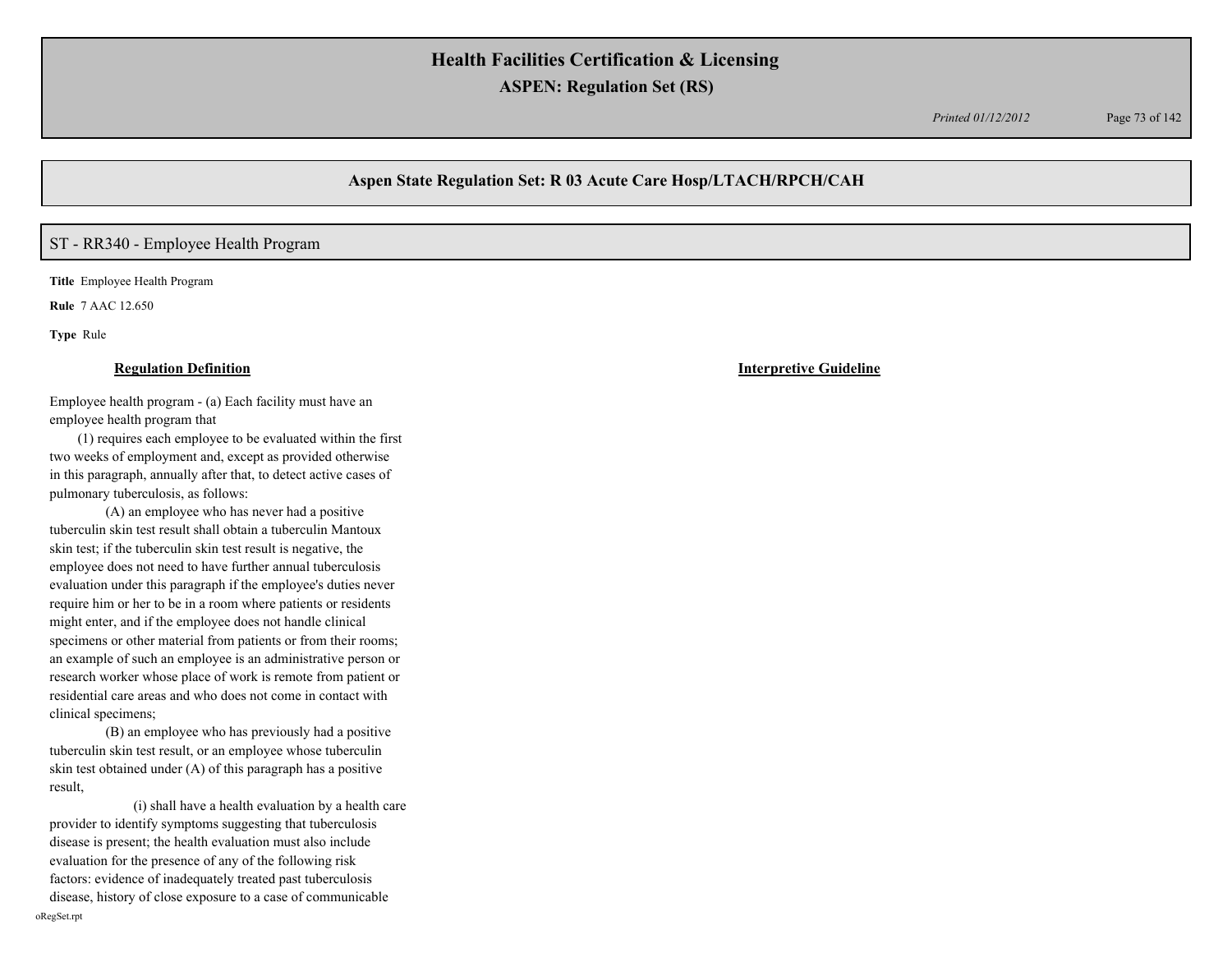*Printed 01/12/2012* Page 74 of 142

## **Aspen State Regulation Set: R 03 Acute Care Hosp/LTACH/RPCH/CAH**

pulmonary tuberculosis within the previous two years, history of a negative tuberculin test within the previous two years, diabetes mellitus (severe or poorly controlled), diseases associated with severe immunologic deficiencies, immunosuppressive therapy, silicosis, gastrectomy, excessive alcohol intake, or human immunodeficiency virus infection; if symptoms suggesting tuberculosis disease are present, or if any of the risk factors is present, a chest x-ray shall be obtained as part of the health evaluation and the health care provider shall report the case to the section of epidemiology, division of public health; and

(ii) if the employee has previously received appropriate antituberculosis chemotherapy and has no symptoms suggesting that tuberculosis is present, the employee need not have further annual tuberculosis evaluation under this paragraph; and

(2) requires evidence of immunization against rubella by (A) a valid immunization certificate signed by a

physician listing the date of rubella vaccination;

(B) a copy of a record from a clinic or health center showing the date of vaccination; or

(C) the result of a serologic test approved by the department showing the employee is immune; and

(3) requires evidence of immunization against hepatitis B by

(A) a valid immunization certificate signed by a physician listing the date of vaccination; or

(B) a copy of a record from a clinic or health center showing the date of vaccination.

(b) The requirements of this section do not apply to hospice agencies that do not provide inpatient care on agency premises. The requirements of (a)(2) of this section does not apply to home health agencies, nursing homes, or ambulatory surgical facilities, and, for employees of other facilities, may be waived if a physician signs a certificate that there are medical reasons that dictate that an employee should not be vaccinated against rubella.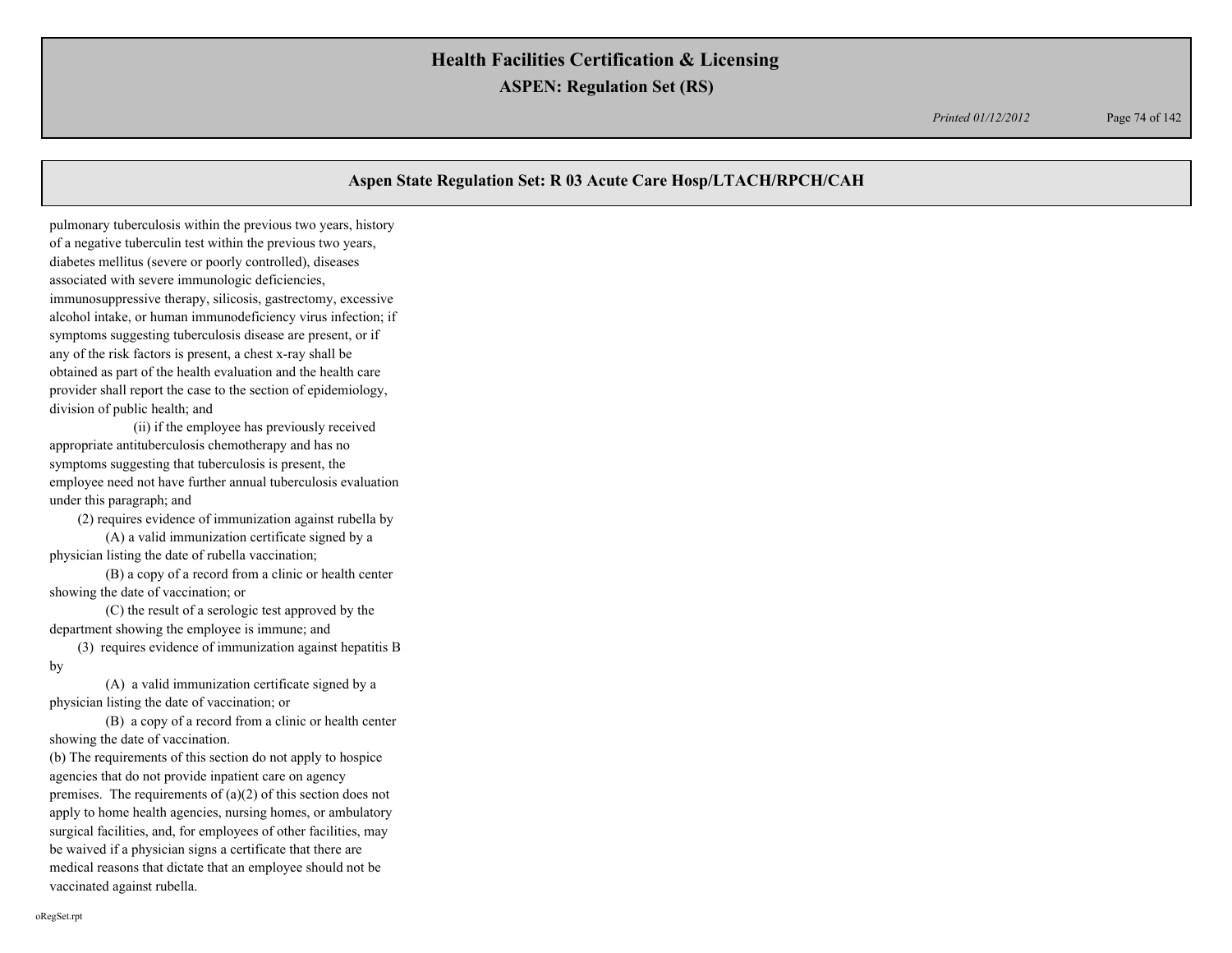*Printed 01/12/2012* Page 75 of 142

## **Aspen State Regulation Set: R 03 Acute Care Hosp/LTACH/RPCH/CAH**

### ST - RR350 - Personnel

**Title** Personnel

**Rule** 7 AAC 12.660(a)

**Type** Rule

### **Regulation Definition Interpretive Guideline**

Personnel - (a) A facility must plan and retain records of employee orientation, in-service training programs, and employee supervision. In addition, the facility must maintain for each employee a file that includes

(1) a current job description;

(2) a copy of the employee's current license or certification, if a license or certification is required by statute for the employee's profession;

(3) a summary of the employee's education, training, and experience; and

(4) evidence of the employee ' s compliance with the employee health requirements of 7 AAC 12.650.

(5) evidence of compliance with the applicable requirements of AS 47.05.300 - 47.05.390 and 7 AAC 10.900 - 7 AAC 10.990 (Barrier Crimes, Criminal History Checks, and Centralized Registry).

ST - RR351 - Personnel

**Title** Personnel

**Rule** 7 AAC 12.660(b)

**Type** Rule

### **Regulation Definition Interpretive Guideline**

Personnel - (b) If required by AS 08, patient care personnel must be currently licensed, certified, authorized, or registered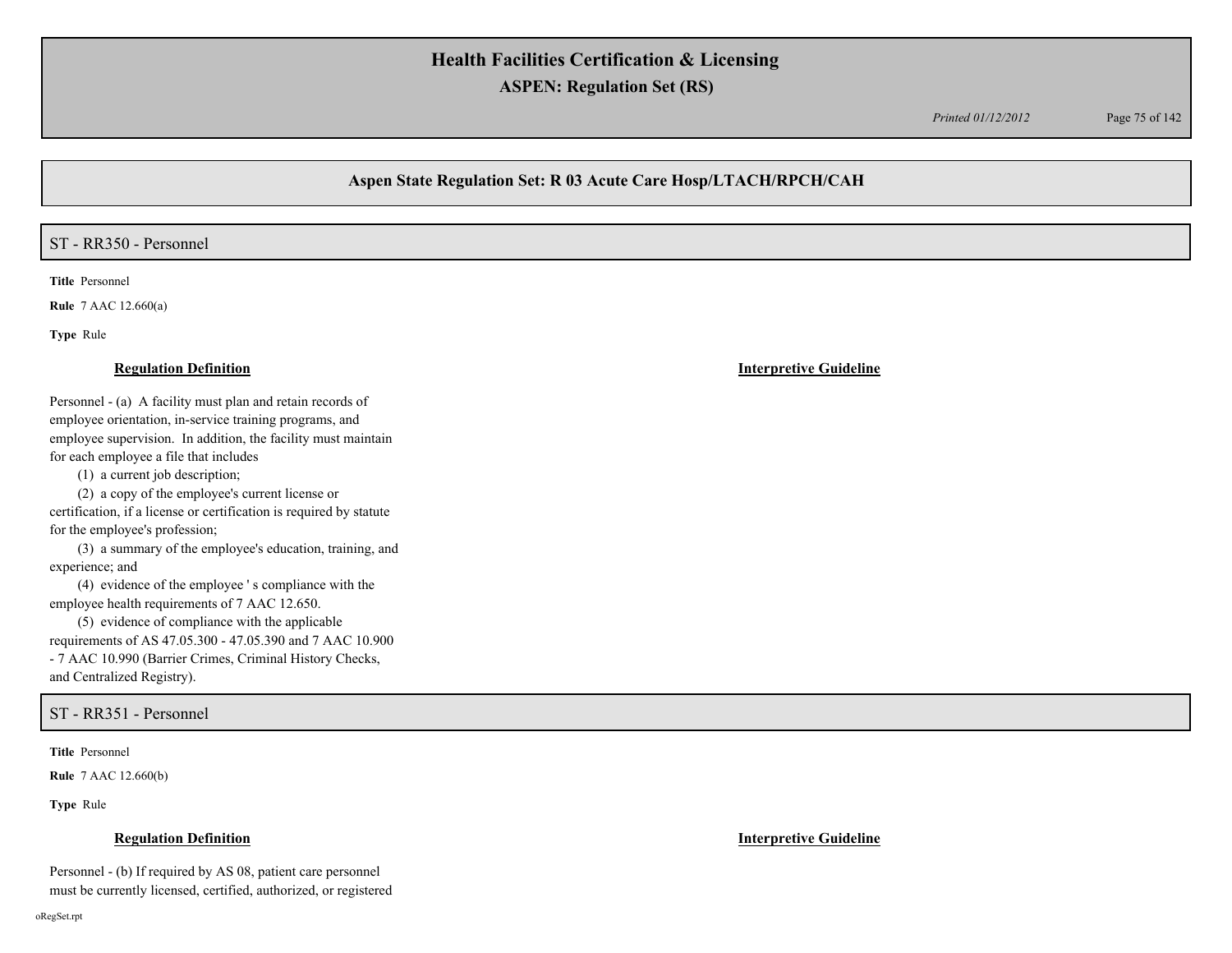*Printed 01/12/2012* Page 76 of 142

## **Aspen State Regulation Set: R 03 Acute Care Hosp/LTACH/RPCH/CAH**

in the state for the practice of their particular profession.

ST - RR352 - Personnel

**Title** Personnel

**Rule** 7 AAC 12.660(c)

**Type** Rule

Personnel - (c) Physicians, licensed nurses, pharmacists, physical therapists, dietitians, and social workers must be involved in the orientation and in-service education program for patient care personnel.

ST - RR353 - Personnel

**Title** Personnel

**Rule** 7 AAC 12.660(d)

**Type** Rule

## **Regulation Definition Interpretive Guideline**

Personnel - (d) The facility shall

(1) document in personnel files that each employee has completed all required orientation, education, and training; and

(2) establish and implement personnel policies requiring an annual evaluation of each employee' s performance.

ST - RR360 - Nursing Service

**Title** Nursing Service

**Rule** 7 AAC 12.670(a) - (b)

**Type** Rule

oRegSet.rpt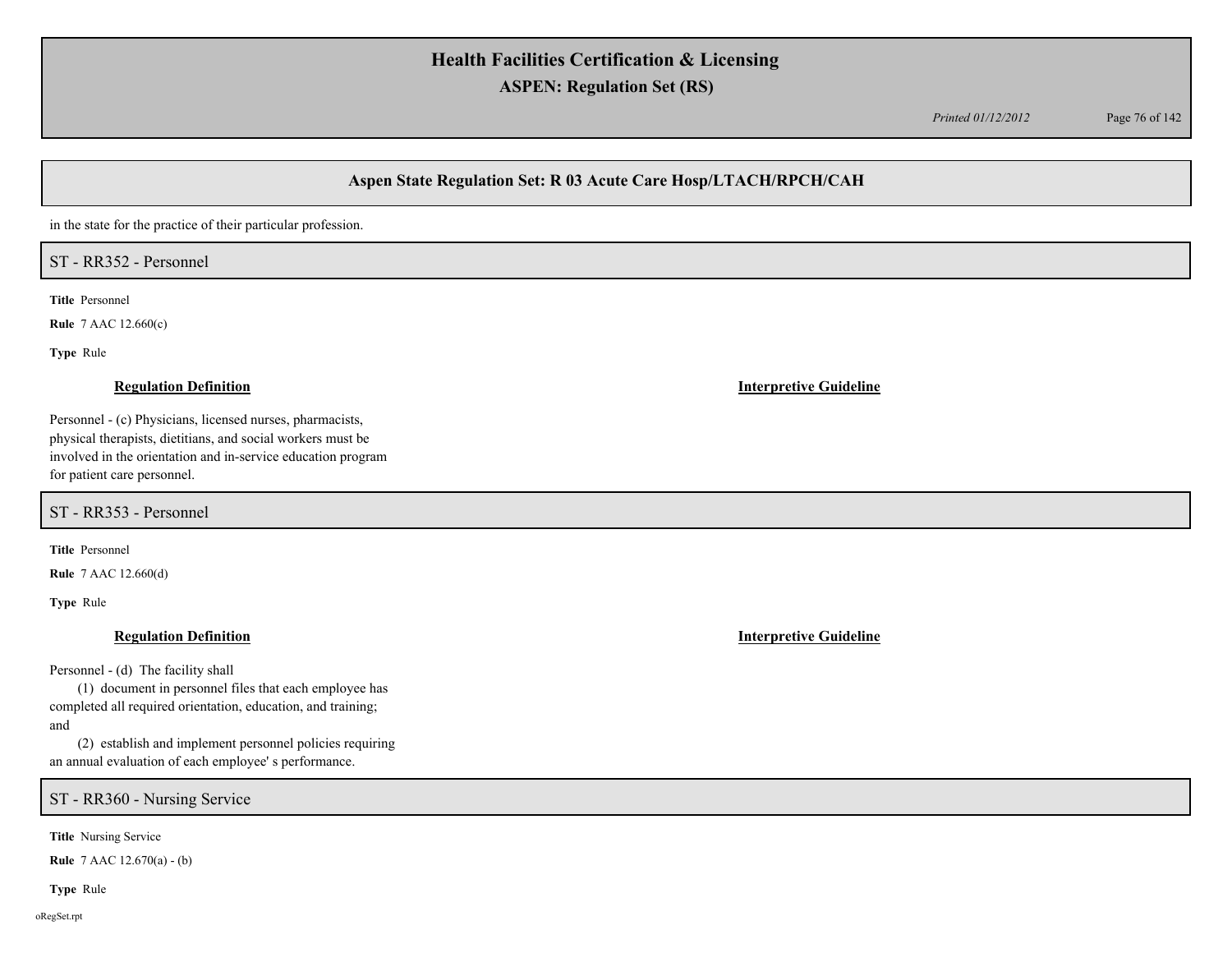*Printed 01/12/2012* Page 77 of 142

## **Aspen State Regulation Set: R 03 Acute Care Hosp/LTACH/RPCH/CAH**

### **Regulation Definition Interpretive Guideline**

Nursing service - (a) A licensed nurse shall write a patient care plan for each patient in consultation with other patient care personnel and the patient.

(b) The patient care plan must reflect analysis of patient problems and needs, treatment goals, medication prescribed and, upon discharge, instructions given to the patient and the patient's family regarding medication management, including any risks, side effects, and benefits expected, and including any recommended activities and diet.

ST - RR361 - Nursing Service

**Title** Nursing Service

**Rule** 7 AAC 12.670(c)

**Type** Rule

Nursing service - (c) Each facility must have a registered nurse as the director for nursing services. The director shall perform the following duties:

(1) assure that all nurses comply with the requirements of (a) of this section;

(2) provide a sufficient number of registered nurses to meet patient needs;

(3) write an annual evaluation on the performance of each nurse;

(4) maintain records on the number of nurses employed and the hours and weeks of employment;

(5) delegate to a registered nurse the responsibility to plan, assign, supervise, and evaluate the nursing care for each patient;

(6) select and promote nursing personnel based on their qualifications and terminate employees when necessary; and

**Regulation Definition Interpretive Guideline**

oRegSet.rpt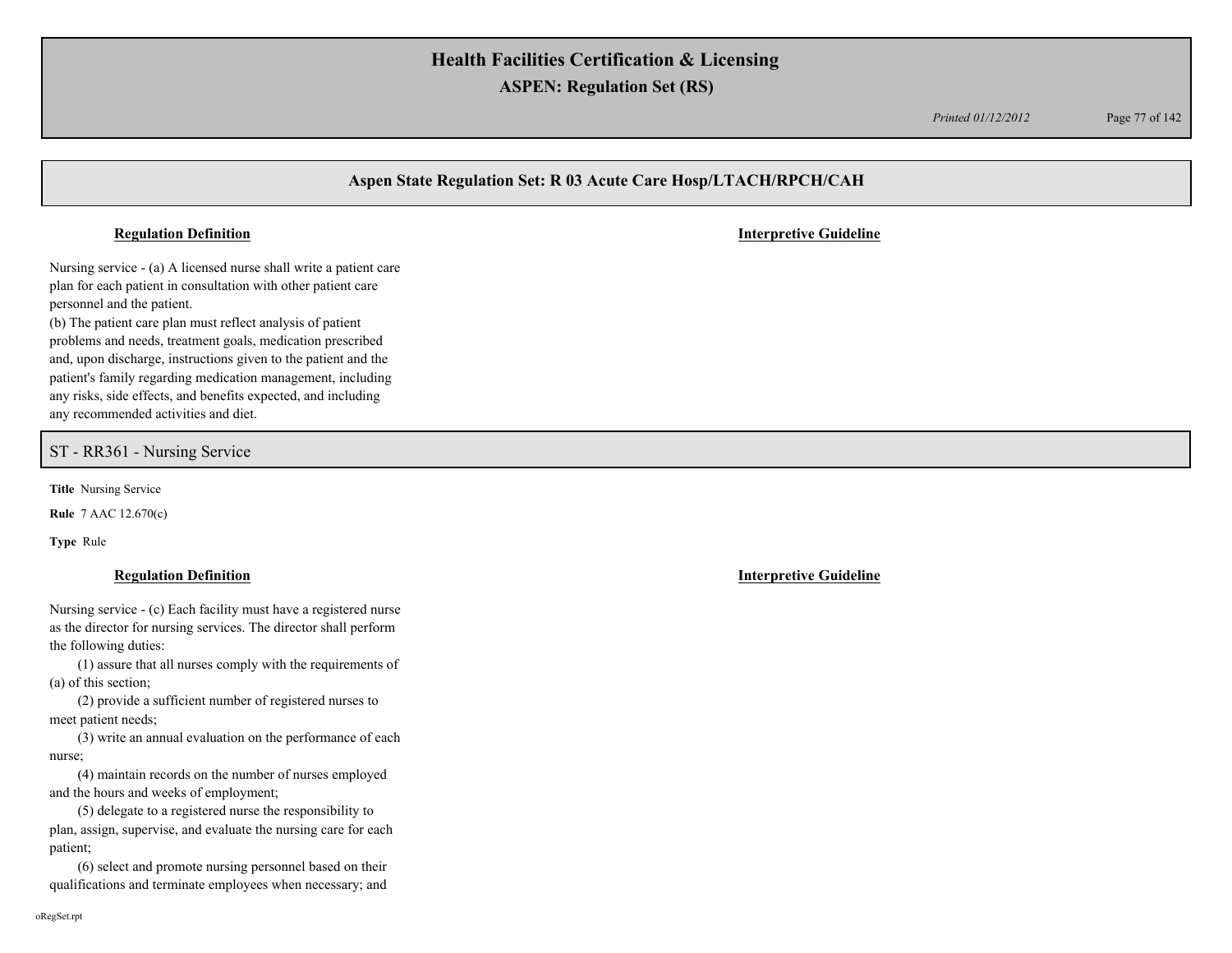*Printed 01/12/2012* Page 78 of 142

## **Aspen State Regulation Set: R 03 Acute Care Hosp/LTACH/RPCH/CAH**

(7) establish and implement a standard procedure for the safe administration of medications.

## ST - RR362 - Nursing Service

**Title** Nursing Service

**Rule** 7 AAC 12.670(d)

**Type** Rule

### **Regulation Definition Interpretive Guideline**

Nursing service - (d) Only a registered nurse who has been appropriately trained may perform a blood transfusion. All other nursing services may be performed only under the direction of a registered nurse. A licensed practical nurse may administer medications, or perform limited infusion therapy functions, if

(1) the licensed practical nurse is authorized under AS 08 to perform these services;

(2) these services are authorized in the facility program standards; and

(3) the program standards have been approved by the hospital administrator and the pharmacist.

ST - RR363 - Nursing Service

**Title** Nursing Service

**Rule** 7 AAC 12.670(e) - (f)

**Type** Rule

### **Regulation Definition Interpretive Guideline**

Nursing service - (e) Licensed nursing personnel who meet the requirements under (d) of this section to administer medications, and who have been authorized in writing by the hospital administrator and the pharmacist, may perform the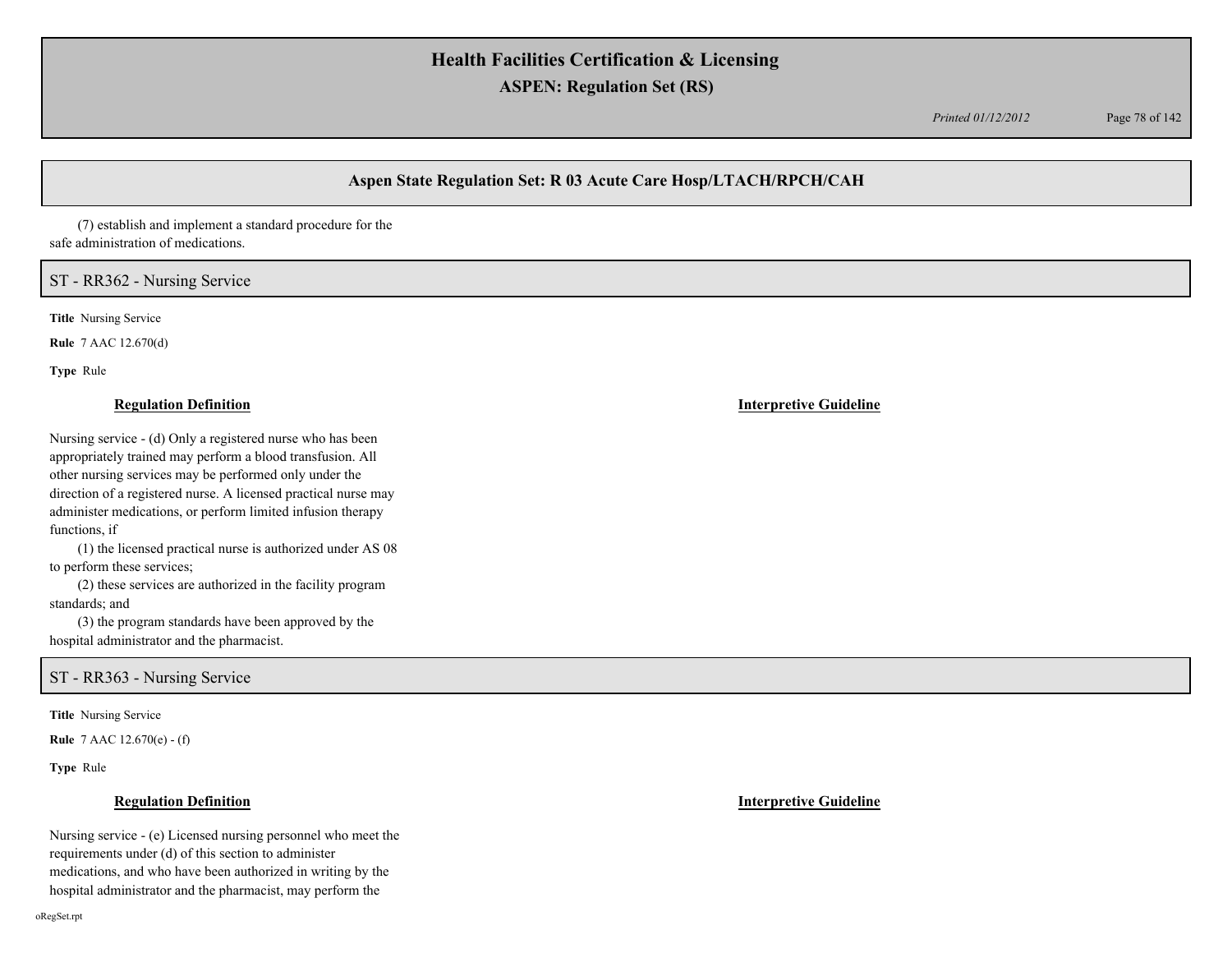*Printed 01/12/2012* Page 79 of 142

## **Aspen State Regulation Set: R 03 Acute Care Hosp/LTACH/RPCH/CAH**

following services if a pharmacist is not available:

(1) inventory and restocking of emergency drugs at least every 30 days; and

(2) removal of a single dose of a prescribed drug for a patient or any drug packaged by a pharmacist from the licensed pharmacy or drug room. (f) If licensed nursing personnel perform a service described

in  $(e)(2)$  of this section, a pharmacy or drug room record must be kept and signed by the licensed nurse showing the name, strength and amount of the drug, the date and time taken, and the patient to whom the drug is administered.

## ST - RR364 - Nursing Service

**Title** Nursing Service

**Rule** 7 AAC 12.670(g)

**Type** Rule

### **Regulation Definition Interpretive Guideline**

Nursing service - (g) Except as provided in (i) of this section for a critical access hospital or 7 AAC 12.275 for a nursing facility, a facility that provides a nursing service must have a registered nurse on duty at all times.

ST - RR365 - Nursing Service

**Title** Nursing Service

**Rule** 7 AAC 12.670(h)

**Type** Rule

### **Regulation Definition Interpretive Guideline**

Nursing service - (h) The nursing staff shall hold regular meetings to review and evaluate ways of improving nursing care. Minutes of the meetings must be made available to staff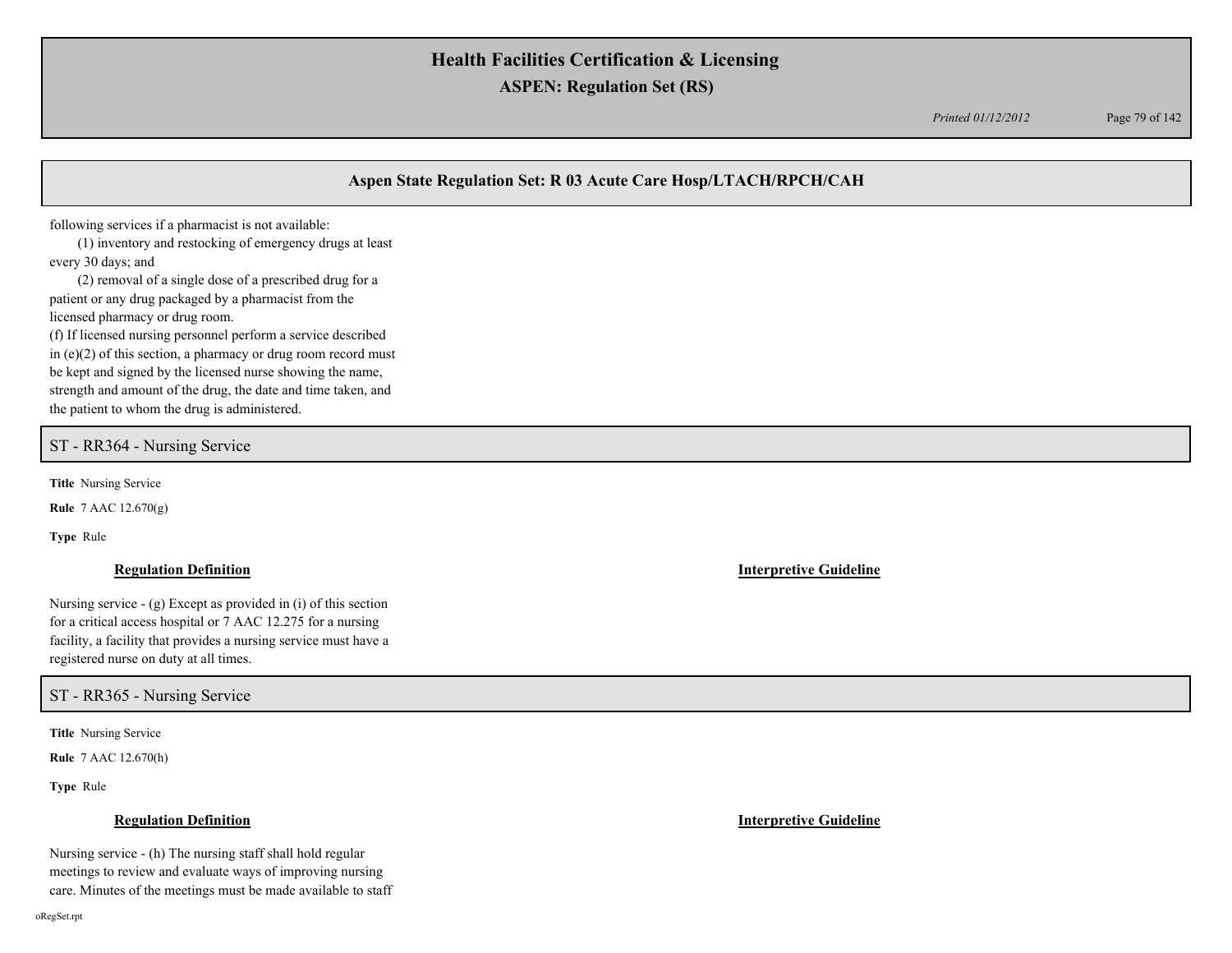*Printed 01/12/2012* Page 80 of 142

## **Aspen State Regulation Set: R 03 Acute Care Hosp/LTACH/RPCH/CAH**

members.

## ST - RR366 - Nursing Service

**Title** Nursing Service

**Rule** 7 AAC 12.670(i)

**Type** Rule

Nursing service - (i) The department will waive the requirement of (g) of this section for a critical access hospital if the hospital establishes to the department's satisfaction that

(1) to have a registered nurse on duty at all times is not financially feasible for the hospital;

(2) the community served by the hospital was involved in the decision to discontinue having a registered nurse on duty at all times and is aware that the hospital's emergency department may close on occasion;

(3) the hospital's emergency medical service plan submitted under 7 AAC 12.612(c) (6) assures that a registered nurse will be available at the hospital's emergency room to receive patients delivered by local emergency services personnel; and

(4) the hospital will have a registered nurse on duty whenever an inpatient is present in the facility.

ST - RR370 - Pharmaceutical Service

**Title** Pharmaceutical Service

**Rule** 7 AAC 12.680(a)

**Type** Rule

## **Regulation Definition Interpretive Guideline**

Pharmaceutical service - (a) A facility which dispenses drugs

oRegSet.rpt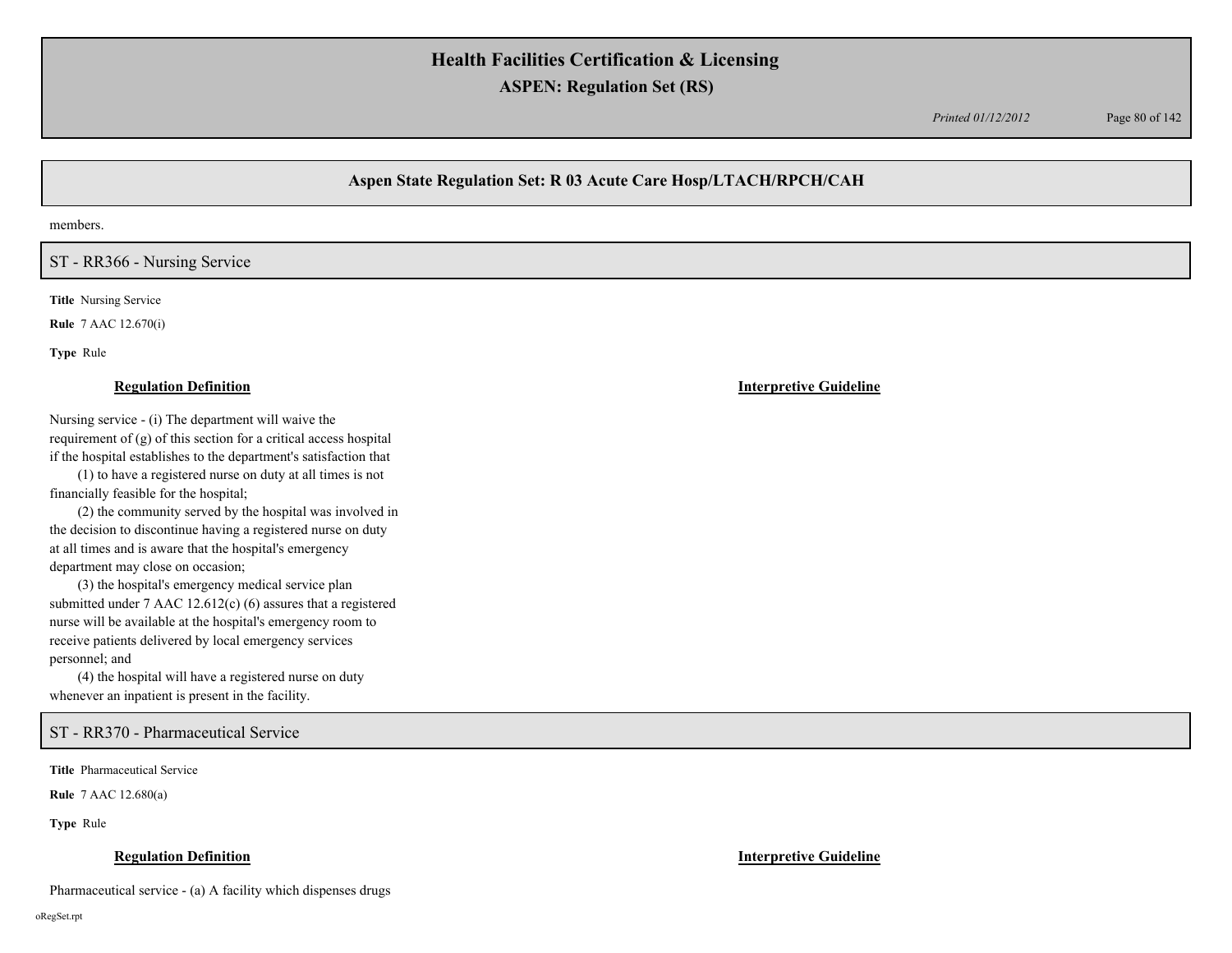*Printed 01/12/2012* Page 81 of 142

## **Aspen State Regulation Set: R 03 Acute Care Hosp/LTACH/RPCH/CAH**

must employ a pharmacist on a regular or consultant basis. The pharmacist shall perform the following duties:

(1) procure, label, and maintain a sufficient quantity of drugs to meet patient needs at all times;

(2) inventory emergency drugs every 30 days and restock, as necessary;

(3) dispose of drugs that have been discontinued or have expired;

(4) dispose of scheduled drugs that have been discontinued or have expired which are listed in schedules I - V of the Federal Comprehensive Drug Abuse Prevention and Control Act of 1970 as amended, 21 U.S.C. 801 et seq.;

(5) assure that there is no more than one person on each shift who is performing the duties under 7 AAC 12.670(e) , or is a physician, who has access to the pharmacy stock of drugs or controlled substances;

(6) assure that drugs, chemicals, and biologicals are properly labeled regarding their content and strength;

(7) if a consultant pharmacist, provide a written quarterly report to the administrator on the status of the pharmaceutical service; and

(8) document and evaluate medication errors to prevent reoccurrence and to ensure the accuracy and adequacy of the medication distribution system.

### ST - RR371 - Pharmaceutical Service

**Title** Pharmaceutical Service

**Rule** 7 AAC 12.680(b)

**Type** Rule

Pharmaceutical service - (b) When a pharmacist dispenses drugs by written prescription, the prescription must be an original or a carbon copy of the original and must be kept on file in the pharmacy. A pharmacist may dispense drugs based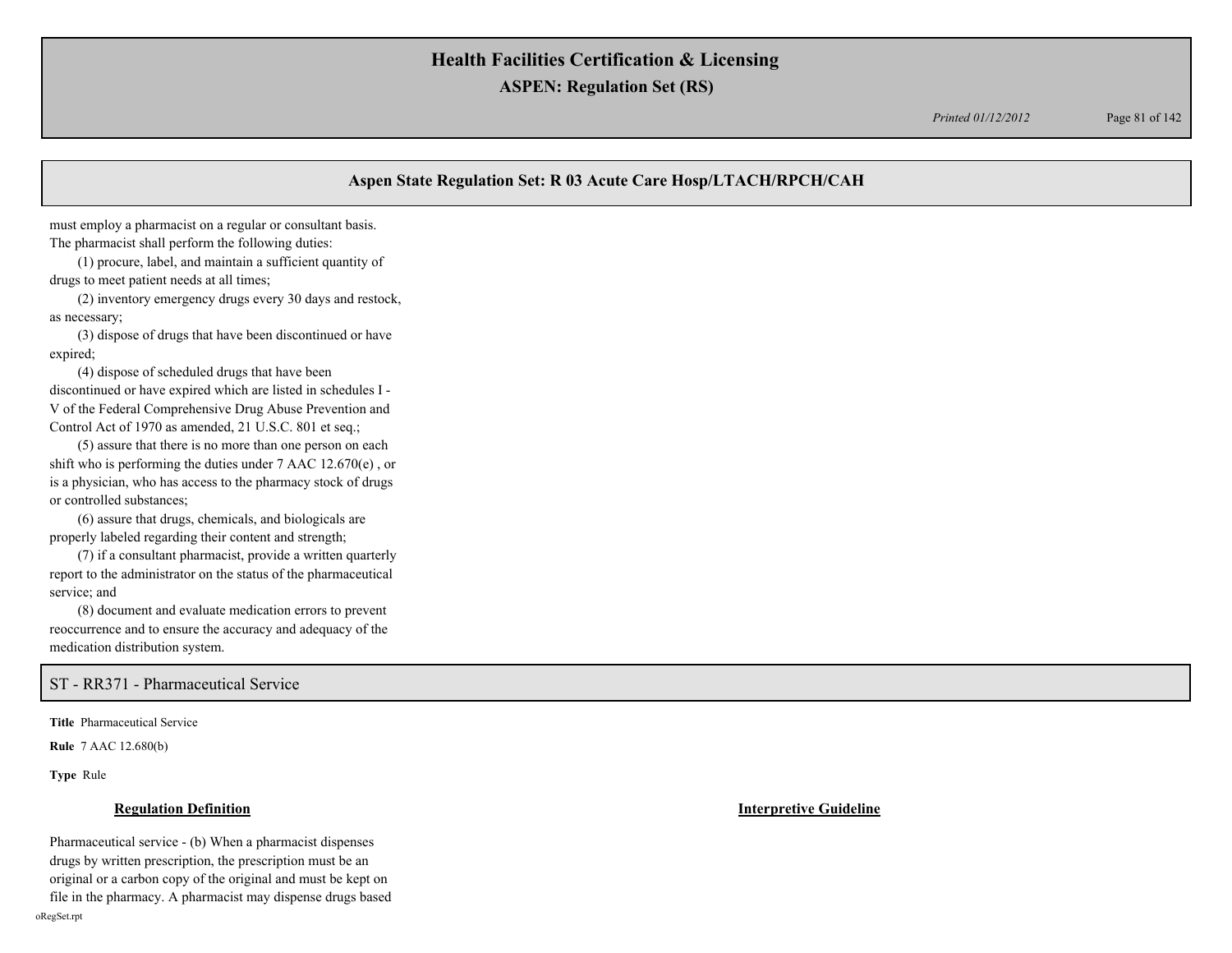*Printed 01/12/2012* Page 82 of 142

## **Aspen State Regulation Set: R 03 Acute Care Hosp/LTACH/RPCH/CAH**

on a written order by a person authorized by law to prescribe drugs.

## ST - RR372 - Pharmaceutical Services

**Title** Pharmaceutical Services

**Rule** 7 AAC 12.680(c)

**Type** Rule

### **Regulation Definition Interpretive Guideline**

Pharmaceutical service - (c) A facility that dispenses drugs must have a pharmacy and therapeutics committee that is (1) composed of (A) a physician or the physician's representative; (B) a pharmacist or the pharmacist's representative; (C) a registered nurse or the registered nurse's representative; [,] and (D) an administrator or the administrator's representative; and (2) responsible for the (A) development and maintenance of a formulary of drugs; (B) development and implementation of procedures for safe and effective control, storage, dispensing, and administration of medications; those procedures must ensure that (i) drugs and biologicals are stored in secure areas; and (ii) drugs listed in schedules II, III, IV, and V under 21 U.S.C. 801 - 904 (Comprehensive Drug Abuse

Prevention and Control Act of 1970) are kept locked within a secure area; and (C) development and implementation of policies

limiting the duration of drug therapy and for determining the stock of poison antidotes.

oRegSet.rpt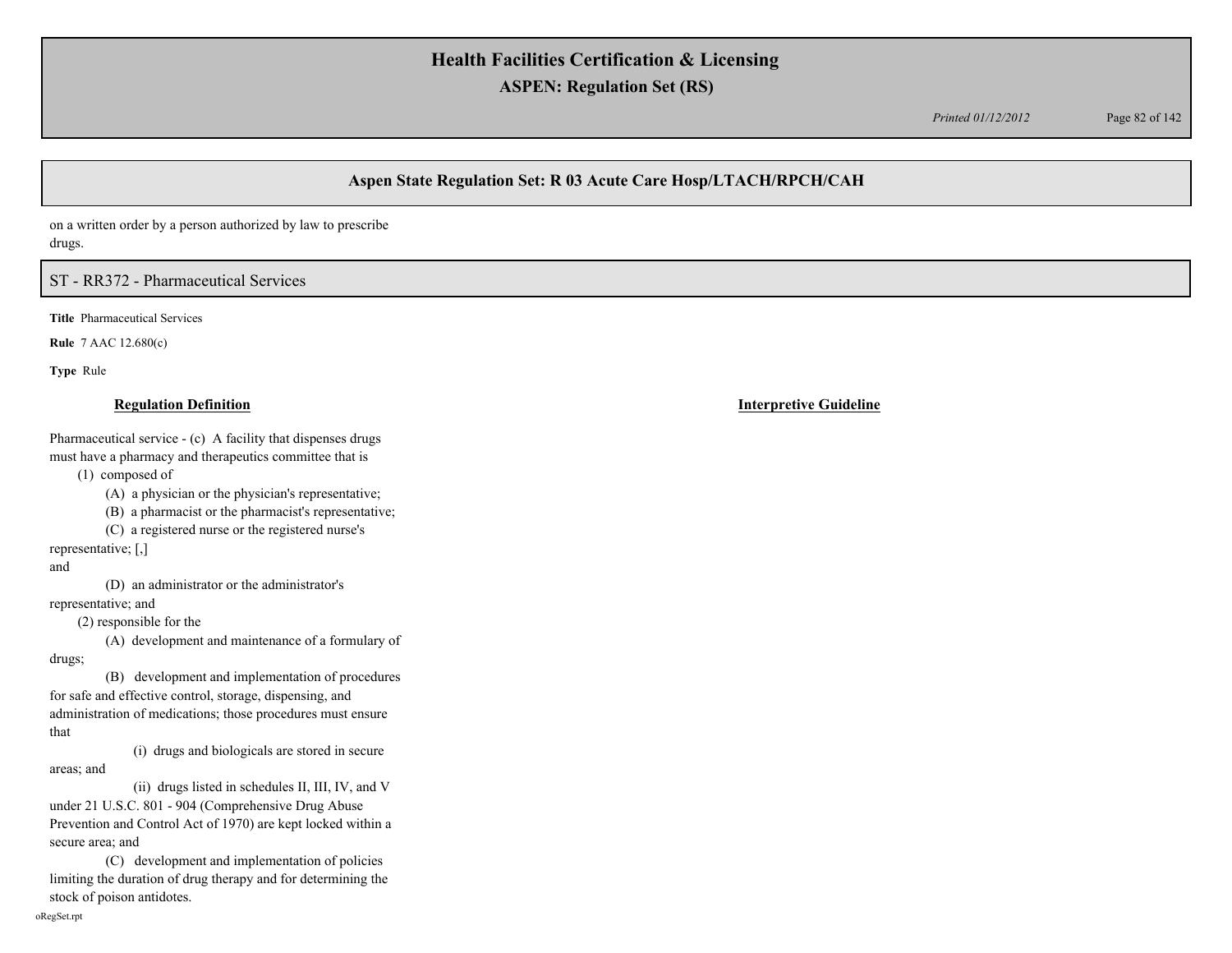*Printed 01/12/2012* Page 83 of 142

## **Aspen State Regulation Set: R 03 Acute Care Hosp/LTACH/RPCH/CAH**

## ST - RR373 - Pharmaceutical Service

**Title** Pharmaceutical Service

**Rule** 7 AAC 12.680(d)

**Type** Rule

### **Regulation Definition Interpretive Guideline**

Pharmaceutical service - (d) A verbal order for a drug may be given only to a licensed nurse or pharmacist by a person lawfully authorized to prescribe medication, and must be recorded promptly in the patient's medical record, identifying the name of the person who prescribed the order, and the signature of the person receiving the order.

ST - RR374 - Pharmaceutical Service

**Title** Pharmaceutical Service

**Rule** 7 AAC 12.680(e)

**Type** Rule

### **Regulation Definition Interpretive Guideline**

Pharmaceutical service - (e) A standing order for a drug must specify the circumstances for drug administration, dosage, route, duration, and frequency of administration. The order must be reviewed annually and, if necessary, renewed. When a standing order is implemented for a specific patient, it must be entered into the patient's record, dated, and signed by the person who prescribed the order within 24 hours.

oRegSet.rpt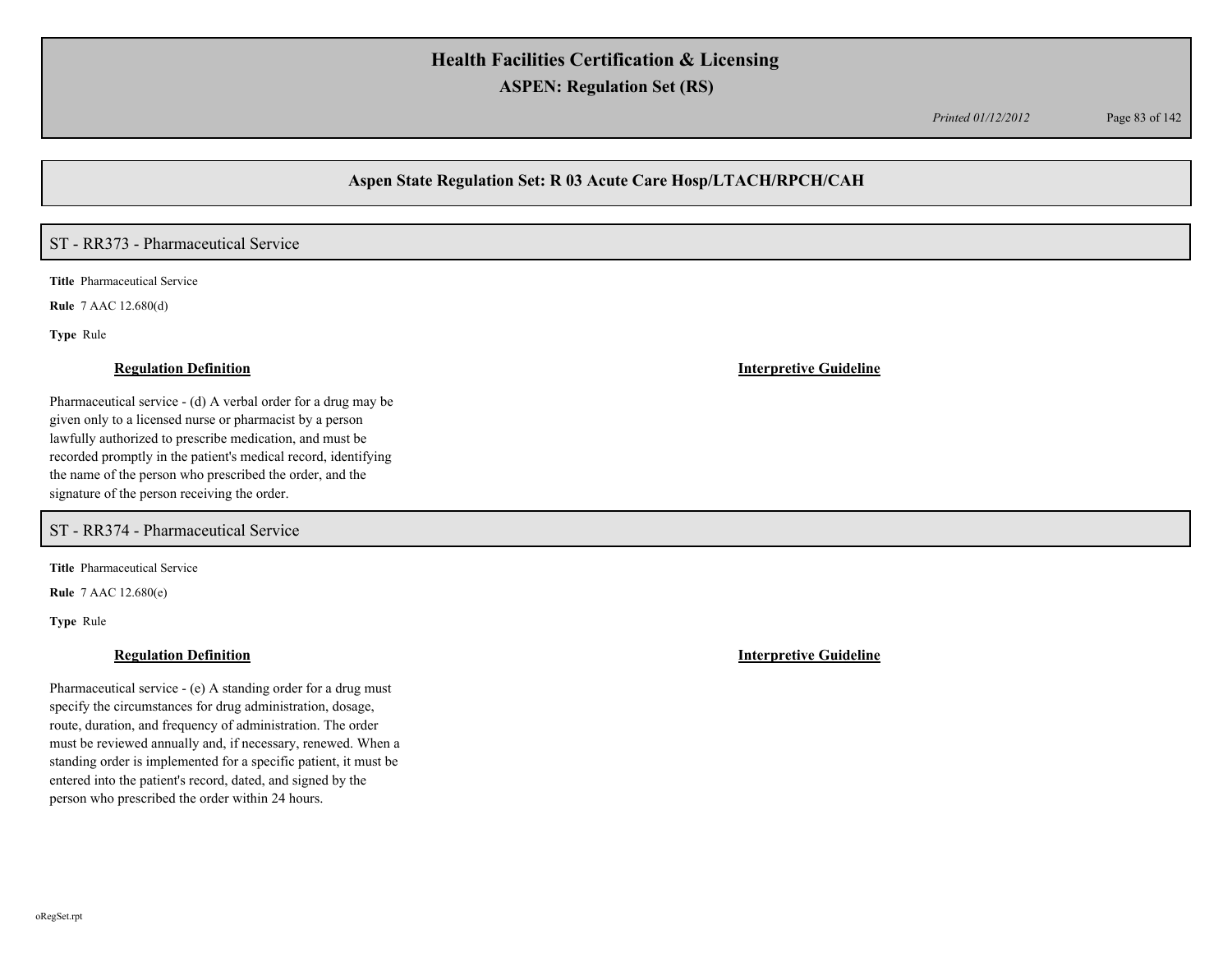*Printed 01/12/2012* Page 84 of 142

## **Aspen State Regulation Set: R 03 Acute Care Hosp/LTACH/RPCH/CAH**

## ST - RR375 - Pharmaceutical Service

**Title** Pharmaceutical Service

**Rule** 7 AAC 12.680(f)

**Type** Rule

Pharmaceutical service - (f) If the facility permits bedside storage of medications, written policies and procedures must be established for dispensing, storage, and maintenance of records for use of these medications.

ST - RR376 - Pharmaceutical Service

**Title** Pharmaceutical Service

**Rule** 7 AAC 12.680(g)

**Type** Rule

### **Regulation Definition Interpretive Guideline**

Pharmaceutical service - (g) An investigational drug may be used only under supervision of a principal investigator who is a member of the medical staff. Basic information concerning the dosage, route of administration, strength, actions, uses, side effects, interactions and symptoms of toxicity of an investigational drug must be available at the nursing station where an investigational drug is being administered and in the pharmacy. The pharmacist shall be responsible for the proper labeling, storage, and distribution of such drugs in accordance with the written order of the investigator.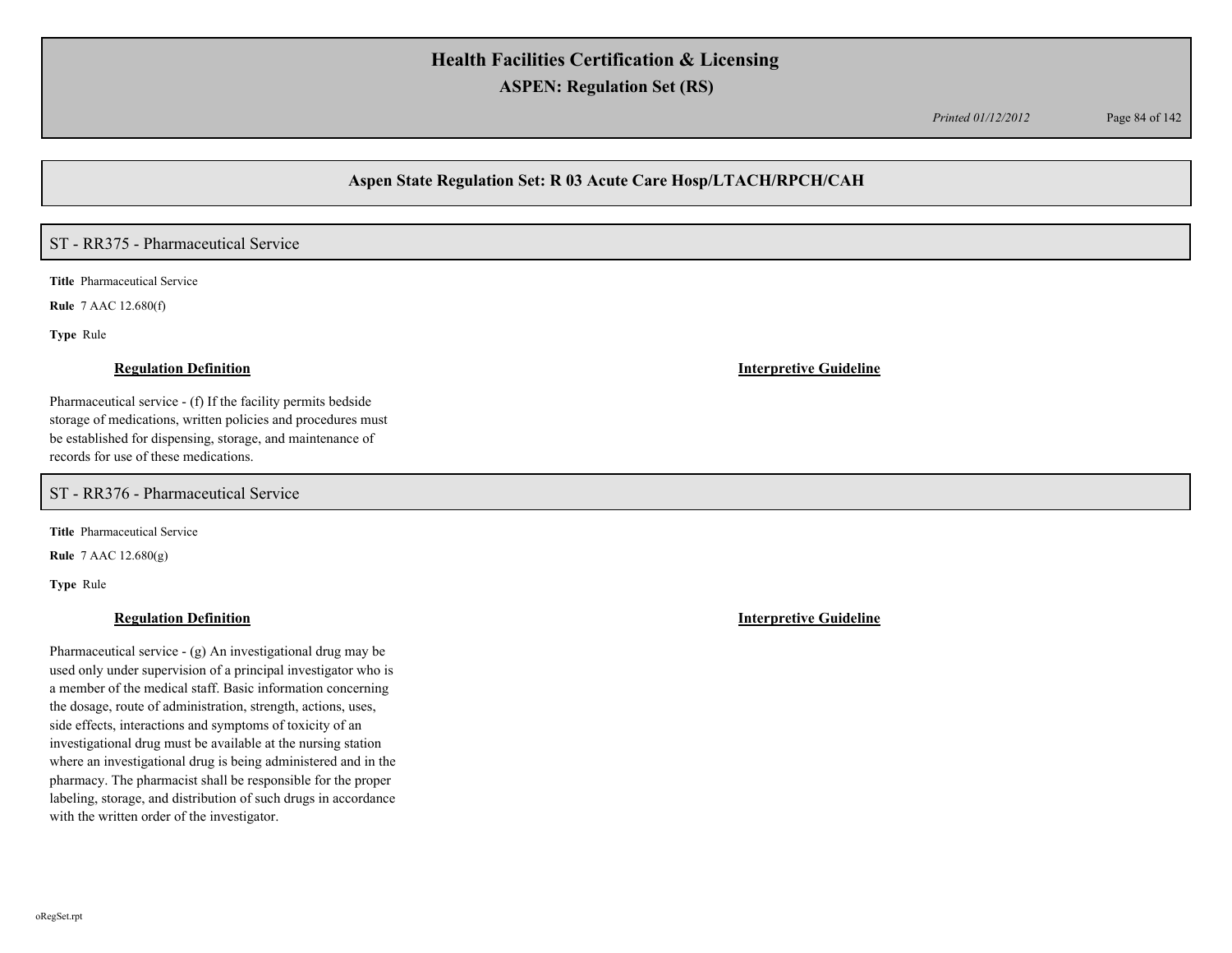*Printed 01/12/2012* Page 85 of 142

## **Aspen State Regulation Set: R 03 Acute Care Hosp/LTACH/RPCH/CAH**

## ST - RR377 - Pharmaceutical Service

**Title** Pharmaceutical Service

**Rule** 7 AAC 12.680(h)

**Type** Rule

Pharmaceutical service - (h) A drug supplied by a facility may not be taken from the facility unless the medication has been properly labeled and prepared by the pharmacist in accordance with state and federal law for use outside of the facility.

ST - RR378 - Pharmaceutical Service

**Title** Pharmaceutical Service

**Rule** 7 AAC 12.680(i)

**Type** Rule

Pharmaceutical Service - (i) A hospice agency that does not provide inpatient care on agency premises, a free-standing birth center, and a frontier extended stay clinic are exempt from the requirements of this section.

## ST - RR385 - Physical Therapy Service

**Title** Physical Therapy Service

**Rule** 7 AAC 12.690

**Type** Rule

**Regulation Definition Interpretive Guideline**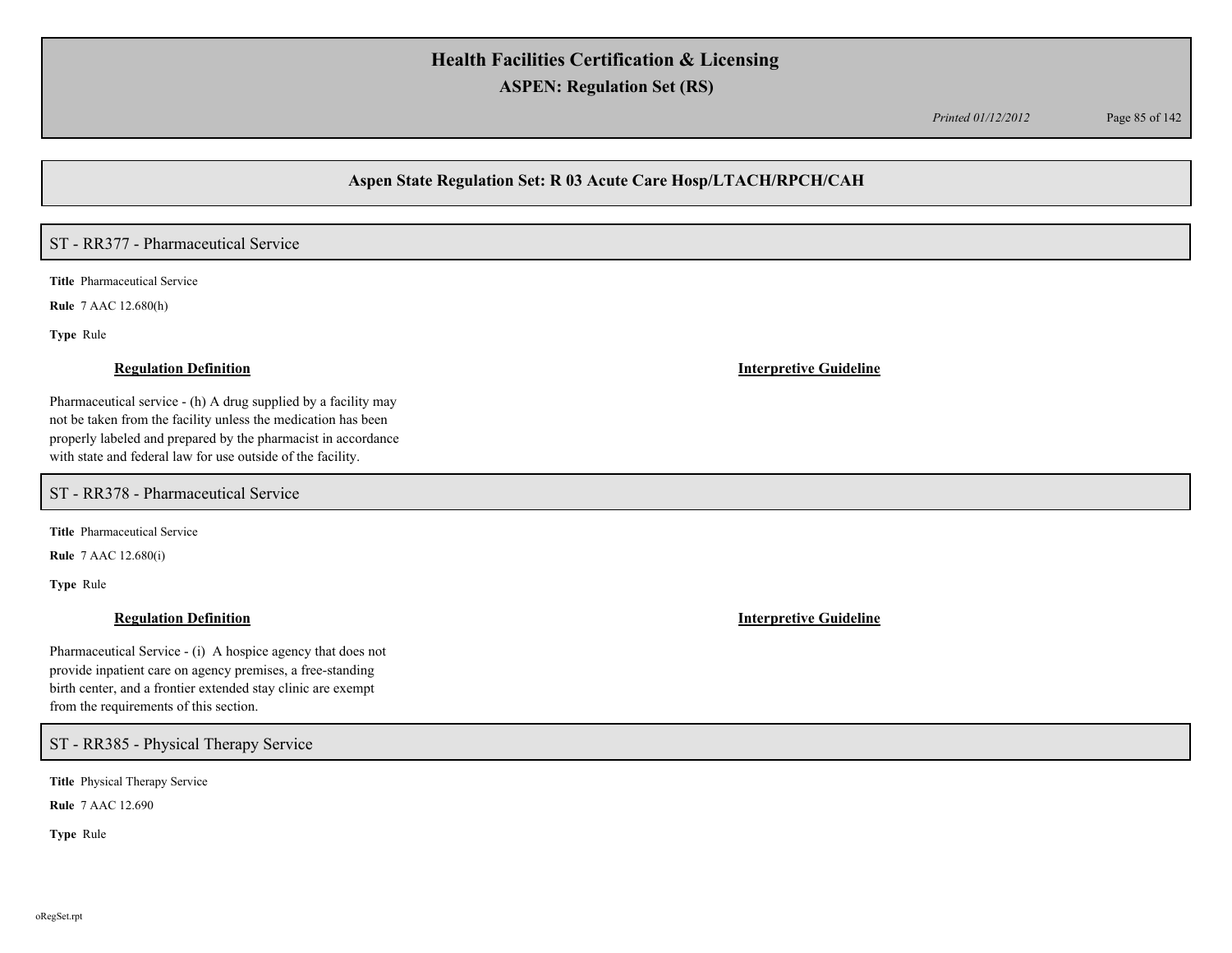*Printed 01/12/2012* Page 86 of 142

## **Aspen State Regulation Set: R 03 Acute Care Hosp/LTACH/RPCH/CAH**

### **Regulation Definition Interpretive Guideline**

Physical therapy service - (a) A facility that provides physical therapy services must retain, as an employee or under contract as a consultant of the facility, a physical therapist licensed under AS 08.84. If treatment is to be rendered by a physical therapy assistant, the physical therapy assistant must be licensed under AS 08.84, and the treatment must be planned, delegated, and supervised by the physical therapist. (b) A physical therapist may evaluate a patient and establish a treatment program only upon written or verbal instructions from the treating physician. A treatment program and any modification to it must be approved by the referring physician. A physical therapist may accept a verbal order of a physician. (c) A physical therapist shall perform the following duties or, if one or more of these duties is delegated to a physical therapy assistant, the physical therapist shall ensure that the duties are properly performed:

(1) enter each treatment into the patient's medical record;

(2) prepare clinical progress notes;

(3) prepare summaries of care.

ST - RR390 - Social Work Service

**Title** Social Work Service

**Rule** 7 AAC 12.700(a)

**Type** Rule

### **Regulation Definition Interpretive Guideline**

Social work service - (a) A facility that provides social work services must retain a social worker licensed under AS 08.95 as an employee or consultant of the facility. The social worker shall

(1) regularly assess the social service needs for each patient, resident, or client, implementing the plan of care to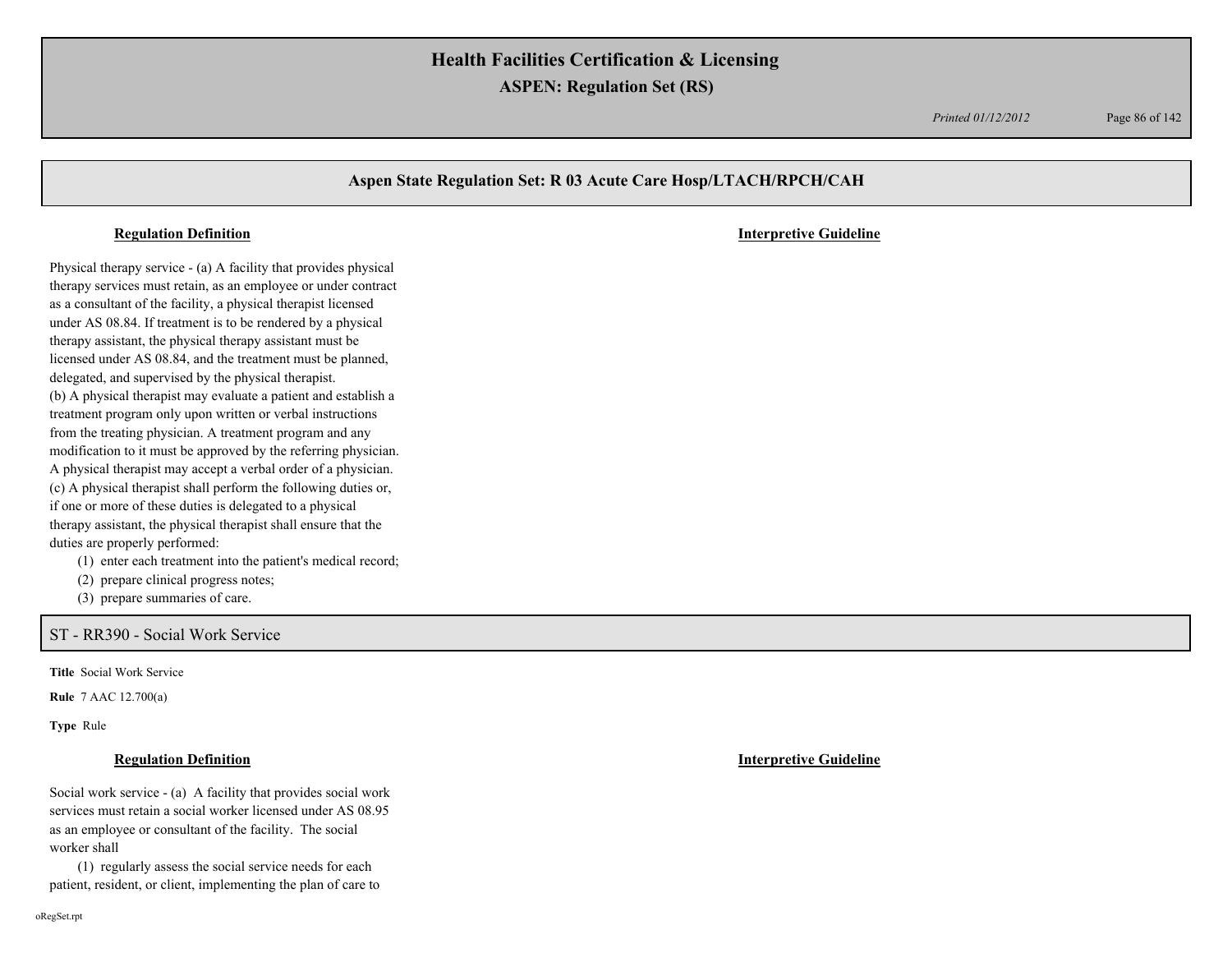*Printed 01/12/2012* Page 87 of 142

## **Aspen State Regulation Set: R 03 Acute Care Hosp/LTACH/RPCH/CAH**

meet those needs, and reevaluating those needs as appropriate;

(2) link each patient, resident, or client and that individual's family with applicable community resources as necessary to assist in meeting ongoing social, emotional, and economic needs;

(3) assist the physician, any interdisciplinary team, and other staff in understanding the social and emotional factors related to the health of each patient, resident, or client;

(4) prepare clinical and progress notes;

(5) participate in in-service training; and

(6) plan, supervise, and delegate any services furnished

by a social services specialist as provided in (c) of this section.

ST - RR391 - Social Work Service

**Title** Social Work Service

**Rule** 7 AAC 12.700(b)

**Type** Rule

Social work service - (b) A facility that provides social work services must identify and provide interventions in response to the medically-related mental, behavioral, psychosocial, and advocacy needs of a patient. Social work services must assist staff, patients, and patients' families to understand and cope with emotional and social problems associated with health care.

ST - RR392 - Social Work Service

**Title** Social Work Service

**Rule** 7 AAC 12.700(c) - (d)

**Type** Rule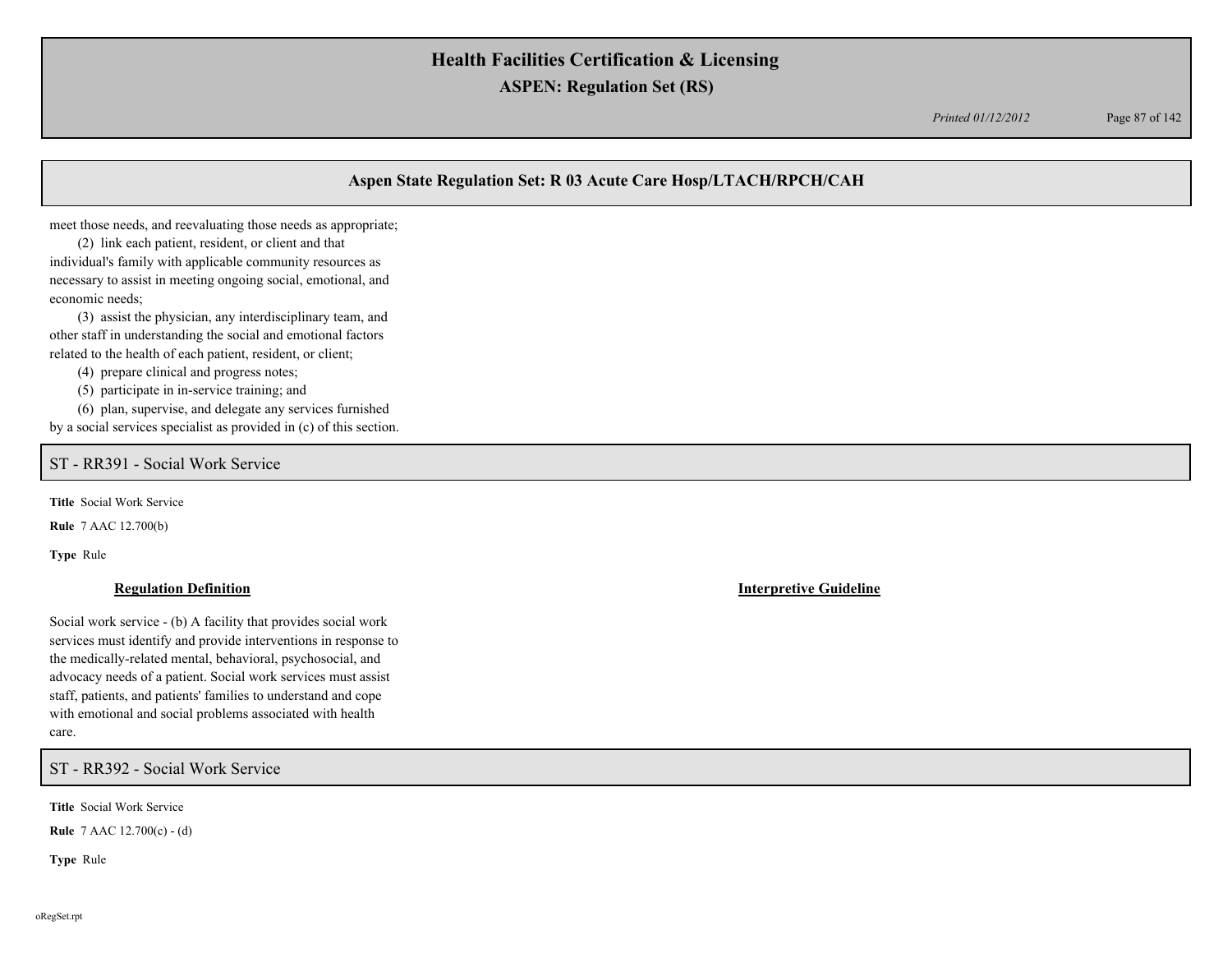*Printed 01/12/2012* Page 88 of 142

## **Aspen State Regulation Set: R 03 Acute Care Hosp/LTACH/RPCH/CAH**

Social work service - (c) A social services specialist must have a baccalaureate degree in social work or in a human service field, and at least one year of social work experience in a health care setting. A social services specialist shall act as an assistant to the social worker and shall

(1) perform services delegated by the social worker, in accordance with the plan of care;

(2) assist in preparing clinical progress notes;

(3) participate in the interdisciplinary team meetings; and

(4) participate in in-service training.

(d) In this section, "human service field" means sociology, special education, rehabilitation counseling, psychology, or another field related to social work.

ST - RR396 - Occupational Therapy Service

**Title** Occupational Therapy Service

**Rule** 7 AAC 12.710

**Type** Rule

| Occupational therapy service - (a) A facility which provides |
|--------------------------------------------------------------|
| occupational therapy services must retain an occupational    |
| therapist as an employee or consultant of the facility.      |
| (b) Repealed 5/28/92.                                        |
| (c) An occupational therapist shall directly supervise       |
| assistants.                                                  |

**Regulation Definition Interpretive Guideline**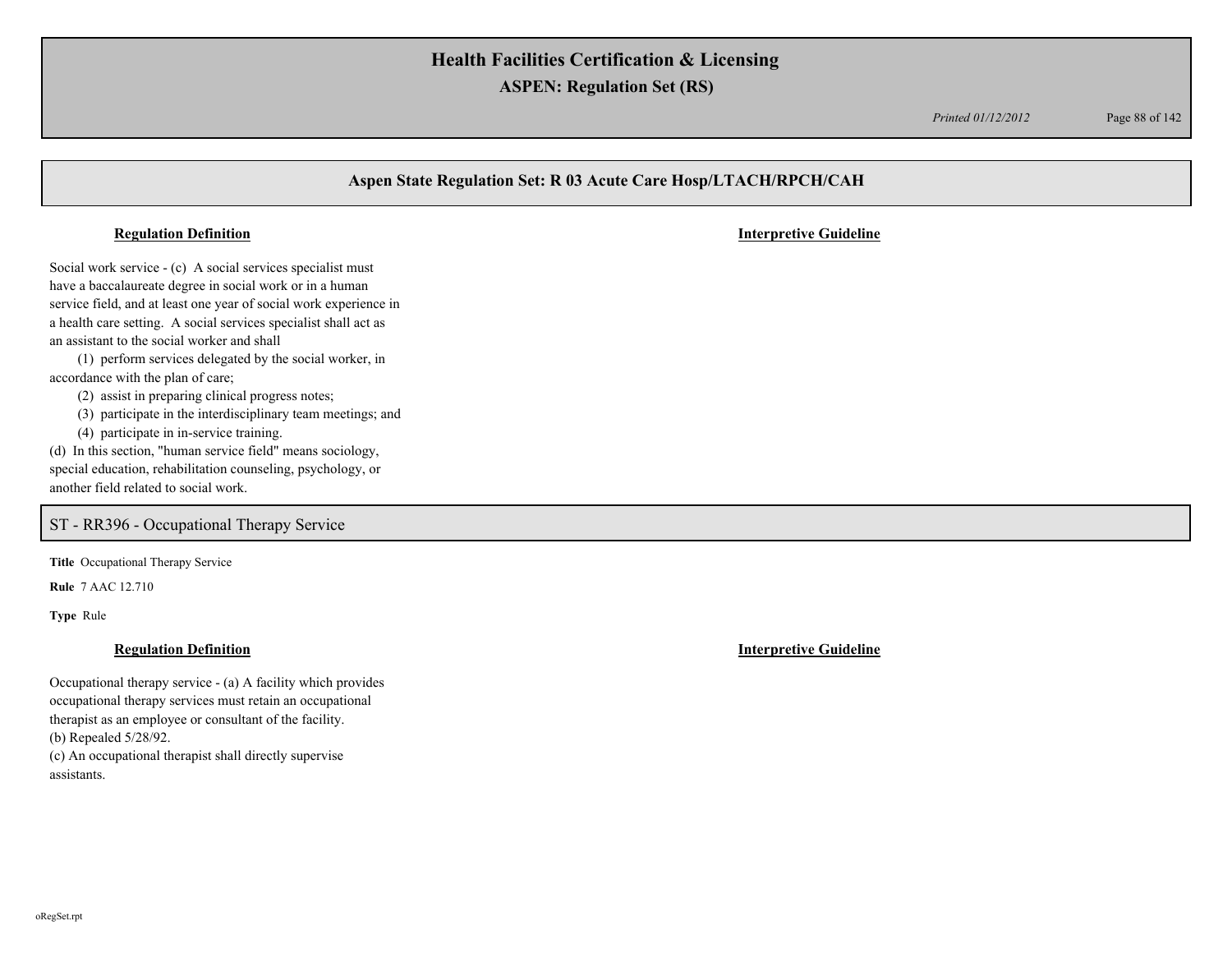*Printed 01/12/2012* Page 89 of 142

## **Aspen State Regulation Set: R 03 Acute Care Hosp/LTACH/RPCH/CAH**

### ST - RR400 - Dietetic Service

**Title** Dietetic Service

**Rule** 7 AAC 12.720(a) - (c)

**Type** Rule

Dietetic service - (a) A facility that provides dietetic services, with the exception of frontier extended stay clinics, must comply with the provisions of this section.

(b) Except as provided in (p) and (q) of this section, a facility must employ

(1) a full-time dietitian who is registered by the American Dietetic Association; or

(2) a full-time dietetic service supervisor to supervise the dietetic service and a registered dietitian on a consulting basis. (c) A registered dietitian must be available not less than once every three months to provide advice to the administrator and medical staff, and guidance to the supervisor and staff of the dietetic service, and shall participate in the development or revision of dietetic policies and procedures.

ST - RR401 - Dietetic Service

**Title** Dietetic Service

**Rule** 7 AAC 12.720(d)

**Type** Rule

### **Regulation Definition Interpretive Guideline**

Dietetic service - (d) The dietetic service must provide food of the quality and quantity to meet the patient's needs in accordance with physician's orders and, to the extent medically possible, to meet the National Research Council's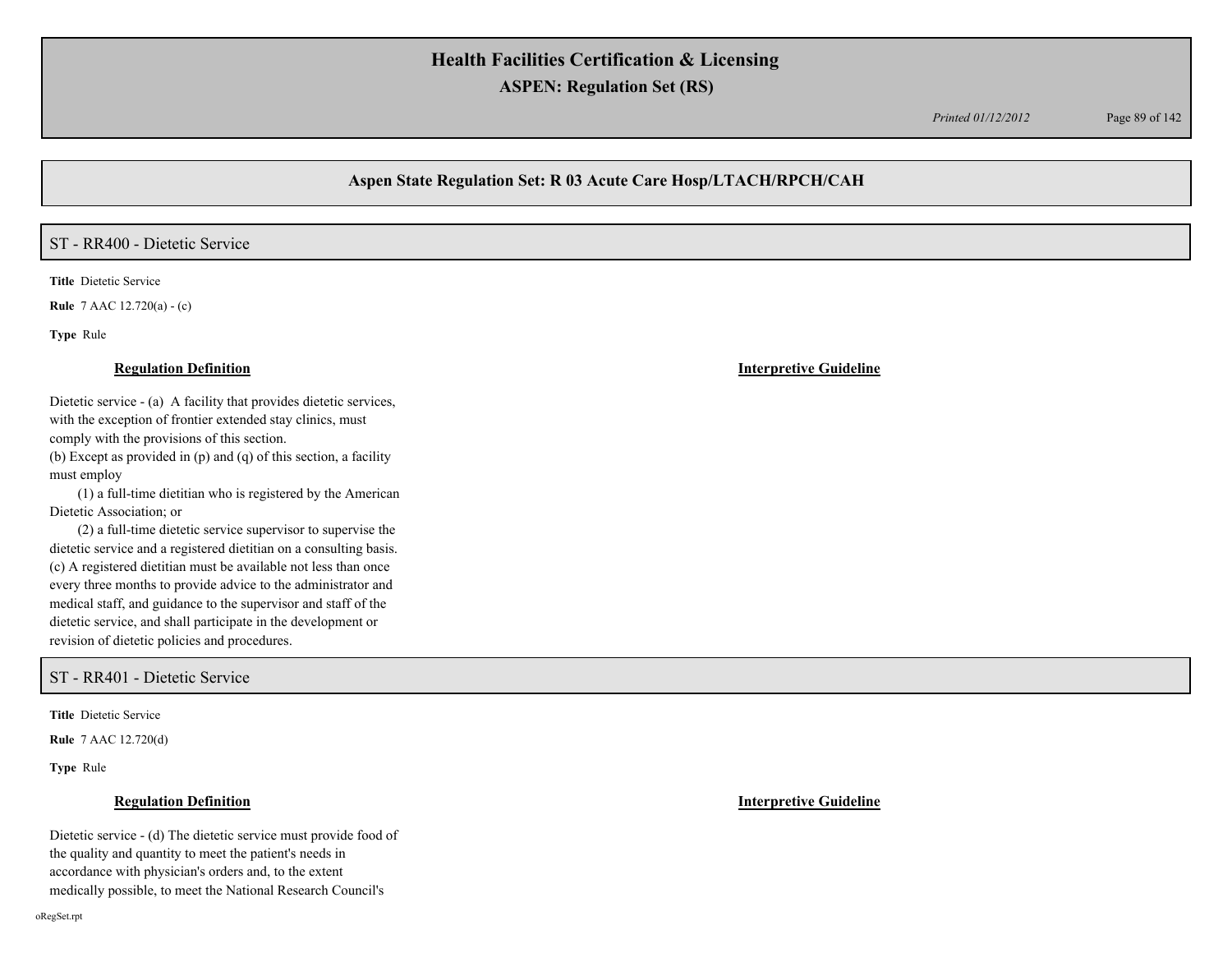*Printed 01/12/2012* Page 90 of 142

## **Aspen State Regulation Set: R 03 Acute Care Hosp/LTACH/RPCH/CAH**

Recommended Dietary Allowances, 10th edition (1989), adopted by reference. If food is provided by an outside food service establishment, the facility shall ensure that the requirements of this subsection are met.

ST - RR402 - Dietetic Service

**Title** Dietetic Service

**Rule** 7 AAC 12.720(e)

**Type** Rule

### **Regulation Definition Interpretive Guideline**

Dietetic service - (e) A facility that provides dietetic services must comply with 18 AAC 31. The facility shall retain written reports of the inspections performed under 18 AAC 31.900 on file, with notation of corrective actions in response to citations, if any.

## ST - RR403 - Dietetic Service

**Title** Dietetic Service

**Rule** 7 AAC 12.720(f)

**Type** Rule

Dietetic service - (f) A facility must maintain adequate space, equipment, and staple food supplies to provide food service to patients in emergencies.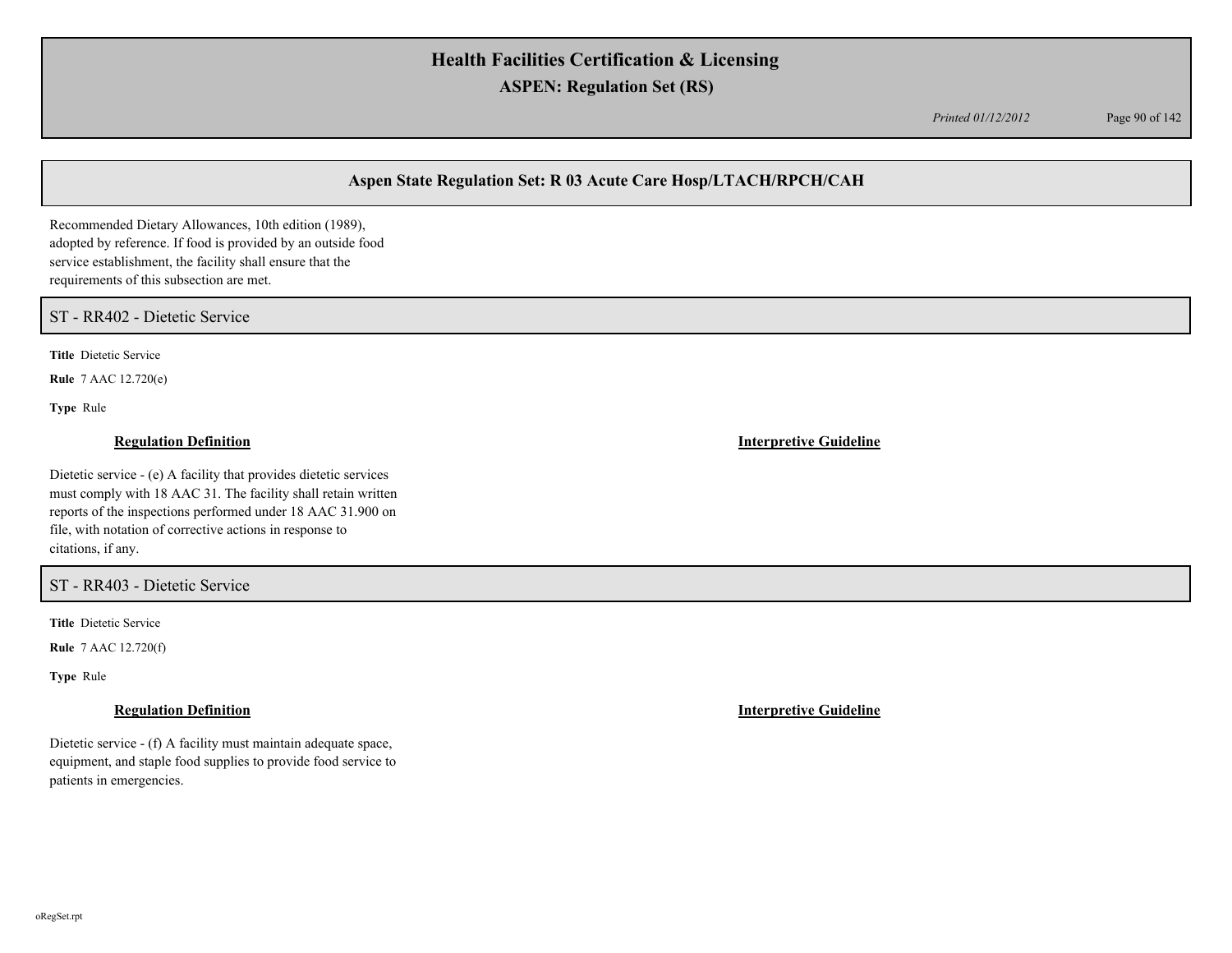*Printed 01/12/2012* Page 91 of 142

## **Aspen State Regulation Set: R 03 Acute Care Hosp/LTACH/RPCH/CAH**

## ST - RR404 - Dietetic Service

**Title** Dietetic Service

**Rule** 7 AAC 12.720(g)

**Type** Rule

Dietetic service - (g) If a facility provides dietetic services, it must maintain a current profile card for each patient indicating prescribed diet, likes and dislikes, and other pertinent information concerning the patient's dietary needs.

ST - RR405 - Dietetic Service

**Title** Dietetic Service

**Rule** 7 AAC 12.720(h)

**Type** Rule

## **Regulation Definition Interpretive Guideline**

Dietetic service - (h) The facility must maintain lavatories for handwashing, with hot and cold running water, soap, and disposable towels, conveniently located in the service area used by persons who handle food.

### ST - RR406 - Dietetic Service

**Title** Dietetic Service

**Rule** 7 AAC 12.720(i) - (l)

**Type** Rule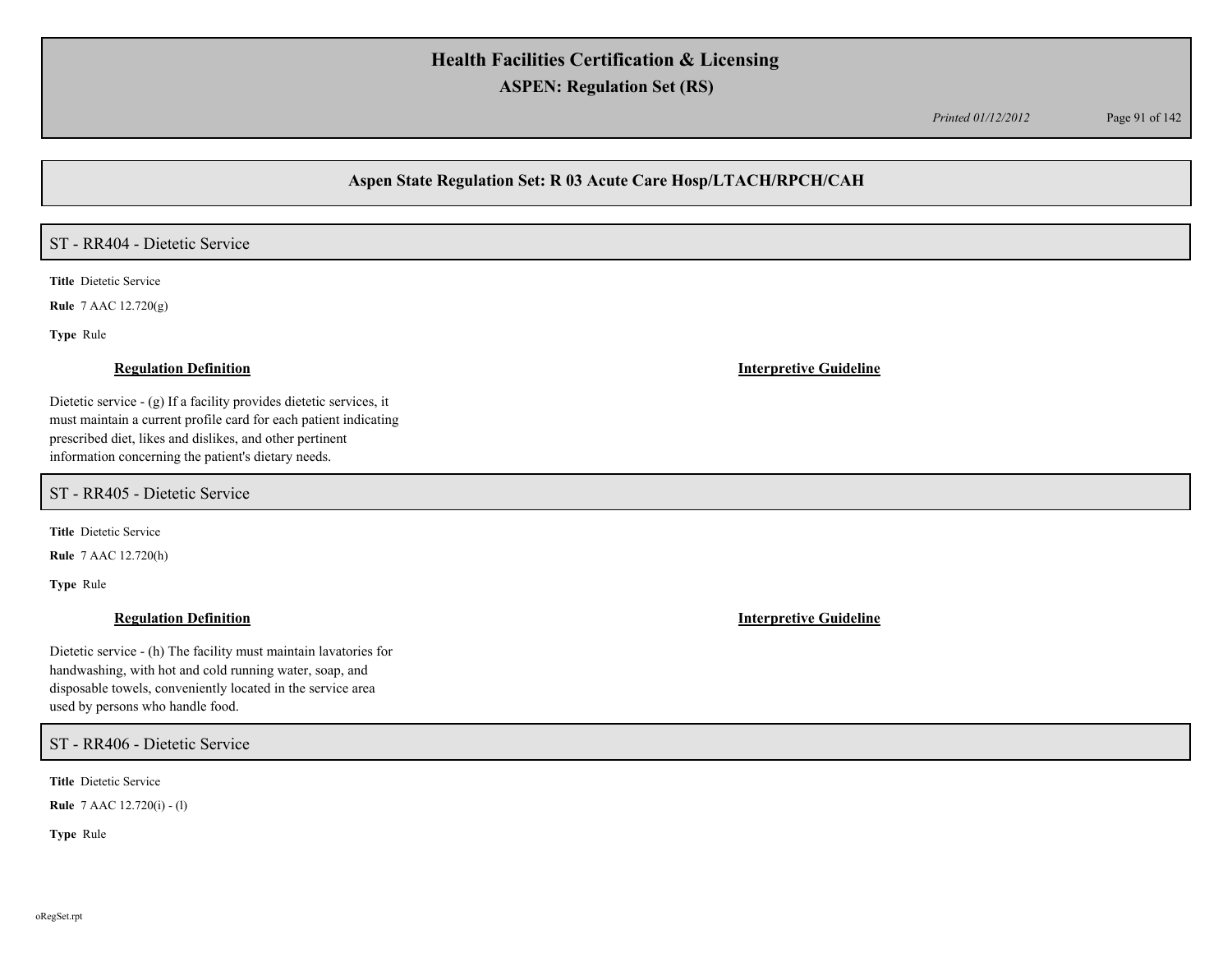*Printed 01/12/2012* Page 92 of 142

# **Aspen State Regulation Set: R 03 Acute Care Hosp/LTACH/RPCH/CAH** Dietetic service - (i) A current manual for therapeutic diets, approved by the dietitian, must be available in the dietetic service area. (j) A copy of the menus, with menu substitutions, must be retained for at least 60 days. (k) Records of food purchased, showing dates of purchases, quantity, and itemized cost, must be retained on file for at least one year. (l) Standardized recipes must be maintained and used exclusively in food preparation. **Regulation Definition Interpretive Guideline** ST - RR407 - Dietetic Service

**Title** Dietetic Service

**Rule** 7 AAC 12.720(m) - (n)

**Type** Rule

Dietetic service - (m) Current work schedules by job titles and weekly duty schedules for dietetic service personnel must be posted in the dietetic service area and retained for at least three months.

(n) Routine cleaning schedules must be posted and records of cleaning must be maintained on file for at least three months.

ST - RR408 - Dietetic Services

**Title** Dietetic Services

**Rule** 7 AAC 12.720(o)

**Type** Rule

### **Regulation Definition Interpretive Guideline**

oRegSet.rpt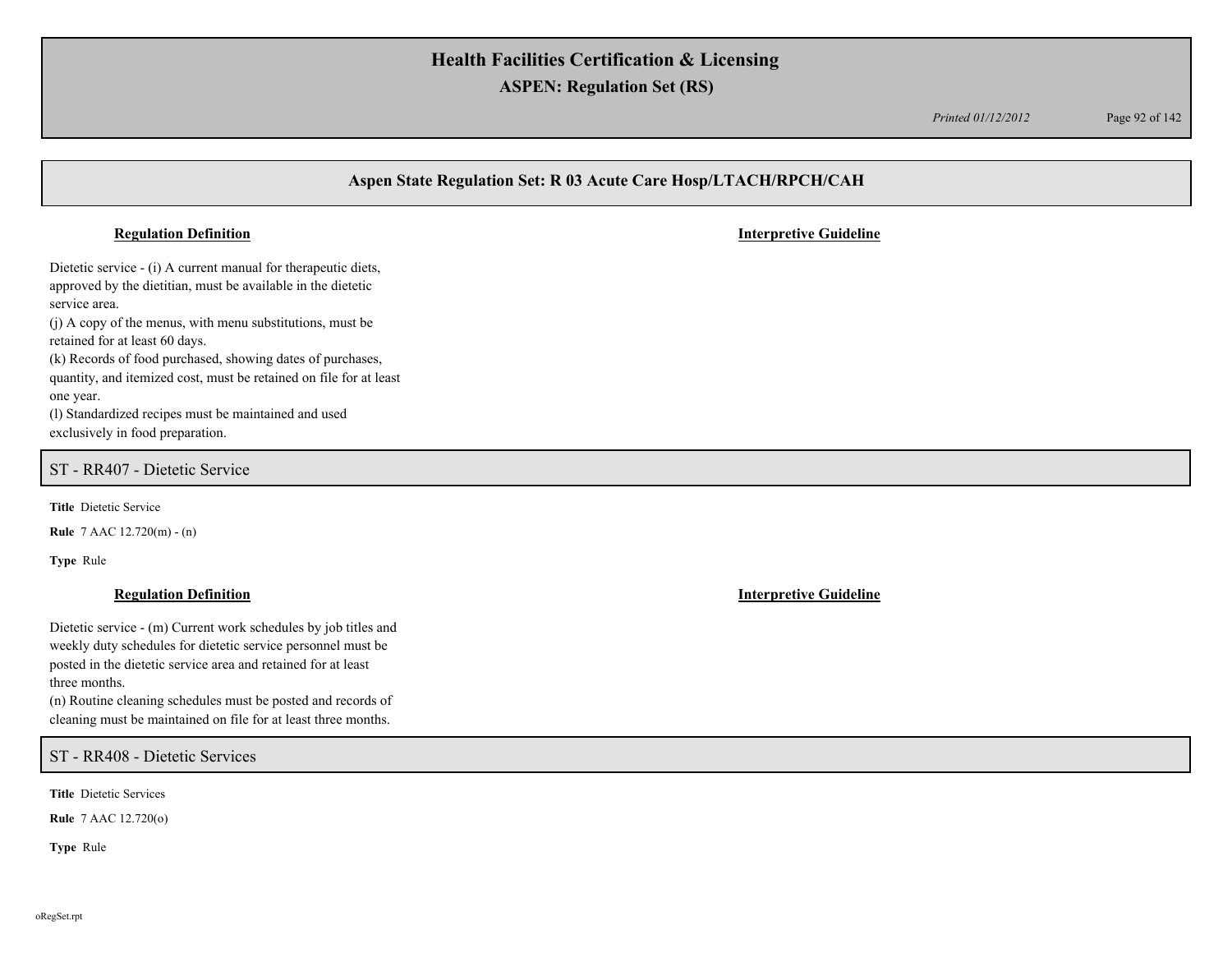*Printed 01/12/2012* Page 93 of 142

# **Aspen State Regulation Set: R 03 Acute Care Hosp/LTACH/RPCH/CAH** Dietetic service - (o) In this section, a "dietetic service supervisor" means a person who (1) is a graduate of a dietetic technician or dietetic manager training program, corresponding or classroom, approved by the American Dietetic Association; (2) is a graduate of a course approved by the department that provided 90 or more hours of classroom instruction in food service supervision, and who has a minimum of two years of experience as a supervisor in a health care institution with consultation from a dietitian; (3) has training and experience in food service supervision and management in a military service equivalent in content to the programs in (1) or (2) of this subsection; (4) has completed all nutrition and related coursework necessary to take the registration examination required to become a registered dietitian by the American Dietetic Association; (5) is certified by the Certifying Board for Dietary **Regulation Definition Interpretive Guideline**

registered by the American Dietetic Association, and is qualified to take the examination required to become certified by the certifying board for dietary managers of the Dietary Managers Association; or (7) has at least three years of experience in institutional

(6) has completed a dietary manager course curriculum approved by the American Dietary Manager Association, is

Managers of the Dietary Managers Association;

dietary management, 200 or more documented contact hours with a dietitian registered by the American Dietetic Association, and 30 or more continuing education credits that

(A) have been approved by the American Dietetic Association or Dietary Managers Association; and

(B) directly relate to food service management and clinical nutrition.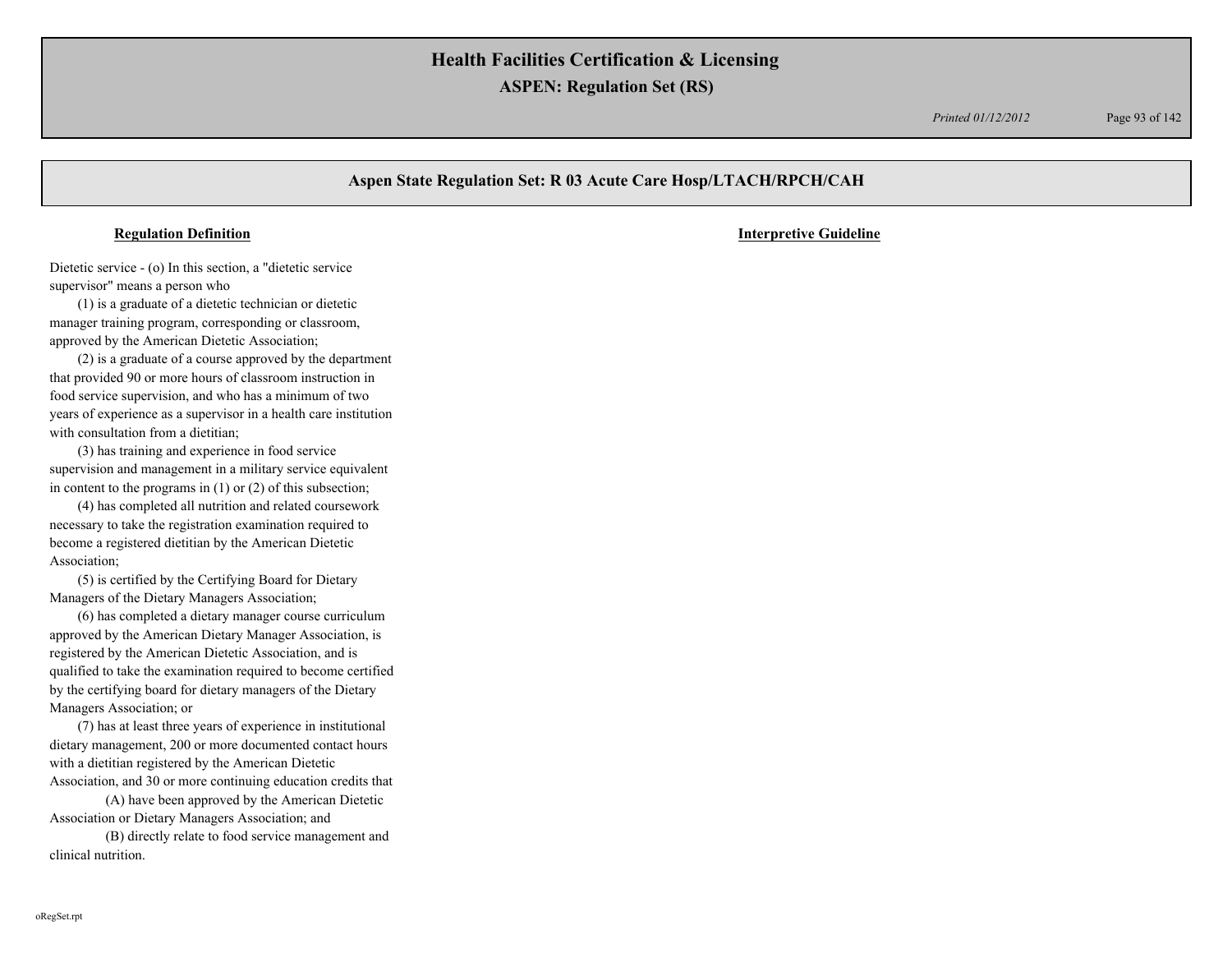*Printed 01/12/2012* Page 94 of 142

## **Aspen State Regulation Set: R 03 Acute Care Hosp/LTACH/RPCH/CAH**

### ST - RR409 - Dietetic Service

**Title** Dietetic Service

**Rule** 7 AAC 12.720(p)

**Type** Rule

### **Regulation Definition Interpretive Guideline**

Dietetic service - (p) A rural primary care hospital or a critical access hospital must have a dietitian registered by the American Dietetic Association or a dietetic service supervisor to supervise and monitor the dietary services to ensure the facility meets patients' nutritional needs and the requirements of this section. The services of a registered dietitian or a dietetic services supervisor may be provided on a part-time, offsite basis.

## ST - RR420 - Central Service

**Title** Central Service

**Rule** 7 AAC 12.730(a)

**Type** Rule

### **Regulation Definition Interpretive Guideline**

Central service - (a) If a facility processes sterilized instruments and supplies, it must meet the requirements in this section. If a facility receives sterilized instruments and supplies from another entity through contract or agreement, the facility must ensure the contractor meets the requirements in this section.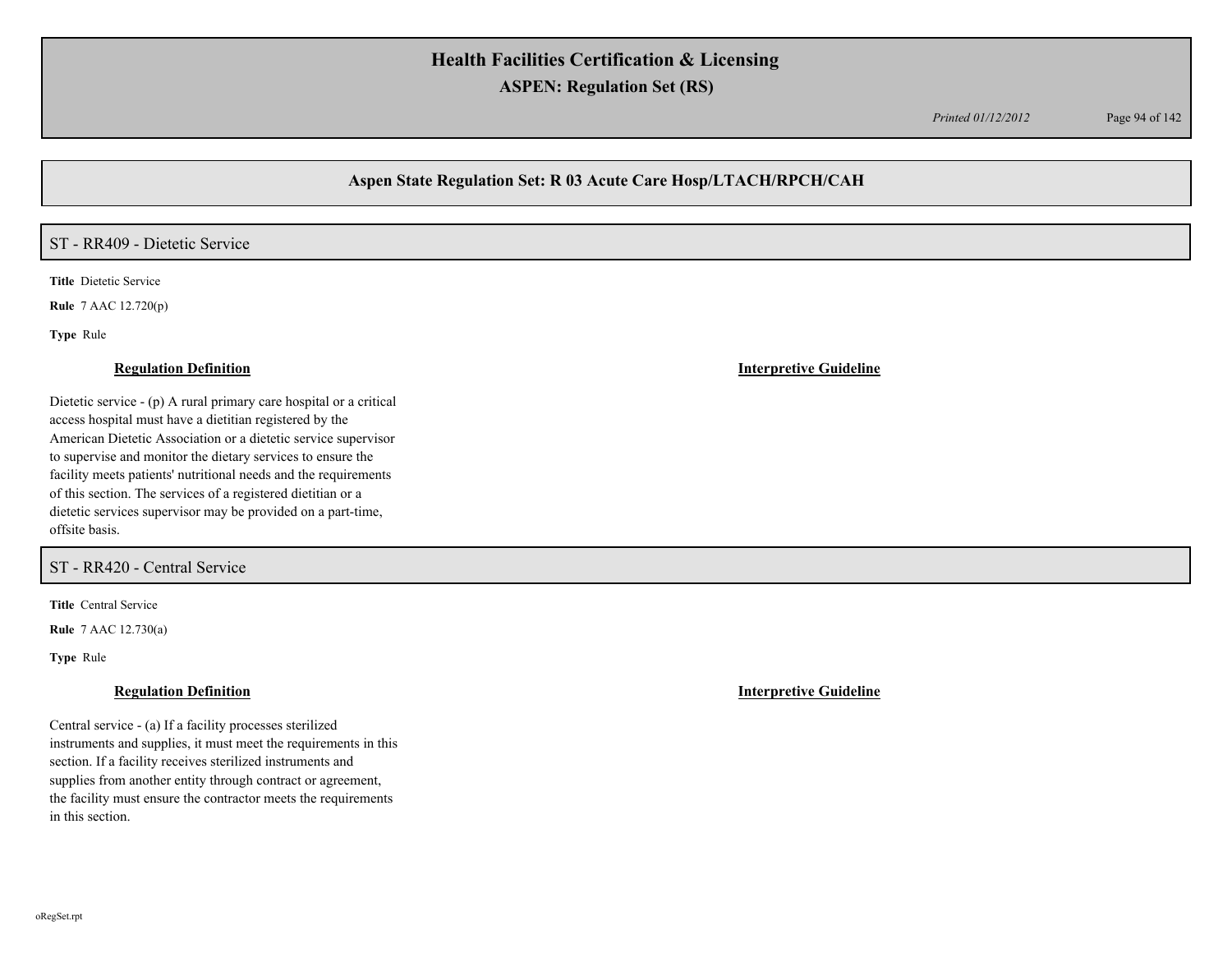*Printed 01/12/2012* Page 95 of 142

## **Aspen State Regulation Set: R 03 Acute Care Hosp/LTACH/RPCH/CAH**

## ST - RR421 - Central Service

**Title** Central Service

**Rule** 7 AAC 12.730(b)

**Type** Rule

### **Regulation Definition Interpretive Guideline**

Central service - (b) A facility must maintain a separate area for processing, decontamination, if necessary, and storage of sterile supplies and materials.

ST - RR422 - Central Service

**Title** Central Service

**Rule** 7 AAC 12.730(c)

**Type** Rule

Central service - (c) A facility must develop and implement written policies and procedures for the cleaning, antimicrobial processing, and storage of supplies and equipment to prevent the transmission of infection through their use.

ST - RR423 - Central Service

**Title** Central Service

**Rule** 7 AAC 12.730(d)

**Type** Rule

## **Regulation Definition Interpretive Guideline**

Central service - (d) Traffic in an area designated for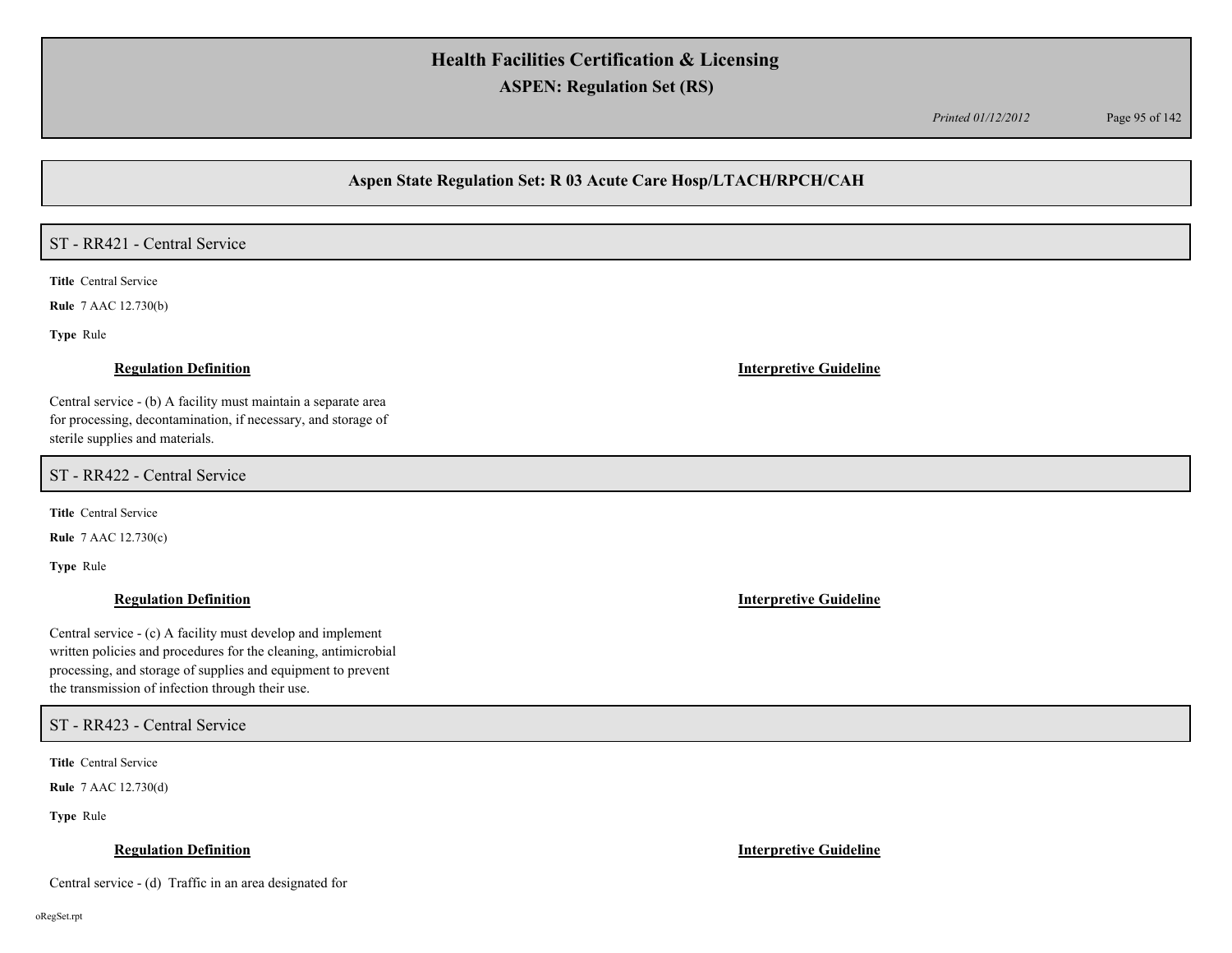*Printed 01/12/2012* Page 96 of 142

## **Aspen State Regulation Set: R 03 Acute Care Hosp/LTACH/RPCH/CAH**

processing, decontamination, and storage of supplies must be restricted to properly attired authorized personnel. Birth centers, frontier extended stay clinics, and nursing homes are not required to comply with this subsection.

### ST - RR424 - Central Service

**Title** Central Service

**Rule** 7 AAC 12.730(e)

**Type** Rule

## **Regulation Definition Interpretive Guideline**

Central service - (e) Shipping cartons may not be stored with sterile products.

## ST - RR425 - Central Service

**Title** Central Service

**Rule** 7 AAC 12.730(f)

**Type** Rule

Central service - (f) A facility must retain records of bacteriological efficiency monitoring of autoclaves at recommended frequency for three years.

ST - RR426 - Central Service

**Title** Central Service

**Rule** 7 AAC 12.730(g)

**Type** Rule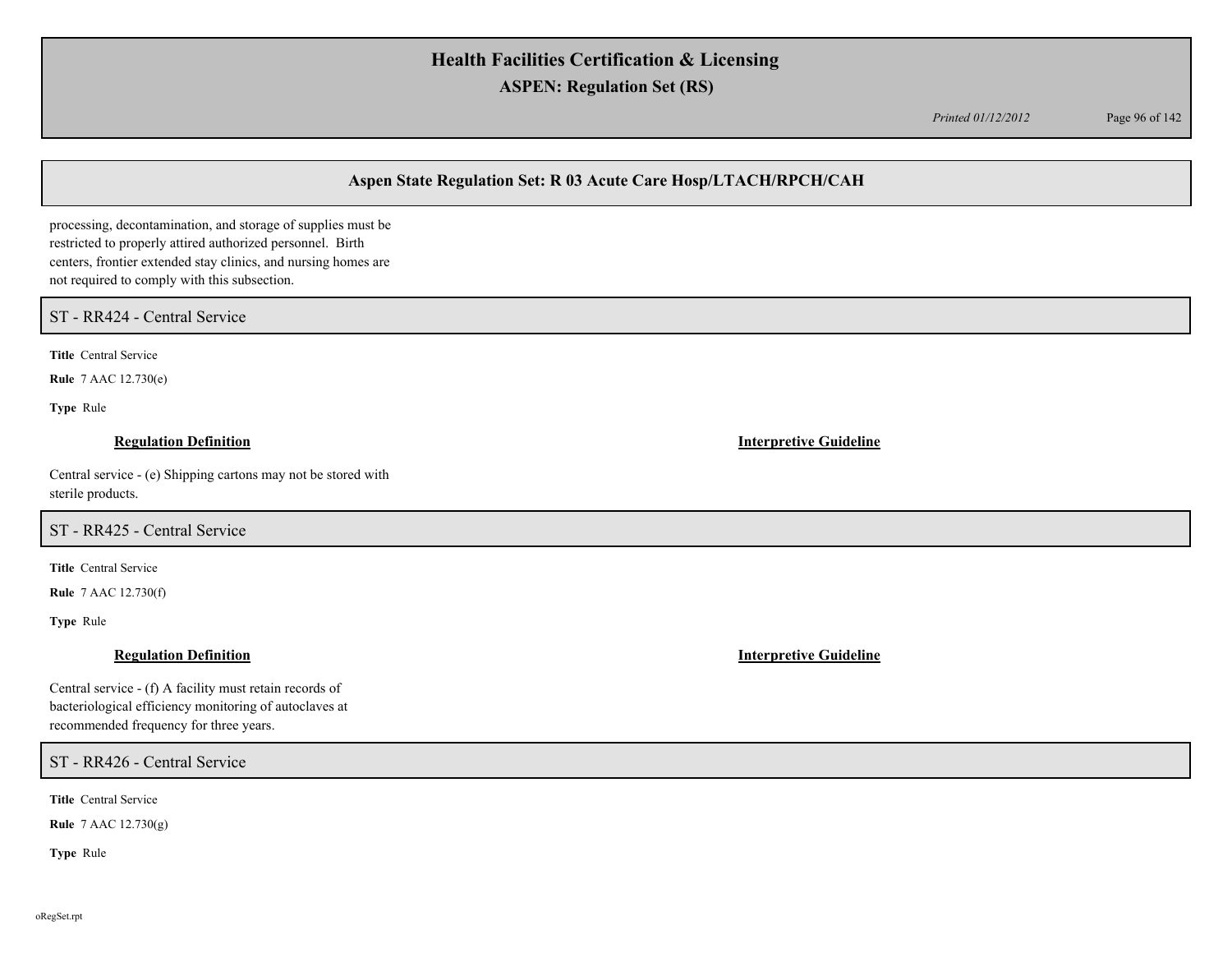*Printed 01/12/2012* Page 97 of 142

## **Aspen State Regulation Set: R 03 Acute Care Hosp/LTACH/RPCH/CAH**

### **Regulation Definition Interpretive Guideline**

Central service - (g) Instructions for the operation of autoclaves must be posted near the equipment.

ST - RR427 - Central Service

**Title** Central Service

**Rule** 7 AAC 12.730(h)

**Type** Rule

Central service - (h) Each facility must maintain a retrieval system for supplies whose sterility is questionable.

## ST - RR430 - Laundry Service

**Title** Laundry Service

**Rule** 7 AAC 12.740(a)

**Type** Rule

Laundry service - (a) Each facility, with the exception of home health agencies, frontier extended stay clinics, and intermediate care facilities for the mentally retarded, must provide a laundry service.

ST - RR431 - Laundry Service

**Title** Laundry Service

**Rule** 7 AAC 12.740(b)

**Type** Rule

**Regulation Definition Interpretive Guideline**

**Regulation Definition Interpretive Guideline**

oRegSet.rpt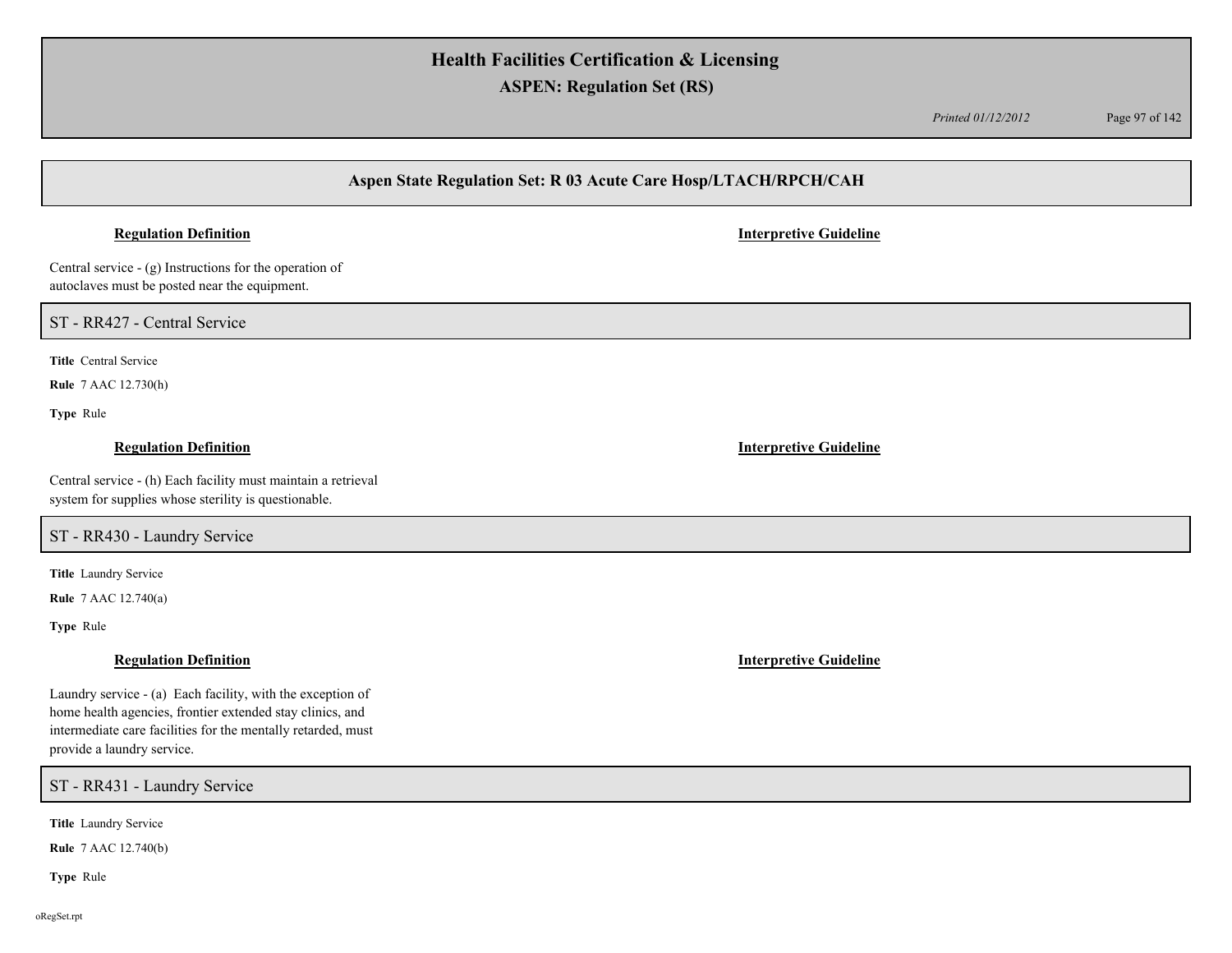*Printed 01/12/2012* Page 98 of 142

## **Aspen State Regulation Set: R 03 Acute Care Hosp/LTACH/RPCH/CAH**

Laundry service - (b) A facility must develop and implement written procedures for handling, processing, storage, and transportation of linen in a manner that will prevent the spread of infection and will assure the maintenance of clean linen.

ST - RR432 - Laundry Service

**Title** Laundry Service

**Rule** 7 AAC 12.740(c)

**Type** Rule

Laundry service - (c) If a facility operates its own laundry, it must be

(1) located so that steam, odors, lint, and objectionable noises do not reach patient or personnel areas;

(2) well-lighted, ventilated, and adequate in size for the needs of the facility;

(3) maintained in a sanitary manner and in good repair;

(4) separate from any storage area; and

(5) organized so that clean and soiled functions are

physically separated.

ST - RR433 - Laundry Service

**Title** Laundry Service

**Rule** 7 AAC 12.740(d)

**Type** Rule

Laundry service - (d) A facility must have laundry equipment

that provides hot water at a temperature of 160 degrees

**Regulation Definition Interpretive Guideline**

**Regulation Definition Interpretive Guideline**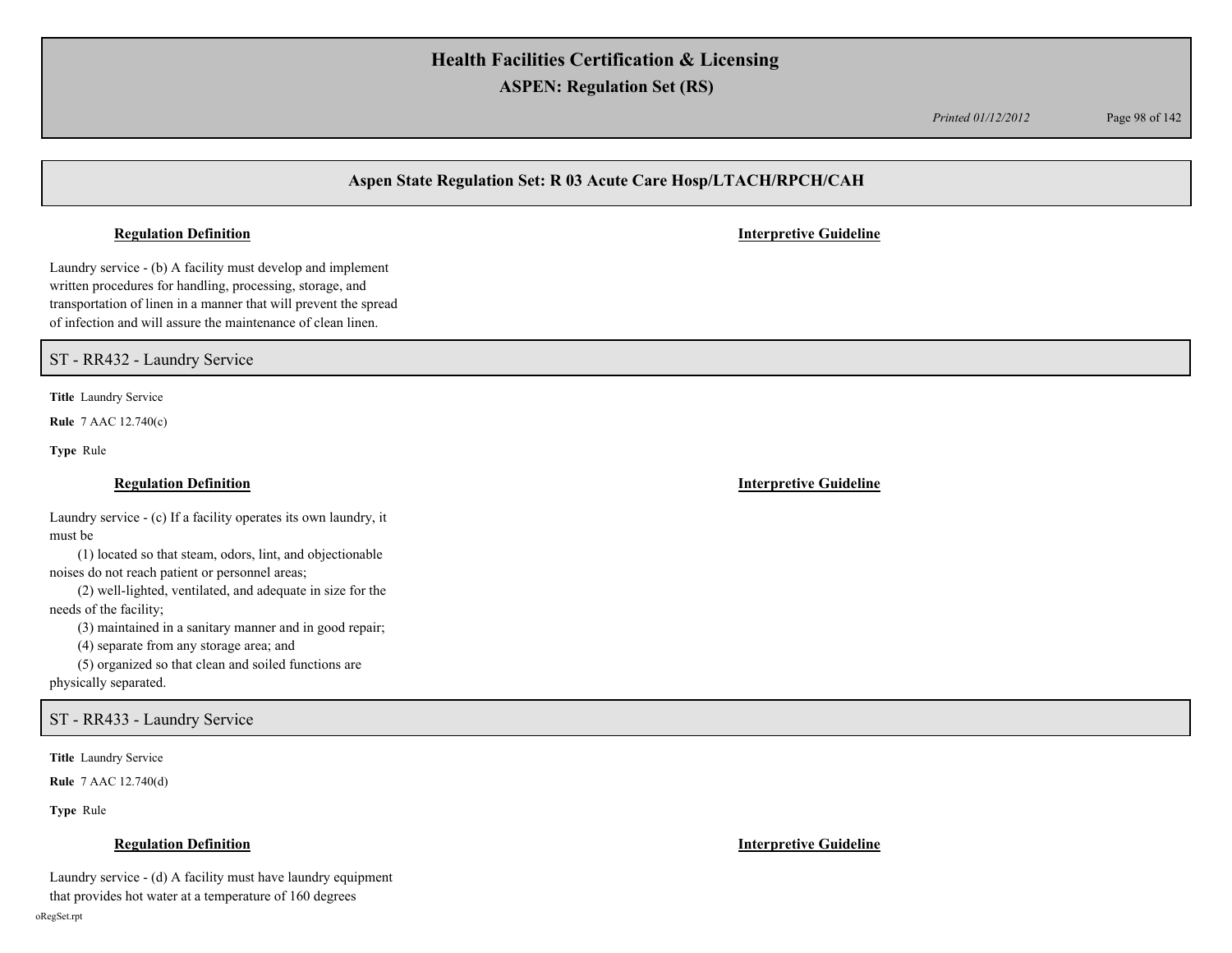*Printed 01/12/2012* Page 99 of 142

## **Aspen State Regulation Set: R 03 Acute Care Hosp/LTACH/RPCH/CAH**

Fahrenheit unless the facility uses an alternative disinfectant measure, including ozonized water, bleach, or a bleach byproduct, at a lower temperature recommended by the product manufacturer. If the facility uses an alternative disinfectant measure, the facility must develop a written policy and procedure for use of the product and must maintain documentation of the manufacturer's minimum recommended water temperature.

ST - RR434 - Laundry Service

**Title** Laundry Service

**Rule** 7 AAC 12.740(e)

**Type** Rule

Laundry service - (e) Hand-washing and toilet facilities for laundry personnel must be provided at a location convenient to the laundry.

### ST - RR435 - Laundry Service

**Title** Laundry Service

**Rule** 7 AAC 12.740(f)

**Type** Rule

Laundry service - (f) Separate covered carts must be used for transporting soiled and clean linen. The carts must be clearly labeled and equipped with washable covers that are laundered or suitably cleaned daily.

**Regulation Definition Interpretive Guideline**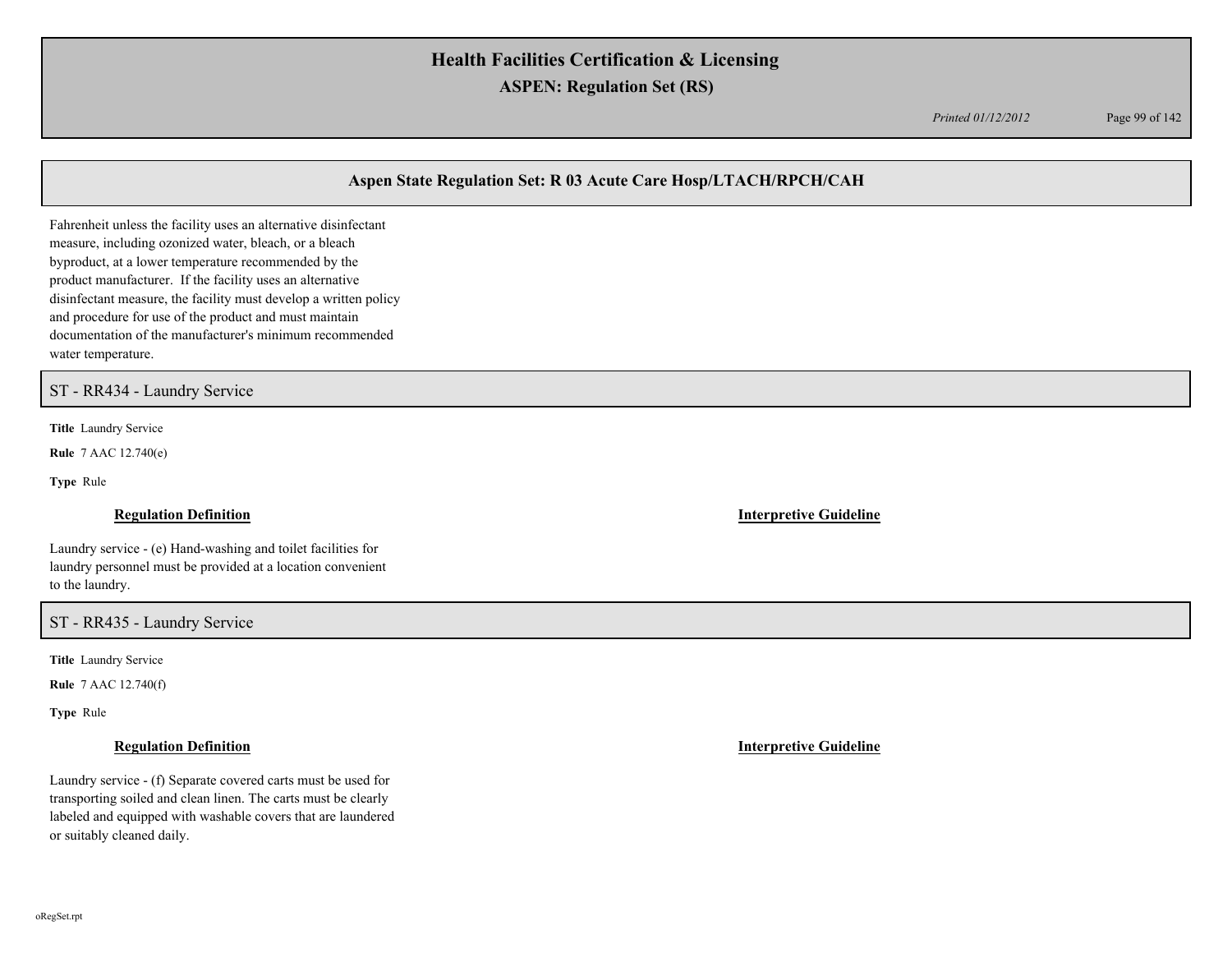*Printed 01/12/2012* Page 100 of 142

## **Aspen State Regulation Set: R 03 Acute Care Hosp/LTACH/RPCH/CAH**

## ST - RR436 - Laundry Service

**Title** Laundry Service

**Rule** 7 AAC 12.740(g)

**Type** Rule

### **Regulation Definition Interpretive Guideline**

Laundry service - (g) If laundry service is provided by an outside laundry service establishment, the facility must choose an establishment that meets the requirements of this section.

ST - RR440 - Housekeeping Service

**Title** Housekeeping Service

**Rule** 7 AAC 12.750(a)

**Type** Rule

Housekeeping service - (a) Each facility, with the exception of home health agencies and intermediate care facilities for the mentally retarded, must provide a housekeeping service.

ST - RR441 - Housekeeping Service

**Title** Housekeeping Service

**Rule** 7 AAC 12.750(b)

**Type** Rule

### **Regulation Definition Interpretive Guideline**

Housekeeping service - (b) A facility must have routine cleaning procedures for furniture, floors, walls, ceilings,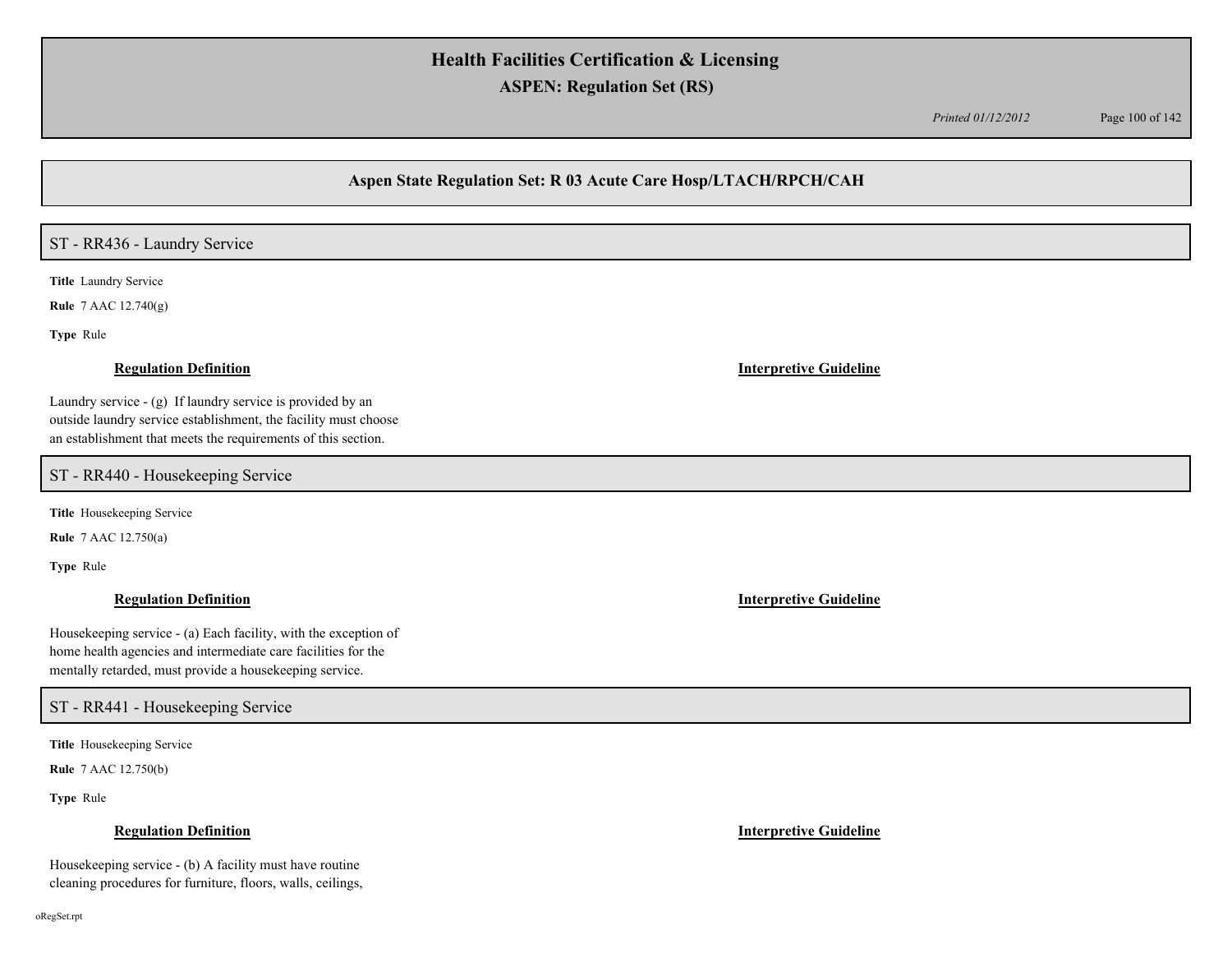*Printed 01/12/2012* Page 101 of 142

## **Aspen State Regulation Set: R 03 Acute Care Hosp/LTACH/RPCH/CAH**

supply and exhaust grills, and lighting fixtures.

## ST - RR442 - Housekeeping Service

**Title** Housekeeping Service

**Rule** 7 AAC 12.750(c)

**Type** Rule

## **Regulation Definition Interpretive Guideline**

Housekeeping service - (c) A facility must have written procedures for cleaning all areas of the facility, including cleaning of a patient unit following discharge of a patient.

ST - RR443 - Housekeeping Service

**Title** Housekeeping Service

**Rule** 7 AAC 12.750(d)

**Type** Rule

Housekeeping service - (d) Housekeeping personnel must wear clean cap, mask, and gown when cleaning a surgical or delivery suite.

ST - RR444 - Housekeeping Service

**Title** Housekeeping Service

**Rule** 7 AAC 12.750(e)

**Type** Rule

## **Regulation Definition Interpretive Guideline**

Housekeeping service - (e) A facility must maintain sufficient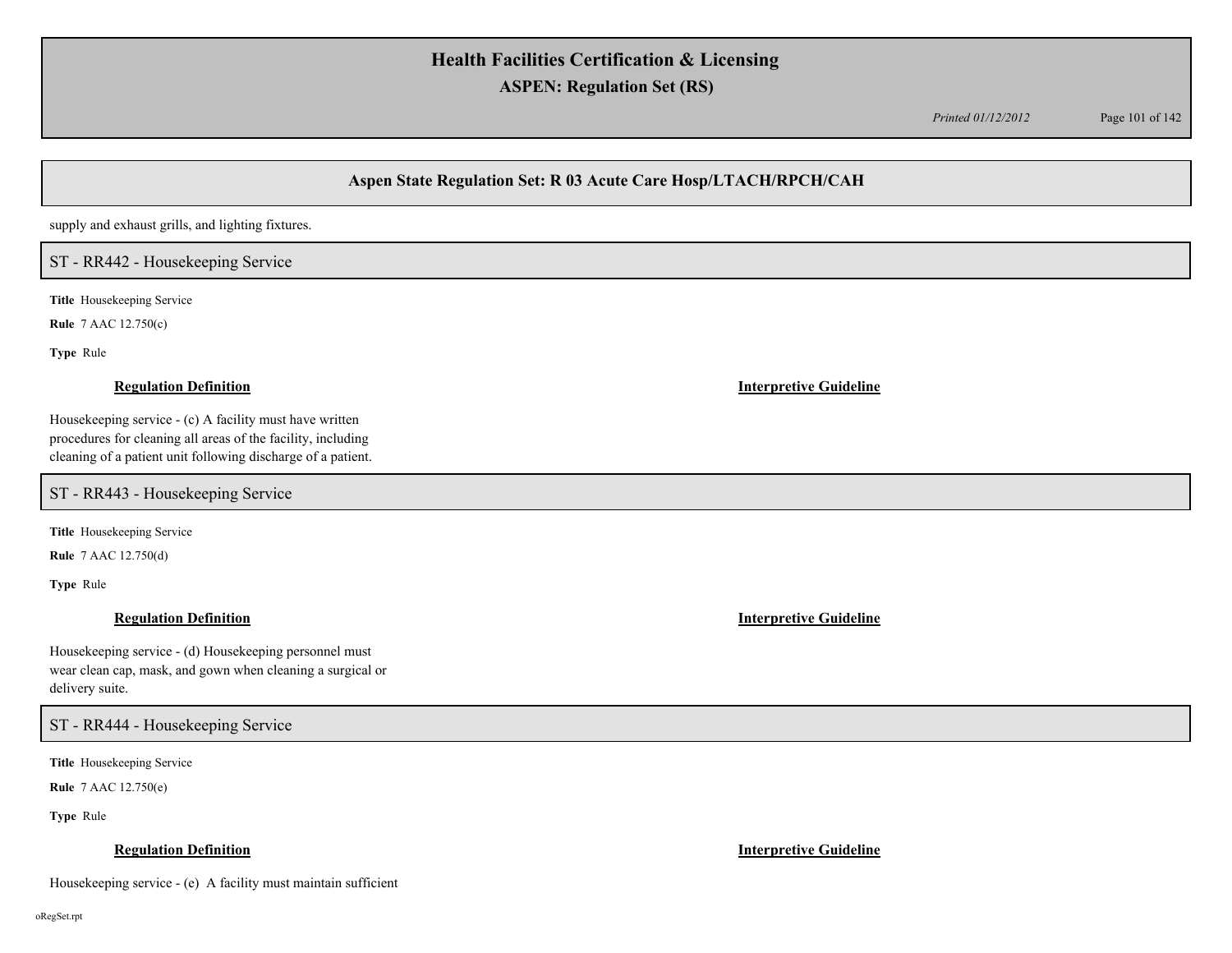*Printed 01/12/2012* Page 102 of 142

## **Aspen State Regulation Set: R 03 Acute Care Hosp/LTACH/RPCH/CAH**

housekeeping cleaning supplies and equipment. Separate equipment must be provided, as applicable, for operating rooms, delivery rooms, the nursery, and the dietary area. Housekeeping equipment and cleaning supplies, other than those in bulk, must be stored in designated housekeeping supply rooms. A detergent germicide must be used for all cleaning and dusting purposes. Mop heads must be removable and must be changed at least daily.

## ST - RR445 - Housekeeping Service

**Title** Housekeeping Service

**Rule** 7 AAC 12.750(f)

**Type** Rule

Housekeeping service - (f) Each facility must provide a sufficient housekeeping service to maintain the interior of the facility in a safe, clean, orderly and attractive manner and free from offensive odors.

ST - RR450 - Infection Control

**Title** Infection Control

**Rule** 7 AAC 12.760(a)

**Type** Rule

Infection control - (a) Each facility, with the exception of home health agencies and hospice agencies that do not provide inpatient care on agency premises, must have an infection control committee.

**Regulation Definition Interpretive Guideline**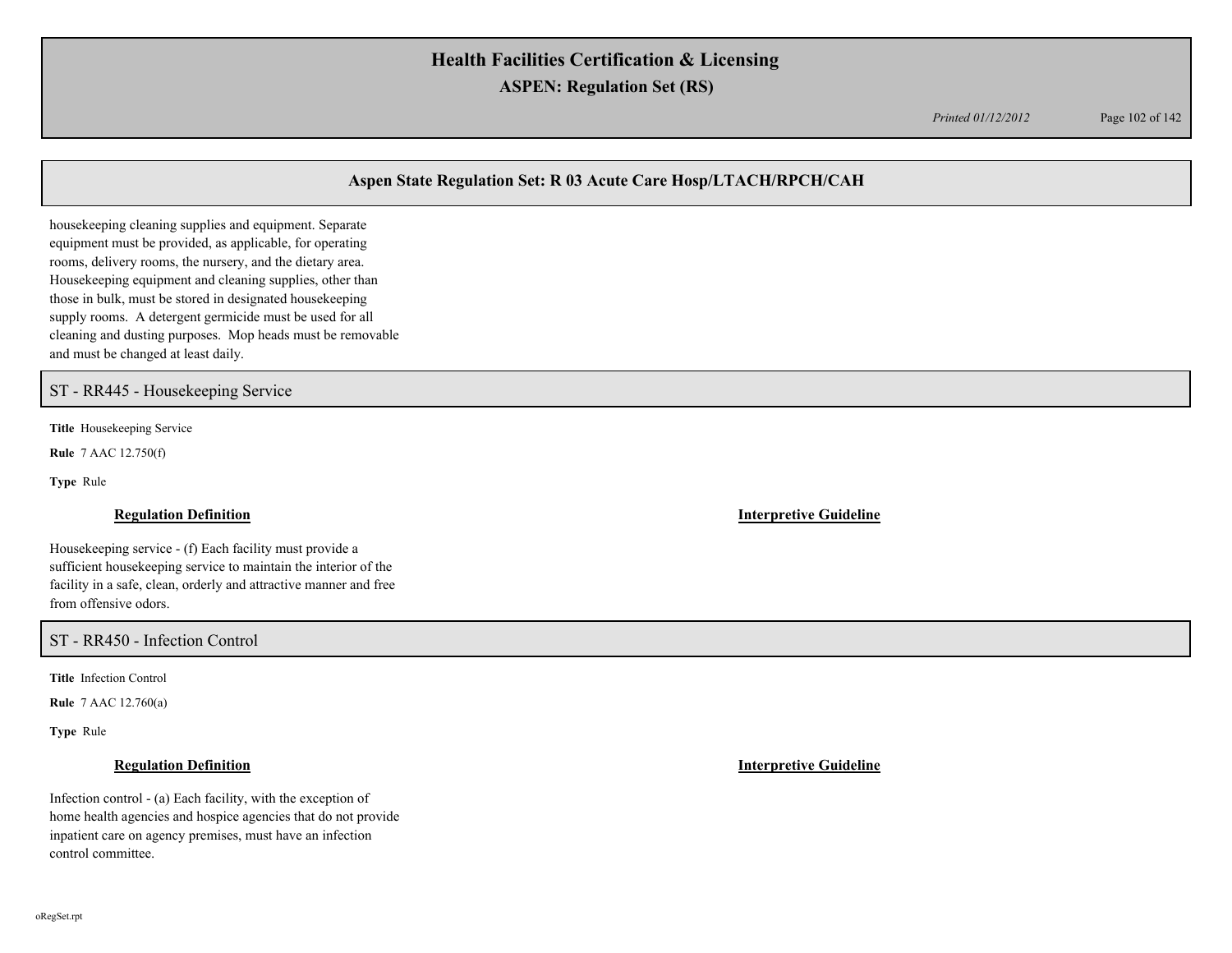*Printed 01/12/2012* Page 103 of 142

## **Aspen State Regulation Set: R 03 Acute Care Hosp/LTACH/RPCH/CAH**

### ST - RR451 - Infection Control

**Title** Infection Control

**Rule** 7 AAC 12.760(b) - (f)

**Type** Rule

Infection control - (b) The administrator or medical staff shall appoint an infection control committee composed of representatives of the medical staff, administration, nursing, and other services, that is responsible for maintenance and supervision of an infection control program. (c) The infection control committee shall establish and maintain, as part of the infection control program,

(1) specific procedures for diagnosing, reporting, investigating, reviewing, and maintaining records of infection of residents and personnel, such as the procedures set out in the federal Centers for Disease Control guidelines;

(2) written procedures for all departments incorporating principles or practices that reduce the risk of infection in all patient care services and areas;

(3) a system for reporting communicable diseases in accordance with 7 AAC 27.005 - 7 AAC 27.010; and

(4) written isolation and body substance isolation techniques for known or suspected communicable diseases or infections.

(d) The infection control committee shall meet not less than quarterly, and shall retain written minutes of all meetings for at least three years.

(e) Infectious wastes must be disposed of in an incinerator which provides complete combustion.

(f) The infection control committee shall approve proposed disinfectant-detergent formulations and policies and procedures for their use.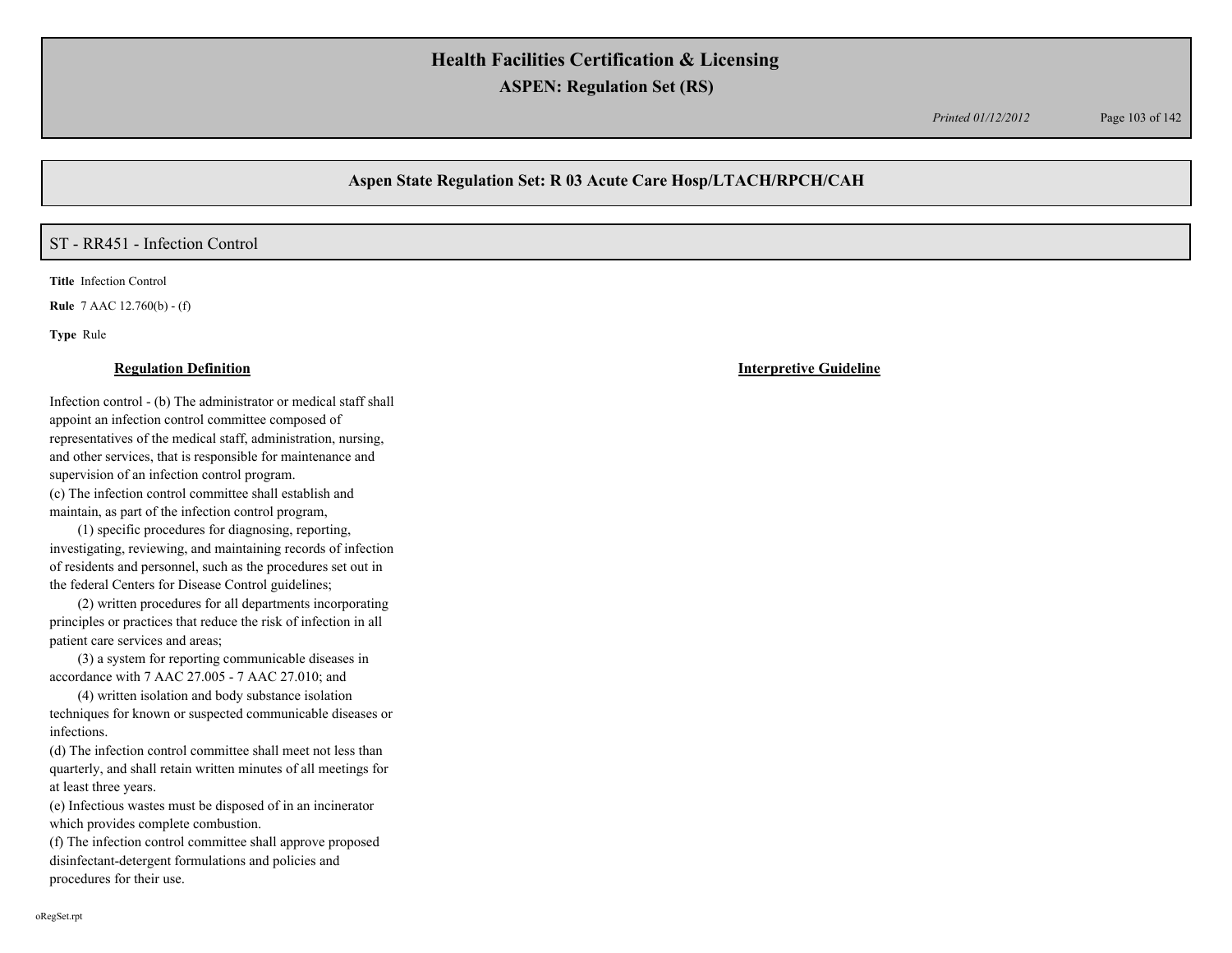*Printed 01/12/2012* Page 104 of 142

## **Aspen State Regulation Set: R 03 Acute Care Hosp/LTACH/RPCH/CAH**

## ST - RR460 - Medical Record Service

**Title** Medical Record Service

**Rule** 7 AAC 12.770(a)

**Type** Rule

Medical record service - (a) Each facility, with the exception of home health agencies, hospice agencies, intermediate care facilities for the mentally retarded, and birth centers, must have a medical record service that complies with the applicable provisions of this section. A frontier extended stay clinic must comply with  $(b)$ ,  $(d)$ ,  $(g)$ , and  $(i)$  -  $(k)$  of this section in addition to the requirements of 7 AAC 12.483.

ST - RR461 - Medical Record Service

**Title** Medical Record Service

**Rule** 7 AAC 12.770(b)

**Type** Rule

### **Regulation Definition Interpretive Guideline**

Medical record service - (b) A facility must keep records on all patients admitted or accepted for treatment. The medical records, including x-ray films, are the property of the facility and are maintained for the benefit of the patients, the medical staff, and the facility. Medical records are subject to the requirements of AS 18.05.042, 7 AAC 43.030, and 7 AAC 43.032. This section does not affect other statutory or regulatory requirements regarding access to, use of, disclosure of, confidentiality of, or retention of record contents, or regarding maintenance of health information in patients ' records by health care providers. A facility must maintain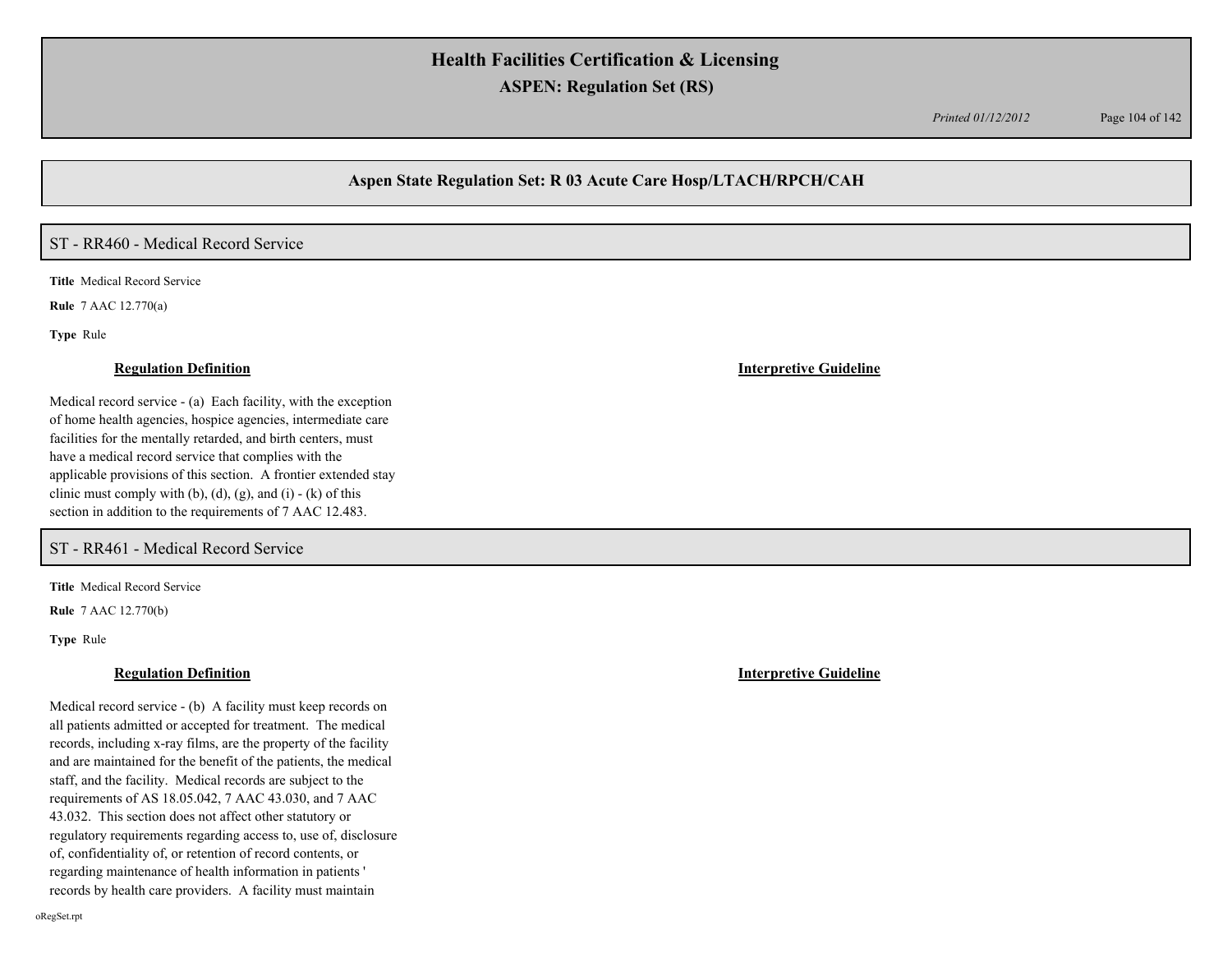*Printed 01/12/2012* Page 105 of 142

## **Aspen State Regulation Set: R 03 Acute Care Hosp/LTACH/RPCH/CAH**

originals or accurate reproductions of the contents of the originals of all records, including x-rays, consultation reports, and laboratory reports, in a form that is legible and readily available

(1) upon request, to the attending physician or other practitioner responsible for treatment, a member of the facility's medical staff, or a representative of the department; and

(2) upon the patient's written request, to another practitioner.

## ST - RR462 - Medical Record Service

**Title** Medical Record Service

**Rule** 7 AAC 12.770(c)

**Type** Rule

### **Regulation Definition Interpretive Guideline**

Medical record service - (c) Each in-patient medical record must include, as appropriate

(1) an identification sheet which includes the

(A) patient's name;

(B) medical record number;

(C) patient's address on admission;

(D) patient's date of birth;

(E) patient's sex;

(F) patient's marital status;

(G) patient's religious preference;

(H) date of admission;

(I) name, address, and telephone number of a contact

person;

(J) name of the patient's attending physician;

(K) initial diagnostic impression;

(L) date of discharge and final diagnosis; and

(M) source of payment;

(2) a medical and psychiatric history and examination

oRegSet.rpt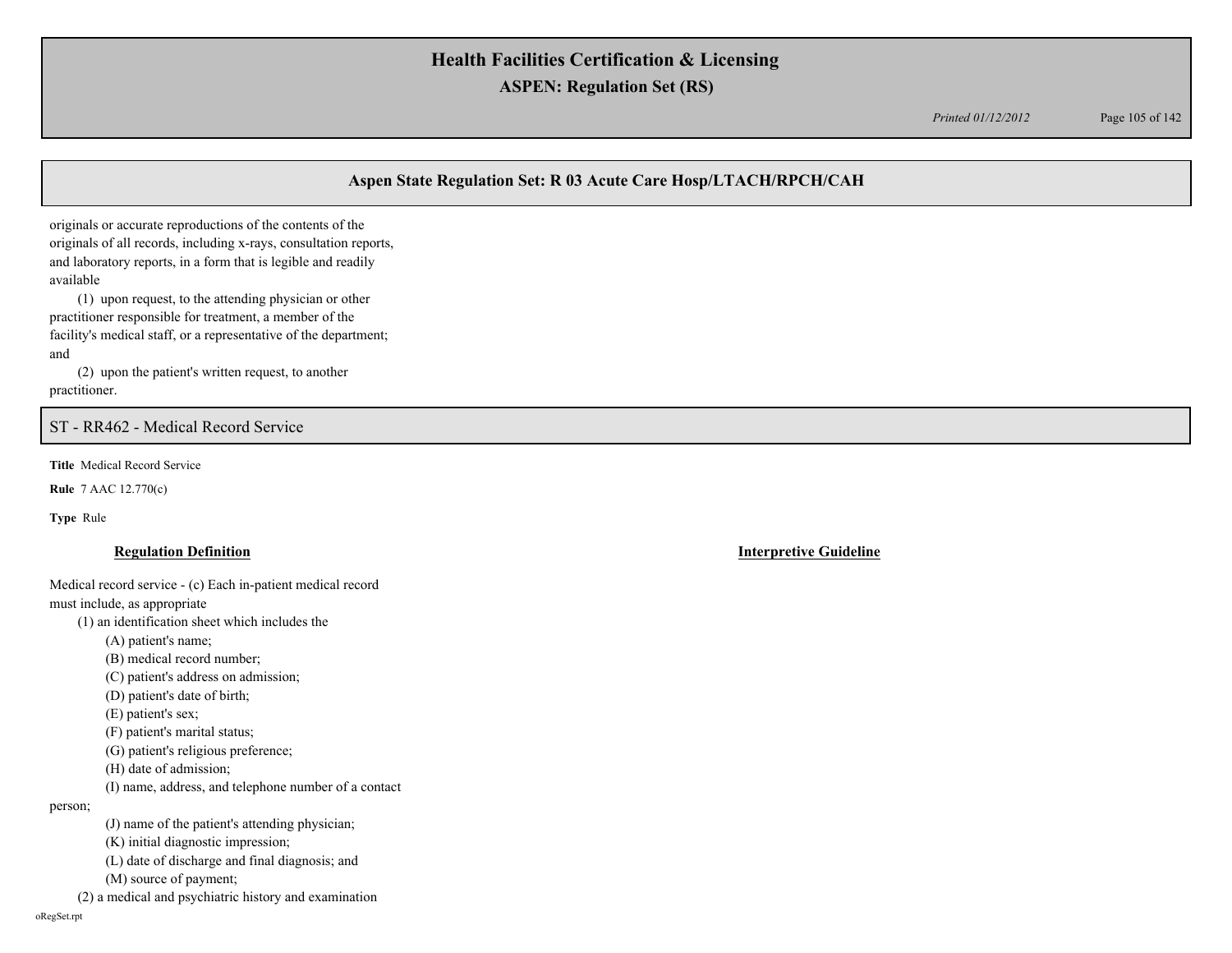*Printed 01/12/2012* Page 106 of 142

## **Aspen State Regulation Set: R 03 Acute Care Hosp/LTACH/RPCH/CAH**

record;

(3) consultation reports, dental records, and reports of special studies;

(4) an order sheet which includes medication, treatment, and diet orders signed by a physician;

(5) progress notes for each service or treatment received;

(6) nurses' notes which must include

(A) an accurate record of care given;

(B) a record of pertinent observations and response to treatment including psychosocial and physical manifestations;

(C) an assessment at the time of admission;

(D) a discharge plan; and

(E) the name, dosage, and time of administration of a medication or treatment, the route of administration and site of injection, if other than by oral administration, of a medication, the patient's response, and the signature of the person who administered the medication or treatment; and

(F) a record of any restraint used, showing the duration of usage;

(7) court orders relevant to involuntary treatment;

(8) laboratory reports;

(9) x-ray reports;

(10) consent forms;

(11) operative report on in-patient and out-patient surgery including pre-operative and post-operative diagnosis, description of findings, techniques used, and tissue removed or altered, if appropriate;

(12) anesthesia records including pre-operative diagnosis and post-anesthesia follow-up;

(13) a pathology report, if tissue or body fluid is removed;

(14) recovery room records;

(15) labor record;

(16) delivery record;

(17) record of a neonatal physical examination and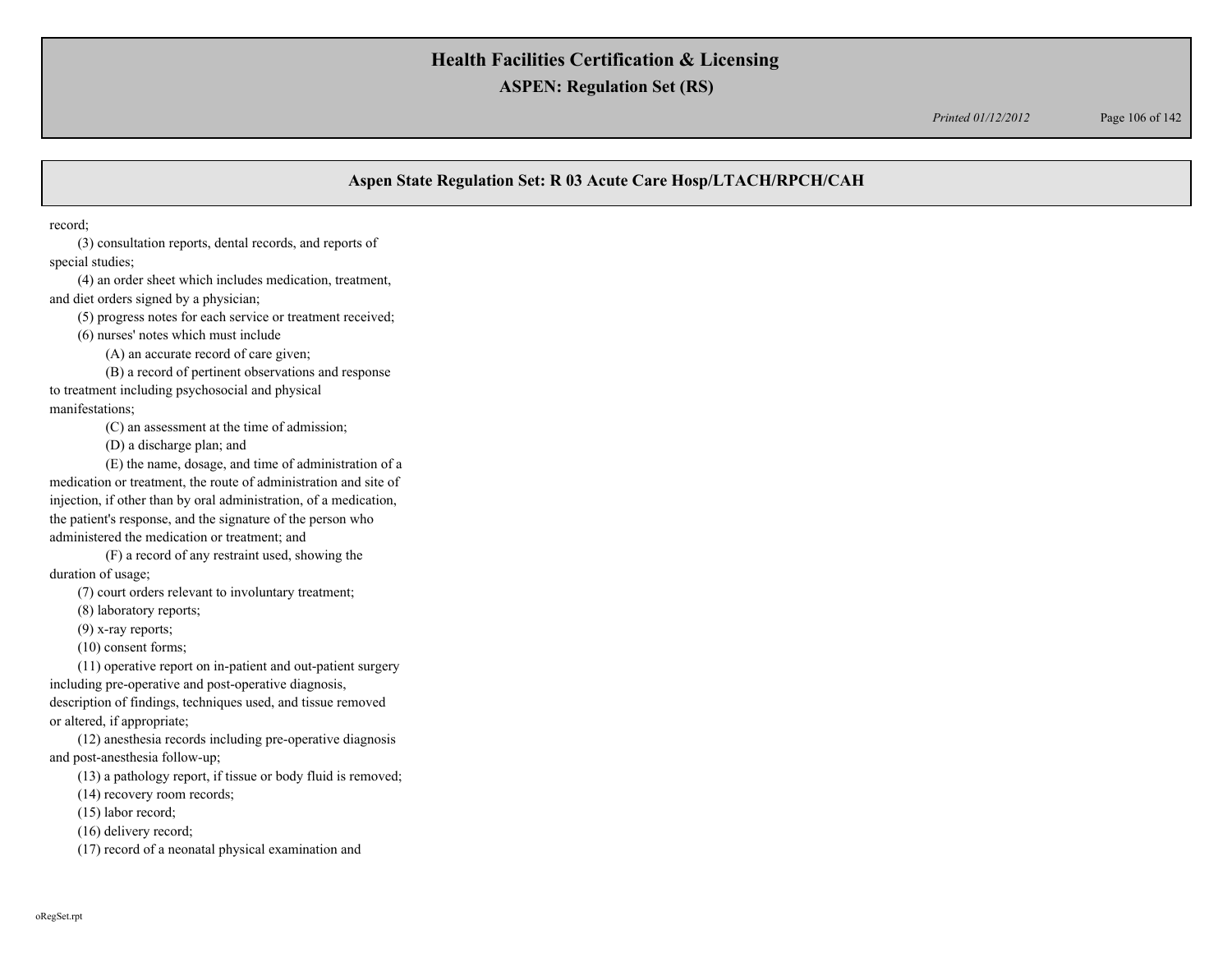*Printed 01/12/2012* Page 107 of 142

## **Aspen State Regulation Set: R 03 Acute Care Hosp/LTACH/RPCH/CAH**

condition on discharge;

(18) if the patient was in inpatient care for 48 hours or more, a discharge summary, prepared and signed by the attending physician or mid-level practitioner, that summarizes

(A) significant findings and events of the patient's stay in the facility;

(B) conclusions as to the patient's primary and any associated diagnoses; and

(C) disposition of the patient at discharge including instructions, medications, and recommendations and arrangements for future care; and

(19) if the patient was in inpatient care for less than 48 hours, a final discharge progress note signed by the attending physician or mid-level practitioner.

## ST - RR463 - Medical Record Service

**Title** Medical Record Service

**Rule** 7 AAC 12.770(d)

**Type** Rule

### **Regulation Definition Interpretive Guideline**

Medical record service - (d) A facility must maintain procedures to protect the information in medical records from loss, defacement, tampering, or access by unauthorized persons. A patient's written consent is required for release of information that is not authorized to be released without consent. A facility may not use or disclose protected health information except as required or permitted by 45 C.F.R. Part 160, subpart C, and 45 C.F.R. Part 164, subpart E, revised as of October 1, 2005, and adopted by reference.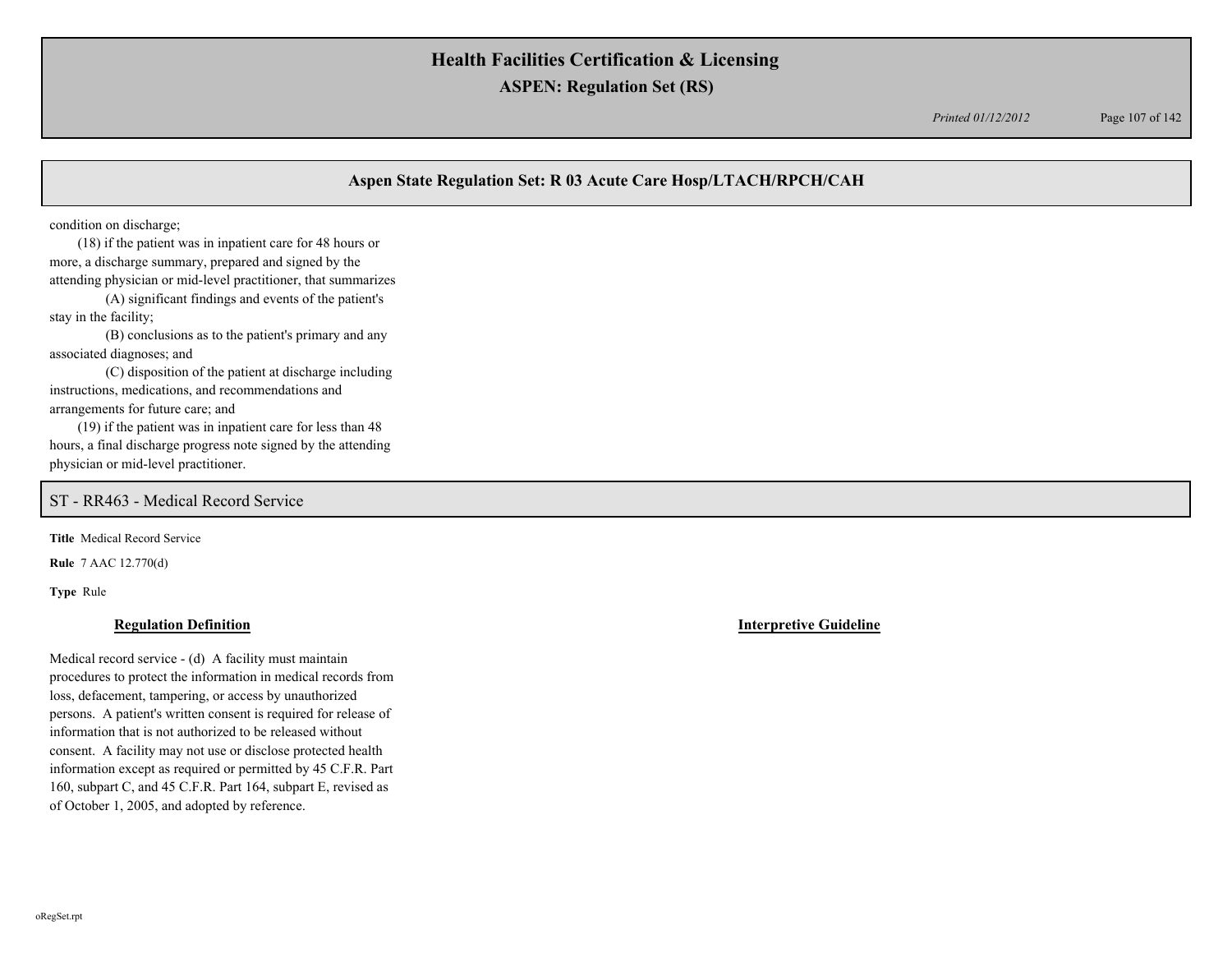*Printed 01/12/2012* Page 108 of 142

## **Aspen State Regulation Set: R 03 Acute Care Hosp/LTACH/RPCH/CAH**

## ST - RR464 - Medical Record Service

**Title** Medical Record Service

**Rule** 7 AAC 12.770(e)

**Type** Rule

### **Regulation Definition Interpretive Guideline**

Medical record service - (e) A record must be completed within 30 days of discharge and authenticated or signed by the attending physician, dentist, or other practitioner responsible for treatment. The facility must establish policies and procedures to ensure timely completion of medical records. A record may be authenticated by a signature stamp or computer key instead of the treating practitioner ' s signature if the practitioner has given a signed statement to the hospital administration that the practitioner is the only person who

(1) has possession of the stamp or key; and (2) may use the stamp or key.

## ST - RR465 - Medical Record Service

**Title** Medical Record Service

**Rule** 7 AAC 12.770(f)

**Type** Rule

Medical record service - (f) Medical records must be filed in accordance with a standard health information archival system to ensure the prompt location of a patient ' s medical record.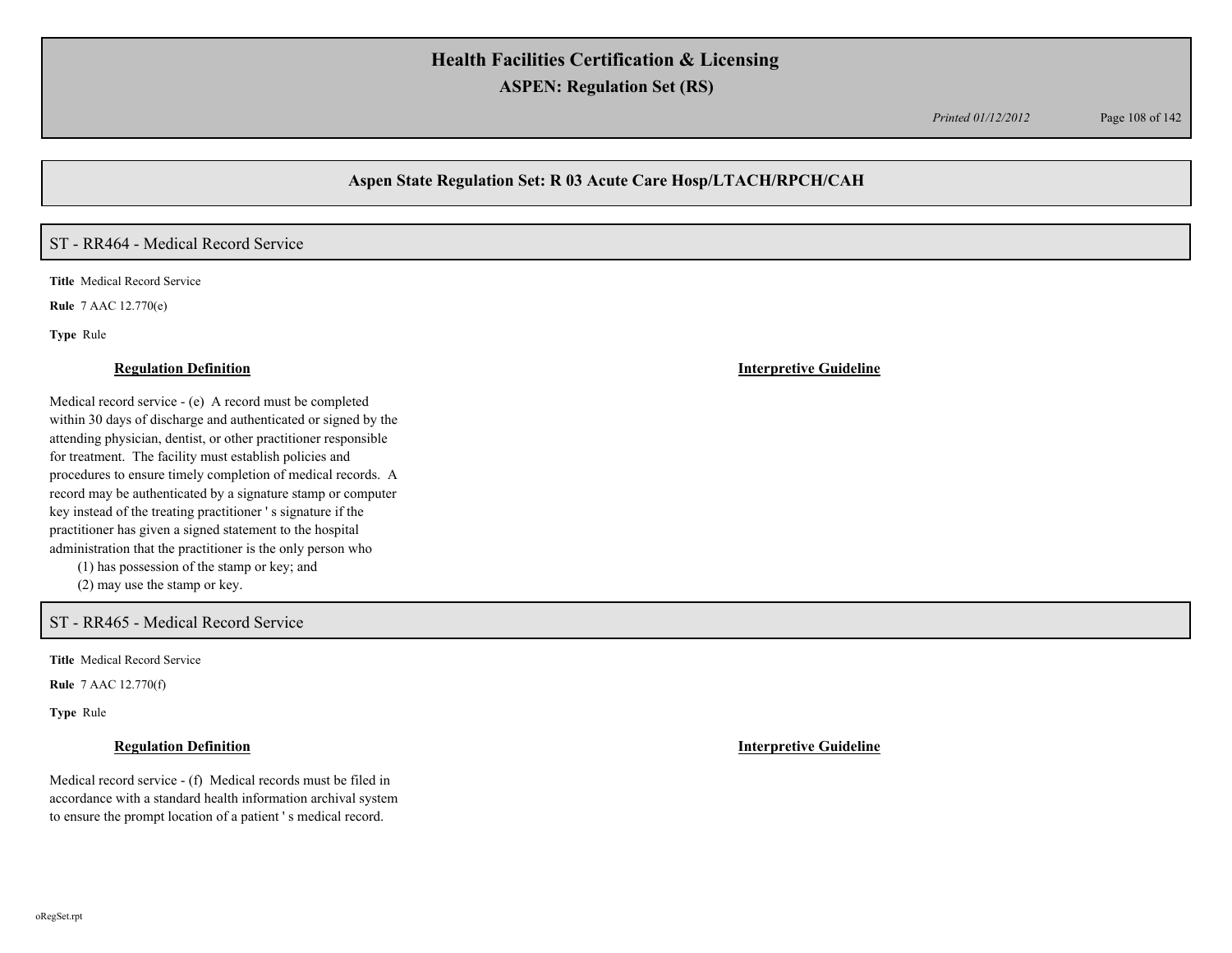*Printed 01/12/2012* Page 109 of 142

### **Aspen State Regulation Set: R 03 Acute Care Hosp/LTACH/RPCH/CAH**

### ST - RR466 - Medical Record Service

**Title** Medical Record Service

**Rule** 7 AAC 12.770(g)

**Type** Rule

#### **Regulation Definition Interpretive Guideline**

Medical record service - (g) The facility must ensure that a transfer summary, signed by the physician or other practitioner responsible for treatment, accompanies the patient, or is sent by electronic mail or facsimile transmission to the receiving facility or unit, if the patient is transferred to another facility or is transferred to a nursing or intermediate care service unit within the same facility. The transfer summary must include essential information relative to the patient's diagnosis, condition, medications, treatments, dietary requirement, known allergies, and treatment plan.

### ST - RR467 - Medical Record Service

**Title** Medical Record Service

**Rule** 7 AAC 12.770(h)

**Type** Rule

Medical record service - (h) Each facility subject to the provisions of this section, with the exception of an ambulatory surgical facility and a frontier extended stay clinic, must employ the services of a health information administrator who is registered by the American Health Information Management Association or a records technician who is accredited by the American Health Information Management Association to supervise the medical record service. If the administrator or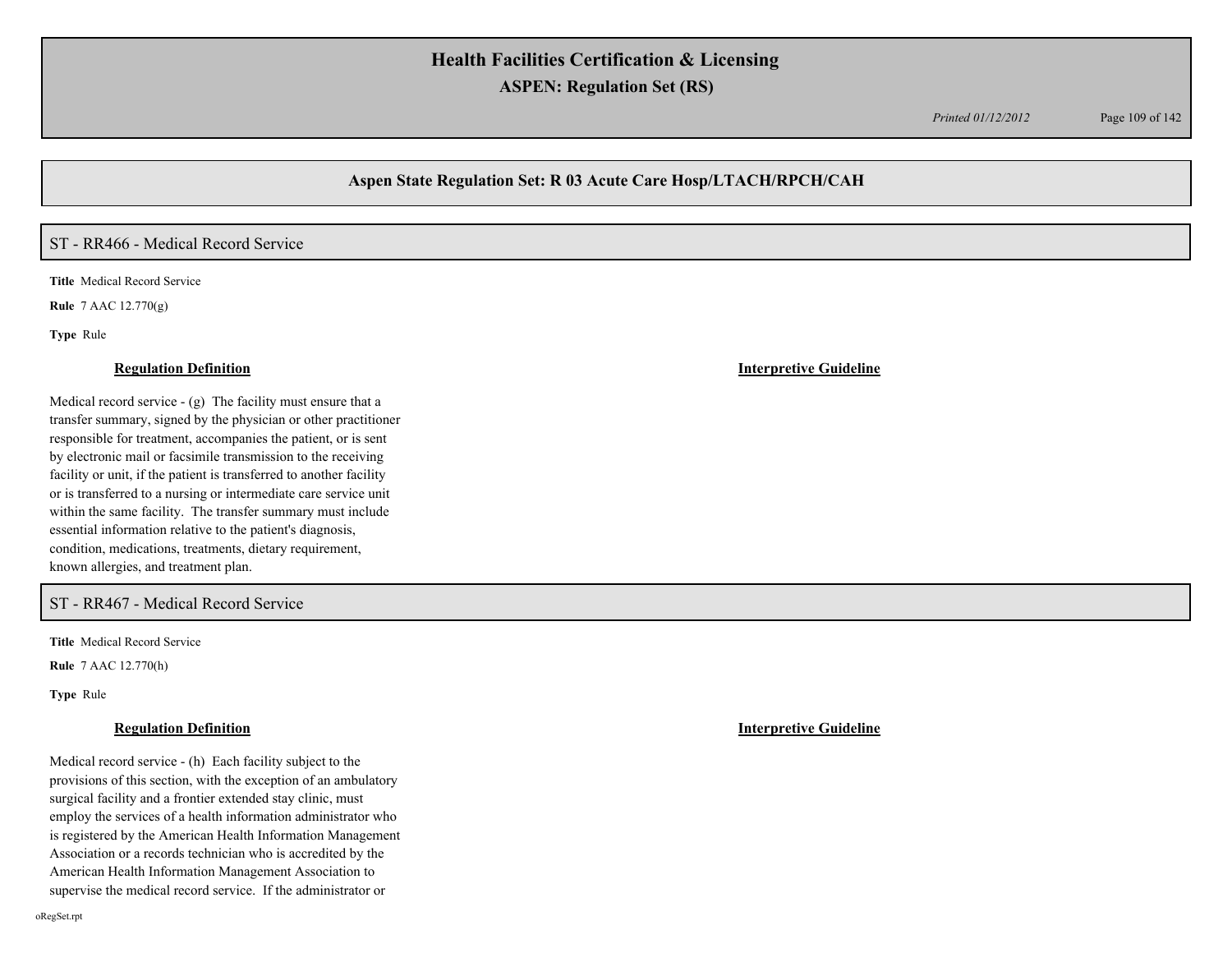*Printed 01/12/2012* Page 110 of 142

## **Aspen State Regulation Set: R 03 Acute Care Hosp/LTACH/RPCH/CAH**

technician is a consultant only, the administrator or technician must visit the facility not less than biannually to organize and evaluate the operation of the service and to provide written reports to the medical record service and the administration of the facility.

ST - RR468 - Medical Record Service

**Title** Medical Record Service

**Rule** 7 AAC 12.770(i)

**Type** Rule

#### **Regulation Definition Interpretive Guideline**

Medical record service - (i) The facility must safely preserve patient records for at least seven years after discharge of the patient, except that

(1) x-ray films or reproductions of films must be kept for at least five years after discharge of the patient; and

(2) the records of minors must be kept until the minor has reached the age of 21 years, or seven years after discharge, whichever is longer.

ST - RR469 - Medical Record Service

**Title** Medical Record Service

**Rule** 7 AAC 12.770(j)

**Type** Rule

Medical record service - (j) If a facility ceases operation, the facility must inform the department within 48 hours before ceasing operations of the arrangements made for safe preservation of patient records as required in this section. The facility must have a policy for the preservation of patients '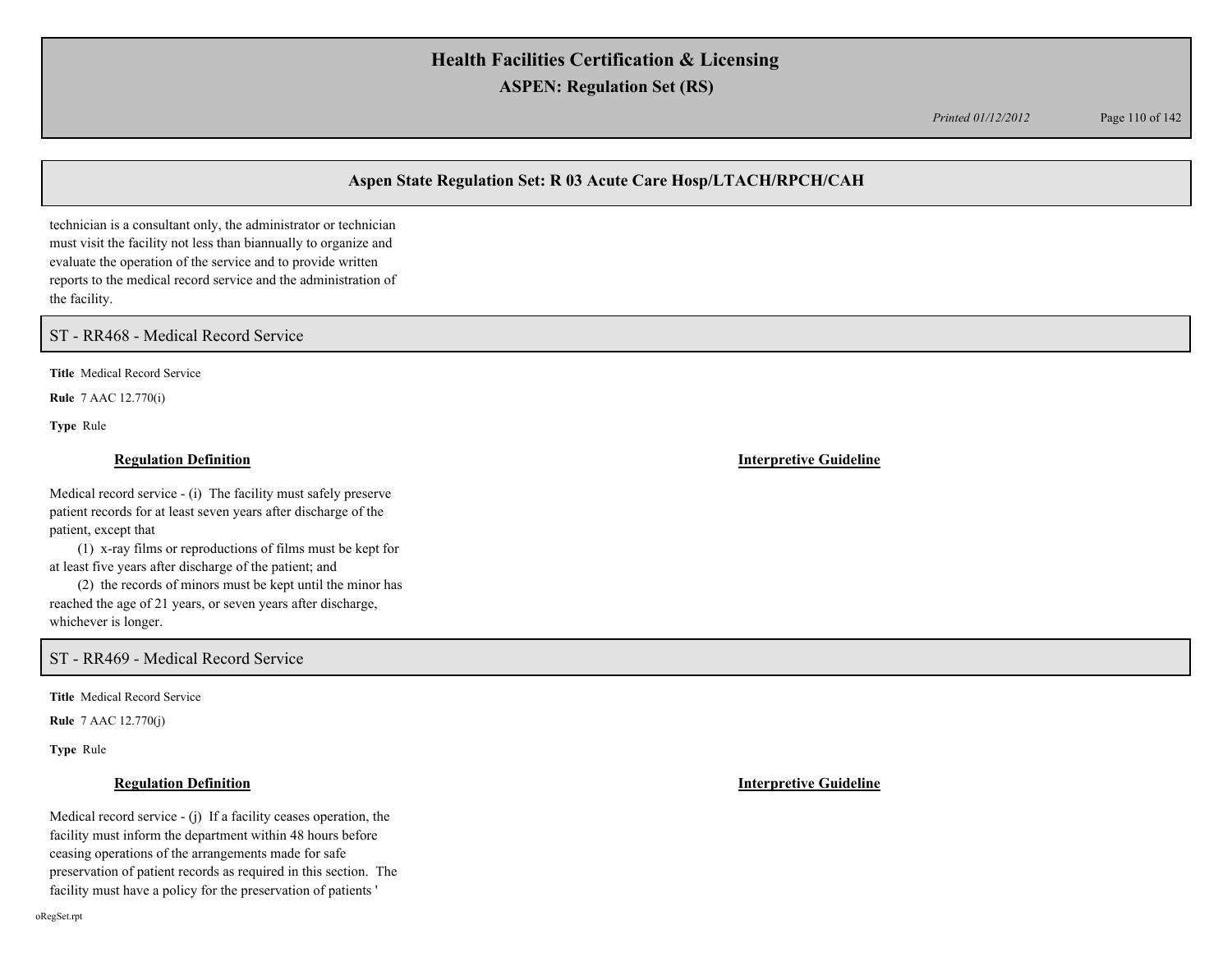*Printed 01/12/2012* Page 111 of 142

## **Aspen State Regulation Set: R 03 Acute Care Hosp/LTACH/RPCH/CAH**

medical records in the event of the closure of the facility.

## ST - RR470 - Medical Record Service

**Title** Medical Record Service

**Rule** 7 AAC 12.770(k)

**Type** Rule

Medical record service - (k) If ownership of the facility changes, the previous licensee and the new licensee shall, before the change of ownership, provide the department with written documentation that

(1) the new licensee will have custody of the patient ' s records upon transfer of ownership, and that the records are available to both the new and former licensee and other authorized persons; or

(2) arrangements have been made for the safe preservation of patients ' records, as required in this section, and the records are available to the new and former licensees and other authorized persons.

ST - RR480 - Radiological Service

**Title** Radiological Service

**Rule** 7 AAC 12.780(a)

**Type** Rule

Radiological service - (a) A facility that provides radiological services, with the exception of frontier extended stay clinics, must comply with the requirements of this section.

**Regulation Definition Interpretive Guideline**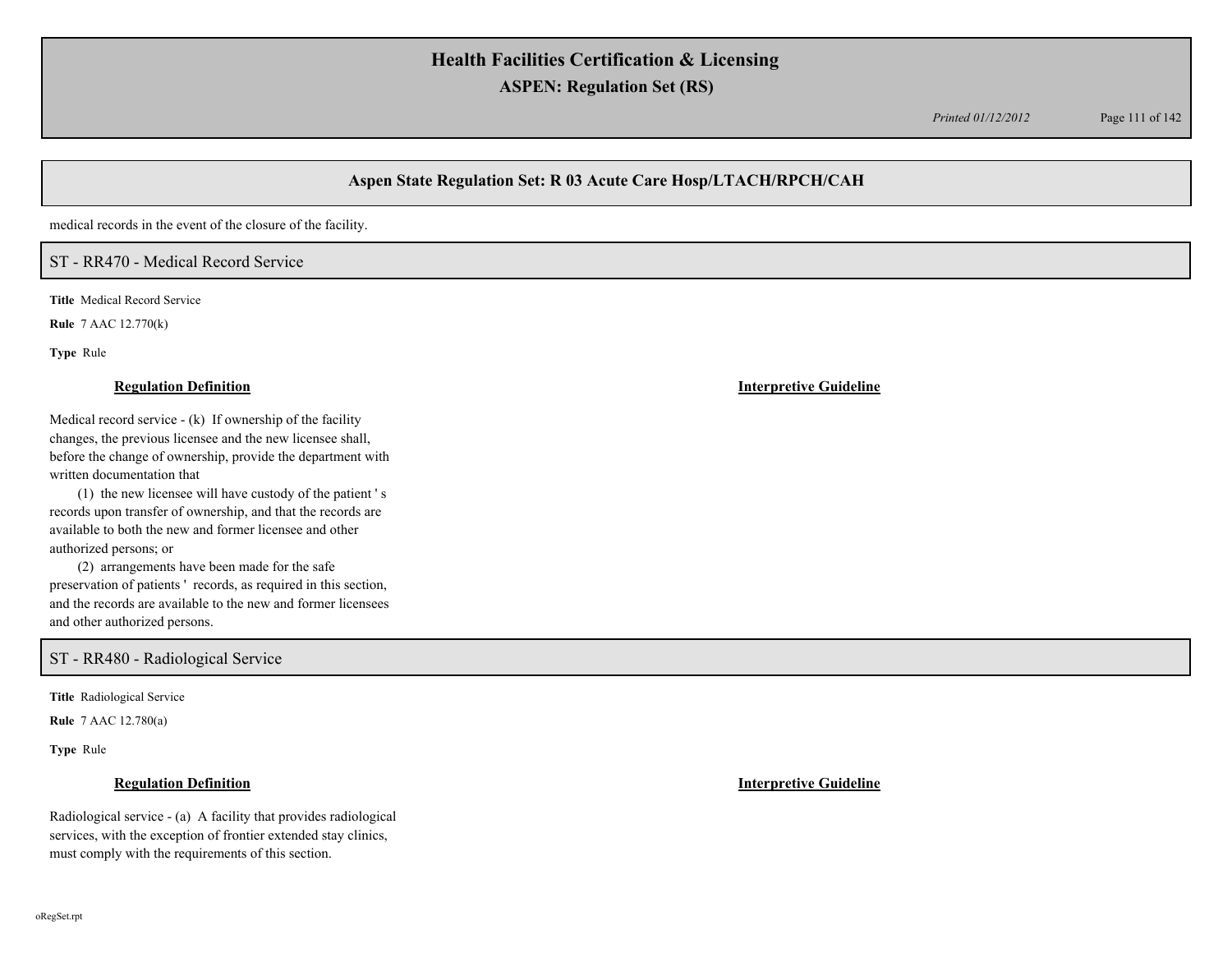*Printed 01/12/2012* Page 112 of 142

## **Aspen State Regulation Set: R 03 Acute Care Hosp/LTACH/RPCH/CAH**

## ST - RR481 - Radiological Service

**Title** Radiological Service

**Rule** 7 AAC 12.780(b)

**Type** Rule

Radiological service - (b) If a facility which provides radiological services does not have a radiologist on its staff, a radiologist must provide consultation services to the facility at least twice a year to assure high quality of the diagnostic radiological service.

ST - RR482 - Radiological Service

**Title** Radiological Service

**Rule** 7 AAC 12.780(c)

**Type** Rule

Radiological service - (c) A physician or a radiologist must have clinical responsibility for the radiological services.

ST - RR483 - Radiological Service

**Title** Radiological Service

**Rule** 7 AAC 12.780(d)

**Type** Rule

Radiological service - (d) Radiological services may be

#### **Regulation Definition Interpretive Guideline**

**Regulation Definition Interpretive Guideline**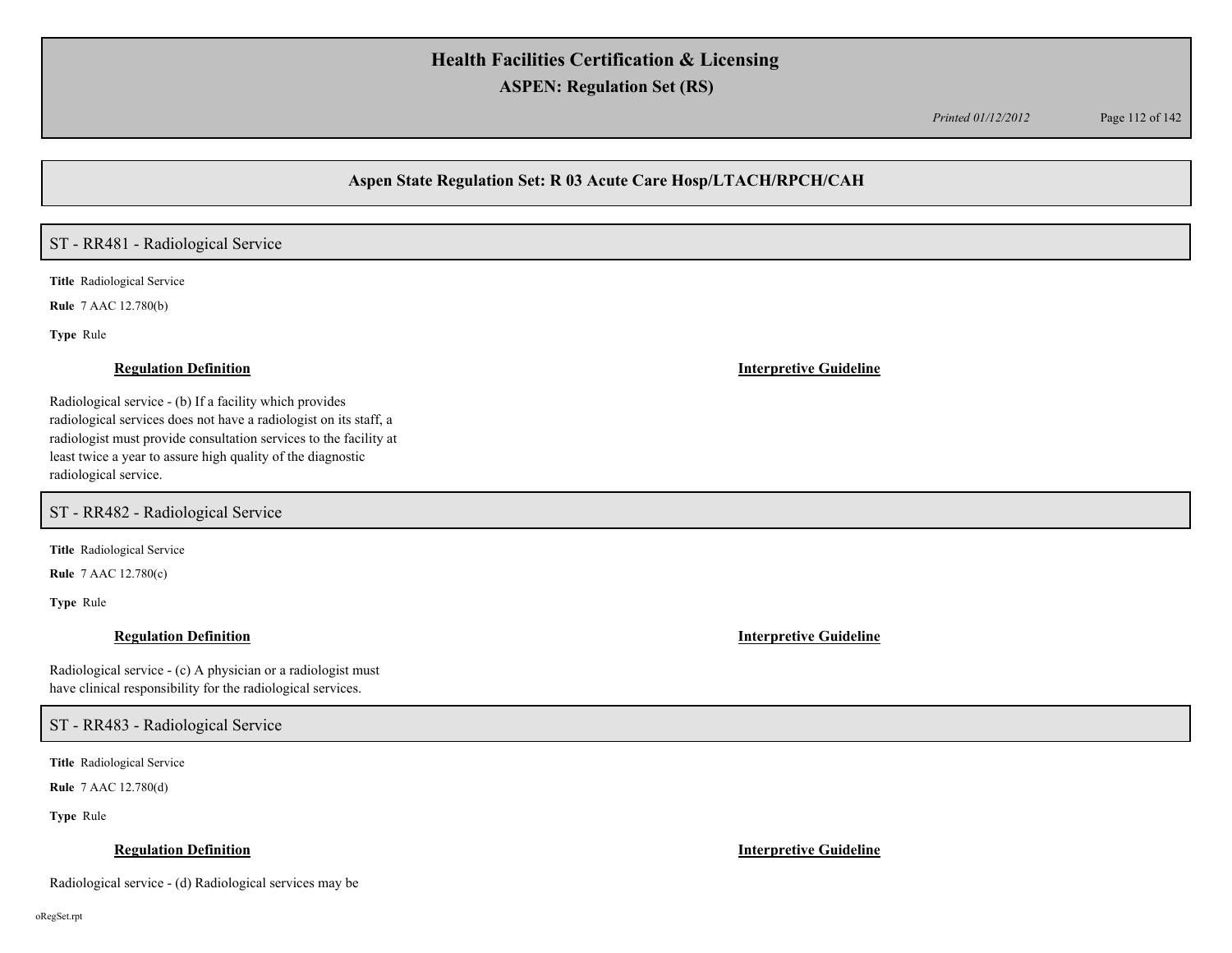*Printed 01/12/2012* Page 113 of 142

## **Aspen State Regulation Set: R 03 Acute Care Hosp/LTACH/RPCH/CAH**

performed only upon the order of a person lawfully authorized to diagnose and treat illness.

### ST - RR484 - Radiological Service

**Title** Radiological Service

**Rule** 7 AAC 12.780(e)

**Type** Rule

#### **Regulation Definition Interpretive Guideline**

Radiological service - (e) If an x-ray examination is to be provided to a patient, a request by the attending physician for the x-ray examination must contain a diagnosis or a tentative diagnosis, or a concise statement of the reasons for the x-ray examination.

ST - RR485 - Radiological Service

**Title** Radiological Service

**Rule** 7 AAC 12.780(f)

**Type** Rule

Radiological service - (f) A report of a radiological examination must be filed in the patient's medical record and maintained in the radiology unit.

ST - RR486 - Radiological Service

**Title** Radiological Service

**Rule** 7 AAC 12.780(g)

**Type** Rule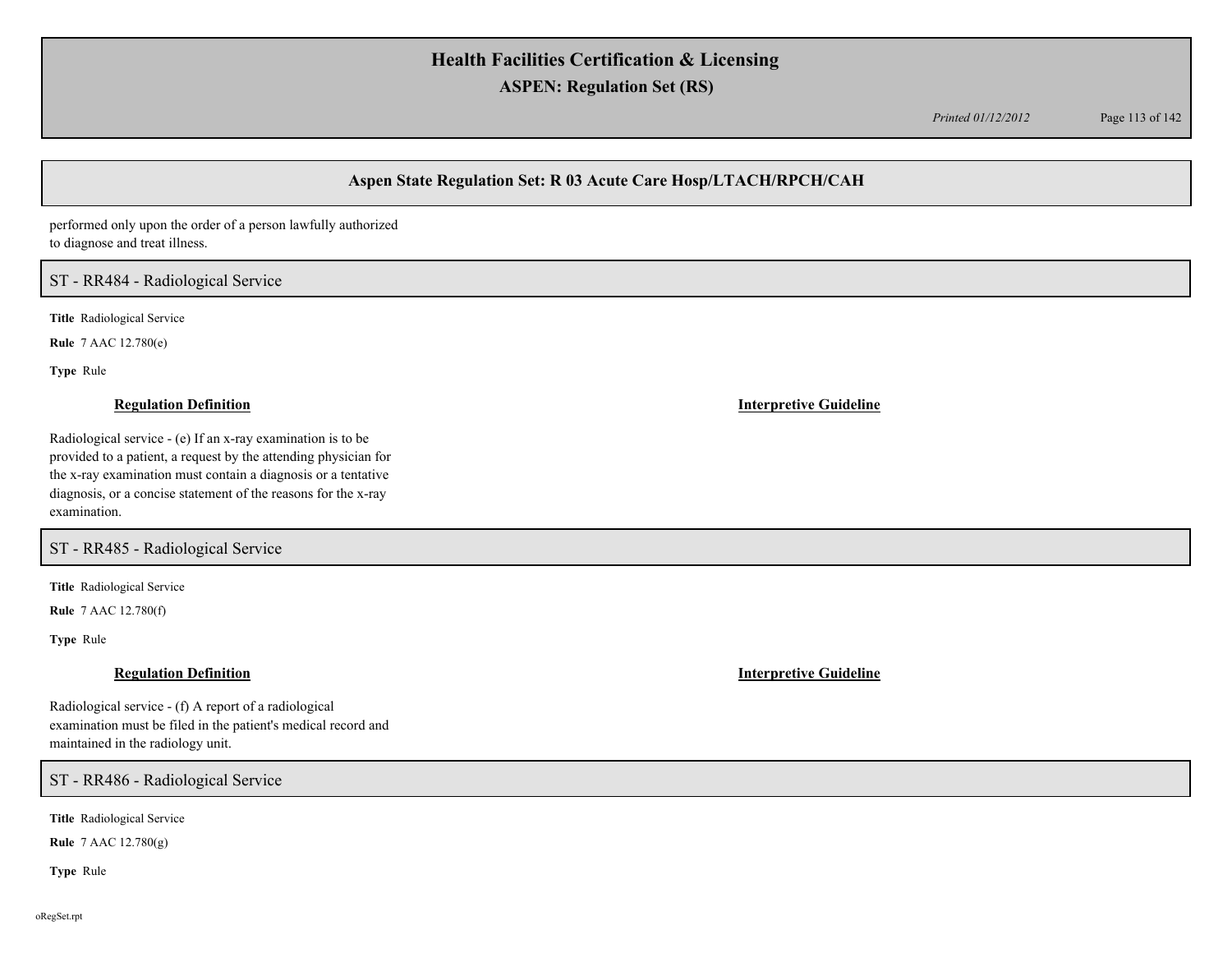*Printed 01/12/2012* Page 114 of 142

## **Aspen State Regulation Set: R 03 Acute Care Hosp/LTACH/RPCH/CAH**

### **Regulation Definition Interpretive Guideline**

Radiological service - (g) Diagnostic x-ray film processing must conform to the time and temperature recommendations of the manufacturer.

ST - RR487 - Radiological Service

**Title** Radiological Service

**Rule** 7 AAC 12.780(h)

**Type** Rule

### **Regulation Definition Interpretive Guideline**

Radiological service - (h) All individuals who are employed or involved in providing radiological services or who may be exposed to radiation shall wear devices that monitor radiation exposure.

ST - RR488 - Radiological Service

**Title** Radiological Service

**Rule** 7 AAC 12.780(i)

**Type** Rule

Radiological service - (i) A facility must keep records identifying employees who have been exposed to radiation and the amount of exposure for each employee.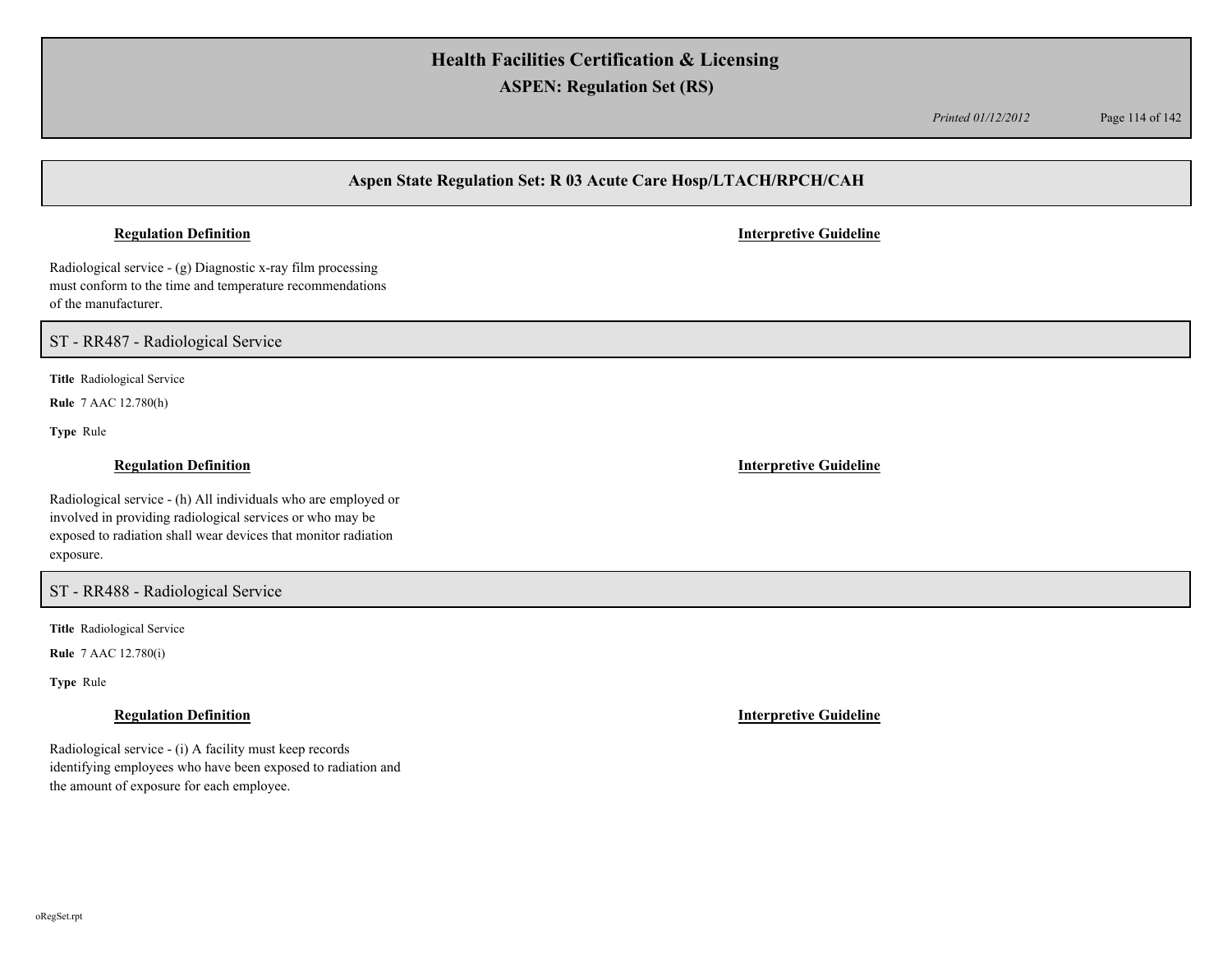*Printed 01/12/2012* Page 115 of 142

## **Aspen State Regulation Set: R 03 Acute Care Hosp/LTACH/RPCH/CAH**

## ST - RR489 - Radiological Service

**Title** Radiological Service

**Rule** 7 AAC 12.780(j)

**Type** Rule

#### **Regulation Definition Interpretive Guideline**

Radiological service - (j) A facility which provides nuclear medicine services must report the type of those services provided to the department and must conform, unless specifically excepted by law, to the applicable standards of the Nuclear Regulatory Commission, 10 C.F.R. Parts 0 - 170, as in effect April 30, 1983, and 18 AAC 85.

ST - RR490 - Radiological Service

**Title** Radiological Service

**Rule** 7 AAC 12.780(k)

**Type** Rule

Radiological Service - (k) Radiation therapy may be given only under the direction of a radiation therapist using equipment which is specifically designed for radiation therapy.

ST - RR491 - Radiological Service

**Title** Radiological Service

**Rule** 7 AAC 12.780(l)

**Type** Rule

**Regulation Definition Interpretive Guideline**

oRegSet.rpt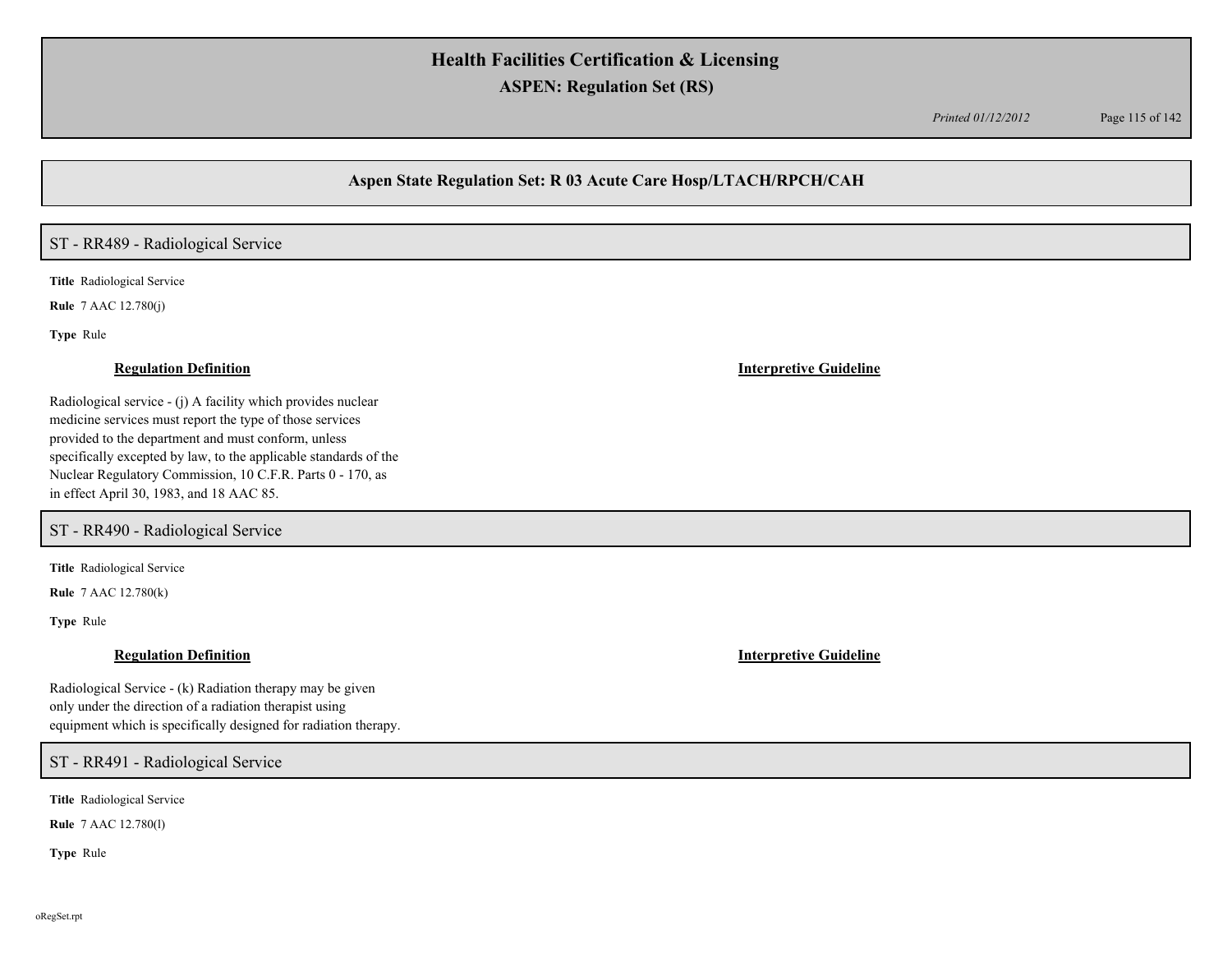*Printed 01/12/2012* Page 116 of 142

## **Aspen State Regulation Set: R 03 Acute Care Hosp/LTACH/RPCH/CAH**

#### **Regulation Definition Interpretive Guideline**

Radiological service - (l) A facility which uses x-ray equipment must conform to the radiation protection standards set out in 18 AAC 85.010 - 18 AAC 85.770.

ST - RR492 - Radiological Service

**Title** Radiological Service

**Rule** 7 AAC 12.780(m)

**Type** Rule

### **Regulation Definition Interpretive Guideline**

Radiological service - (m) In this section, "nuclear medicine services" means medical procedures that use radio isotopes or other atomic entities in the treatment or diagnosis of illness or disease.

ST - RR500 - Laboratory Service

**Title** Laboratory Service

**Rule** 7 AAC 12.790

**Type** Rule

Laboratory service - (a) A facility that provides laboratory services must comply with 7 AAC 12.790 - 7 AAC 12.850 and must meet the requirements of 42 C.F.R. Part 493, Laboratory Requirements, as revised as of October 1, 2005, and adopted by reference.

(b) A facility must have and maintain written procedures on the scope of onsite laboratory services necessary to support the facility's emergency and patient care services. For

laboratory tests not performed in the facility, the facility must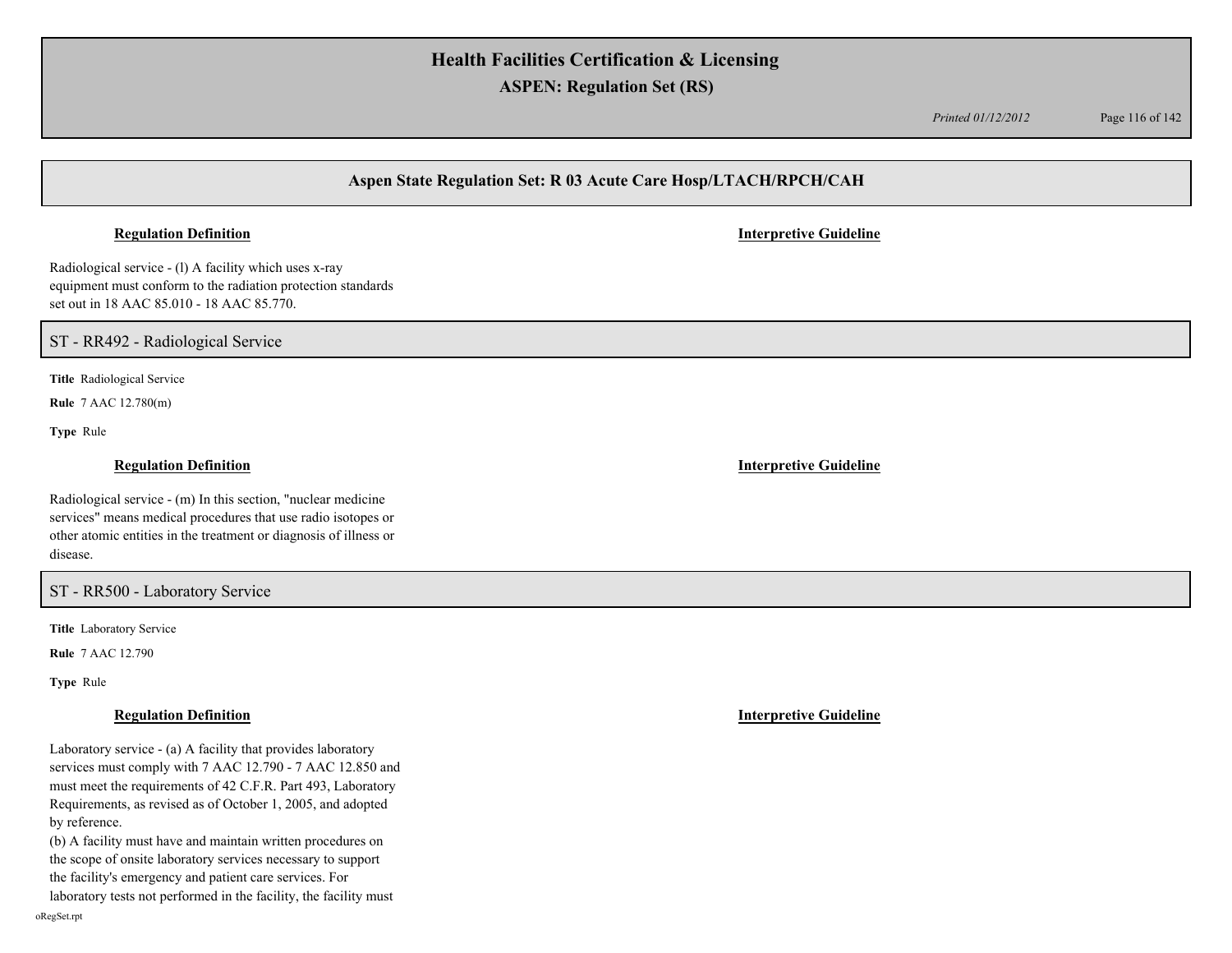*Printed 01/12/2012* Page 117 of 142

## **Aspen State Regulation Set: R 03 Acute Care Hosp/LTACH/RPCH/CAH**

make arrangements with an approved laboratory to meet the requirements of this section. Information specifying the laboratory tests performed at the facility, and laboratory tests available under arrangement, must be provided to the medical staff.

(c) A laboratory that provides blood or blood products must (1) have those products onsite or readily available from

another source; and

(2) maintain storage areas for those products under adequate control and supervision.

ST - RR501 - Mailing of Laboratory Specimens

**Title** Mailing of Laboratory Specimens

**Rule** 7 AAC 12.830

**Type** Rule

Mailing of laboratory specimens - A laboratory specimen may be referred and mailed only to an approved laboratory. The mailing containers to be used must be provided by the laboratory to which the specimens are sent.

ST - RR502 - Supervision and Direction of Lab Service

**Title** Supervision and Direction of Lab Service

**Rule** 7 AAC 12.840

**Type** Rule

Supervision and direction of laboratory service - (a) A laboratory must be under the supervision and direction of a physician, a laboratory specialist, or a medical technologist who

**Regulation Definition Interpretive Guideline**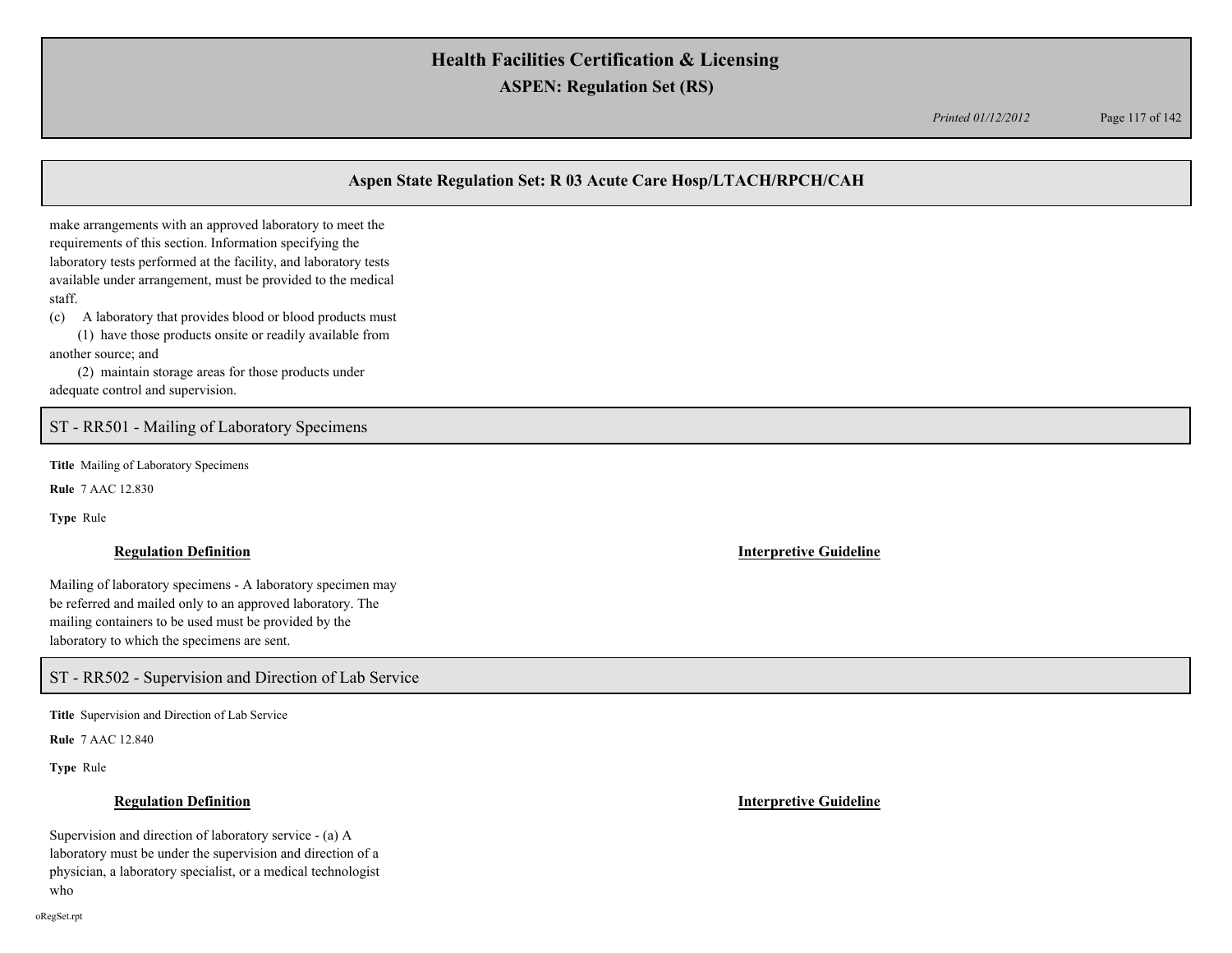*Printed 01/12/2012* Page 118 of 142

## **Aspen State Regulation Set: R 03 Acute Care Hosp/LTACH/RPCH/CAH** (1) meets the applicable qualification requirements of 42 C.F.R. Part 493, adopted by reference in 7 AAC 12.790; and (2) is either employed by the laboratory or under contract to the laboratory. (b) If a medical technologist supervises the laboratory under contract, a consulting physician or laboratory specialist supervising the laboratory under contract must make quarterly visits to the laboratory and prepare a written evaluation with recommendations to the administrator and medical staff of the facility after each visit. For a consulting physician, up to two of the required visits and evaluations each year may be made by the physician ' s representative, who must be a medical technologist competent in one or more laboratory specialties. If a medical technologist supervises a laboratory as an employee of the laboratory, a consulting physician or a laboratory specialist under contract must make at least biannual visits to the laboratory and prepare a written evaluation and recommendations after each visit. (c) In this section, "laboratory specialties" include microbiology, serology, chemistry, hematology, and immunohematology.

### ST - RR510 - Risk Management

**Title** Risk Management

**Rule** 7 AAC 12.860(1)

**Type** Rule

#### **Regulation Definition Interpretive Guideline**

Risk management - A facility, with the exception of home health agencies and hospice agencies that do not provide inpatient care on agency premises, must have a risk management program that has

(1) provision for monitoring, evaluating, identifying, correcting, and reassessing care practices that negatively affect quality of care and services provided or result in accident or oRegSet.rpt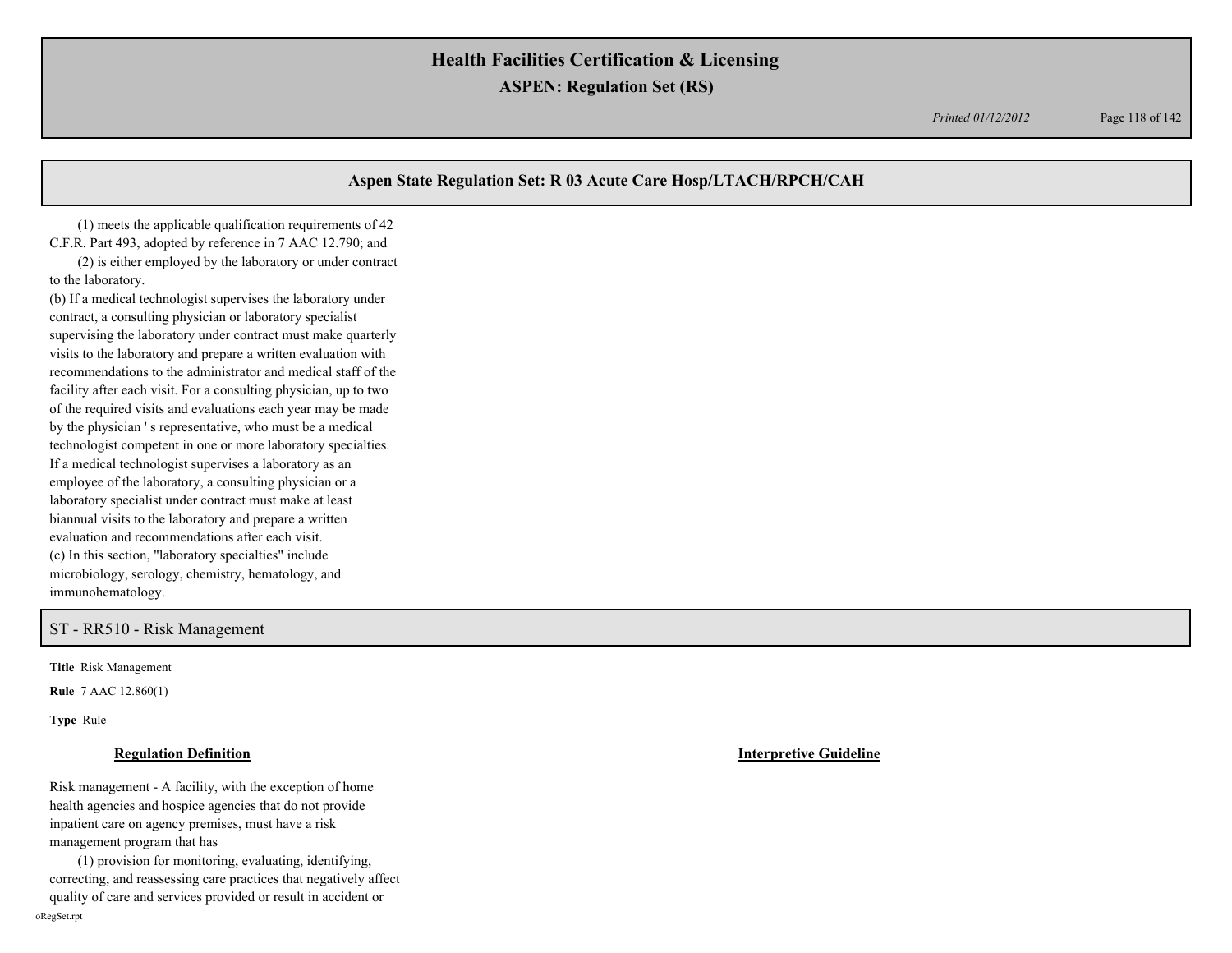*Printed 01/12/2012* Page 119 of 142

## **Aspen State Regulation Set: R 03 Acute Care Hosp/LTACH/RPCH/CAH**

injury to a patient, resident, or staff, and provisions for documenting deficiencies found and remedial actions taken;

### ST - RR511 - Risk Management

**Title** Risk Management

**Rule** 7 AAC 12.860(2)

**Type** Rule

Risk management - A facility, with the exception of home health agencies and hospice agencies that do not provide inpatient care on agency premises, must have a risk management program that has

(2) a preventive maintenance program that is designed to ensure the proper functioning, safety and performance of all electrical and mechanical equipment used in the care, diagnosis, and treatment of patients or residents, and for the physical plant including the electrical, plumbing, heating, and ventilation systems and their parts, including

(A) implementation of policies that specify procedures and frequencies for the maintenance of all equipment and systems and all their parts, that meets or exceeds manufacturers' recommendations, and

(B) documentation of the preventive maintenance that has occurred;

ST - RR512 - Risk Management

**Title** Risk Management

**Rule** 7 AAC 12.860(3)

**Type** Rule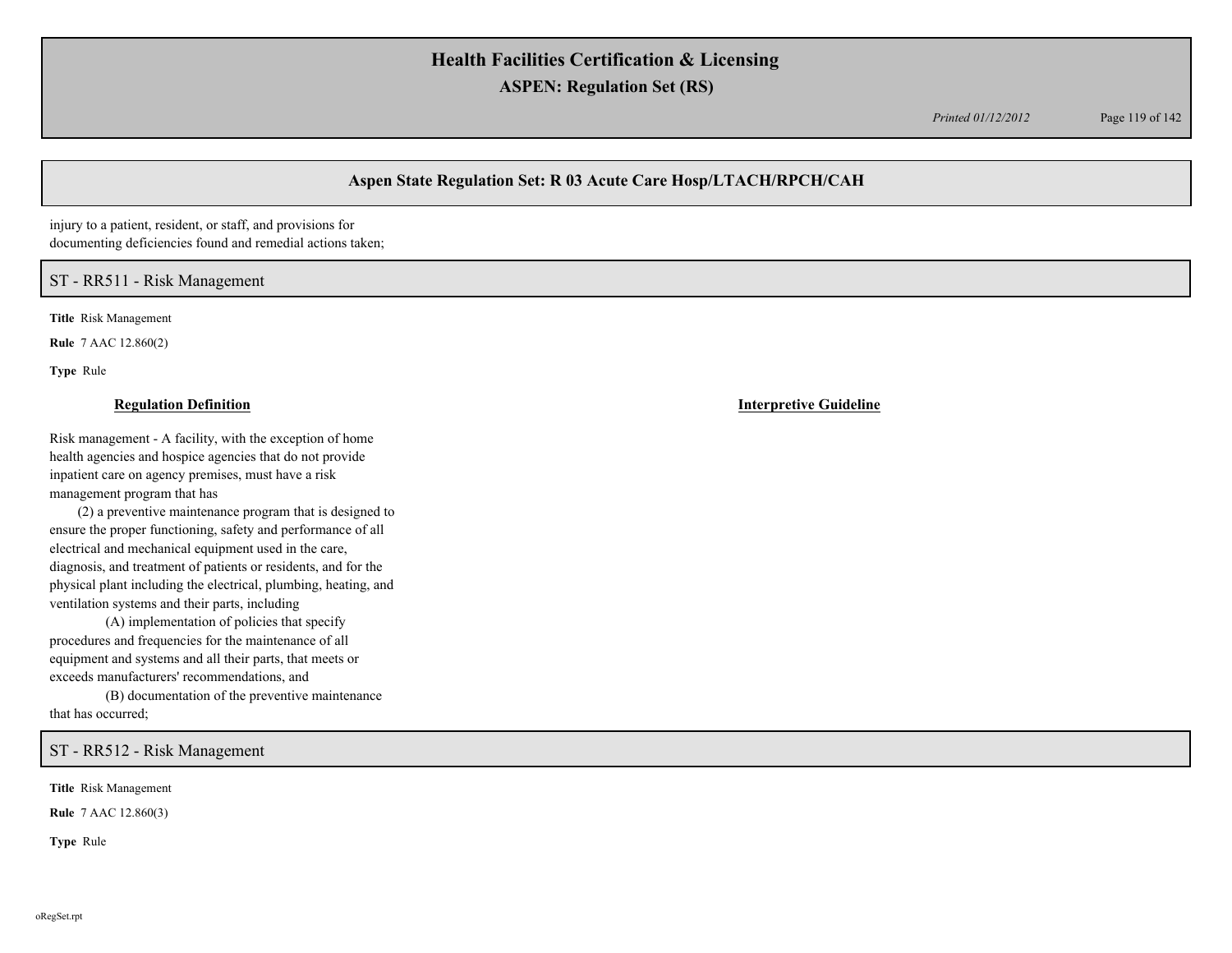*Printed 01/12/2012* Page 120 of 142

## **Aspen State Regulation Set: R 03 Acute Care Hosp/LTACH/RPCH/CAH**

#### **Regulation Definition Interpretive Guideline**

Risk management - A facility, with the exception of home health agencies and hospice agencies that do not provide inpatient care on agency premises, must have a risk management program that has

(3) a procedure to investigate, analyze, and respond to patient or resident grievances that relate to patient or resident care;

### ST - RR513 - Risk Management

**Title** Risk Management

**Rule** 7 AAC 12.860(4)

**Type** Rule

Risk management - A facility, with the exception of home health agencies and hospice agencies that do not provide inpatient care on agency premises, must have a risk management program that has

(4) a job-specific orientation program and an in-service training program for each employee that provides annual instruction in

(A) policies and procedures for that service;

(B) the employee's job responsibilities and the skills necessary to meet those responsibilities;

(C) safety, fire, and disaster plans; and

(D) principles and techniques of infection control;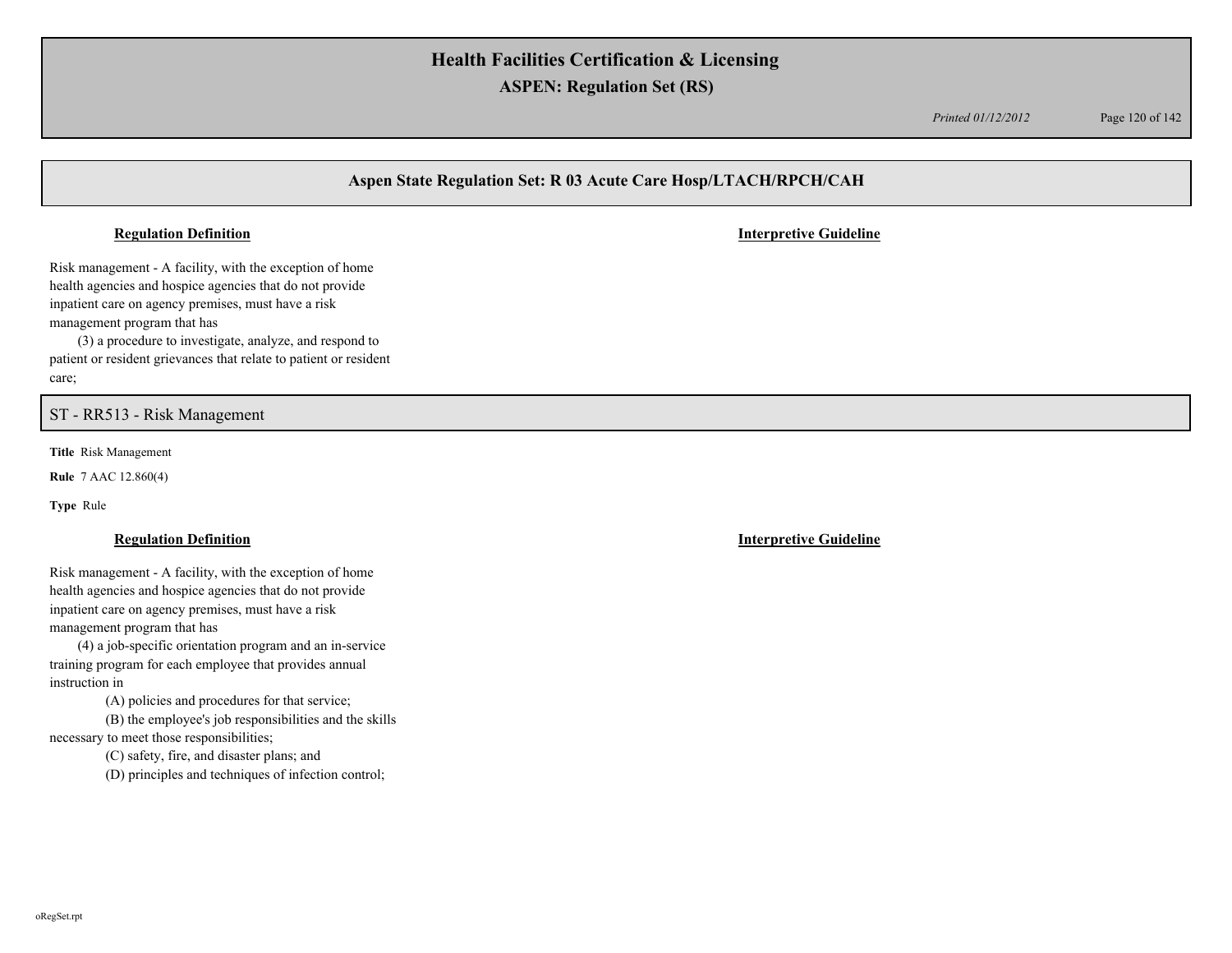*Printed 01/12/2012* Page 121 of 142

## **Aspen State Regulation Set: R 03 Acute Care Hosp/LTACH/RPCH/CAH**

### ST - RR514 - Risk Management

**Title** Risk Management

**Rule** 7 AAC 12.860(5)

**Type** Rule

#### **Regulation Definition Interpretive Guideline**

Risk management - A facility, with the exception of home health agencies and hospice agencies that do not provide inpatient care on agency premises, must have a risk management program that has

(5) provision of 24-hour emergency service by a physician, on site or on call, including posting the on-call physician's name and phone number at each nursing station; a frontier extended stay clinic or free-standing birth center is exempt from the requirements of this paragraph;

### ST - RR515 - Risk Management

**Title** Risk Management

**Rule** 7 AAC 12.860(6)

**Type** Rule

Risk management - A facility, with the exception of home health agencies and hospice agencies that do not provide inpatient care on agency premises, must have a risk management program that has

(6) quarterly fire drills for each work shift, a record showing when each drill was held, and coordination with community or area mass casualty drills;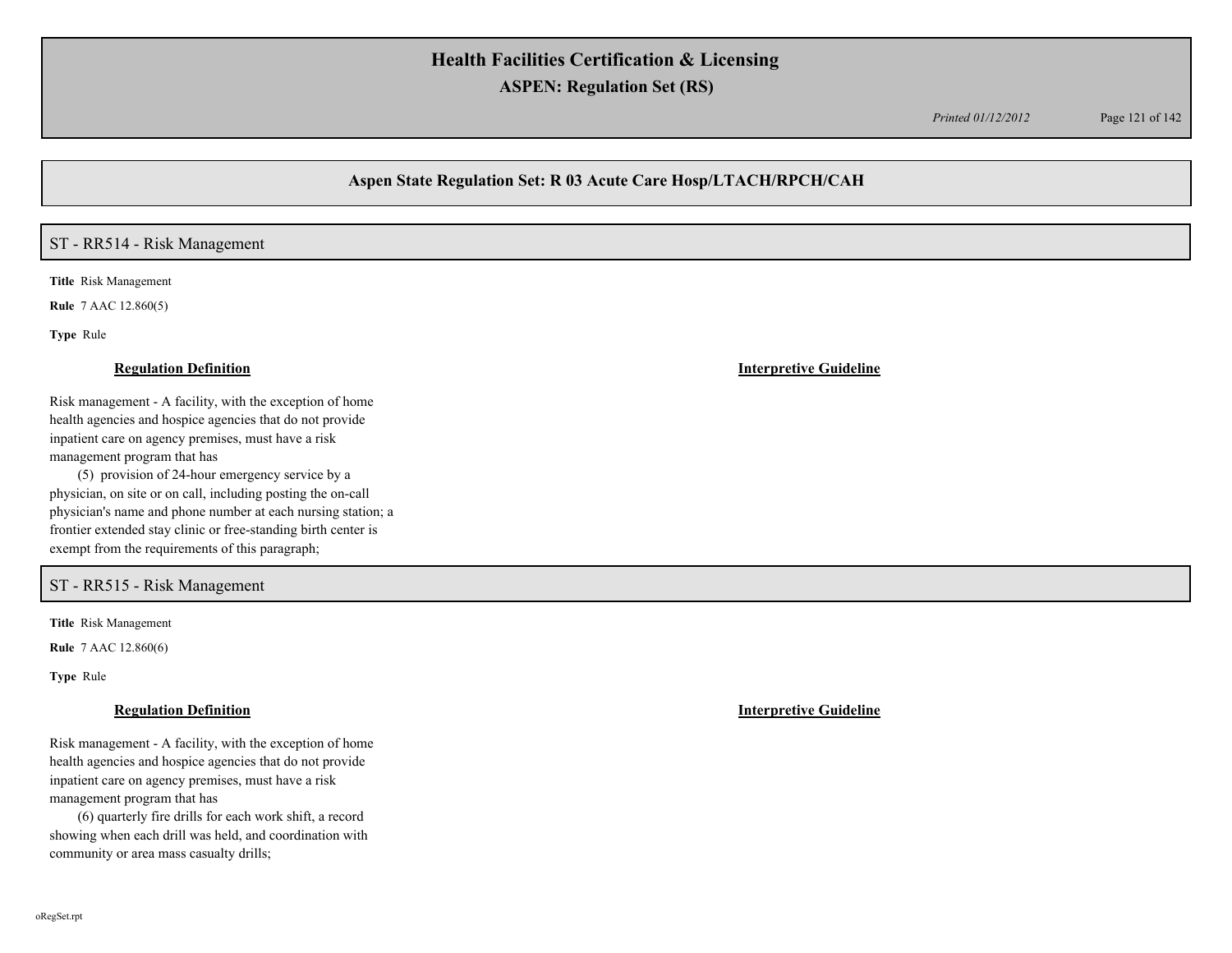*Printed 01/12/2012* Page 122 of 142

## **Aspen State Regulation Set: R 03 Acute Care Hosp/LTACH/RPCH/CAH**

### ST - RR516 - Risk Management

**Title** Risk Management

**Rule** 7 AAC 12.860(7)

**Type** Rule

#### **Regulation Definition Interpretive Guideline**

Risk management - A facility, with the exception of home health agencies and hospice agencies that do not provide inpatient care on agency premises, must have a risk management program that has

(7) an annual review of written policies and procedures approved, signed, and dated by the administrator or the administrator's designee;

### ST - RR517 - Risk Management

**Title** Risk Management

**Rule** 7 AAC 12.860(8)

**Type** Rule

#### **Regulation Definition Interpretive Guideline**

Risk management - A facility, with the exception of home health agencies and hospice agencies that do not provide inpatient care on agency premises, must have a risk management program that has

(8) a training program by an instructor certified in cardiopulmonary resuscitation (CPR) for all personnel who are engaged in patient care; the training program must include certification of employees by an approved organization; and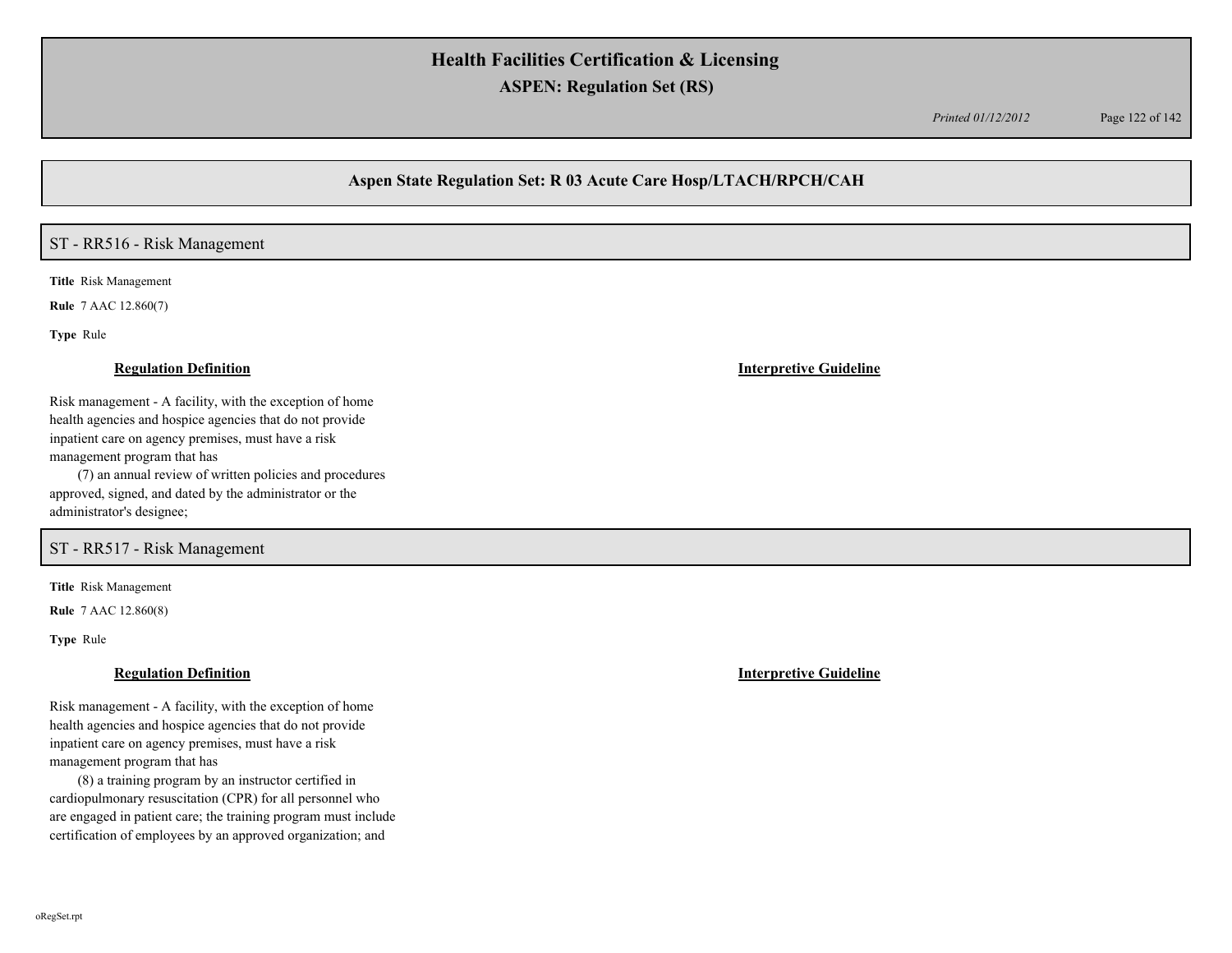*Printed 01/12/2012* Page 123 of 142

## **Aspen State Regulation Set: R 03 Acute Care Hosp/LTACH/RPCH/CAH**

### ST - RR518 - Risk Management

**Title** Risk Management

**Rule** 7 AAC 12.860(9)

**Type** Rule

Risk management - A facility, with the exception of home health agencies and hospice agencies that do not provide inpatient care on agency premises, must have a risk management program that has

(9) a method of ensuring safe storage and transportation of gas cylinder tanks.

### ST - RR519 - Risk Management

**Title** Risk Management

**Rule** 7 AAC 12.860(10)

**Type** Rule

Risk management - A facility, with the exception of home health agencies and hospice agencies that do not provide inpatient care on agency premises, must have a risk management program that has

(10) a disaster plan developed in coordination with the local community to address the facility's response in case of a disaster; the plan must include community and state resources for staffing and supplies, and prioritized options to account for staffing shortages, disruptions in the supply line, community allocation of staff resources, telephone triage, and plans for establishing and maintaining communication with local, state, and federal emergency response agencies; the disaster plan

#### **Regulation Definition Interpretive Guideline**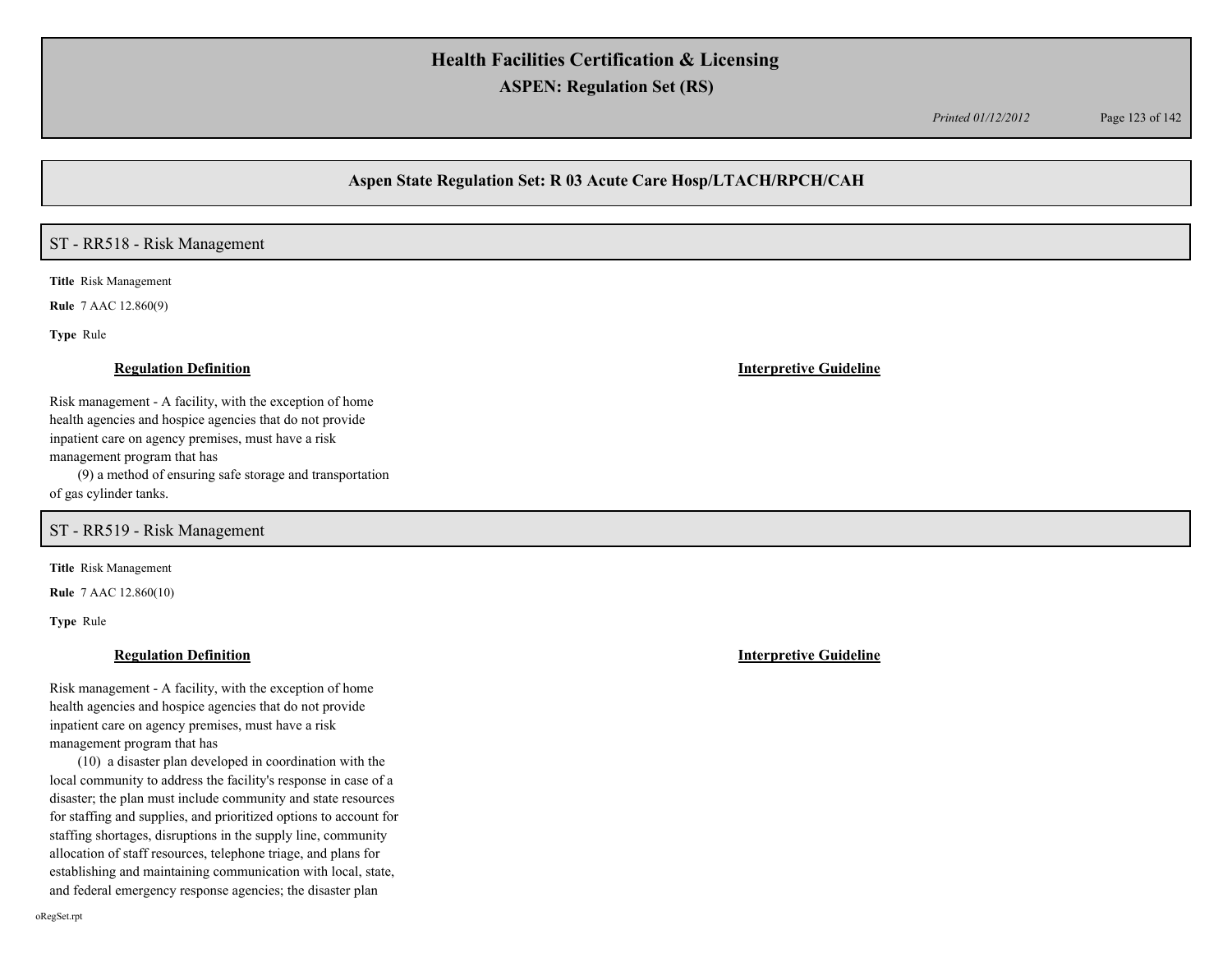*Printed 01/12/2012* Page 124 of 142

## **Aspen State Regulation Set: R 03 Acute Care Hosp/LTACH/RPCH/CAH**

must be in place on or before January 1, 2007, and must address response to (A) an earthquake, flood, major fire, tsunami, or other potential disaster relative to the area; and

(B) a pandemic influenza outbreak; the plan must include plans for

(i) separate entrances to buildings, and segregated seating, for patients with influenza-like illness; and (ii) other measures to contain or prevent transmission of the illness.

### ST - RR530 - Emergency Care Services

**Title** Emergency Care Services

**Rule** 7 AAC 12.870(a)

**Type** Rule

#### **Regulation Definition Interpretive Guideline**

| Emergency care service $-$ (a) If a facility provides emergency                                        |
|--------------------------------------------------------------------------------------------------------|
| care services, those services must be available 24 hours a day                                         |
| and must include                                                                                       |
| $(1)$ and absorption that the books of the $\alpha$ at $\alpha$ and $\alpha$ and $\alpha$ and $\alpha$ |

(1) a determination by trained staff of whether a person entering the service should receive a medical, psychological, or social evaluation; (2) treatment of acute and potentially life-threatening disorders; and

(3) supervision of medically ill persons by trained medical staff.

ST - RR531 - Emergency Care Service

**Title** Emergency Care Service

**Rule** 7 AAC 12.870(b)

**Type** Rule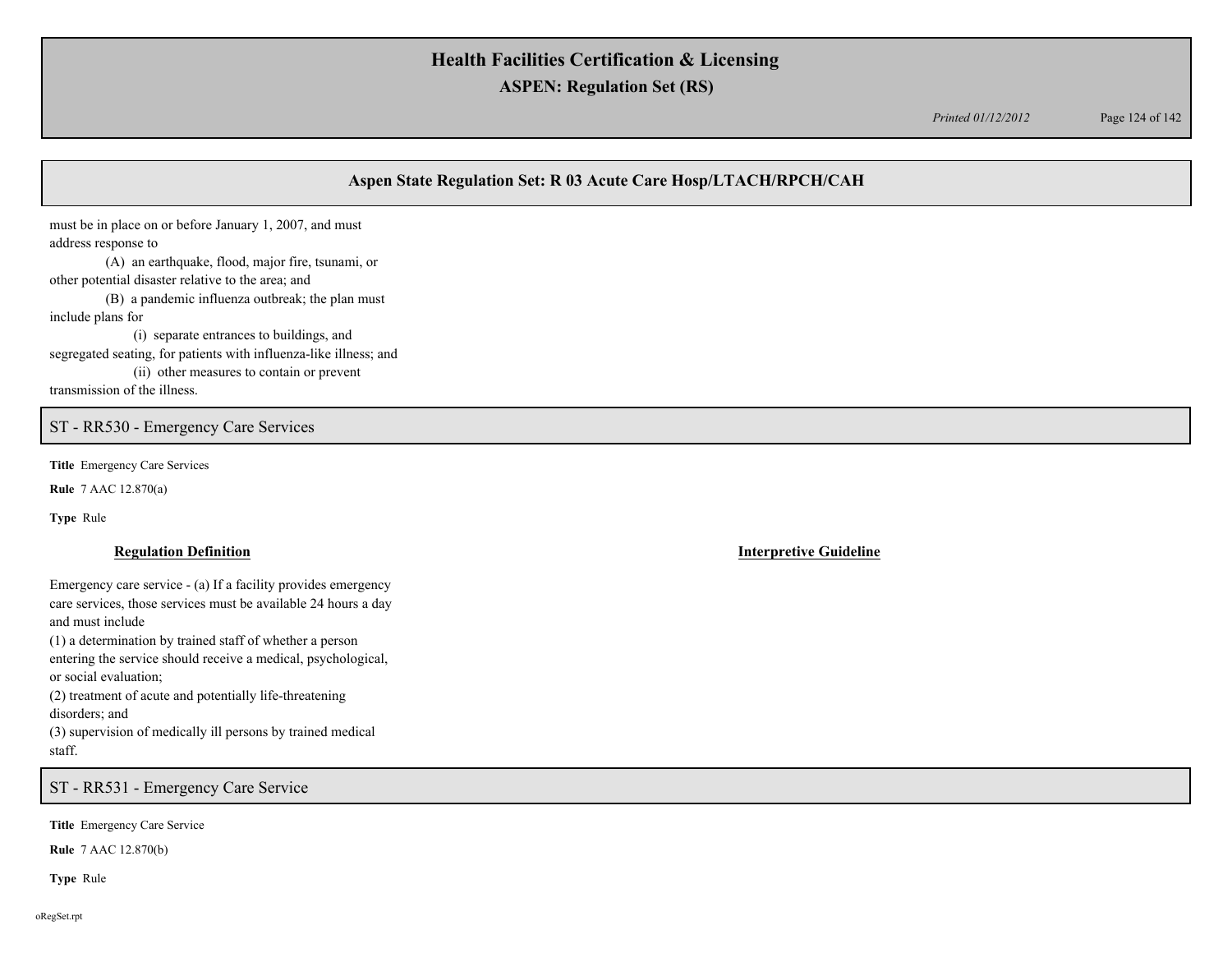*Printed 01/12/2012* Page 125 of 142

## **Aspen State Regulation Set: R 03 Acute Care Hosp/LTACH/RPCH/CAH**

### **Regulation Definition Interpretive Guideline**

Emergency care service - (b) Guidelines for care of persons with mental or emotional problems must be present and readily accessible in the emergency room.

ST - RR532 - Emergency Care Service

**Title** Emergency Care Service

**Rule** 7 AAC 12.870(c)

**Type** Rule

### **Regulation Definition Interpretive Guideline**

Emergency care service - (c) Guidelines or protocol for the treatment of and referral for substance abuse must be present and readily accessible in the emergency room.

ST - RR533 - Emergency Care Service

**Title** Emergency Care Service

**Rule** 7 AAC 12.870(d)

**Type** Rule

Emergency care service - (d) A roster of names and telephone numbers of physicians, specialty consultants, poison control centers, and referral resources must be maintained in the emergency room.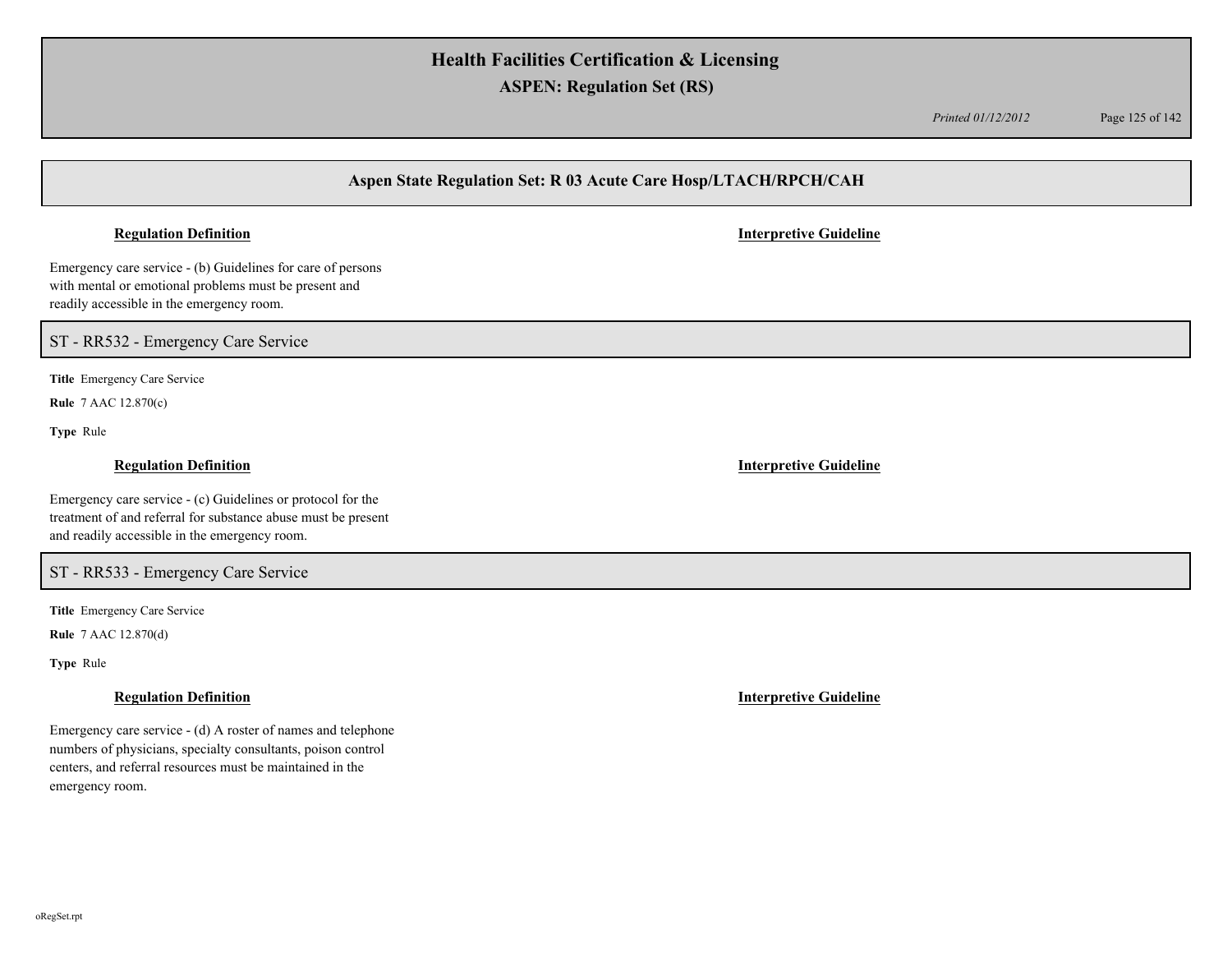*Printed 01/12/2012* Page 126 of 142

## **Aspen State Regulation Set: R 03 Acute Care Hosp/LTACH/RPCH/CAH**

## ST - RR534 - Emergency Care Service

**Title** Emergency Care Service

**Rule** 7 AAC 12.870(e)

**Type** Rule

#### **Regulation Definition Interpretive Guideline**

Emergency care service - (e) The emergency care service must maintain a control register which contains, for each person served, (1) the person's name, or adequate identification; (2) the date and time of arrival; (3) an emergency record number for the person; (4) the nature of the person's complaint;

(5) disposition; and

(6) time of and condition on departure.

## ST - RR535 - Emergency Care Service

**Title** Emergency Care Service

**Rule** 7 AAC 12.870(f)

**Type** Rule

Emergency care service - (f) The emergency medical record must contain for each patient (1) adequate identification of the patient;

(2) the time of and means by which the patient arrived,

including by whom transported;

(3) pertinent history of the patient's current condition;

(4) diagnosis and treatment given;

(5) condition of the patient on discharge or transfer; and

(6) final disposition, including instructions given to the patient

oRegSet.rpt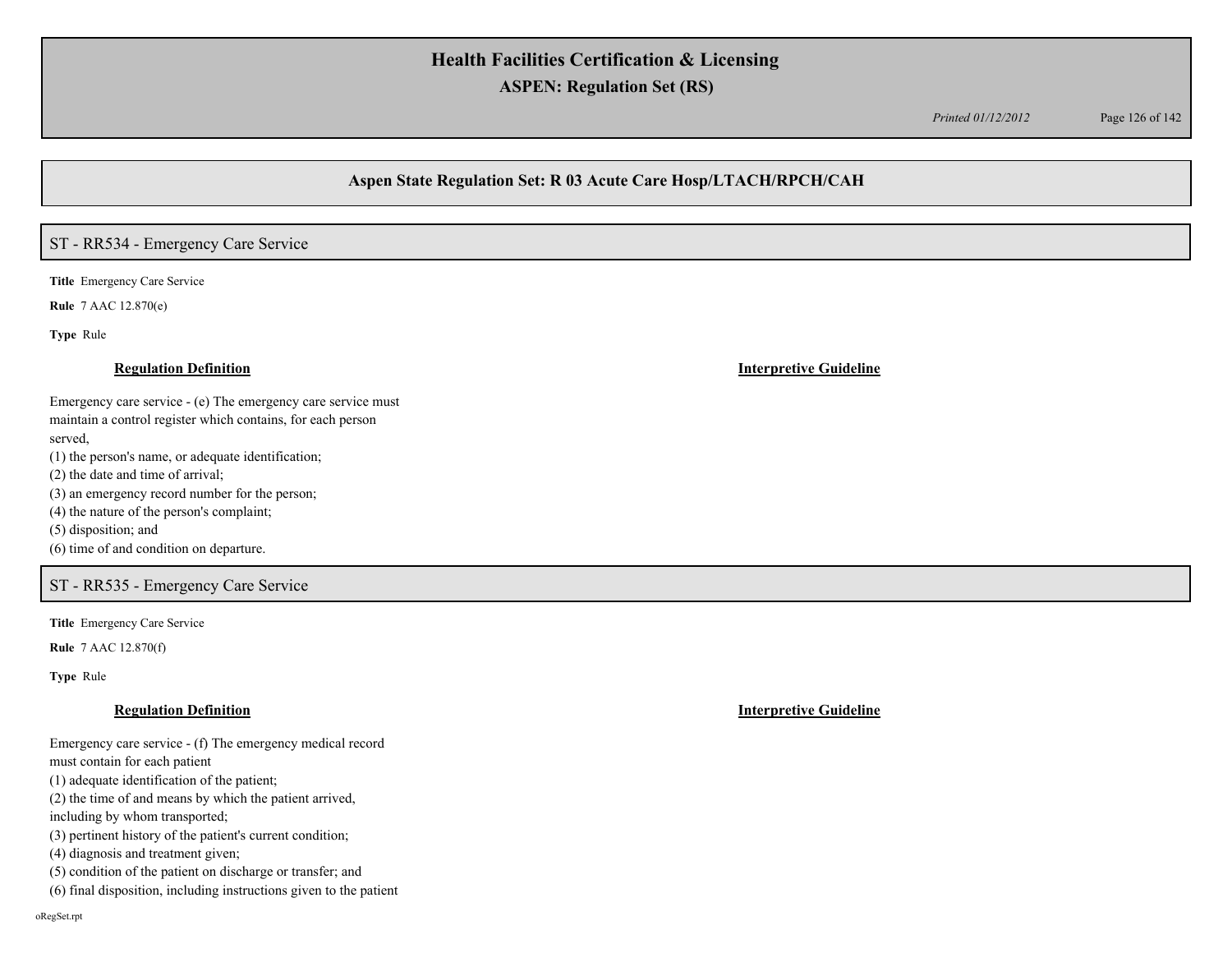*Printed 01/12/2012* Page 127 of 142

## **Aspen State Regulation Set: R 03 Acute Care Hosp/LTACH/RPCH/CAH**

or the patient's family regarding necessary followup care.

## ST - RR536 - Emergency Care Service

**Title** Emergency Care Service

**Rule** 7 AAC 12.870(g)

**Type** Rule

Emergency care service - (g) The emergency care service must have a written plan, developed in cooperation with members of the community served, which specifies how it will deal with an extreme emergency in the community. The plan must include a triage process which describes the methods for the (1) marshalling of resources to deal with the emergency; (2) determination of the level of urgency of each case; and (3) determination of appropriate services to be performed.

### ST - RR537 - Emergency Care Service

**Title** Emergency Care Service

**Rule** 7 AAC 12.870(h)

**Type** Rule

Emergency Care Service - (h) The emergency care service must have available a communication system to maintain contact with the police department, rescue squads, and other emergency services of the community.

**Regulation Definition Interpretive Guideline**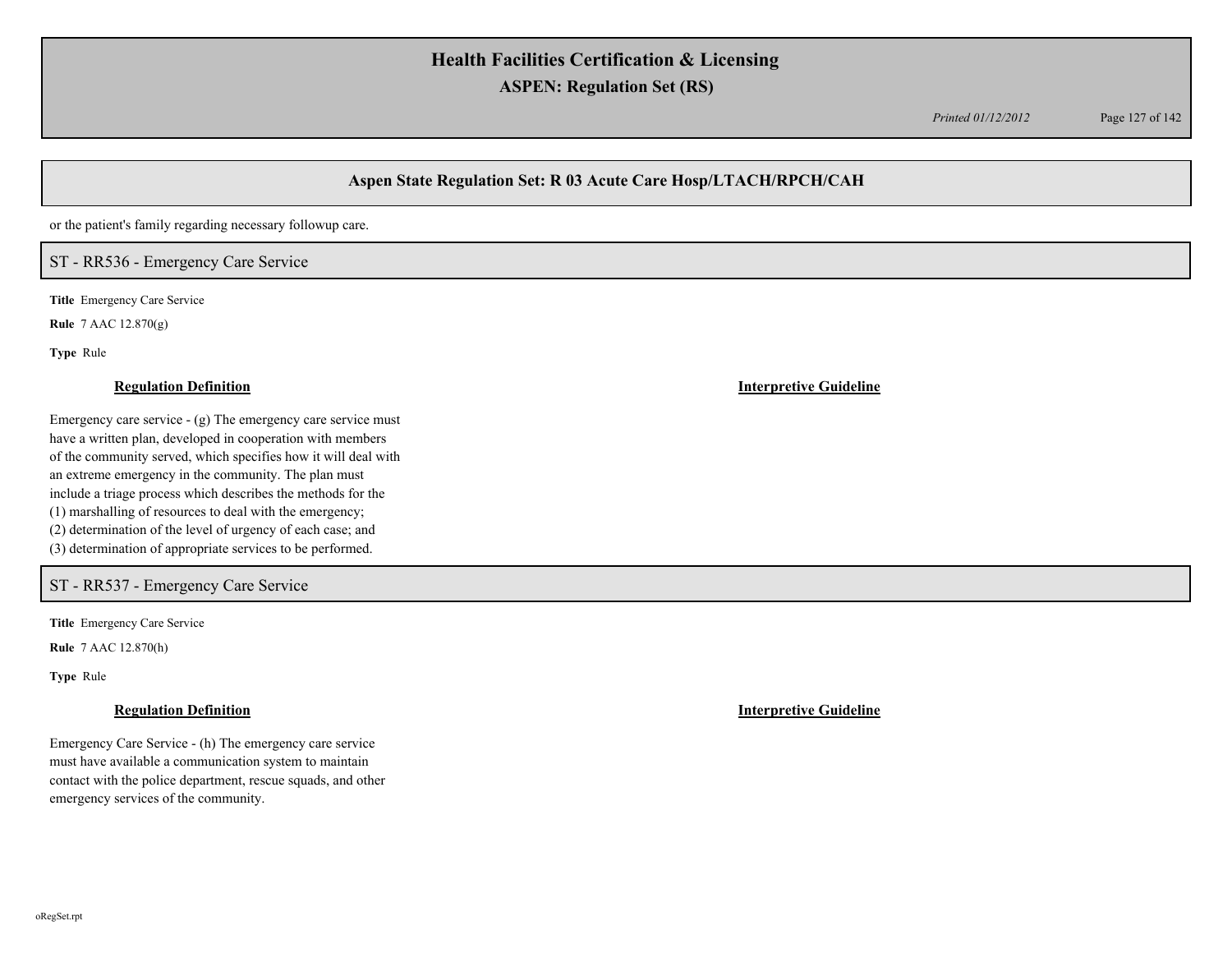*Printed 01/12/2012* Page 128 of 142

### **Aspen State Regulation Set: R 03 Acute Care Hosp/LTACH/RPCH/CAH**

## ST - RR538 - Emergency Care Service

**Title** Emergency Care Service

**Rule** 7 AAC 12.870(i)

**Type** Rule

Emergency care service - (i) A critical access hospital shall, at a minimum, ensure that a physician or mid-level practitioner with training or experience in emergency care is on call and immediately available by telephone or radio contact and available on site within 30 minutes on a 24-hours per day basis.

### ST - RR540 - Outpatient Service

**Title** Outpatient Service

**Rule** 7 AAC 12.880(a)

**Type** Rule

Outpatient service - (a) If a facility provides outpatient service, the responsibility of the outpatient service to the medical staff and the administration of the facility must be defined in writing.

ST - RR541 - Outpatient Service

**Title** Outpatient Service

**Rule** 7 AAC 12.880(b)

**Type** Rule

#### **Regulation Definition Interpretive Guideline**

**Regulation Definition Interpretive Guideline**

oRegSet.rpt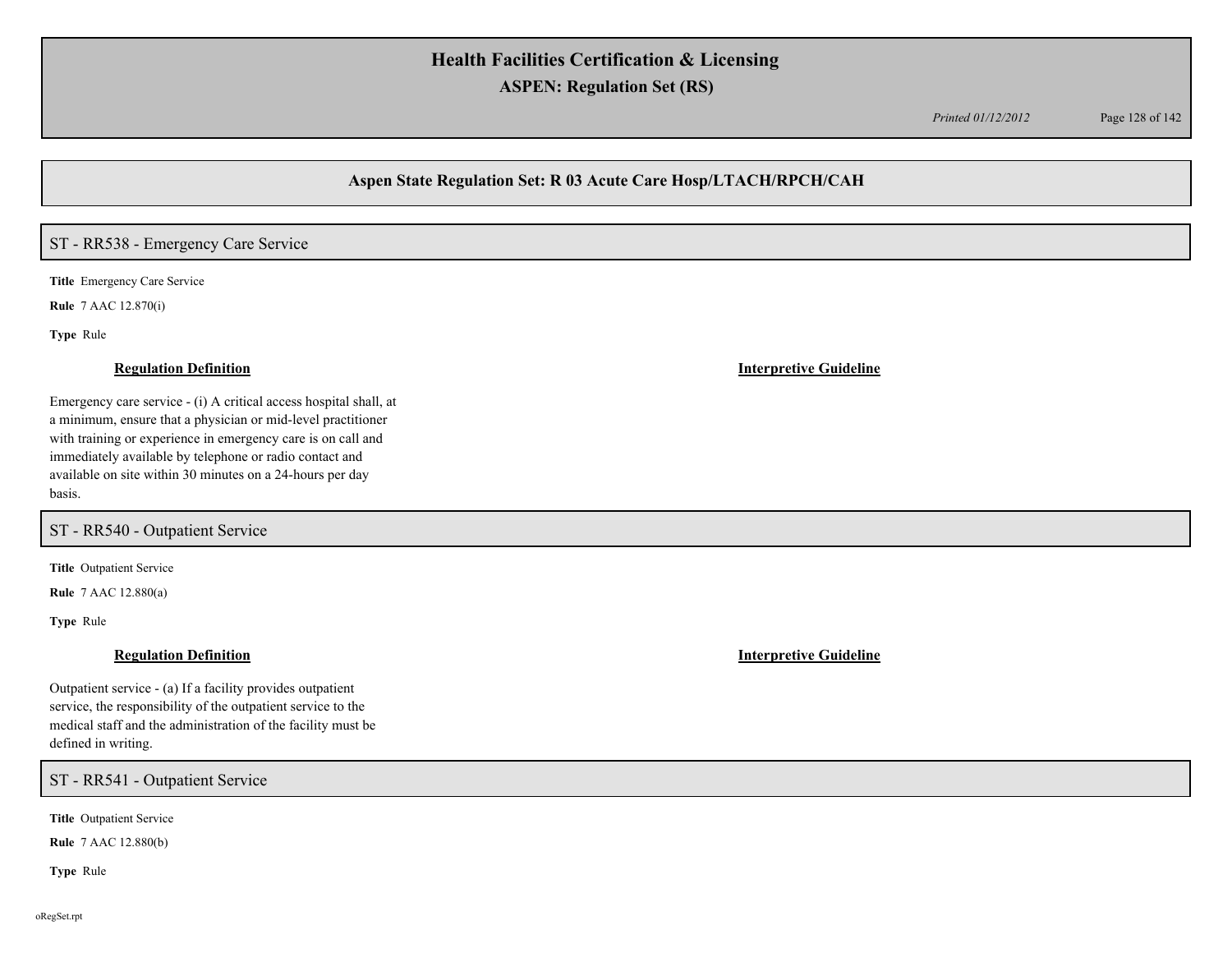*Printed 01/12/2012* Page 129 of 142

## **Aspen State Regulation Set: R 03 Acute Care Hosp/LTACH/RPCH/CAH**

#### **Regulation Definition Interpretive Guideline**

Outpatient service - (b) The outpatient service must develop a written plan describing its treatment philosophy, objectives, and organization.

ST - RR542 - Outpatient Service

**Title** Outpatient Service

**Rule** 7 AAC 12.880(c)

**Type** Rule

Outpatient service - (c) If the facility is one that performs outpatient surgery, the written policies and procedures must make provision for at least the following:

(1) types of operative procedures that may be performed;

(2) types of anesthesia that may be used;

(3) pre-operative evaluation of the patient which meets the same standards as apply to inpatient surgery;

(4) informed consent by a patient before treatment;

(5) the delivery to a pathologist designated by the facility of all anatomical parts, tissues, or foreign objects that are removed from a patient, except those designated by the medical staff as not requiring a pathologist's report, and the filing of the pathologist's findings in the patient's medical record;

(6) written instructions to a patient before surgery, which include

(A) applicable restrictions on food and drugs that may be taken before surgery;

(B) any special preparations to be made by the

patient;

(C) any post-operative requirements;

(D) clear explanation that admission to the hospital

**Regulation Definition Interpretive Guideline**

oRegSet.rpt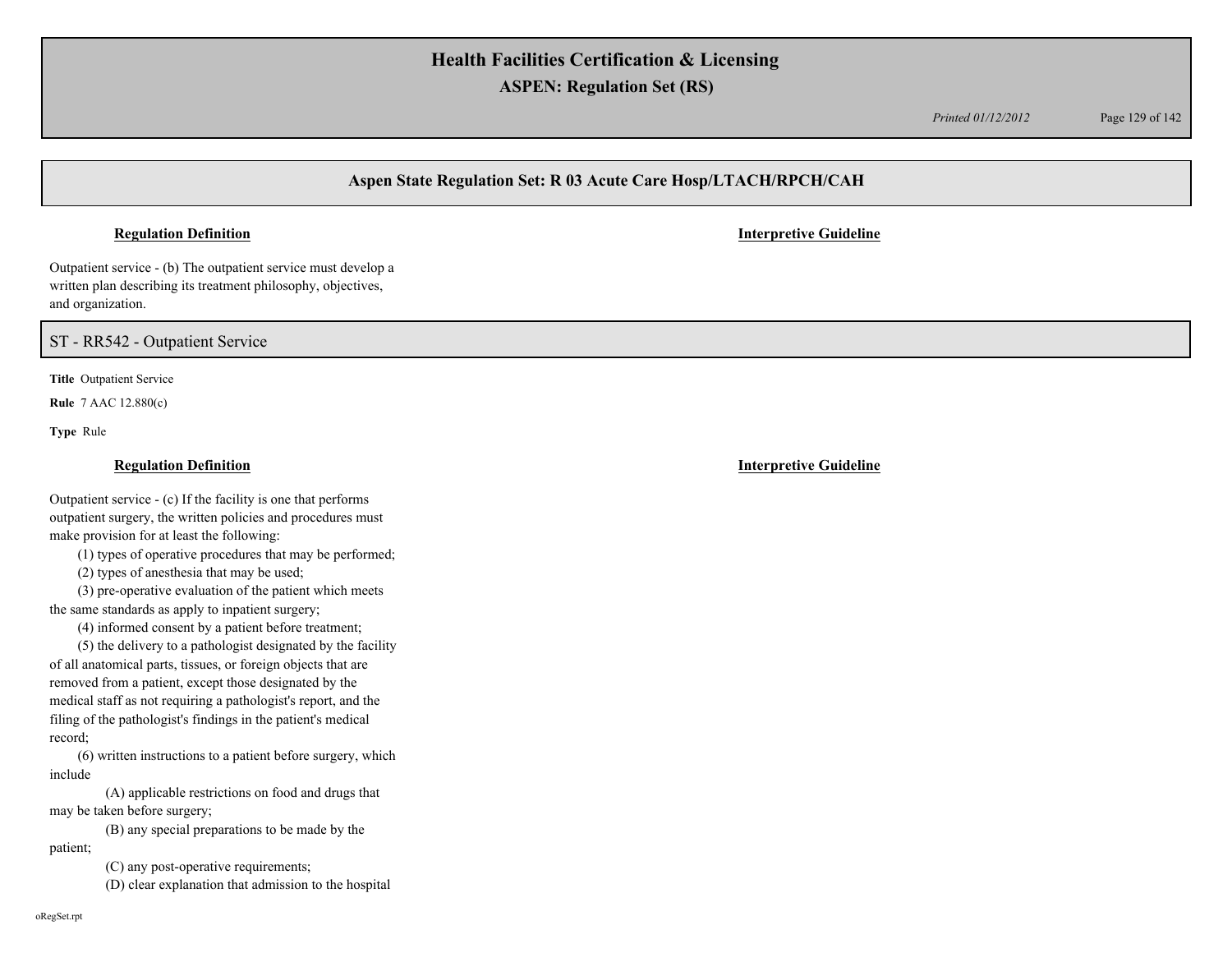*Printed 01/12/2012* Page 130 of 142

## **Aspen State Regulation Set: R 03 Acute Care Hosp/LTACH/RPCH/CAH**

may be required in the event of an unforeseen circumstance; and

(7) examination of each patient by a physician before

discharge.

ST - RR543 - Outpatient Service

**Title** Outpatient Service

**Rule** 7 AAC 12.880(d)

**Type** Rule

### **Regulation Definition Interpretive Guideline**

Outpatient service - (d) A medical record must be maintained for each patient who receives care in the outpatient service.

### ST - RR544 - Outpatient Service

**Title** Outpatient Service

**Rule** 7 AAC 12.880(e)

**Type** Rule

Outpatient service - (e) If outpatient psychiatric followup treatment is provided, the outpatient service must comply with 7 AAC 12.215(d) (3).

ST - RR545 - Outpatient Service

**Title** Outpatient Service

**Rule** 7 AAC 12.880(f)

**Type** Rule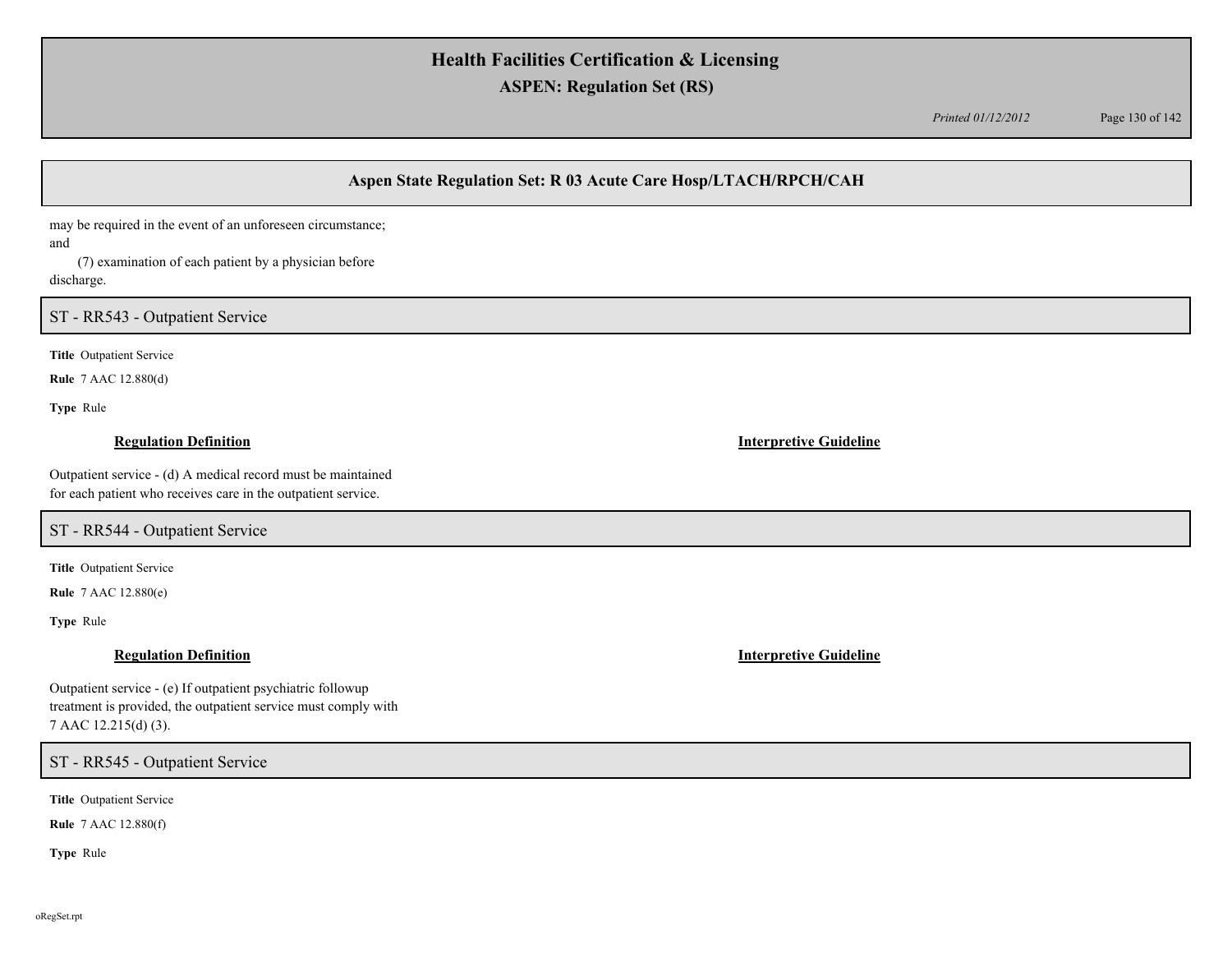*Printed 01/12/2012* Page 131 of 142

## **Aspen State Regulation Set: R 03 Acute Care Hosp/LTACH/RPCH/CAH**

#### **Regulation Definition Interpretive Guideline**

Outpatient service - (f) If outpatient substance abuse followup treatment is provided, the outpatient service must comply with 7 AAC 12.220(c) (5) and 7 AAC 33.005 - 7 AAC 33.165.

ST - RR550 - Rights

**Title** Rights

**Rule** 7 AAC 12.890(a)

**Type** Rule

### **Regulation Definition Interpretive Guideline**

Rights of patients, clients, and residents - a) Except as otherwise provided in AS 47.30.825, a patient, client, or a nursing facility resident has rights that include the following:

(1) to associate and communicate privately with persons of the patient's, client's, or resident's choice;

(2) to have reasonable access to a telephone to make and receive confidential calls;

(3) to mail and receive unopened correspondence;

(4) to be informed of the facility's grievance procedure for handling complaints relating to patient, client, or resident care;

(5) to be free from physical or chemical restraints except as specified in AS 47.30.825 or 7 AAC 12.258;

(6) to be treated with consideration and recognition of the patient's, client's, or resident's dignity and individuality;

(7) to confidentiality of the patient's, client's, or resident's medical records and treatment;

(8) to be free from unnecessary or excessive medications;

(9) to private visits by the patient's, client's, or resident's spouse, and to share a room if both spouses are patients, clients, or residents in the facility, unless medical reasons or space problems require separation;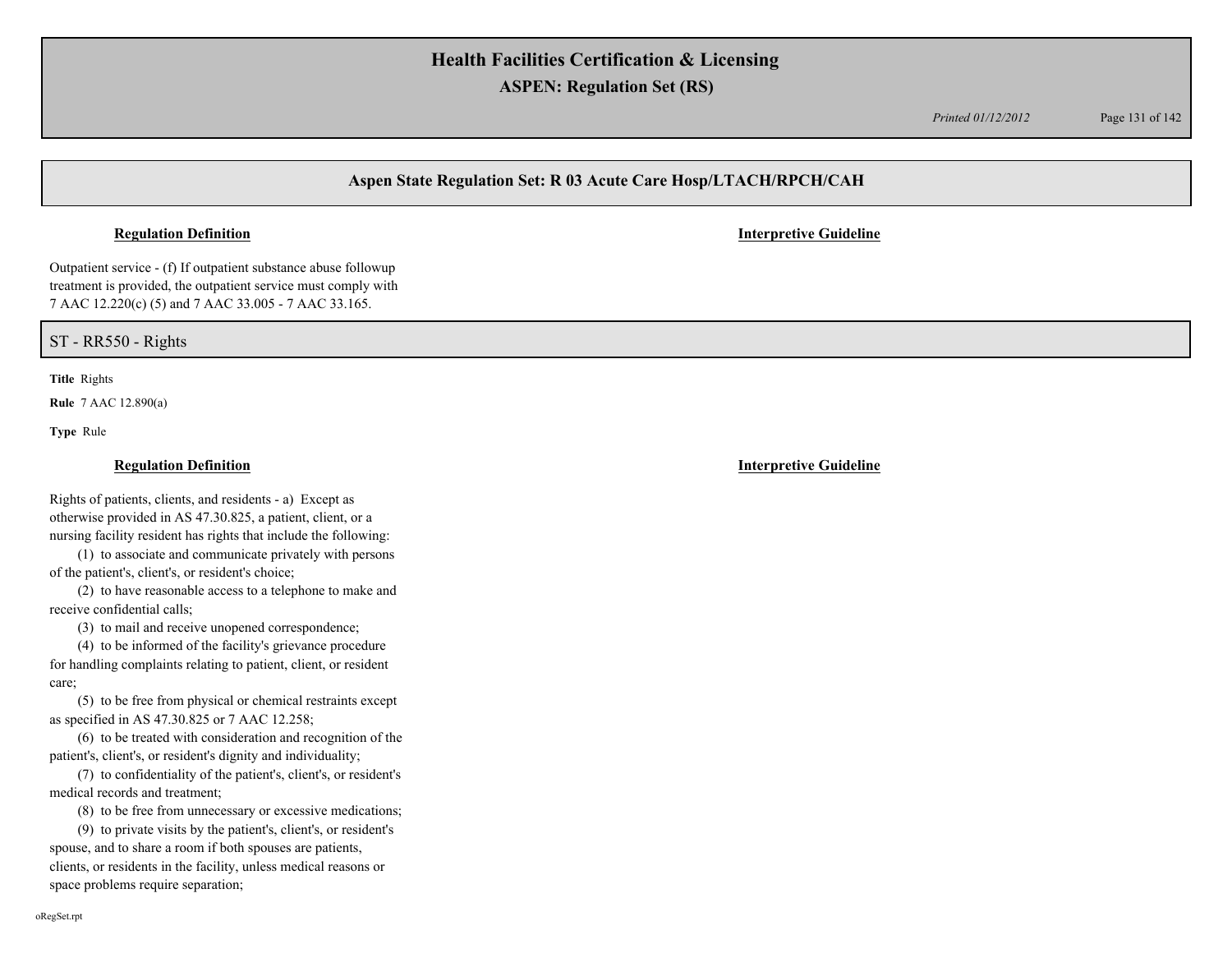*Printed 01/12/2012* Page 132 of 142

## **Aspen State Regulation Set: R 03 Acute Care Hosp/LTACH/RPCH/CAH**

(10) to be informed in a language that the patient, client, or resident understands, before or at the time of admission and during the stay, of services that are available in the facility and their cost, including any costs for services or personal care items not covered by the facility's basic per diem rate or not covered under 42 U.S.C. 1395 - 1396v (Titles XVIII or XIX of the Social Security Act);

(11) to be informed, in a language that the patient, client, or resident understands, of the patient's, client's, or resident's medical condition by the practitioner responsible for treatment;

(12) to refuse to participate in experimental research, psychosurgery, lobotomy, electroconvulsive therapy, or aversive conditioning;

(13) to participate in the development of a plan of care, or discharge plan, and to receive instructions for self-care and treatment that include explanation of adverse symptoms and necessary precautions, as appropriate;

(14) to be informed, in a language that the patient, client, or resident understands, of the rights listed in this subsection and of all the rules and regulations governing patient, client, or resident conduct and responsibility;

(15) to be informed of the professional training and experience of the practitioner responsible for treatment;

(16) to be informed by a practitioner of different options to the treatment recommended by the practitioner responsible for treatment, including the risks and benefits of each option.

ST - RR551 - Rights

**Title** Rights

**Rule** 7 AAC 12.890(b)

**Type** Rule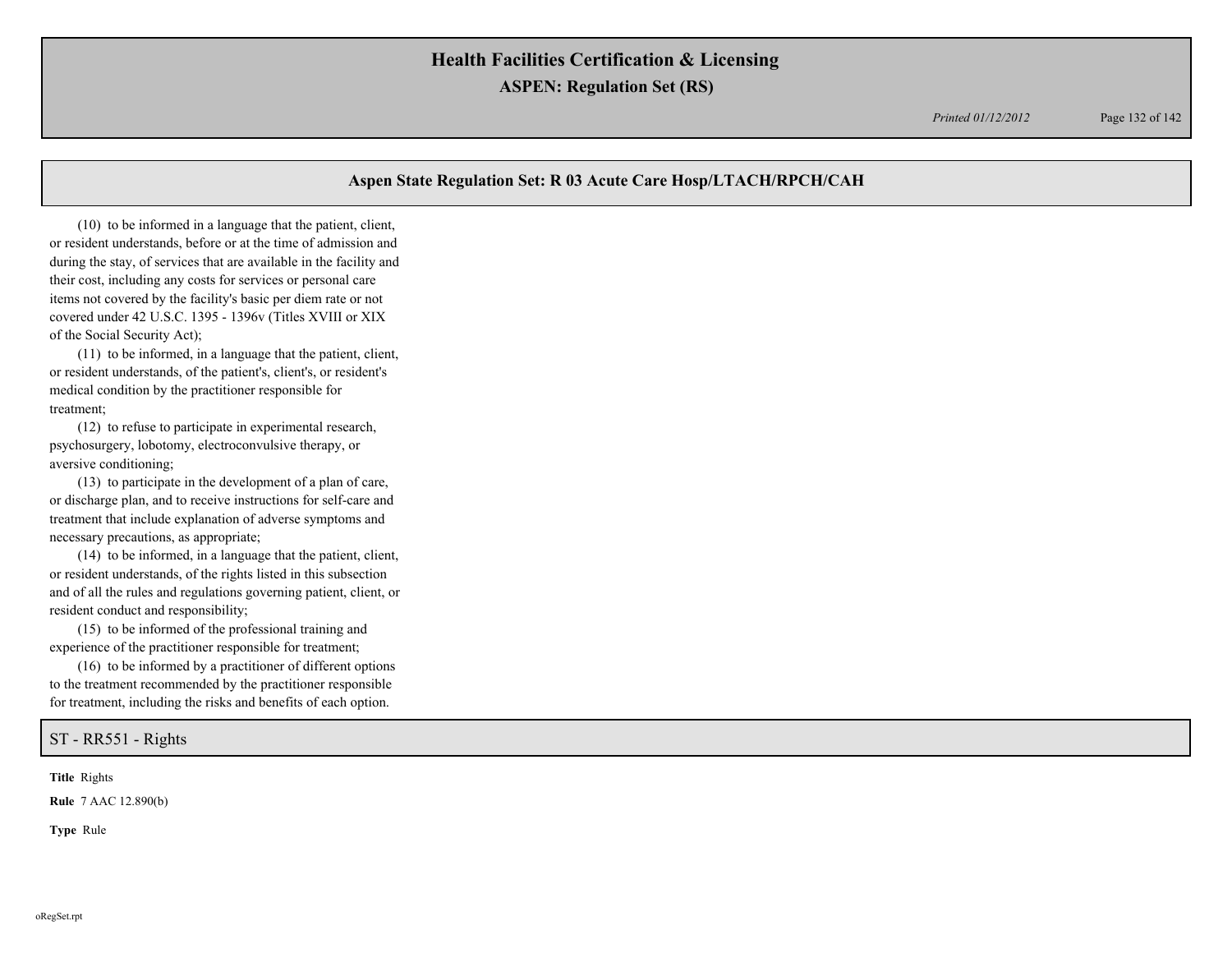*Printed 01/12/2012* Page 133 of 142

## **Aspen State Regulation Set: R 03 Acute Care Hosp/LTACH/RPCH/CAH**

#### **Regulation Definition Interpretive Guideline**

Rights of patients, clients, and residents - (b) A written notice that sets out the rights listed in (a) of this section must be posted in a conspicuous location, and a copy must be given to a patient, a client, a resident, a family member, or the legal representative of the patient, client, or resident and, at cost, to a member of the public.

ST - RR552 - Rights

**Title** Rights

**Rule** 7 AAC 12.890(c)

**Type** Rule

Rights of patients, clients, and residents - (c) A written notice that sets out the facility procedures for receipt and safekeeping of patients', clients', or residents' money and valuables must be posted in a conspicuous location. A copy of the notice must be given to a patient, client, or resident, or to a family member or legal representative of the patient, client, or resident. If requested, a copy of the notice must be provided, at cost, to a member of the public. A receipt for safeguarded money and valuables must be provided by the facility to the patient, client, or resident at the time of admission and following changes in the facility's procedures.

ST - RR553 - Rights

**Title** Rights

**Rule** 7 AAC 12.890(d)

**Type** Rule

**Regulation Definition Interpretive Guideline**

oRegSet.rpt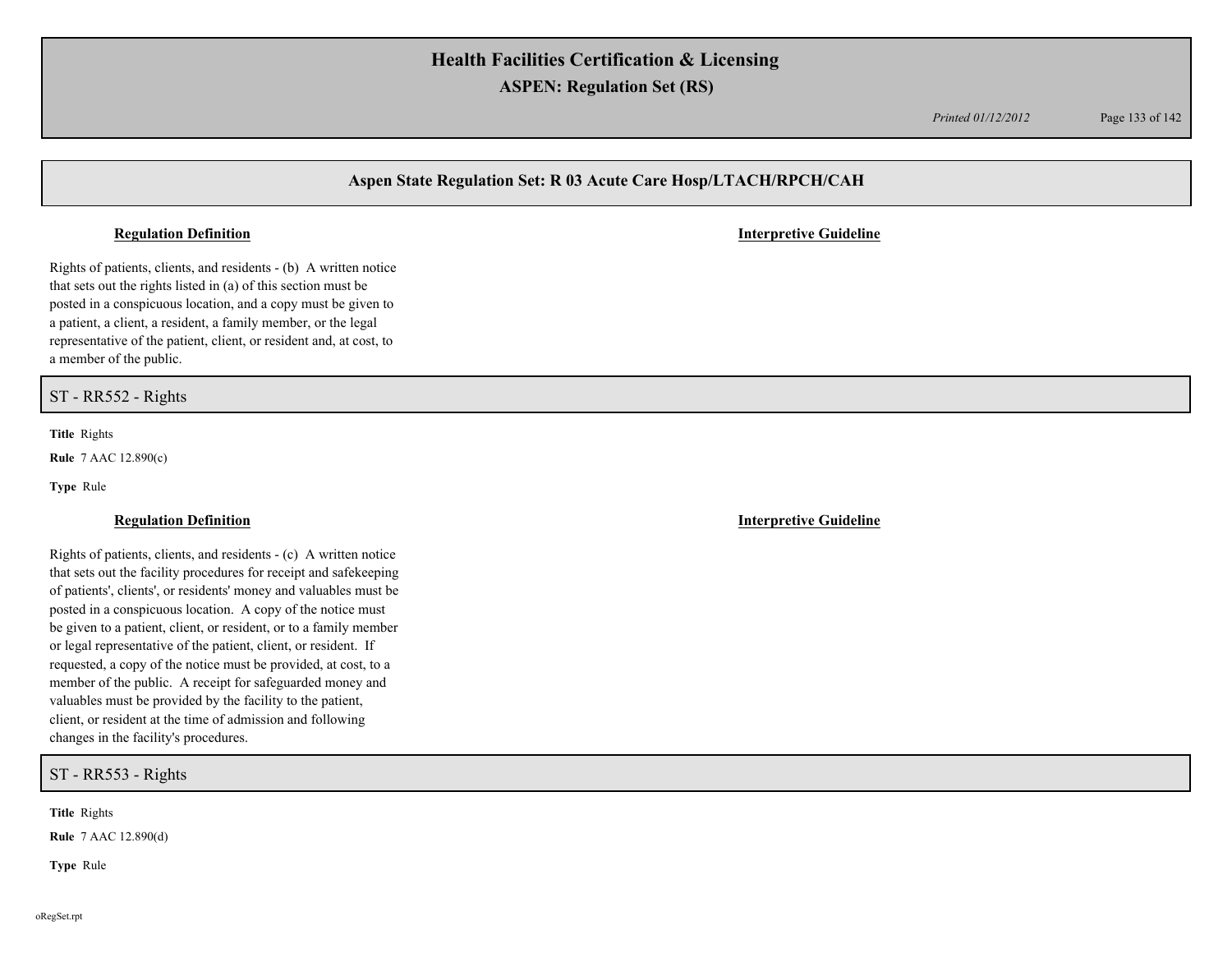*Printed 01/12/2012* Page 134 of 142

## **Aspen State Regulation Set: R 03 Acute Care Hosp/LTACH/RPCH/CAH**

#### **Regulation Definition Interpretive Guideline**

Rights of patients, clients, and residents - (d) A facility must establish written procedures to assure delivery of complaints by patients, clients, or residents to the facility's administration. The administration shall acknowledge receipt of a patient's, client's, or resident's complaint, and take appropriate action.

ST - RR560 - Physical Plant

**Title** Physical Plant

**Rule** 7 AAC 12.900(a) - (b)

**Type** Rule

Physical plant - (a) Each facility, with the exception of home health agencies, frontier extended stay clinics, and birth centers, must comply with the provisions of this section. (b) Any renovation, expansion, or new construction must comply with

(1) the requirements of Guidelines for Design and Construction of Hospital and Health Care Facilities, American Institute of Architects, 2001 edition, adopted by reference, that are applicable to the particular facility and services provided, as follows:

(A) secs. 1 - 6 apply to all facilities;

(B) sec. 7 applies to the general acute care hospitals, rural primary care hospitals, and critical access hospitals;

(C) sec. 10 applies to rehabilitation hospitals;

(D) sec. 8 applies to intermediate care facilities for the mentally retarded and to nursing facilities;

(E) sec. 9 applies to ambulatory surgical facilities; (F) secs. 7.1; 7.2, except 7.2.B15 and 7.2.C; 7.6; 7.17 - 7.19; 7.21; 7.22; 7.25 - 7.30, except 7.28.A; 8.3; and Table 2 apply to substance abuse hospitals; and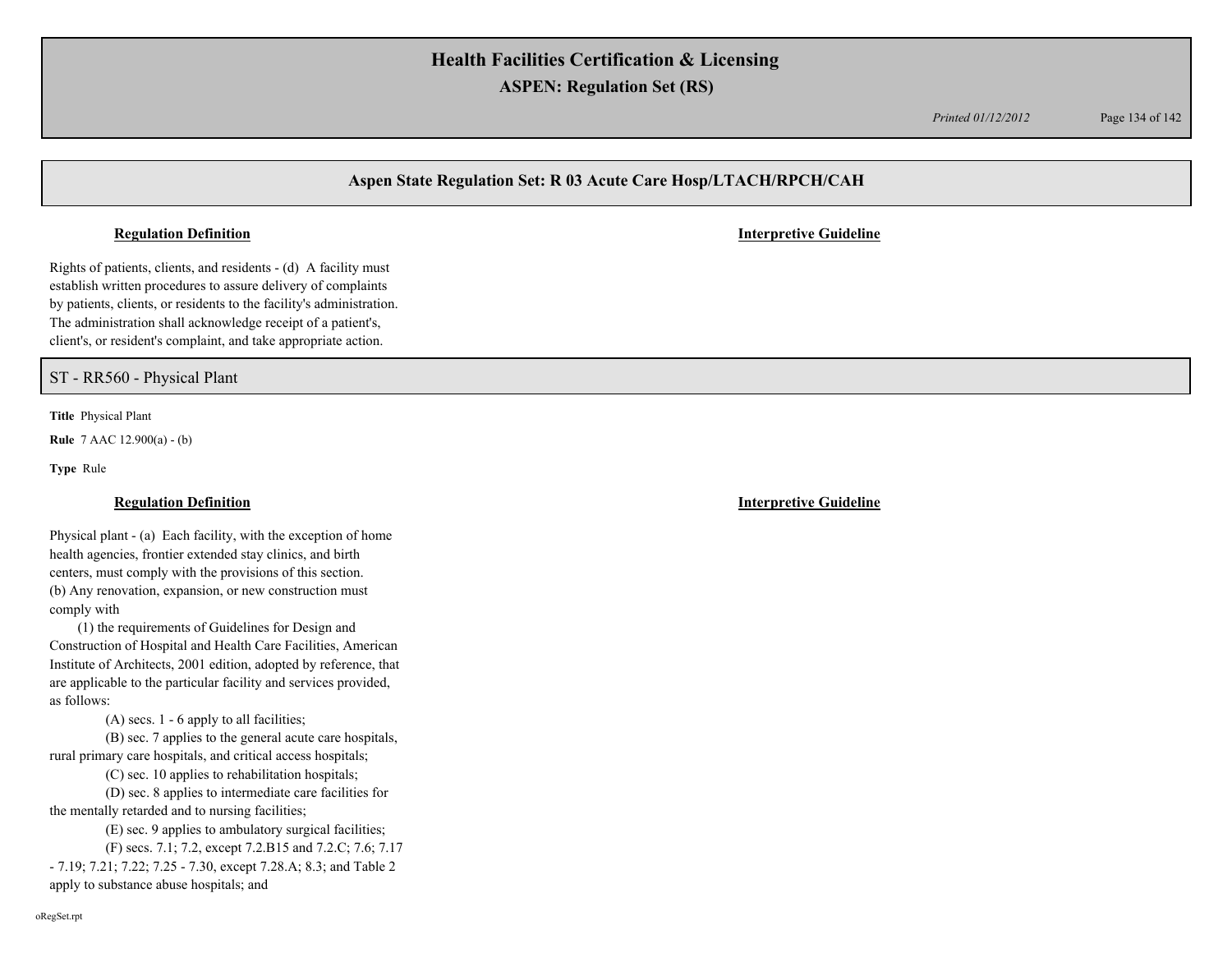*Printed 01/12/2012* Page 135 of 142

## **Aspen State Regulation Set: R 03 Acute Care Hosp/LTACH/RPCH/CAH**

(G) sec. 11 applies to psychiatric hospitals. (2) 7 AAC 09.010 - 7 AAC 09.170; (3) AS 18.60.580 - 18.60.660; (4) AS 18.60.705 - 18.60.740; (5) the International Building Code, as adopted by reference in, and revised under, 13 AAC 50.020; and (6) the International Mechanical Code, as adopted by reference in, and revised under, 13 AAC 50.023.

ST - RR561 - Physical Plant

**Title** Physical Plant

**Rule** 7 AAC 12.900(c)

**Type** Rule

Physical plant - (c) A facility must comply with municipal fire safety regulations, with 13 AAC 50 - 13 AAC 55, and with applicable National Fire Protection Association (NFPA) standards, including the following, which are adopted by reference:

(1) NFPA 13: Standard for the Installation of Sprinkler Systems, 2002 edition;

(2) NFPA 25: Standard for the Inspection, Testing and Maintenance of Water-Based Fire Protection Systems, 2002 edition;

(3) NFPA 10: Standard for Portable Fire Extinguishers, 2002 edition;

(4) NFPA 99: Standard for Health Care Facilities, 2005 edition;

(5) NFPA 101: Life Safety Code, 2000 edition; if a waiver has been issued for a requirement of NFPA 101 under 42 C.F.R. 482.41 for a hospital, under 42 C.F.R. 485.623 for a critical access hospital, under 42 C.F.R. 483.70 for a nursing home, under 42 C.F.R. 483.470 for an intermediate care facility for the mentally retarded, or under 42 C.F.R. 416.44 oRegSet.rpt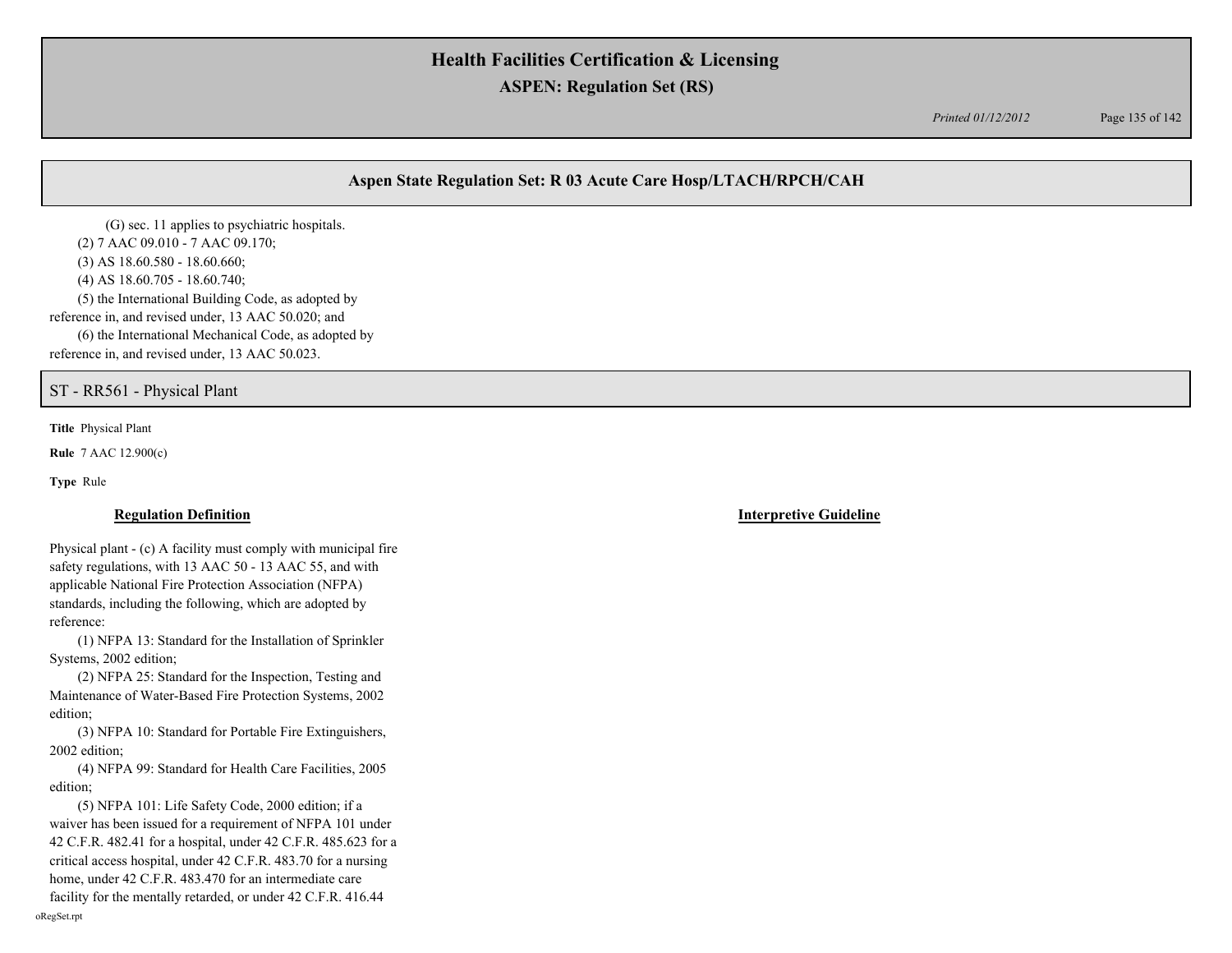*Printed 01/12/2012* Page 136 of 142

## **Aspen State Regulation Set: R 03 Acute Care Hosp/LTACH/RPCH/CAH**

for an ambulatory surgical center, the waiver will be considered a waiver of that requirement for purposes of this subsection.

### ST - RR562 - Physical Plant

**Title** Physical Plant

**Rule** 7 AAC 12.900(d)

**Type** Rule

#### **Regulation Definition Interpretive Guideline**

Physical plant - (d) A facility must specify in written procedures the maximum allowable water temperature at an outlet for patient bathing, showering, and washing, not to exceed requirements specified in (b)(1) of this section. The facility must have the capability to reduce water temperatures, and must specify in written procedures the safety factor expressed in minutes required to reduce water temperature for particular patient sensitivity due to illness or medication.

### ST - RR563 - Physical Plant

**Title** Physical Plant

**Rule** 7 AAC 12.900(e)

**Type** Rule

#### **Regulation Definition Interpretive Guideline**

Physical plant - (e) Bed capacity will be determined as follows:

(1) available bed space in determining bed capacity for licensure includes

(A) bed space in all nursing units, including intensive

care units and minimal or self care units;

(B) isolation rooms;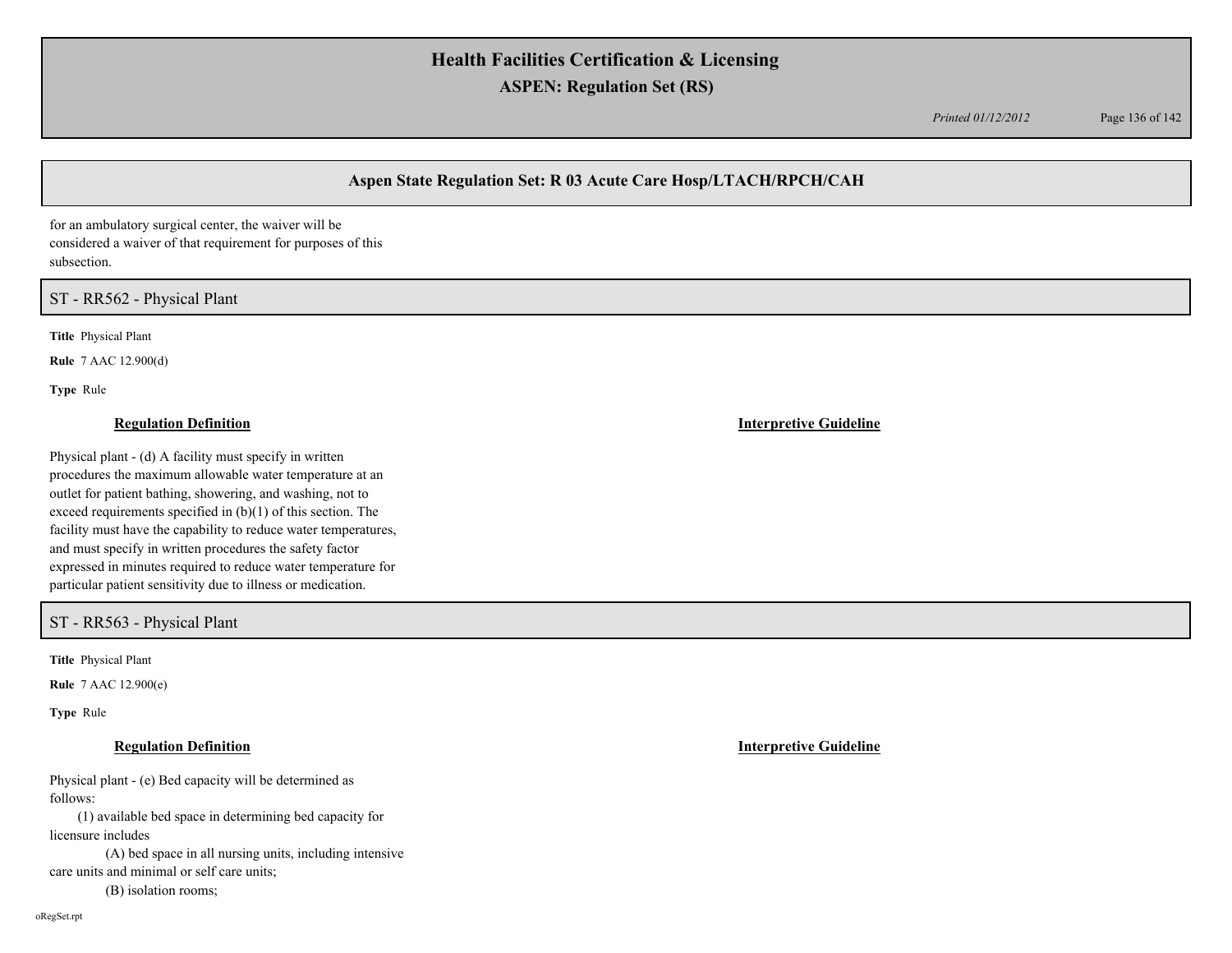*Printed 01/12/2012* Page 137 of 142

## **Aspen State Regulation Set: R 03 Acute Care Hosp/LTACH/RPCH/CAH**

(C) pediatrics units, including pediatrics bassinets and incubators located in the pediatrics department;

(D) observation units equipped and staffed for overnight use;

(E) space designed for, and that contains adequate space and equipment as described in (F) of this paragraph for, inpatient bed care, even if currently closed or assigned to easily convertible, non-patient uses, offices, or classrooms; and

(F) space in areas which have the necessary fixed equipment adequate for patient care, including oxygen, suction, a lavatory with fixtures, and a patient closet, and which are accessible to a nurses' station which is exclusively staffed for inpatient bed care, even if originally designed for other purposes;

(2) space which will not be counted in determining bed capacity includes

(A) nurseries for newborn in the maternity

department;

(B) labor rooms;

(C) recovery rooms;

(D) emergency units;

(E) preparation or anesthesia induction rooms;

(F) rooms used for diagnostic or treatment

procedures;

(G) hospital staff bed areas, including accommodations for on-call staff;

(H) corridors;

(I) solaria, waiting rooms, and similar areas which are not permanently set aside, equipped, and staffed

exclusively for inpatient bed care; and

(J) unfinished space, which does not include an area which is finished except for movable equipment.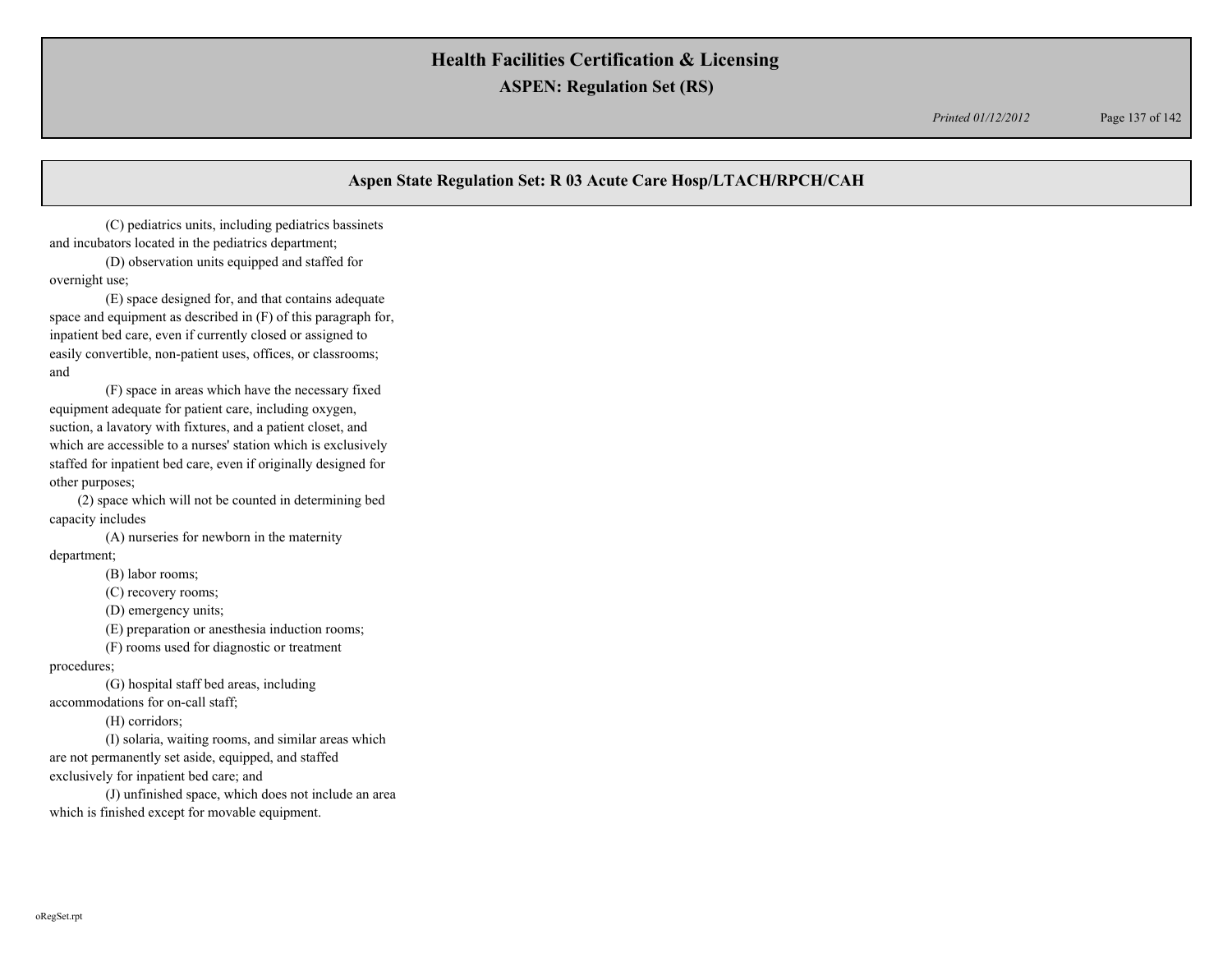*Printed 01/12/2012* Page 138 of 142

## **Aspen State Regulation Set: R 03 Acute Care Hosp/LTACH/RPCH/CAH**

## ST - RR564 - Physical Plant

**Title** Physical Plant

**Rule** 7 AAC 12.900(f)

**Type** Rule

### **Regulation Definition Interpretive Guideline**

Physical plant - (f) Bed space under construction on or after November 19, 1983, must contain,

(1) for each patient, fixed available oxygen, suction, a bedlight, and a closet;

(2) for every two patients, a lavatory with fixtures and adjacent toilet; and

(3) for each bed in a multiple-bed room, cubical curtain tracks.

### ST - RR565 - Physical Plant

**Title** Physical Plant

**Rule** 7 AAC 12.900(g)

**Type** Rule

Physical plant - (g) Facilities in existence before January 1, 1995, will be allowed a variance of 10 square feet from the standards for square footage of patient rooms required by Guidelines for Design and Construction of Hospital and Health Care Facilities, adopted by reference in (b)(1) of this section.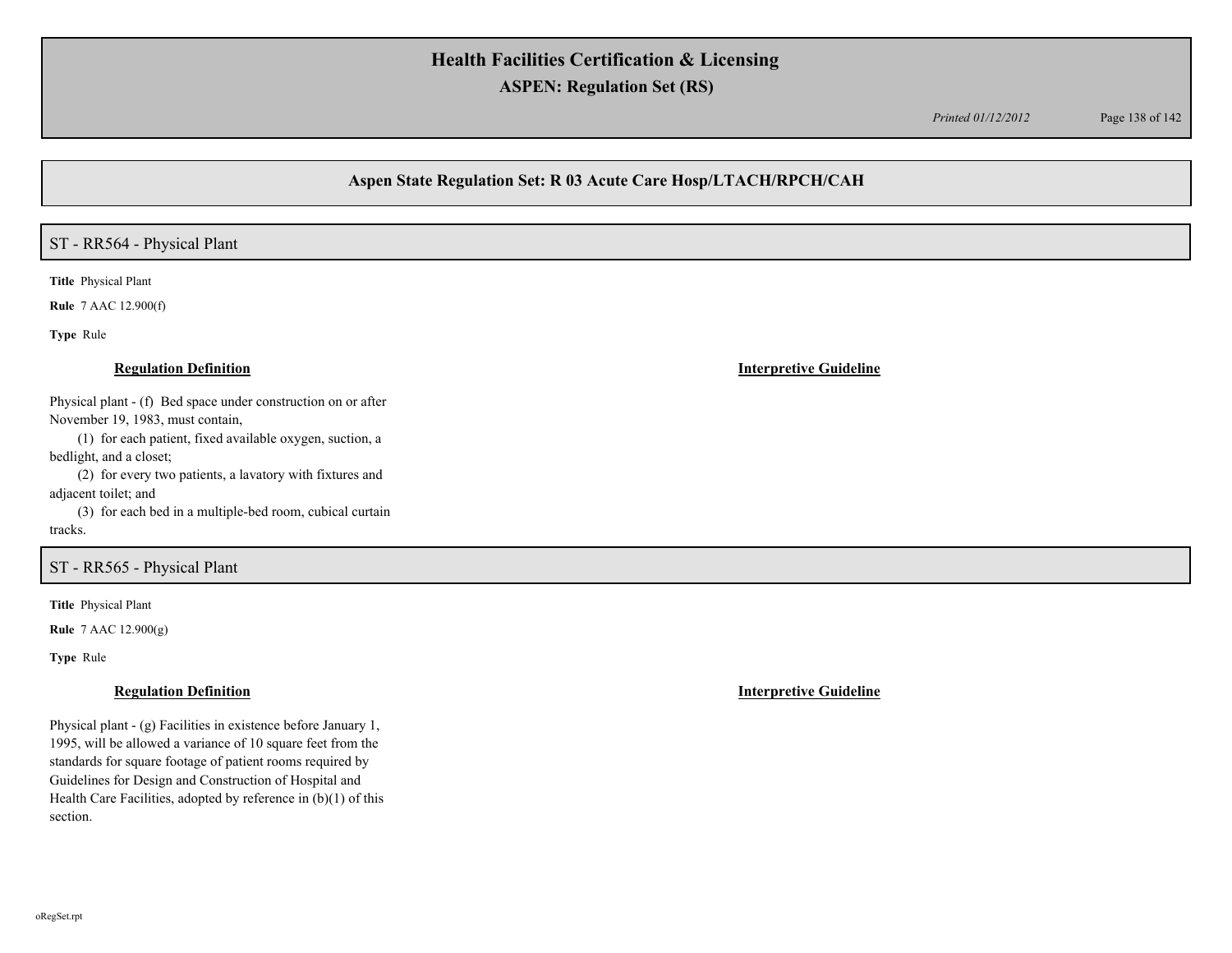*Printed 01/12/2012* Page 139 of 142

## **Aspen State Regulation Set: R 03 Acute Care Hosp/LTACH/RPCH/CAH**

### ST - RR566 - Physical Plant

**Title** Physical Plant

**Rule** 7 AAC 12.900(h)

**Type** Rule

#### **Regulation Definition Interpretive Guideline**

Physical plant - (h) Except as provided in 7 AAC 12.150(h) , the department may waive compliance with, or grant a variance from, a requirement in this section if the commissioner determines that an equivalent alternative is provided and the safety and well-being of patients is assured. If a facility wishes to obtain a waiver or variance, its governing body must apply in writing to the commissioner and must include in the application

(1) the justification for the waiver;

(2) an explanation of the reasons why the particular requirement cannot be satisfied;

(3) a description of the equivalent alternative proposed; and

(4) if the application for waiver involves fire safety or other municipal or state requirements, evidence that it has been reviewed by the appropriate municipal or state authorities.

ST - RR570 - Contracts

**Title** Contracts

**Rule** 7 AAC 12.910(a) - (c)

**Type** Rule

#### **Regulation Definition Interpretive Guideline**

Contracts - (a) A facility may contract with another facility or

oRegSet.rpt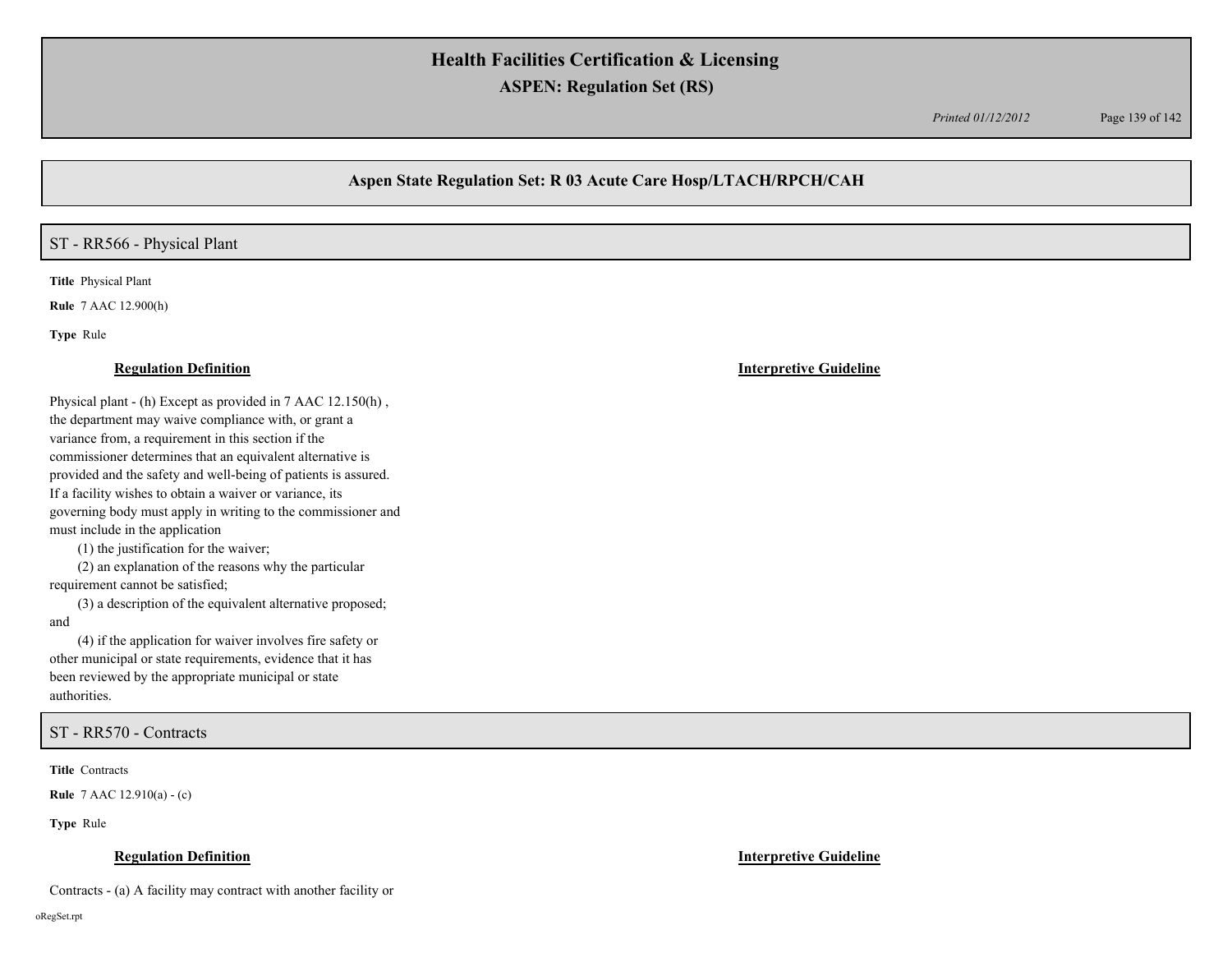*Printed 01/12/2012* Page 140 of 142

## **Aspen State Regulation Set: R 03 Acute Care Hosp/LTACH/RPCH/CAH**

agent to perform services or provide resources to the facility. (b) Services regulated under this chapter that are provided by contract must meet the requirements of this chapter.

(c) A contract for resources or services required by regulation and not provided directly by a facility must be in writing, must be dated and signed by both parties, and must

(1) specify the respective functions and responsibilities of the contractor and the facility, and the frequency of onsite consultation by the contractor;

(2) identify the type and frequency of services to be furnished;

(3) specify the qualifications of the personnel providing services;

(4) require documentation that services are provided in accordance with the agreement;

(5) specify how and when communication will occur between the facility and the contractor;

(6) specify the manner in which the care or services will be controlled, coordinated, supervised, and evaluated by the facility;

(7) identify the procedures for payment for services furnished under the contract; and

(8) include the current license or registration number of the contractor, if required by state statute or regulation.

### ST - RR571 - Contracts

**Title** Contracts

**Rule** 7 AAC 12.910(d)

**Type** Rule

## **Regulation Definition Interpretive Guideline**

Contracts - (d) Ambulatory surgical facilities, specialized hospitals, rural primary care hospitals, critical access hospitals, nursing homes, and intermediate care facilities for the mentally retarded must have a signed agreement with a oRegSet.rpt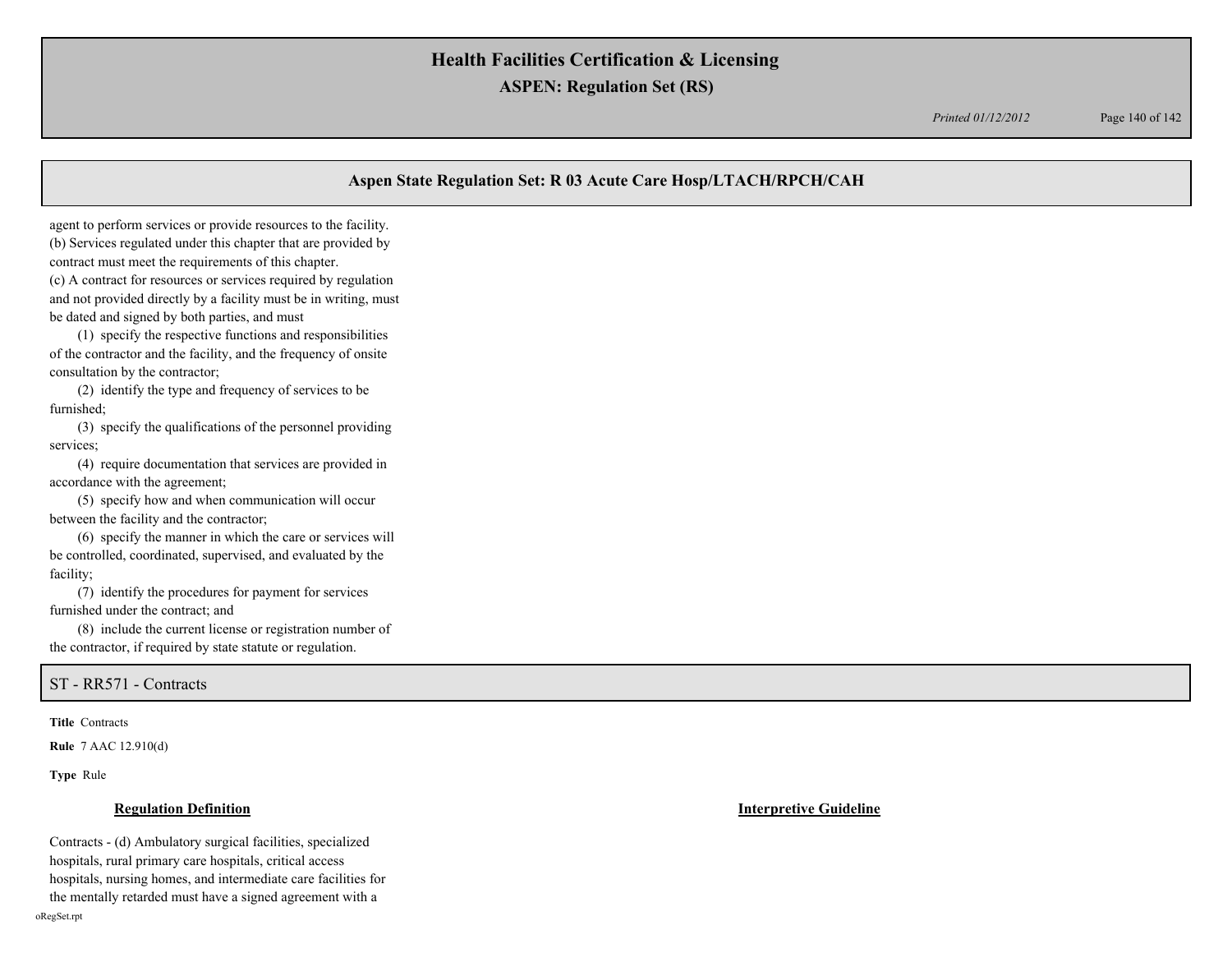*Printed 01/12/2012* Page 141 of 142

## **Aspen State Regulation Set: R 03 Acute Care Hosp/LTACH/RPCH/CAH**

general acute care hospital for transfer of patients who require medical or emergency care beyond the scope of the ability or license of the facility.

### ST - RR575 - Applicable Laws and Regulations

**Title** Applicable Laws and Regulations

**Rule** 7 AAC 12.920

**Type** Rule

#### **Regulation Definition Interpretive Guideline**

Applicable federal, state, and local laws and regulations - A facility must comply with all applicable federal, state, and local laws and regulations. If a conflict or inconsistency exists between codes or standards, the more restrictive provision applies.

### ST - RR580 - Accredited Entities

**Title** Accredited Entities

**Rule** 7 AAC 12.925

**Type** Rule

#### **Regulation Definition Interpretive Guideline**

Accredited entities - (a) An entity licensed under this chapter with a current accreditation from a nationally recognized organization with standards the department determines meet the intent of AS 47.32 and this chapter may submit a written request to the department for a waiver of a biennial inspection by the department under AS 47.32.060. The entity must submit a separate request for each licensing period during which the accrediting organization inspected the entity. The entity must include with the request a copy of the accrediting organization's most recent report of inspection, and a plan of